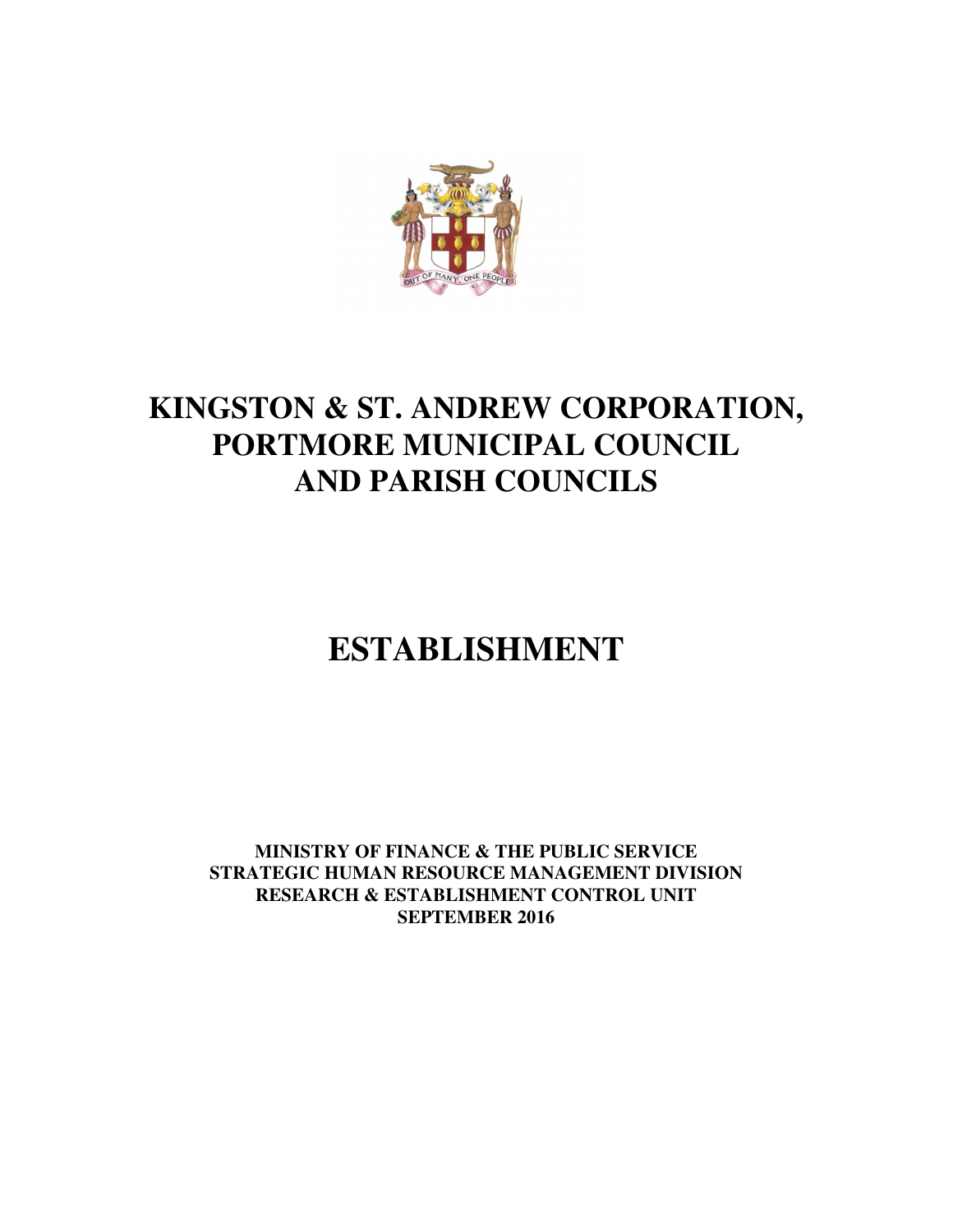| <b>SUMMARY OF POSTS</b>  |                                   |                       |                       |                      |                       |                       |                      |                      |           | $\mathbf{V}$ |
|--------------------------|-----------------------------------|-----------------------|-----------------------|----------------------|-----------------------|-----------------------|----------------------|----------------------|-----------|--------------|
| <b>ESTABLISHED POSTS</b> |                                   |                       |                       |                      |                       |                       |                      |                      |           |              |
|                          | CORPORATION AND COUNCILS          |                       |                       | $\ddot{\phantom{a}}$ | $\ddot{\phantom{a}}$  |                       |                      |                      | $1 - 51$  |              |
|                          | Clarendon                         |                       |                       | $\ddot{\phantom{a}}$ | $\ddot{\phantom{a}}$  | $\ddot{\phantom{a}}$  |                      |                      | $1 - 4$   |              |
|                          | Hanover                           | $\ddot{\phantom{a}}$  | $\ddot{\phantom{a}}$  | $\ddotsc$            | $\ddot{\phantom{a}}$  | $\ddot{\phantom{a}}$  | $\ddot{\phantom{a}}$ | $\ddot{\phantom{a}}$ | $5 - 7$   |              |
|                          | Kingston & St. Andrew Corporation |                       |                       |                      |                       | $\dddot{\phantom{0}}$ | $\ddot{\phantom{a}}$ | $\ddot{\phantom{a}}$ | $8 - 12$  |              |
|                          | Manchester                        | $\ddotsc$             |                       |                      | $\ddotsc$             | $\ddot{\phantom{a}}$  | $\ddot{\phantom{a}}$ | $\ddot{\phantom{a}}$ | $13 - 16$ |              |
|                          | Portland                          | $\dddot{\phantom{0}}$ |                       | $\ddot{\phantom{a}}$ | $\ddotsc$             | $\ddot{\phantom{a}}$  | $\ddot{\phantom{a}}$ | $\ddot{\phantom{a}}$ | 17-20     |              |
|                          | Portmore Municipal Council        |                       |                       |                      | $\dddot{\phantom{0}}$ | $\ddot{\phantom{a}}$  | $\ddotsc$            | $\ddot{\phantom{a}}$ | $21 - 23$ |              |
|                          | St. Ann                           |                       |                       | $\ddot{\phantom{a}}$ | $\ddot{\phantom{a}}$  | $\ddot{\phantom{a}}$  | $\ddot{\phantom{a}}$ | $\ddot{\phantom{a}}$ | 24-27     |              |
|                          | St. Catherine                     | $\dddotsc$            | $\ddot{\phantom{a}}$  | $\ddot{\phantom{a}}$ | $\ddotsc$             | $\ddot{\phantom{a}}$  | $\ddotsc$            | $\ddot{\phantom{a}}$ | 28-31     |              |
|                          | St. Elizabeth                     | $\dddot{\phantom{1}}$ | $\ddot{\phantom{a}}$  | $\ddotsc$            | $\ddotsc$             | $\ddot{\phantom{a}}$  | $\ddot{\phantom{a}}$ | $\ddot{\phantom{a}}$ | 32-34     |              |
|                          | St. James                         | $\ddot{\phantom{a}}$  | $\ddot{\phantom{a}}$  | $\ddot{\phantom{a}}$ | $\ddotsc$             | $\ddotsc$             | $\ddot{\phantom{a}}$ | $\ddot{\phantom{a}}$ | 35-38     |              |
|                          | St. Mary                          | $\ddot{\phantom{a}}$  | $\ddot{\phantom{a}}$  | $\ddot{\phantom{a}}$ | $\ddotsc$             | $\ddot{\phantom{a}}$  | $\ddot{\phantom{a}}$ | $\ddot{\phantom{a}}$ | 39-41     |              |
|                          | St. Thomas                        | $\ddot{\phantom{a}}$  | $\ddot{\phantom{a}}$  | $\ddotsc$            | $\ddotsc$             | $\ddot{\phantom{a}}$  | $\ddot{\phantom{a}}$ | $\ddot{\phantom{a}}$ | 42-44     |              |
|                          | Trelawny                          | $\ddots$              | $\dddot{\phantom{0}}$ | $\ddot{\phantom{a}}$ | $\ddot{\phantom{a}}$  | $\ddot{\phantom{a}}$  | $\ddot{\phantom{a}}$ | $\ddot{\phantom{a}}$ | 45-48     |              |
|                          | Westmoreland                      |                       | $\ddotsc$             | $\cdots$             | $\ddotsc$             | $\ddotsc$             | $\ddotsc$            | $\ddot{\phantom{a}}$ | 49-51     |              |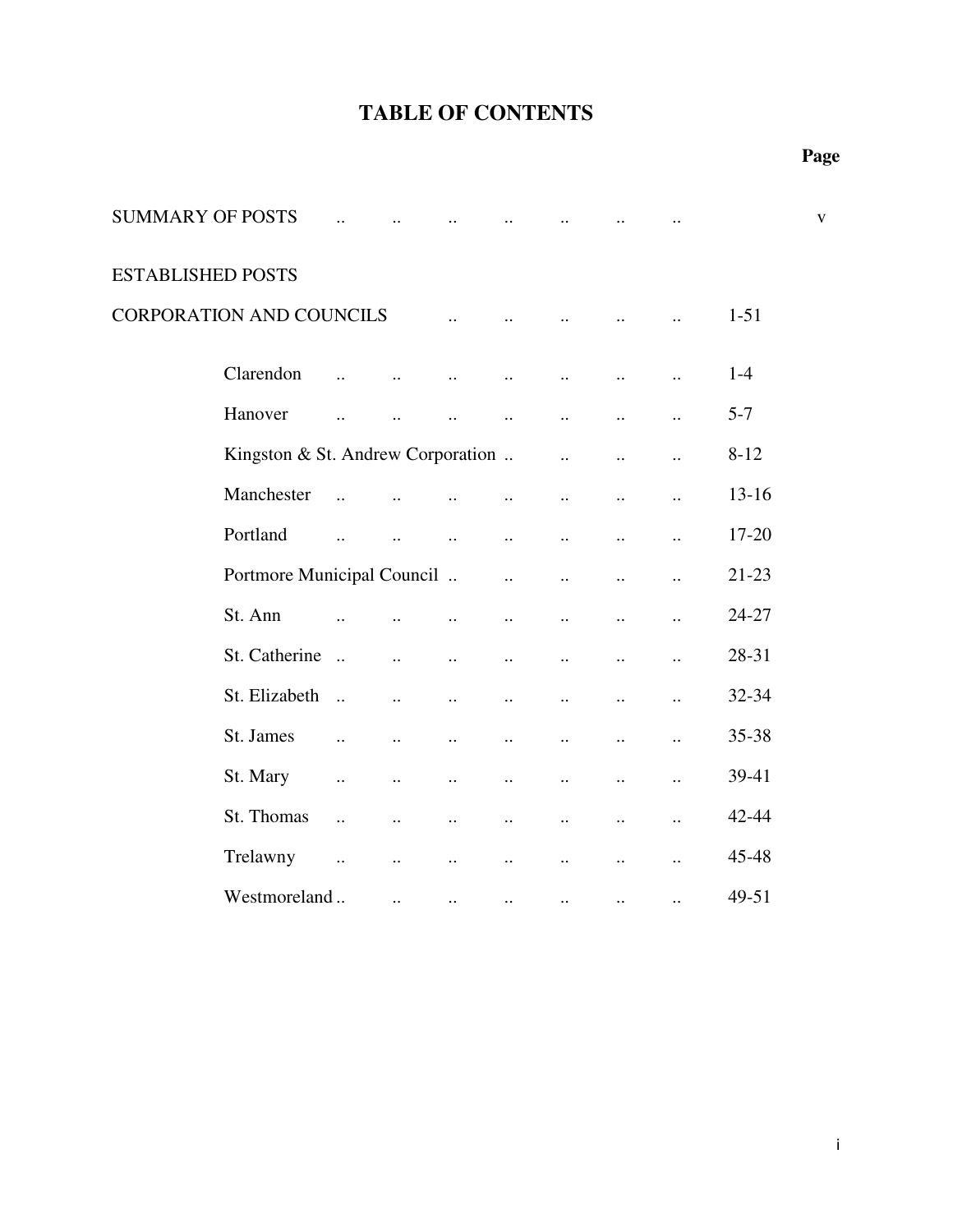### **Page**

### LIST OF SALARY GROUPS AND GRADES

| General Management Group (GMG) and the contract of the contract of the contract of the contract of the contract of the contract of the contract of the contract of the contract of the contract of the contract of the contrac |                                                                                           |                                                |                       | 52-53 |
|--------------------------------------------------------------------------------------------------------------------------------------------------------------------------------------------------------------------------------|-------------------------------------------------------------------------------------------|------------------------------------------------|-----------------------|-------|
| Senior Executive Group (SEG)                                                                                                                                                                                                   | $\mathbf{a}_{\mathbf{a}}$ , and $\mathbf{a}_{\mathbf{a}}$ , and $\mathbf{a}_{\mathbf{a}}$ |                                                | $\ddots$              | 52    |
|                                                                                                                                                                                                                                |                                                                                           |                                                |                       | 53    |
| <b>Fiscal Management Group (FMG)</b>                                                                                                                                                                                           |                                                                                           |                                                |                       | 53-56 |
| Professional Accounting Series (PA)                                                                                                                                                                                            |                                                                                           |                                                |                       | 53-54 |
|                                                                                                                                                                                                                                |                                                                                           |                                                |                       | 54-55 |
|                                                                                                                                                                                                                                |                                                                                           |                                                | $\ddotsc$             | 55    |
| Accounting Technician Series (AT)                                                                                                                                                                                              |                                                                                           | $\mathbf{a}$ and $\mathbf{b}$                  |                       | 55    |
|                                                                                                                                                                                                                                |                                                                                           | $\mathbf{a}$ , and $\mathbf{a}$                |                       | 55    |
|                                                                                                                                                                                                                                |                                                                                           |                                                | $\dddot{\phantom{0}}$ | 56    |
| <b>Management Information Series (MIS)</b>                                                                                                                                                                                     |                                                                                           |                                                | $\ddot{\phantom{a}}$  | 56-57 |
| Information Technology Group (IT).                                                                                                                                                                                             |                                                                                           | $\mathbf{a}$ and $\mathbf{a}$ and $\mathbf{a}$ |                       | 56-57 |
| <b>Public Information and Documentation Group (PIDG)</b>                                                                                                                                                                       |                                                                                           |                                                |                       | 57-58 |
| Records and Information Management Series (RIM)                                                                                                                                                                                |                                                                                           |                                                | $\dddot{\phantom{0}}$ | 57-58 |
| <b>Scientific Officer Group (SOG)</b>                                                                                                                                                                                          |                                                                                           |                                                |                       | 58-59 |
|                                                                                                                                                                                                                                |                                                                                           |                                                |                       | 58-59 |
| Health Technician & Associate Professional Category (HTAC)                                                                                                                                                                     |                                                                                           |                                                |                       | 59    |
| <b>Enrolled Assistant Nurse Series (EAN)</b>                                                                                                                                                                                   | $\ddotsc$                                                                                 | $\ddotsc$                                      | $\ldots$              | 59    |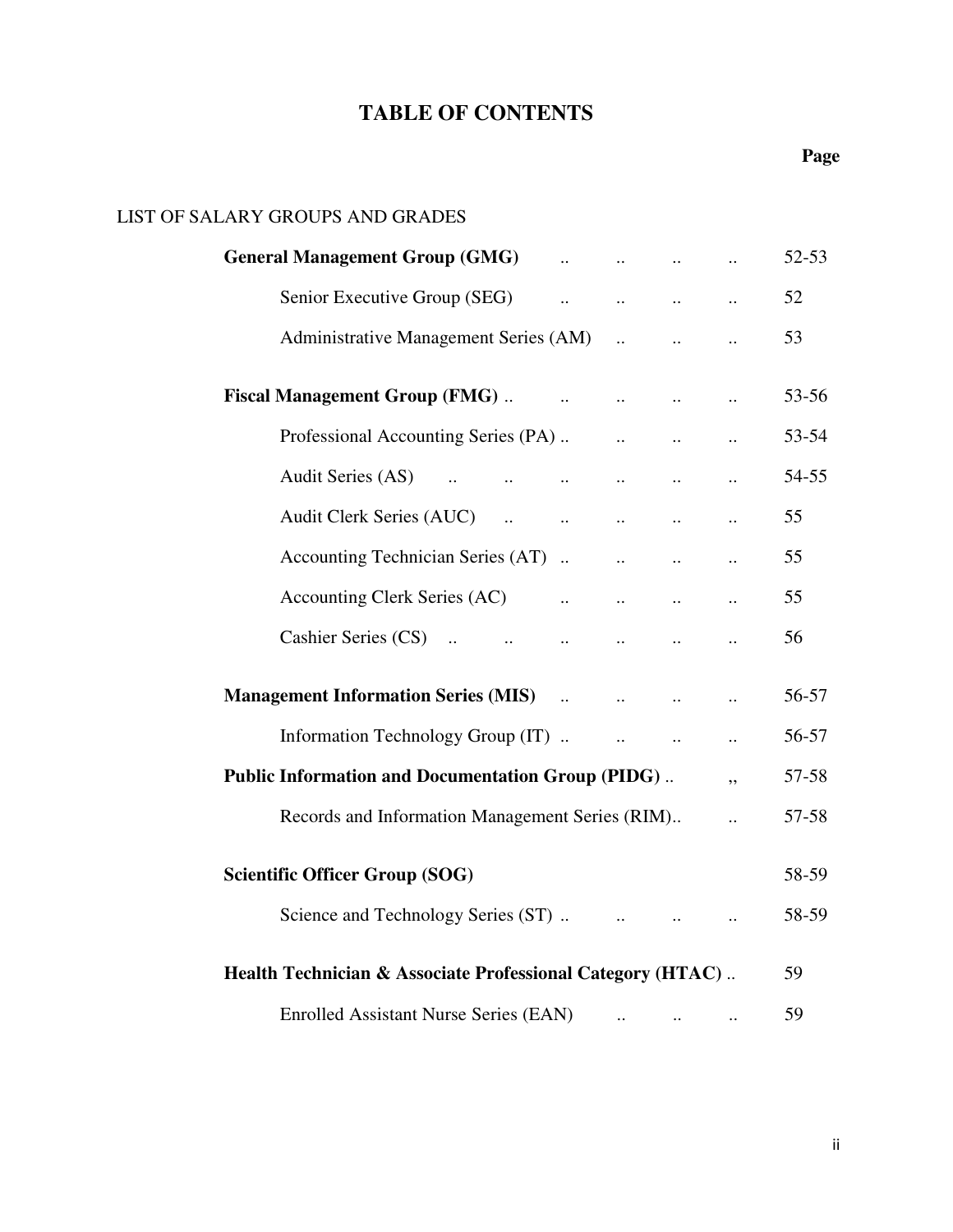| <b>Infirmary Administration Category (IAC)</b>                                            |                                 |                                                     |                                                             |                      | 60        |
|-------------------------------------------------------------------------------------------|---------------------------------|-----------------------------------------------------|-------------------------------------------------------------|----------------------|-----------|
|                                                                                           |                                 |                                                     |                                                             | $\ddotsc$            | 60        |
|                                                                                           | $\ddotsc$                       | $\dddot{\phantom{0}}$                               | $\ddots$                                                    | $\ddot{\phantom{a}}$ | 60-61     |
| Professional Social Work (PS)                                                             | $\mathbf{a}$ , and $\mathbf{a}$ | $\ddotsc$                                           | $\ddots$                                                    | $\ldots$             | 60        |
| Social Services Administration (SSA)                                                      |                                 | $\mathbf{r}$ . The state $\mathbf{r}$               | $\ddotsc$                                                   |                      | 60-61     |
| Social Work Aide (SWA)<br>$\mathbf{a}$ and $\mathbf{a}$ and $\mathbf{a}$ and $\mathbf{a}$ |                                 |                                                     |                                                             | $\ddotsc$            | 61        |
| <b>Technical Support Services Group (TSS)</b>                                             |                                 |                                                     |                                                             |                      | 61-62     |
| Health Support Sub Group (HS)                                                             |                                 | $\cdots$                                            | $\ddotsc$                                                   |                      | 61-62     |
| <b>Health Support Category (HSC)</b>                                                      |                                 |                                                     |                                                             |                      | $62 - 63$ |
| Health Support Series (HS)                                                                | $\ddotsc$                       | $\dddot{\bullet}$                                   | $\ddots$                                                    | $\ddots$             | $62 - 63$ |
| <b>Office and Public Service Group (OPS)</b>                                              | $\mathbf{a}$                    | $\ddotsc$                                           | $\ddotsc$                                                   | $\ddot{\phantom{a}}$ | 63-65     |
| Stenotype Writer Series (SW)                                                              | $\cdots$                        | $\ddotsc$                                           | $\ddots$                                                    | $\ldots$             | 63        |
| Administrative Secretary (ADS)                                                            | $\ddotsc$                       | $\ddotsc$                                           | $\cdots$                                                    | $\ldots$             | 63        |
| Secretarial Series (SS)<br>$\mathbf{r} = \mathbf{r} \cdot \mathbf{r}$                     | $\mathbf{1}$ .                  | $\bullet\bullet\bullet\bullet\bullet\bullet\bullet$ | $\bullet$ .<br><br><br><br><br><br><br><br><br><br><br><br> | $\ldots$             | 64        |
| Telephone Operating Series (TO)                                                           | $\ddotsc$                       |                                                     |                                                             |                      | 64-65     |
| <b>Labour and Mechanical Operations Group (LMO)</b>                                       |                                 |                                                     |                                                             |                      | 65-66     |
| Trades and Services (TS)<br>$\ddotsc$                                                     |                                 |                                                     |                                                             | $\ddot{\phantom{0}}$ | 65-66     |
| Driver Series (DR)                                                                        | $\ddots$                        | $\ddots$                                            |                                                             |                      | 66        |
| <b>Protective Services Group (PTSG)</b>                                                   |                                 |                                                     |                                                             |                      | 66-67     |
| Protective Services Series (PX)                                                           |                                 |                                                     |                                                             |                      | 66-67     |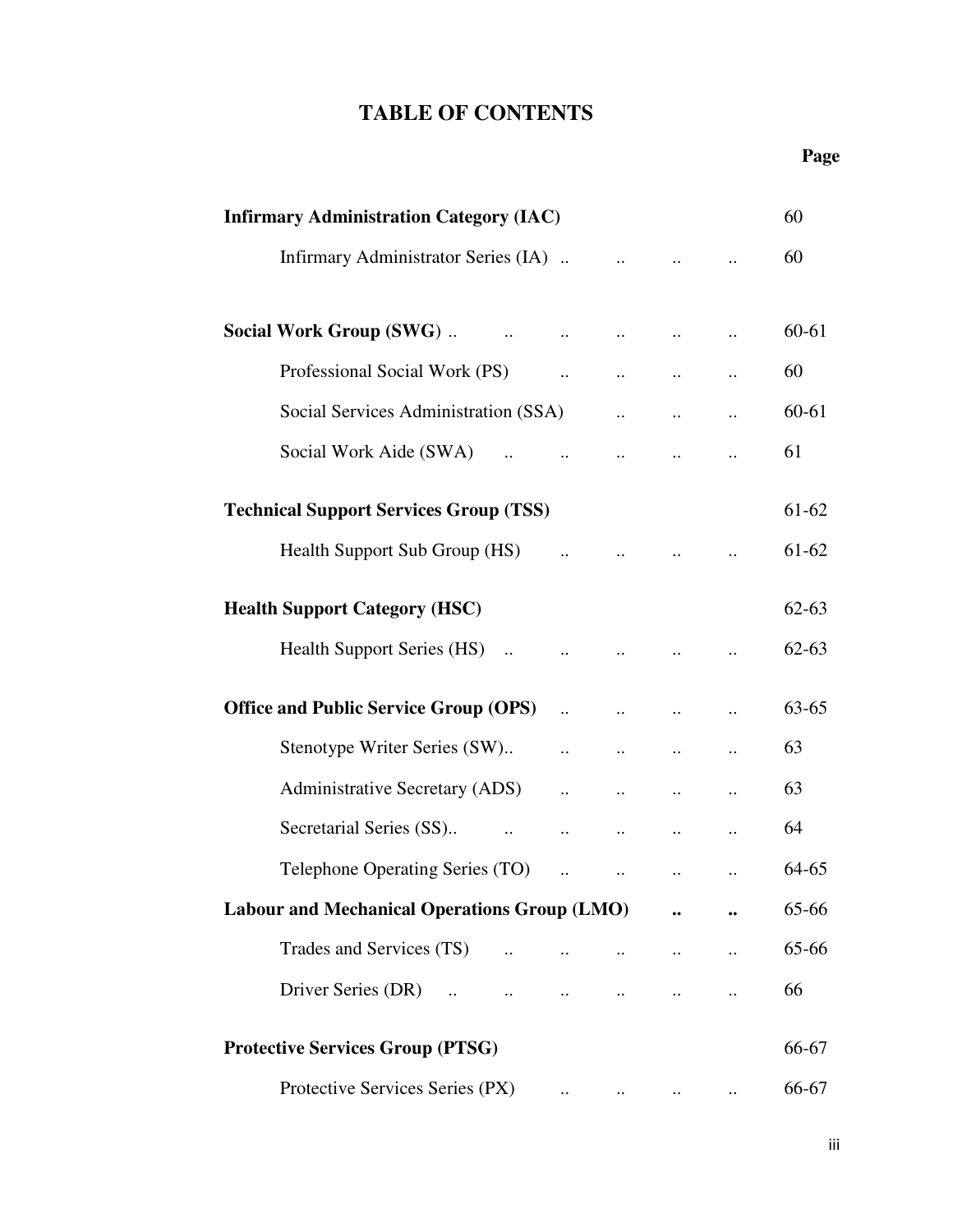### **Page**

| <b>Mass Communication and Information Group (MCG)</b> |                                                  |                                            |                                                    |          |                                     |           |                           | 67-68 |
|-------------------------------------------------------|--------------------------------------------------|--------------------------------------------|----------------------------------------------------|----------|-------------------------------------|-----------|---------------------------|-------|
| Information and Editorial Series (MCG/IE).            |                                                  |                                            |                                                    |          |                                     |           |                           | 67-68 |
| <b>Minor Water Supplies Employees</b>                 |                                                  |                                            |                                                    |          |                                     |           |                           | 68-69 |
| Caretaker, Entombed Springs                           |                                                  |                                            |                                                    |          | and the contract of the contract of |           |                           | 68    |
| <b>Mechanical Operator</b>                            |                                                  | $\mathbf{a}$ and $\mathbf{b}$              | $\mathbf{1}$ , and $\mathbf{1}$ , and $\mathbf{1}$ |          |                                     |           | $\ddot{\phantom{0}}$      | 68    |
| <b>Spring Attendant</b>                               |                                                  | $\mathbf{a} = \mathbf{a} \cdot \mathbf{a}$ |                                                    |          |                                     |           |                           | 68    |
| Chlorinator                                           | and the company of the company of the company of |                                            |                                                    |          | $\mathbf{r}$ , and $\mathbf{r}$     | $\ddotsc$ | $\ldots$                  | 69    |
| Caretaker, Tanks                                      |                                                  |                                            |                                                    |          |                                     |           | $\ddot{\phantom{0}}\cdot$ | 69    |
| <b>Casual Daily Paid Employees</b>                    |                                                  |                                            | $\dddot{\phantom{0}}$                              |          |                                     |           | $\ddotsc$                 | 69    |
| <b>Part-Time Cleaners</b>                             |                                                  | $\ddotsc$                                  | $\ddots$                                           | $\ddots$ | $\ldots$                            | $\ddotsc$ | $\ddotsc$                 | 69-70 |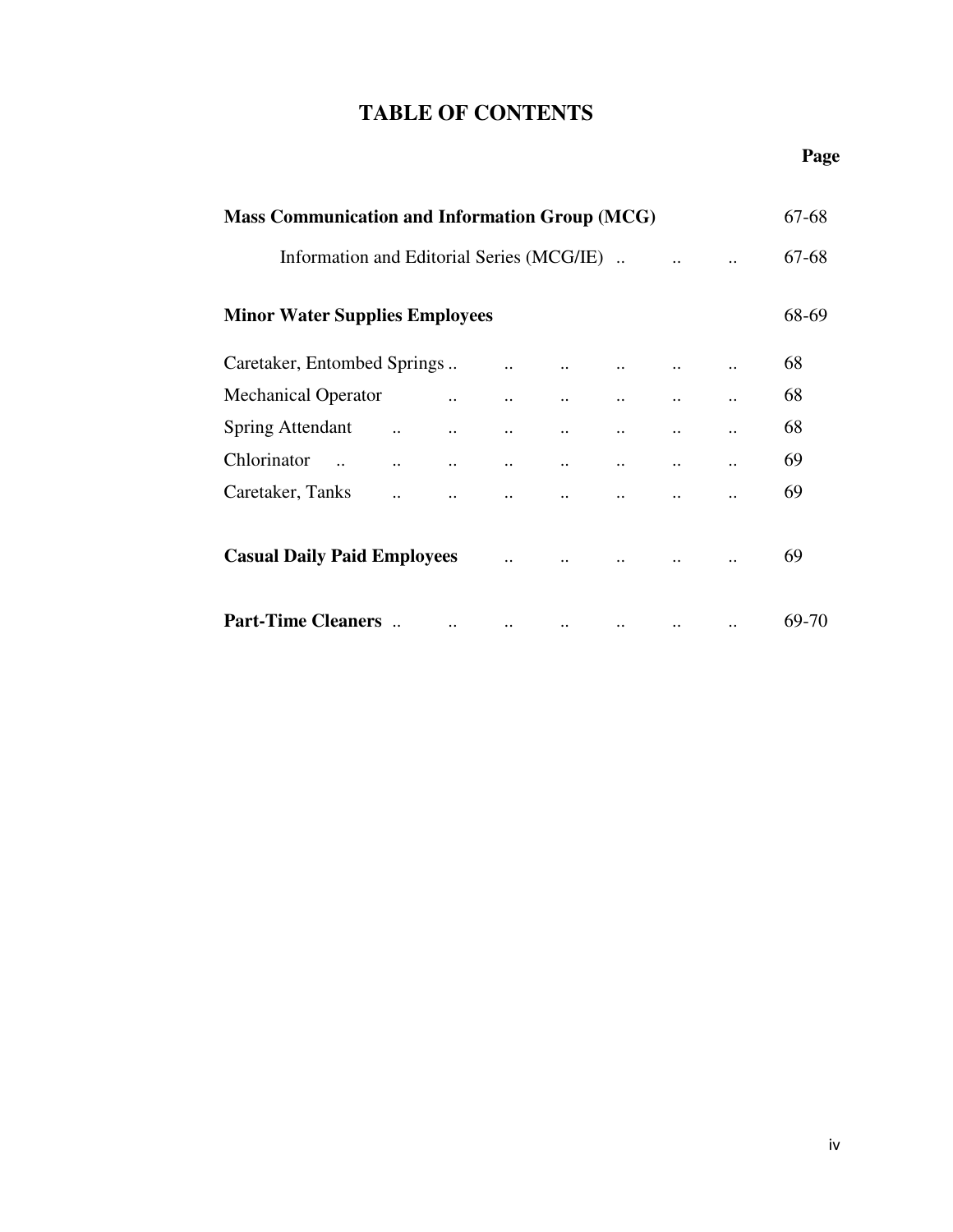### **SUMMARY OF KINGSTON & ST. ANDREW CORPORATION, ESTABLISHMENT PORTMORE MUNICIPAL COUNCIL AND PARISH COUNCILS**

| <b>Parish Councils</b>            | <b>Establishment</b> |
|-----------------------------------|----------------------|
| Clarendon                         | 110                  |
| Hanover                           | 70                   |
| Kingston & St. Andrew Corporation | 178                  |
| Manchester                        | 120                  |
| Portland                          | 120                  |
| Portmore Municipal Council        | 38                   |
| St. Ann                           | 129                  |
| St. Catherine                     | 141                  |
| St. Elizabeth                     | 92                   |
| St. James                         | 96                   |
| St. Mary                          | 102                  |
| St. Thomas                        | 97                   |
| Trelawny                          | 99                   |
| Westmoreland                      | 81                   |
|                                   |                      |
| <b>Total</b>                      | 1473                 |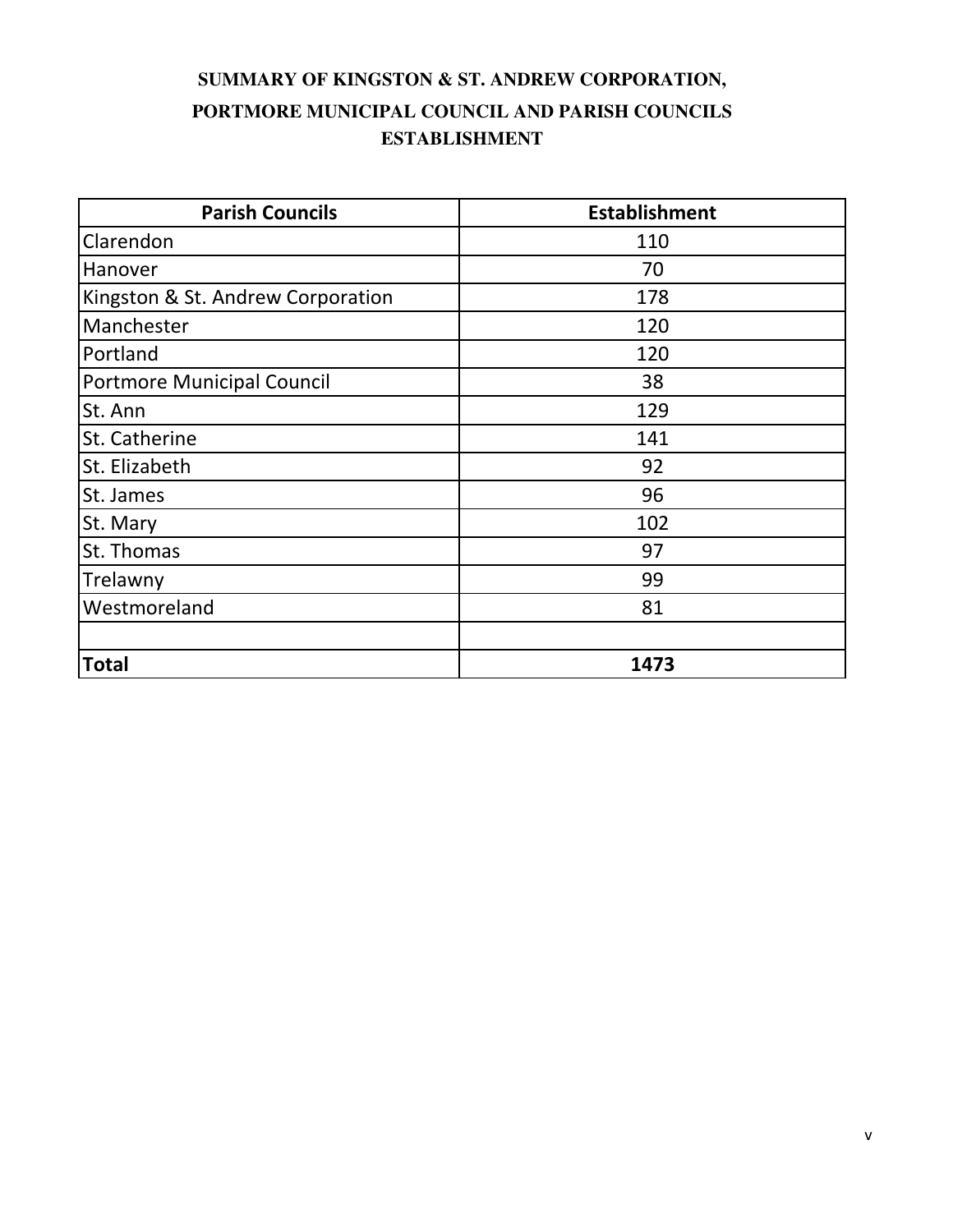### **Administration Management And Other Support Services**

| No. of                                   |                                                                     |                                     |            |                |                                                                                                                                                                                   |
|------------------------------------------|---------------------------------------------------------------------|-------------------------------------|------------|----------------|-----------------------------------------------------------------------------------------------------------------------------------------------------------------------------------|
| <b>Posts</b>                             | <b>Posts</b>                                                        | <b>Classification</b>               |            |                | <b>Remarks</b>                                                                                                                                                                    |
| 1                                        | Director, Administration                                            | GMG SEG 1                           |            |                |                                                                                                                                                                                   |
| 1                                        | <b>Community Programmes Coordinator</b>                             | GMG                                 | AM         | 3              |                                                                                                                                                                                   |
| 1                                        | Office Manager                                                      | <b>GMG</b>                          | AM         | $\overline{2}$ |                                                                                                                                                                                   |
| 1                                        | Personnel Administrator                                             | <b>GMG</b>                          | AM         | $\overline{2}$ |                                                                                                                                                                                   |
| 1                                        | <b>Records Officer</b>                                              | <b>PIDG</b>                         | <b>RIM</b> | $\overline{c}$ | Post [# 127051] of Clerical Officer<br>(OPS/CR 2) reclassified, retitled and<br>transferred from Financial Management<br>& Accounting Services with effect from<br>April 1, 2015. |
| 1                                        | Records Officer 1                                                   | <b>PIDG</b>                         | <b>RIM</b> | $\overline{2}$ |                                                                                                                                                                                   |
| 1                                        | Senior Secretary                                                    | <b>OPS</b>                          | SS         | 3              |                                                                                                                                                                                   |
| 1                                        | Secretary 2                                                         | <b>OPS</b>                          | SS         | 2              |                                                                                                                                                                                   |
| 1                                        | <b>Telephone Operator</b>                                           | <b>OPS</b>                          | <b>TO</b>  | 1              |                                                                                                                                                                                   |
| 2                                        | <b>Office Attendant</b>                                             | <b>LMO</b>                          | <b>TS</b>  | 1              |                                                                                                                                                                                   |
| 1                                        | Office Attendant/Cleaner                                            | <b>LMO</b>                          | <b>TS</b>  | 1              |                                                                                                                                                                                   |
| 1                                        | Driver                                                              | <b>LMO</b>                          | <b>DR</b>  | 1              |                                                                                                                                                                                   |
| 3                                        | <b>Security Guard</b>                                               | PTSG PX                             |            | 1              |                                                                                                                                                                                   |
| 1                                        | Office Attendant/Cleaner                                            | <b>GLS</b>                          |            | 1              |                                                                                                                                                                                   |
| 17                                       |                                                                     |                                     |            |                |                                                                                                                                                                                   |
| 17                                       | <b>Total - Administration Management And Other Support Services</b> |                                     |            |                |                                                                                                                                                                                   |
| <b>Cemeteries</b>                        |                                                                     |                                     |            |                |                                                                                                                                                                                   |
| No. of<br><b>Posts</b><br>$\overline{c}$ | <b>Posts</b><br><b>Cemetery Keeper</b>                              | <b>Classification</b><br><b>LMO</b> | <b>TS</b>  | 2              | <b>Remarks</b>                                                                                                                                                                    |
| $\mathbf{2}$                             |                                                                     |                                     |            |                |                                                                                                                                                                                   |
| $\mathbf{2}$                             | <b>Total - Cemeteries</b>                                           |                                     |            |                |                                                                                                                                                                                   |
|                                          |                                                                     |                                     |            |                |                                                                                                                                                                                   |
|                                          | <b>Directorate Of Technical Services</b>                            |                                     |            |                |                                                                                                                                                                                   |
| No. of<br><b>Posts</b>                   | <b>Posts</b>                                                        | <b>Classification</b>               |            |                | <b>Remarks</b>                                                                                                                                                                    |
| 1.                                       | <b>Cunorintondont</b>                                               |                                     | COC CT O   |                |                                                                                                                                                                                   |

| <b>Posts</b>   | <b>Posts</b>                          | <b>Classification</b> |      |                | <b>Remarks</b>                                                      |
|----------------|---------------------------------------|-----------------------|------|----------------|---------------------------------------------------------------------|
|                | Superintendent                        | SOG ST                |      | - 8            |                                                                     |
|                | <b>Deputy Superintendent</b>          | SOG                   | ST   |                |                                                                     |
|                | <b>Building Officer</b>               | SOG.                  | -ST  | 5              | Post [# 148239] inadvertently omitted<br>from previous publication. |
|                | <b>Physical Planning Technologist</b> | SOG.                  | - ST | 5              |                                                                     |
| $\overline{2}$ | Assistant Superintendent, Buildings   | SOG.                  | - ST | 4              |                                                                     |
| $\overline{2}$ | <b>Assistant Superintendent</b>       | SOG.                  | ST   | $\overline{4}$ |                                                                     |
| 2              | <b>Works Overseer</b>                 | SOG.                  | S7   | -2             |                                                                     |
|                |                                       |                       |      |                |                                                                     |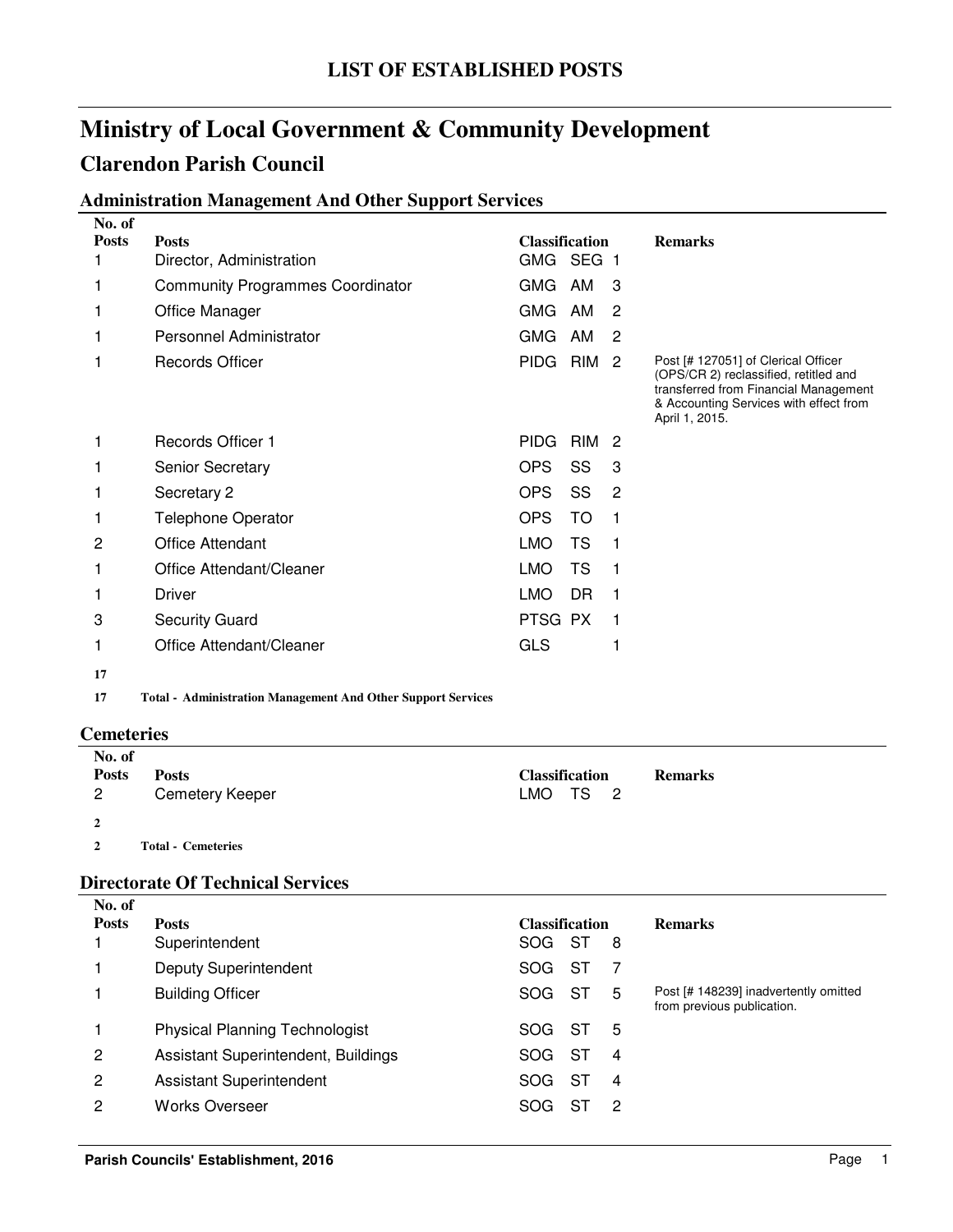### **Clarendon Parish Council**

### **Directorate Of Technical Services**

| No. of       |                         |                       |                |
|--------------|-------------------------|-----------------------|----------------|
| <b>Posts</b> | <b>Posts</b>            | <b>Classification</b> | <b>Remarks</b> |
|              | Secretary 2             | OPS SS 2              |                |
|              | <b>Office Attendant</b> | TS.<br>LMO .<br>- 1   |                |
|              | <b>Records Clerk</b>    | PIDG RIM 1            |                |
| 3            | <b>Security Guard</b>   | PTSG PX 1             |                |
|              | Cleaner                 | <b>GLS</b>            |                |
| 17           |                         |                       |                |

**17** Total - Directorate Of Technical Services

### **Executive Direction And Administration**

| No. of       |                                      |                                    |                |
|--------------|--------------------------------------|------------------------------------|----------------|
| <b>Posts</b> | <b>Posts</b><br>Secretary/Manager    | <b>Classification</b><br>GMG SEG 4 | <b>Remarks</b> |
|              | Director, Planning                   | GMG SEG 2                          |                |
|              |                                      |                                    |                |
|              | Parish Disaster Coordinator          | GMG<br>AM 3                        |                |
|              | <b>Physical Planning Coordinator</b> | GMG AM<br>-2                       |                |
|              | <b>Internal Auditor</b>              | <b>FMG</b><br>AS<br>-2             |                |
|              | <b>Executive Secretary</b>           | SS<br>OPS<br>4                     |                |
|              | Secretary 2                          | SS<br>OPS<br>$\overline{2}$        |                |
| 7            |                                      |                                    |                |

**7 Executive Direction And Administration Total -**

### **Financial Management And Accounting Services**

| No. of       |                                             |                                     |                |
|--------------|---------------------------------------------|-------------------------------------|----------------|
| <b>Posts</b> | <b>Posts</b>                                | <b>Classification</b>               | <b>Remarks</b> |
|              | Director, Finance                           | FMG PA 2                            |                |
|              | Accountant, Budget And Revenue              | FMG PA<br>- 1                       |                |
|              | Accountant, General Accounting & Operations | FMG<br>AT<br>- 3                    |                |
|              | Accounting Technician 2                     | FMG<br>AT<br>-2                     |                |
| 3            | Accounting Technician 1                     | AT<br>FMG                           |                |
| 1            | <b>Accounting Clerk 2</b>                   | <b>FMG</b><br>AC.<br>$\overline{2}$ |                |
|              | Secretary 2                                 | <b>OPS</b><br>SS<br>-2              |                |
| 9            |                                             |                                     |                |

**9 Financial Management And Accounting Services Total -**

#### **Minor Water Supply**

| No. of       |                |                       |                |
|--------------|----------------|-----------------------|----------------|
| <b>Posts</b> | <b>Posts</b>   | <b>Classification</b> | <b>Remarks</b> |
|              | Superintendent | SOG ST 3              |                |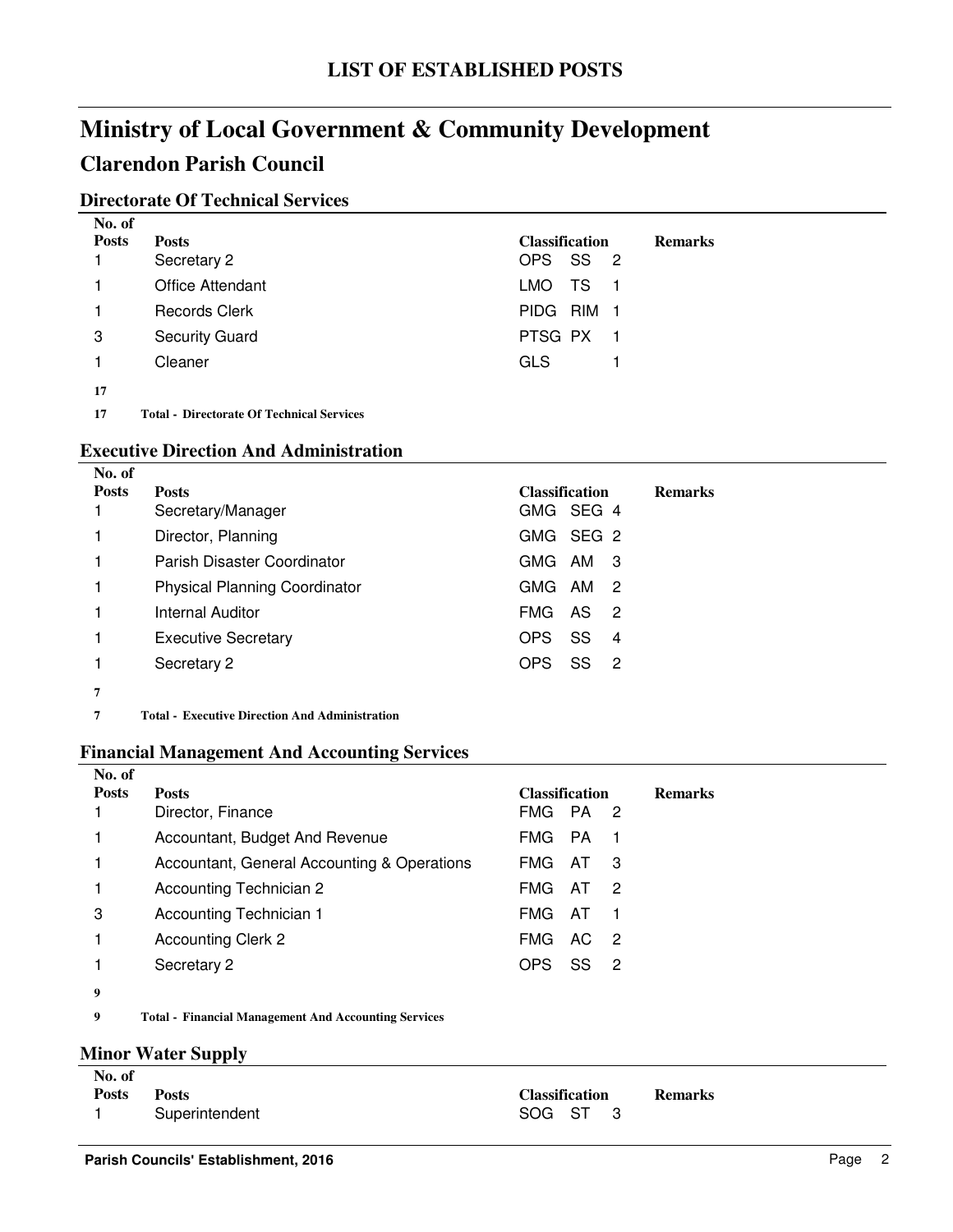### **Clarendon Parish Council**

### **Minor Water Supply**

| No. of<br><b>Posts</b> | <b>Posts</b><br>Sideman           | <b>Classification</b><br><b>Remarks</b><br>LMO TS 1 |
|------------------------|-----------------------------------|-----------------------------------------------------|
|                        | Driver                            | LMO DR 2                                            |
| 3                      |                                   |                                                     |
| 3                      | <b>Total - Minor Water Supply</b> |                                                     |

**Political Directorate**

### Support Staff

| No. of       |                            |            |                       |                |                |
|--------------|----------------------------|------------|-----------------------|----------------|----------------|
| <b>Posts</b> | <b>Posts</b>               |            | <b>Classification</b> |                | <b>Remarks</b> |
|              | Administrative Assistant   | GMG AM 3   |                       |                |                |
|              | <b>Executive Secretary</b> | <b>OPS</b> | <b>SS</b>             | - 5            |                |
|              | Secretary 2                | OPS SS     |                       | $\overline{2}$ |                |
|              | Mayor's Helper             | LMO.       | TS.                   |                |                |
|              | Mayor's Driver             | LMO        | DR                    |                |                |
| 5            |                            |            |                       |                |                |

**5 Political Directorate Total-**

### **Poor Relief Services**

Infirmary

| No. of       |                               |                                           |
|--------------|-------------------------------|-------------------------------------------|
| <b>Posts</b> | <b>Posts</b>                  | <b>Classification</b><br><b>Remarks</b>   |
|              | Matron                        | IAC.<br>IA.<br>2                          |
|              | <b>Assistant Matron</b>       | IAC.<br>1<br>IA                           |
| 1            | Accounting Clerk 2            | <b>FMG</b><br>AC<br>$\overline{2}$        |
| 5            | Nurse Aide                    | <b>HSC</b><br>HS<br>6                     |
| 19           | <b>Patient Care Assistant</b> | <b>HS</b><br>HSC<br>5                     |
| 1            | Secretary 2                   | SS<br>OPS<br>$\overline{2}$               |
|              | <b>Head Cook</b>              | <b>TS</b><br>LMO<br>$\overline{4}$        |
| 1            | Porter                        | <b>LMO</b><br><b>TS</b><br>3              |
| 4            | Laundress                     | <b>LMO</b><br><b>TS</b><br>$\overline{2}$ |
| 2            | <b>Assistant Cook</b>         | <b>TS</b><br><b>LMO</b><br>$\overline{2}$ |
| 3            | Cleaner                       | <b>TS</b><br><b>LMO</b><br>$\mathbf{1}$   |
| 1            | Groundsman                    | TS<br><b>LMO</b><br>1                     |
|              |                               |                                           |

**40**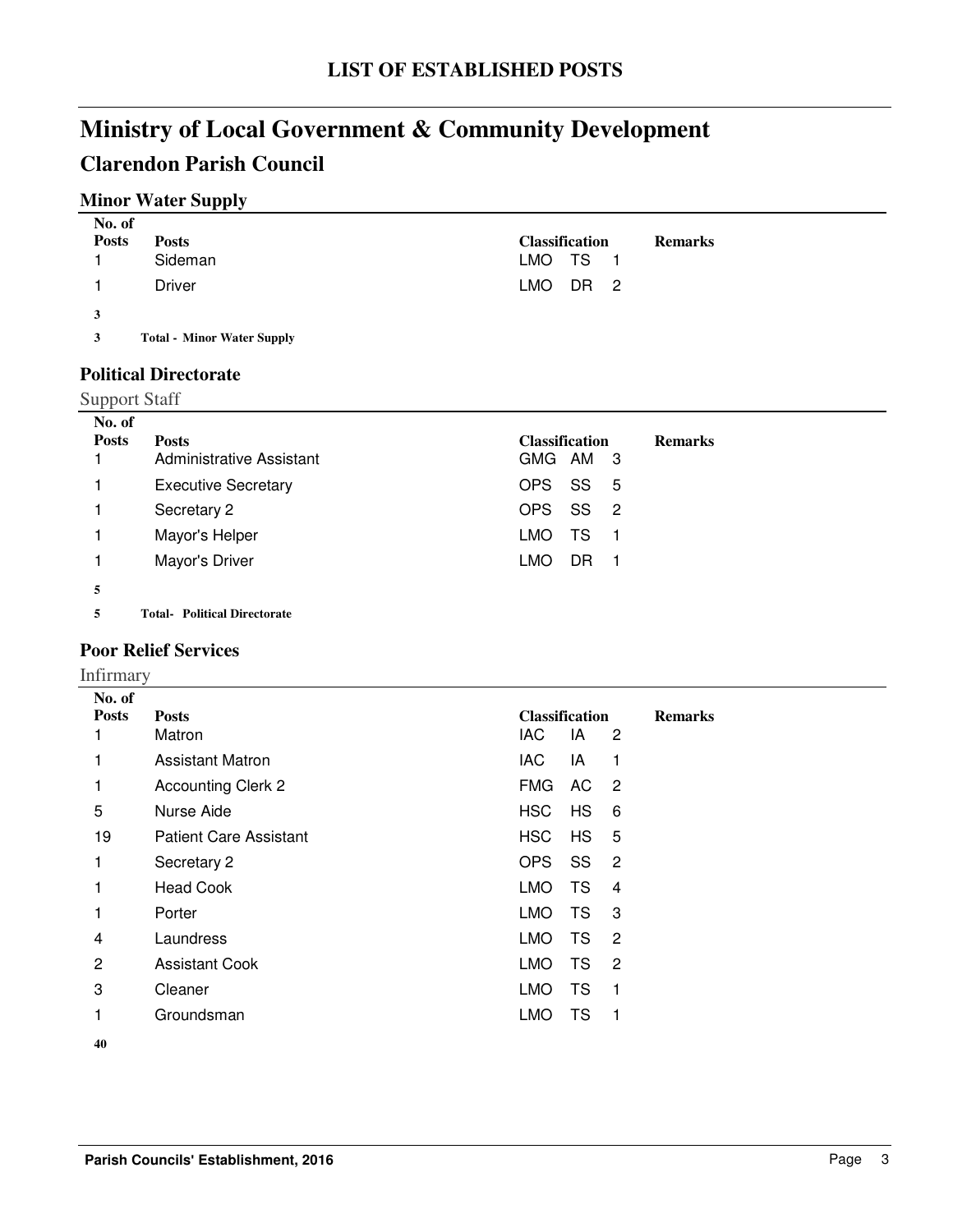### **Poor Relief Services**

| Outdoor |
|---------|
|---------|

| No. of       |                                     |                                         |
|--------------|-------------------------------------|-----------------------------------------|
| <b>Posts</b> | <b>Posts</b>                        | <b>Classification</b><br><b>Remarks</b> |
|              | Inspector Of Poor                   | SWG PS<br>- 3                           |
| 1            | Poor Relief Officer 3               | SWG PS<br>$\overline{\phantom{0}}^2$    |
| 1            | Poor Relief Officer 2               | SWG PS<br>- 1                           |
| 5            | Poor Relief Officer 1               | SWG SSA 2                               |
| 1            | Office Attendant                    | TS<br>LMO.<br>- 1                       |
| 1            | Office Cleaner                      | <b>GLS</b>                              |
| 10           |                                     |                                         |
| 50           | <b>Total - Poor Relief Services</b> |                                         |
| <b>110</b>   | Total - Clarendon Parish Council    |                                         |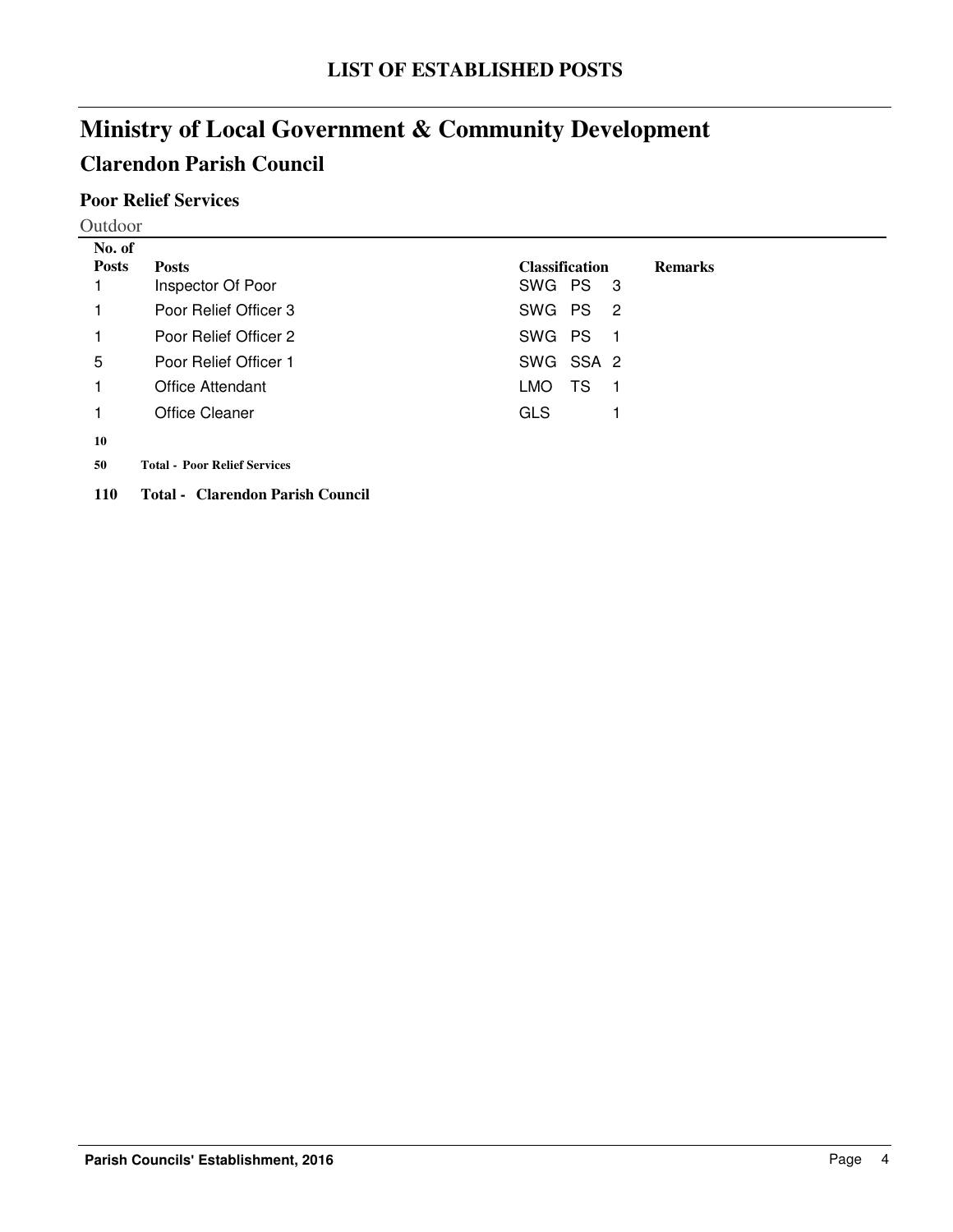### **Accounts And Audit**

| No. of       |                                             |                       |       |                            |                |
|--------------|---------------------------------------------|-----------------------|-------|----------------------------|----------------|
| <b>Posts</b> | <b>Posts</b>                                | <b>Classification</b> |       |                            | <b>Remarks</b> |
|              | Director of Finance                         | <b>FMG</b>            | PA    | $\overline{\phantom{0}}^2$ |                |
| 1            | Accountant, Budget And Revenue              | FMG.                  | PA.   | -1                         |                |
| 1            | <b>Internal Auditor</b>                     | <b>FMG</b>            | AS 2  |                            |                |
| 1            | Audit Clerk                                 | FMG.                  | AUC 1 |                            |                |
| 1            | Accountant, General Accounting & Operations | FMG.                  | AT.   | 3                          |                |
| 1            | Accounting Technician 1                     | <b>FMG</b>            | AT    | -1                         |                |
| 1            | Accounting Technician 2                     | <b>FMG</b>            | AT    | 2                          |                |
| 3            | <b>Accounting Clerk 1</b>                   | <b>FMG</b>            | AC.   | -1                         |                |
| 1            | Cashier                                     | <b>FMG</b>            | CS.   | -1                         |                |
| 11           |                                             |                       |       |                            |                |
| 11           | Total - Accounts And Audit                  |                       |       |                            |                |

#### **Administration**

| No. of       |                                         |                       |                  |                |                                                                                                         |
|--------------|-----------------------------------------|-----------------------|------------------|----------------|---------------------------------------------------------------------------------------------------------|
| <b>Posts</b> | <b>Posts</b>                            | <b>Classification</b> |                  |                | <b>Remarks</b>                                                                                          |
|              | Secretary/Manager                       | GMG SEG 4             |                  |                |                                                                                                         |
|              | Director of Planning                    | GMG                   | SEG <sub>2</sub> |                |                                                                                                         |
| 1            | Director of Administration              | <b>GMG</b>            | <b>SEG</b>       | -1             |                                                                                                         |
|              | Disaster Preparedness Coordinator       | <b>GMG</b>            | AM               | 3              |                                                                                                         |
| 1            | <b>Community Programmes Coordinator</b> | <b>GMG</b>            | AM               | 3              |                                                                                                         |
|              | Personnel Administrator                 | <b>GMG</b>            | AM               | 2              |                                                                                                         |
| 1            | <b>Physical Planning Coordinator</b>    | <b>GMG</b>            | AM               | $\overline{c}$ |                                                                                                         |
|              | Information Management Specialist       | <b>MIS</b>            | IT               | 3              |                                                                                                         |
| 1            | <b>Executive Secretary 1</b>            | <b>OPS</b>            | SS               | $\overline{4}$ |                                                                                                         |
|              | <b>Senior Secretary</b>                 | <b>OPS</b>            | SS               | 3              |                                                                                                         |
| 2            | Secretary 2                             | <b>OPS</b>            | SS               | $\overline{2}$ |                                                                                                         |
| 1            | Secretary 2                             | <b>OPS</b>            | SS               | 2              | Post [# 128302] of<br>Secretary/Stenographer retitled with<br>effect from April 1, 2014.                |
| 1            | Secretary 2                             | <b>OPS</b>            | SS               | 2              | Post [# 128306] of Typist (OPS/SS 1)<br>upgraded & retitled with effect from April<br>1, 2014.          |
| 1            | <b>Telephone Operator</b>               | <b>OPS</b>            | <b>TO</b>        | 1              |                                                                                                         |
|              | <b>Records Officer 1</b>                | <b>PIDG</b>           | <b>RIM</b>       | $\overline{2}$ |                                                                                                         |
|              | <b>Office Attendant</b>                 | <b>LMO</b>            | <b>TS</b>        | 2              |                                                                                                         |
|              | <b>Office Attendant</b>                 | <b>LMO</b>            | <b>TS</b>        | 1              |                                                                                                         |
| 1            | Messenger                               | <b>LMO</b>            | <b>TS</b>        | 1              | Post [# 128296] of Male Messenger (GLS<br>1) reclassified & retitled with effect from<br>April 1, 2014. |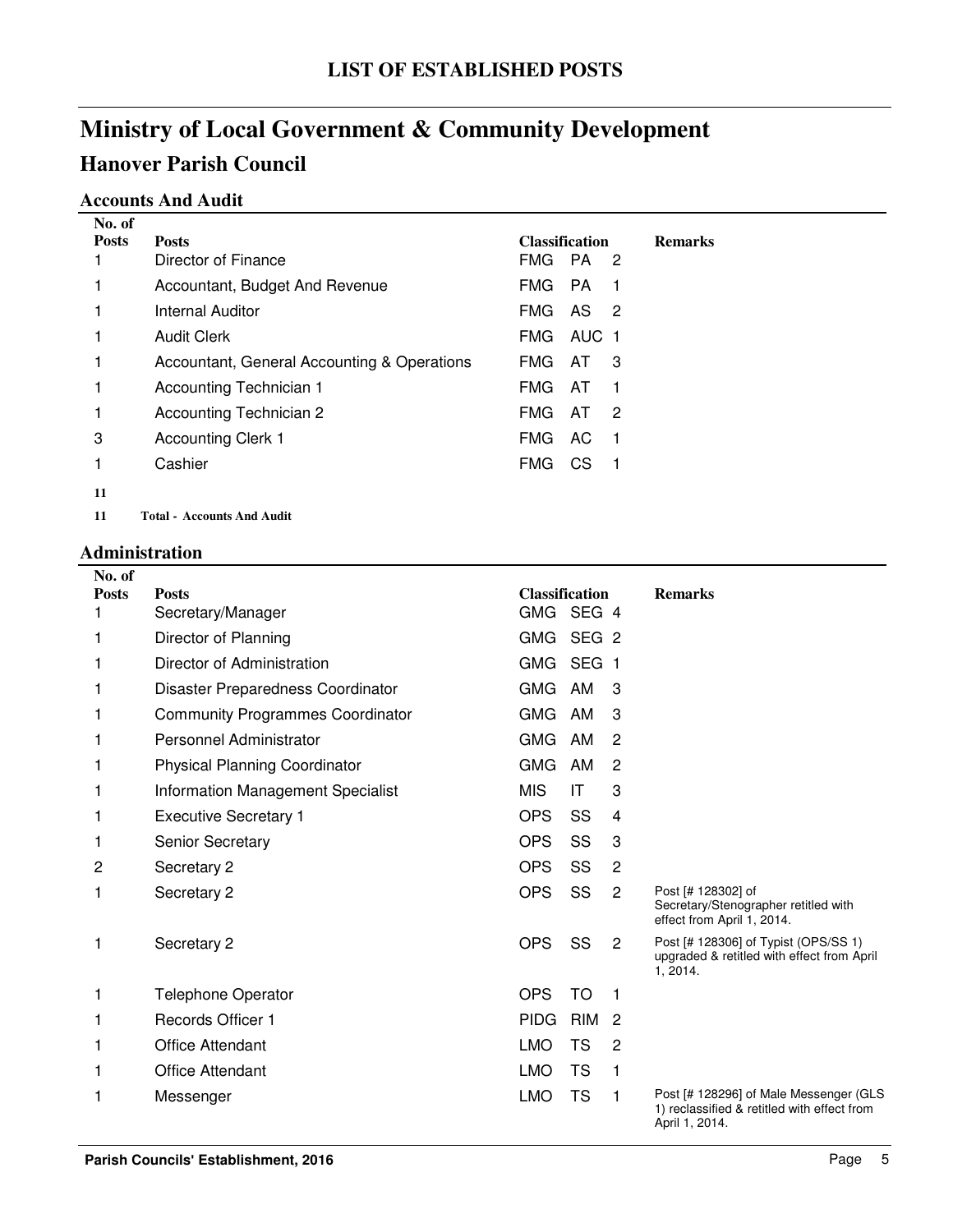### **Hanover Parish Council**

### **Administration**

| No. of<br><b>Posts</b><br><b>Posts</b><br>19 | <b>Classification</b> | <b>Remarks</b> |
|----------------------------------------------|-----------------------|----------------|
| Total- Administration<br>19                  |                       |                |

## **Political Directorate**

| No. of<br><b>Posts</b>  | <b>Posts</b><br><b>Administrative Assistant</b> | <b>Classification</b><br>GMG AM 3 | <b>Remarks</b> |
|-------------------------|-------------------------------------------------|-----------------------------------|----------------|
|                         | <b>Executive Secretary 1</b>                    | OPS SS 4                          |                |
|                         | Maid                                            | TS<br>LMO<br>$\blacksquare$       |                |
|                         | Driver                                          | <b>LMO</b><br>DR <sub>2</sub>     |                |
| 4                       |                                                 |                                   |                |
| $\overline{\mathbf{4}}$ | <b>Total- Political Directorate</b>             |                                   |                |

### **Poor Relief Services**

#### Indoor

| No. of         |                               |            |                       |                |                                                      |
|----------------|-------------------------------|------------|-----------------------|----------------|------------------------------------------------------|
| <b>Posts</b>   | <b>Posts</b>                  |            | <b>Classification</b> |                | <b>Remarks</b>                                       |
|                | Matron                        | <b>IAC</b> | IA                    | $\overline{c}$ |                                                      |
| 1              | <b>Assistant Matron</b>       | IAC        | IA                    | 1              | New post (#302107) with effect from July<br>1, 2015. |
|                | Records Officer 1             | PIDG RIM 2 |                       |                |                                                      |
|                | <b>Records Clerk</b>          | PIDG RIM   |                       | - 1            |                                                      |
| 1              | Nurse Aide                    | <b>HSC</b> | <b>HS</b>             | - 6            |                                                      |
| 8              | <b>Patient Care Assistant</b> | <b>HSC</b> | <b>HS</b>             | - 5            |                                                      |
| 1              | <b>Head Cook</b>              | <b>LMO</b> | TS                    | -4             |                                                      |
| 1              | Cook                          | <b>LMO</b> | TS                    | -3             |                                                      |
| $\overline{2}$ | Laundress                     | LMO.       | TS                    | $\overline{2}$ |                                                      |
| 1              | Cleaner                       | LMO.       | TS                    | -1             |                                                      |
| 18             |                               |            |                       |                |                                                      |

#### Outdoor

| No. of        |                                     |                       |                |
|---------------|-------------------------------------|-----------------------|----------------|
| <b>Posts</b>  | <b>Posts</b>                        | <b>Classification</b> | <b>Remarks</b> |
|               | Inspector Of Poor                   | SWG PS 3              |                |
|               | Poor Relief Officer 2               | SWG PS 1              |                |
| $\mathcal{P}$ | Poor Relief Officer 1               | SWG SSA 2             |                |
| 4             |                                     |                       |                |
| 22            | <b>Total - Poor Relief Services</b> |                       |                |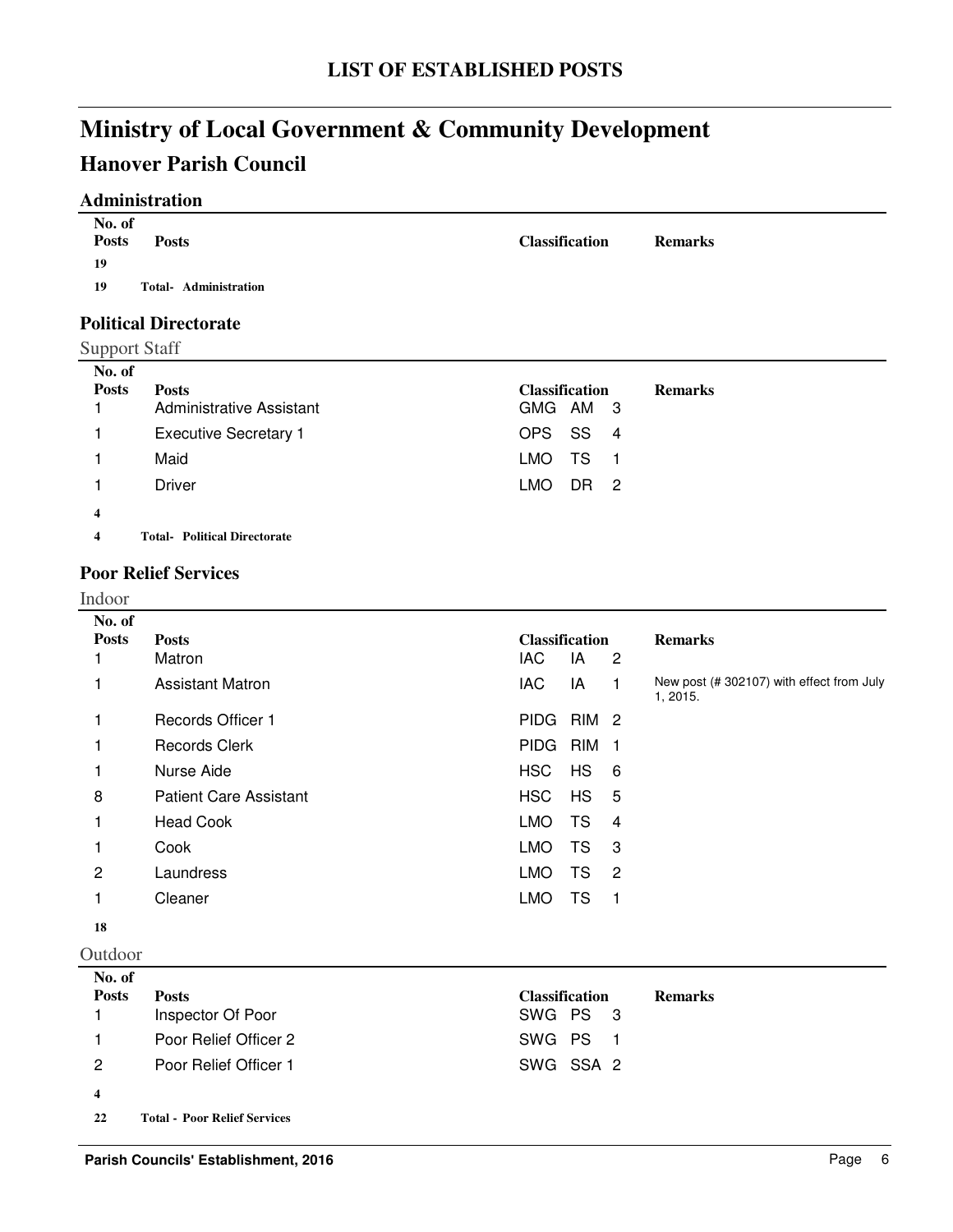### **Road And Works**

| No. of       |                                 |                       |      |     |                |
|--------------|---------------------------------|-----------------------|------|-----|----------------|
| <b>Posts</b> | <b>Posts</b>                    | <b>Classification</b> |      |     | <b>Remarks</b> |
|              | Superintendent                  | SOG ST                |      | 8   |                |
|              | <b>Deputy Superintendent</b>    | SOG.                  | - ST |     |                |
| 2            | <b>Building Officer</b>         | SOG.                  | ST   | 5   |                |
| 2            | <b>Assistant Superintendent</b> | SOG ST                |      | 4   |                |
| 2            | <b>Works Overseer</b>           | SOG.                  | ST   | - 2 |                |
|              | Driver                          | <b>LMO</b>            | DR   | - 1 |                |
| 9            |                                 |                       |      |     |                |
|              |                                 |                       |      |     |                |

**9 Road And Works Total -**

### **Water Supplies**

| No. of       |                               |                                         |
|--------------|-------------------------------|-----------------------------------------|
| <b>Posts</b> | <b>Posts</b>                  | <b>Classification</b><br><b>Remarks</b> |
|              | Superintendent                | SOG ST 3                                |
| 2            | Plumber                       | TS<br><b>LMO</b><br>- 3                 |
|              | Driver                        | LMO<br>DR                               |
|              | Sideman                       | <b>GLS</b>                              |
| 5            |                               |                                         |
| 5            | <b>Total - Water Supplies</b> |                                         |

**70 Total - Hanover Parish Council**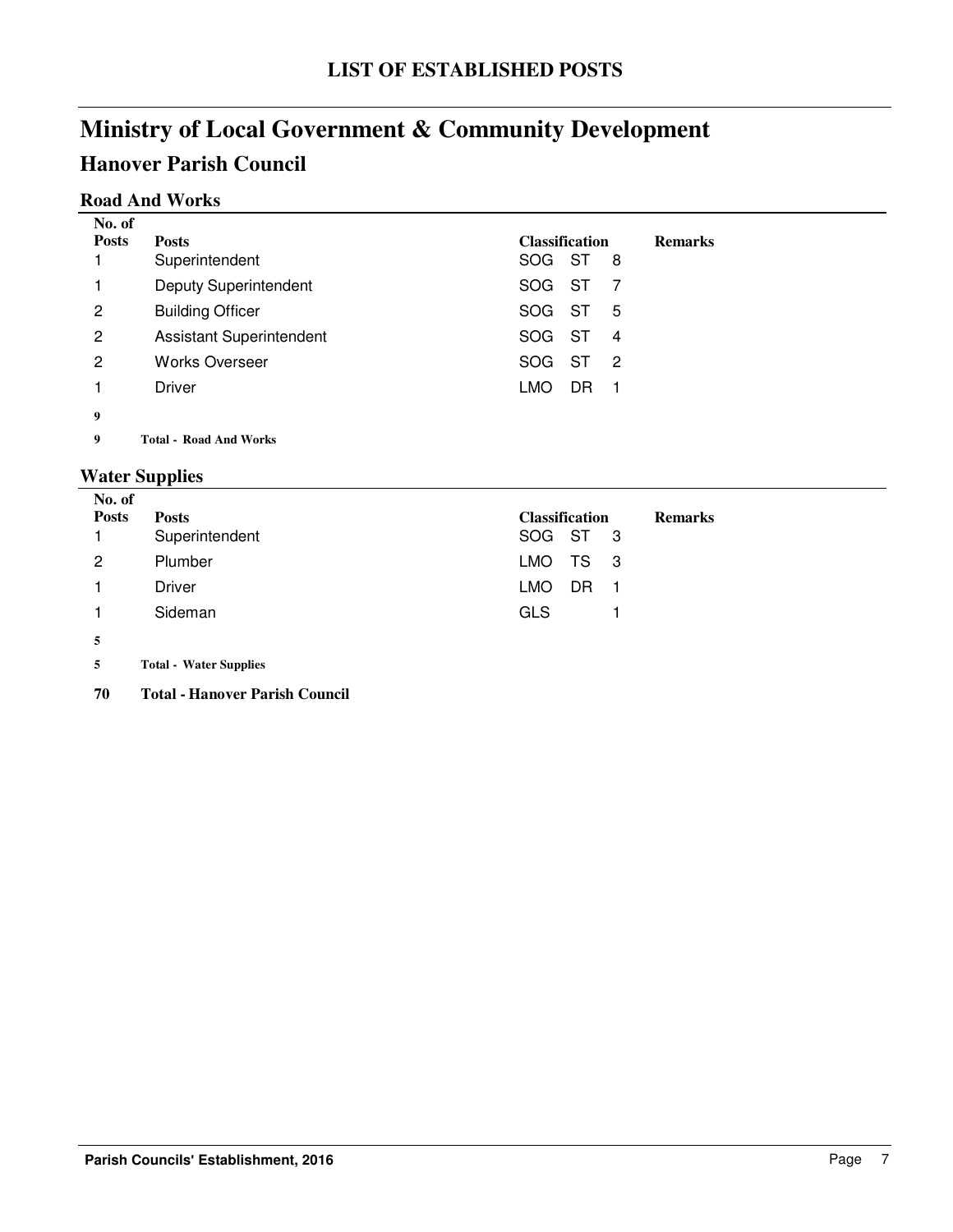### **Kingston & St. Andrew Corporation**

### **City Engineer's Department**

| No. of         |                                    |                       |                  |                |                |
|----------------|------------------------------------|-----------------------|------------------|----------------|----------------|
| <b>Posts</b>   | <b>Posts</b>                       | <b>Classification</b> |                  |                | <b>Remarks</b> |
| 1              | <b>City Engineer</b>               | SOG                   | <b>ST</b>        | 8              |                |
| 1              | Deputy Building Surveyor           | SOG                   | <b>ST</b>        | 7              |                |
| 1              | <b>Deputy Superintendent</b>       | SOG                   | <b>ST</b>        | 6              |                |
| 1              | <b>Assistant Building Surveyor</b> | <b>SOG</b>            | <b>ST</b>        | 6              |                |
| 1              | Administrator                      | <b>GMG</b>            | AM               | $\mathbf{1}$   |                |
| $\overline{c}$ | Senior Field Inspector             | <b>SOG</b>            | <b>ST</b>        | 5              |                |
| 1              | Director, Planning                 | <b>GMG</b>            | SEG <sub>2</sub> |                |                |
| 7              | Field Inspector                    | <b>SOG</b>            | <b>ST</b>        | 4              |                |
| $\overline{c}$ | <b>Assistant Superintendent</b>    | <b>SOG</b>            | <b>ST</b>        | 4              |                |
| 1              | Trainee Inspector                  | <b>SOG</b>            | <b>ST</b>        | 3              |                |
| 1              | <b>Chief Planning Officer</b>      | <b>ASG</b>            | ASG <sub>5</sub> |                |                |
| 1              | Chief Engineer (Design)            | <b>ASG</b>            | ASG <sub>3</sub> |                |                |
| 1              | Assistant Surveyor (Building)      | <b>TSS</b>            | GT               | 4              |                |
| 1              | <b>Building Technician</b>         | <b>SOG</b>            | <b>ST</b>        | 3              |                |
| 1              | Trainee Inspector                  | <b>SOG</b>            | <b>ST</b>        | 3              |                |
| 1              | Senior Secretary                   | <b>OPS</b>            | SS               | 3              |                |
| 1              | Secretary 2                        | <b>OPS</b>            | SS               | $\overline{2}$ |                |
| 1              | Secretary 1                        | <b>OPS</b>            | SS               | 1              |                |
| 2              | Cleaner/Attendant                  | <b>LMO</b>            | <b>TS</b>        | 1              |                |
| 1              | Attendant/Messenger                | <b>LMO</b>            | <b>TS</b>        | 1              |                |
| 1              | <b>Driver</b>                      | <b>LMO</b>            | <b>DR</b>        | $\mathbf{1}$   |                |
| 1              | <b>Records Officer</b>             | <b>PIDG</b>           | <b>RIM</b>       | 2              |                |
| 2              | Records Clerk 1                    | <b>PIDG</b>           | <b>RIM</b>       | $\mathbf{1}$   |                |
| 33             |                                    |                       |                  |                |                |

**33 City Engineer's Department Total -**

### **City Inspector's Department**

| No. of       |                                 |                                              |                |
|--------------|---------------------------------|----------------------------------------------|----------------|
| <b>Posts</b> | <b>Posts</b>                    | <b>Classification</b>                        | <b>Remarks</b> |
|              | City Inspector                  | <b>GMG</b><br>AM<br>- 3                      |                |
|              | <b>Assistant City Inspector</b> | <b>GMG</b><br>AM<br>-2                       |                |
|              | Investigator                    | <b>GMG</b><br>AM<br>$\overline{\phantom{1}}$ |                |
|              | Administrator                   | <b>GMG</b><br>AM<br>-1                       |                |
|              | Pound Keeper                    | TS<br><b>LMO</b><br>-4                       |                |
|              | Assistant Pound Keeper          | TS<br><b>LMO</b><br>-3                       |                |
| 5            | <b>Animal Catcher</b>           | LMO<br>TS<br>2                               |                |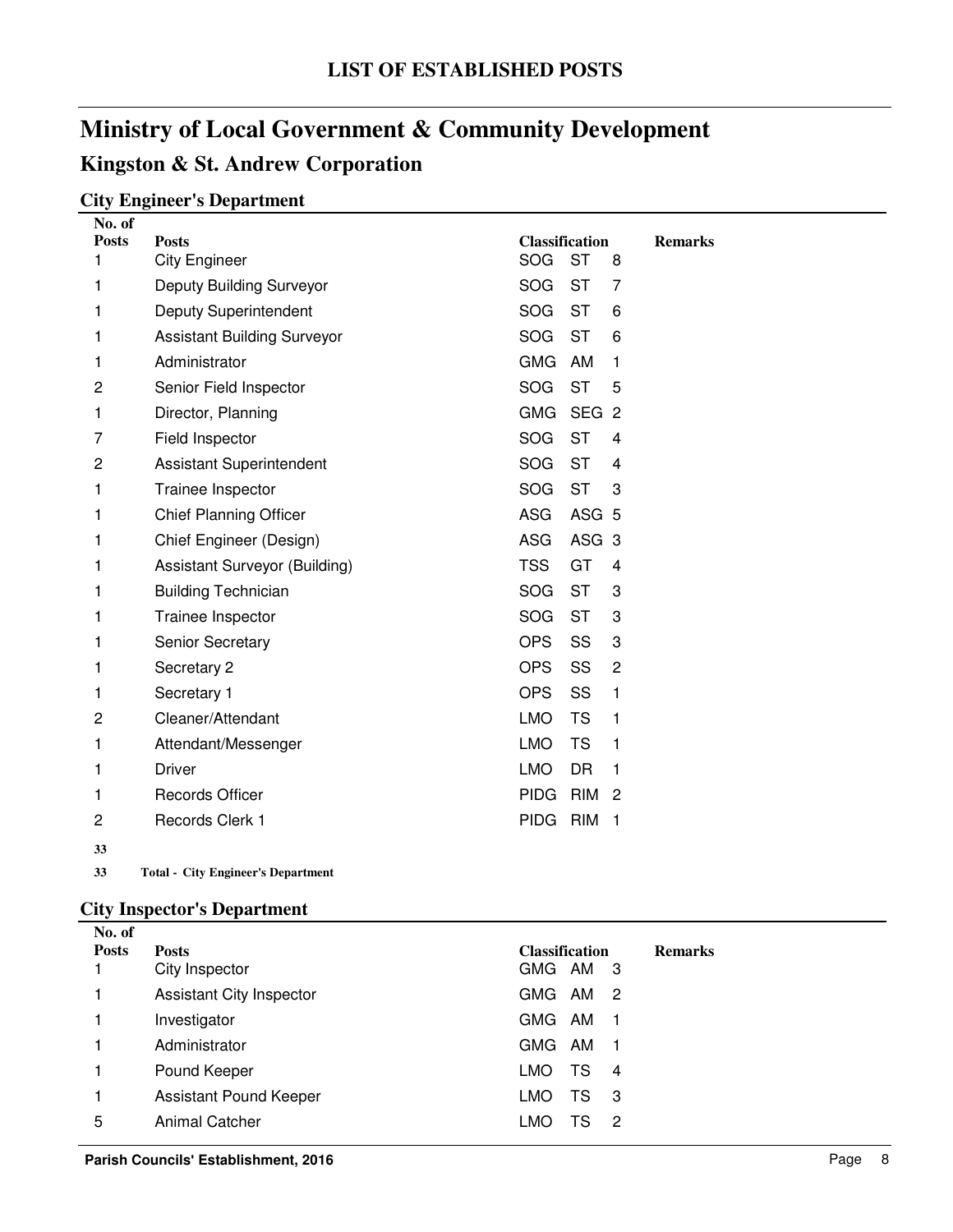### **Kingston & St. Andrew Corporation**

### **City Inspector's Department**

| No. of       |                                            |                       |     |     |                |
|--------------|--------------------------------------------|-----------------------|-----|-----|----------------|
| <b>Posts</b> | <b>Posts</b>                               | <b>Classification</b> |     |     | <b>Remarks</b> |
|              | <b>Yard Attendant</b>                      | LMO .                 | TS  | 1   |                |
| 3            | Watchman                                   | LMO.                  | TS  | - 1 |                |
| 1            | Gateman                                    | LMO.                  | TS  | 1   |                |
|              | Driver                                     | LMO.                  | DR. | - 1 |                |
| 1            | Senior Special District Constable          | PTSG PX               |     | 4   |                |
| 7            | <b>Special District Constable</b>          | PTSG PX 2             |     |     |                |
| 25           |                                            |                       |     |     |                |
| 25           | <b>Total - City Inspector's Department</b> |                       |     |     |                |

### **City Treasurer's Department**

| No. of       |                                         |                       |           |              |                |
|--------------|-----------------------------------------|-----------------------|-----------|--------------|----------------|
| <b>Posts</b> | <b>Posts</b>                            | <b>Classification</b> |           |              | <b>Remarks</b> |
| 1            | <b>City Treasurer</b>                   | <b>FMG</b>            | <b>PA</b> | 3            |                |
| 1            | <b>Chief Revenue Collection Officer</b> | <b>FMG</b>            | PA        | 2            |                |
| 1            | Director, Finance And Budget            | <b>FMG</b>            | PA        | 1            |                |
| 1            | <b>Budget Officer</b>                   | <b>FMG</b>            | AT        | 3            |                |
| 1            | Accounting Technician 3                 | <b>FMG</b>            | AT        | 3            |                |
| 2            | Accounting Technician 2                 | <b>FMG</b>            | AT        | 2            |                |
| 6            | <b>Accounting Technician 1</b>          | <b>FMG</b>            | AT        | 1            |                |
| 1            | <b>Accounting Clerk 2</b>               | <b>FMG</b>            | AC        | 2            |                |
| 3            | <b>Accounting Clerk 1</b>               | <b>FMG</b>            | AC        | $\mathbf{1}$ |                |
| 1            | <b>Procurement Officer</b>              | <b>GMG</b>            | AM        | 4            |                |
| 1            | Cashier                                 | <b>FMG</b>            | CS.       | 1            |                |
| 1            | <b>Senior Secretary</b>                 | OPS                   | SS        | 3            |                |
| 1            | Secretary 2                             | OPS                   | SS        | 2            |                |
| 1            | <b>Clerical Officer</b>                 | <b>OPS</b>            | CR        | 2            |                |
| 1            | Clerk/Typist                            | <b>OPS</b>            | CR.       | 2            |                |
| 1            | Messenger                               | <b>LMO</b>            | TS        | 1            |                |
| 1            | Office Attendant                        | <b>LMO</b>            | TS        | 1            |                |
| 25           |                                         |                       |           |              |                |

**25 City Treasurer's Department Total -**

#### **Internal Audit**

| No. of       |                    |                       |                |
|--------------|--------------------|-----------------------|----------------|
| <b>Posts</b> | <b>Posts</b>       | <b>Classification</b> | <b>Remarks</b> |
|              | Internal Auditor   | FMG AS 3              |                |
|              | <b>Audit Clerk</b> | FMG AUC 1             |                |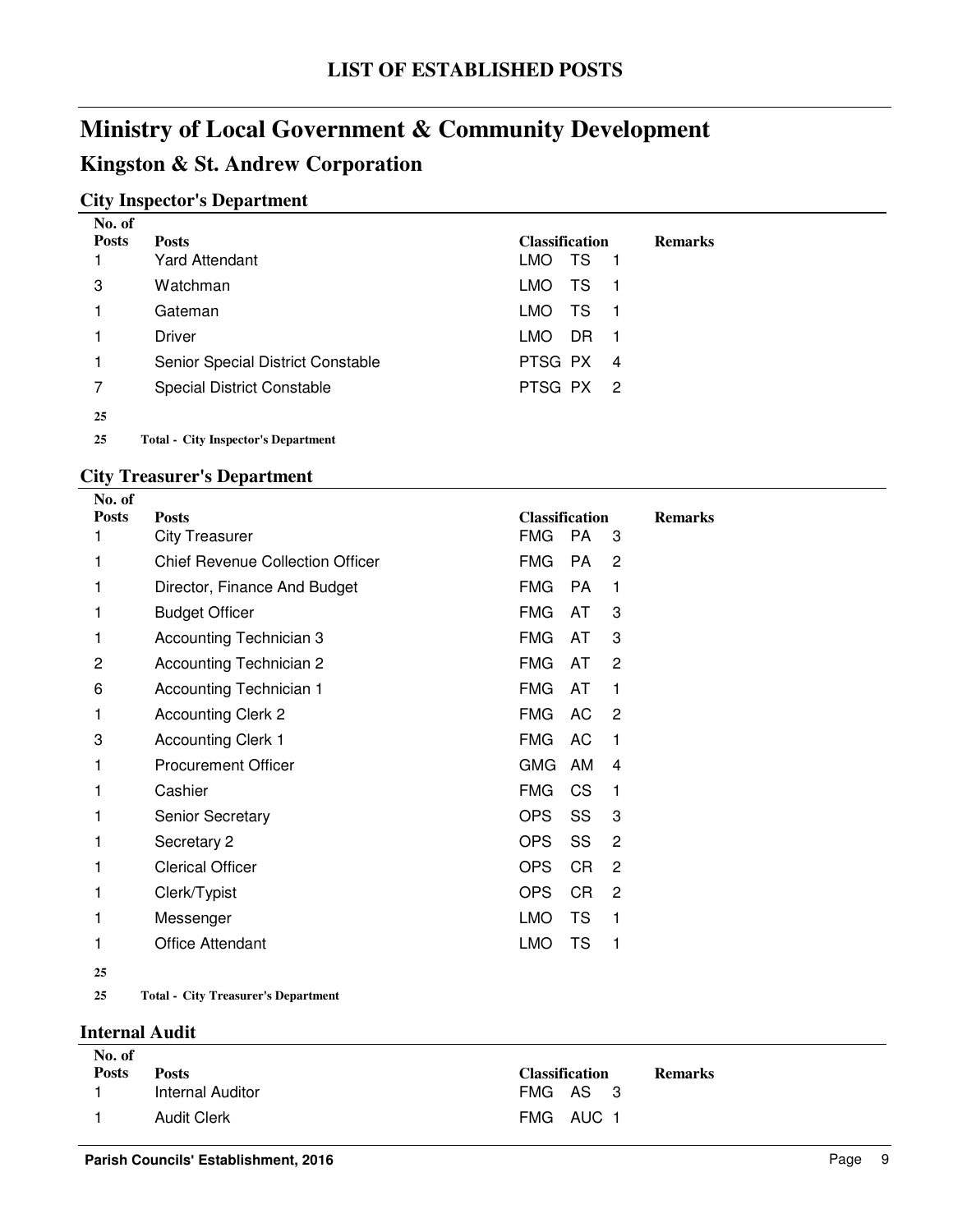### **Kingston & St. Andrew Corporation**

### **Internal Audit**

| No. of<br><b>Posts</b> | <b>Posts</b>                 | <b>Classification</b> | <b>Remarks</b> |
|------------------------|------------------------------|-----------------------|----------------|
| 2                      |                              |                       |                |
| 2                      | <b>Total- Internal Audit</b> |                       |                |

### **May Pen Cemetery**

| <b>Posts</b><br><b>Classification</b><br><b>Posts</b> | <b>Remarks</b> |
|-------------------------------------------------------|----------------|
| Superintendent<br>GMG AM 2                            |                |
| PIDG RIM 2<br><b>Records Officer 1</b>                |                |
| LMO.<br>TS<br>Attendant<br>- 1                        |                |
| 3                                                     |                |
| <b>Total - May Pen Cemetery</b><br>3                  |                |

### **Political Directorate**

Support Staff

| No. of<br><b>Posts</b> | <b>Posts</b><br>Administrative Assistant | <b>Classification</b><br>GMG AM<br>$_{3}$ | <b>Remarks</b> |
|------------------------|------------------------------------------|-------------------------------------------|----------------|
|                        | <b>Executive Secretary</b>               | SS<br>OPS<br>4                            |                |
|                        | <b>Office Attendant</b>                  | TS<br>LMO.                                |                |
|                        | Chauffeur                                | <b>LMO</b><br>DR                          |                |
|                        | Cook                                     | <b>GLS</b><br>2                           |                |
| 5                      |                                          |                                           |                |

**5 Political Directorate Total -**

### **Poor Relief Department**

| No. of       |                                       |                                           |
|--------------|---------------------------------------|-------------------------------------------|
| <b>Posts</b> | <b>Posts</b>                          | <b>Classification</b><br><b>Remarks</b>   |
|              | Inspector Of Poor                     | SWG PS<br>- 3                             |
| 2            | Poor Relief Officer 4                 | SWG PS <sub>2</sub>                       |
| 2            | Poor Relief Officer 3                 | SWG PS<br>$\overline{\phantom{1}}$        |
| 8            | Poor Relief Officer 1                 | SWG SSA 2                                 |
| 1            | <b>Accounting Clerk 2</b>             | FMG AC 2                                  |
| 3            | Records Clerk 1                       | PIDG RIM 1                                |
| 1            | Secretary 2                           | OPS<br>SS 2                               |
| 1            | Female Messenger                      | <b>TS</b><br><b>LMO</b><br>$\overline{1}$ |
| 1            | Driver                                | DR.<br><b>LMO</b><br>$\blacksquare$       |
| 20           |                                       |                                           |
| 20           | <b>Total - Poor Relief Department</b> |                                           |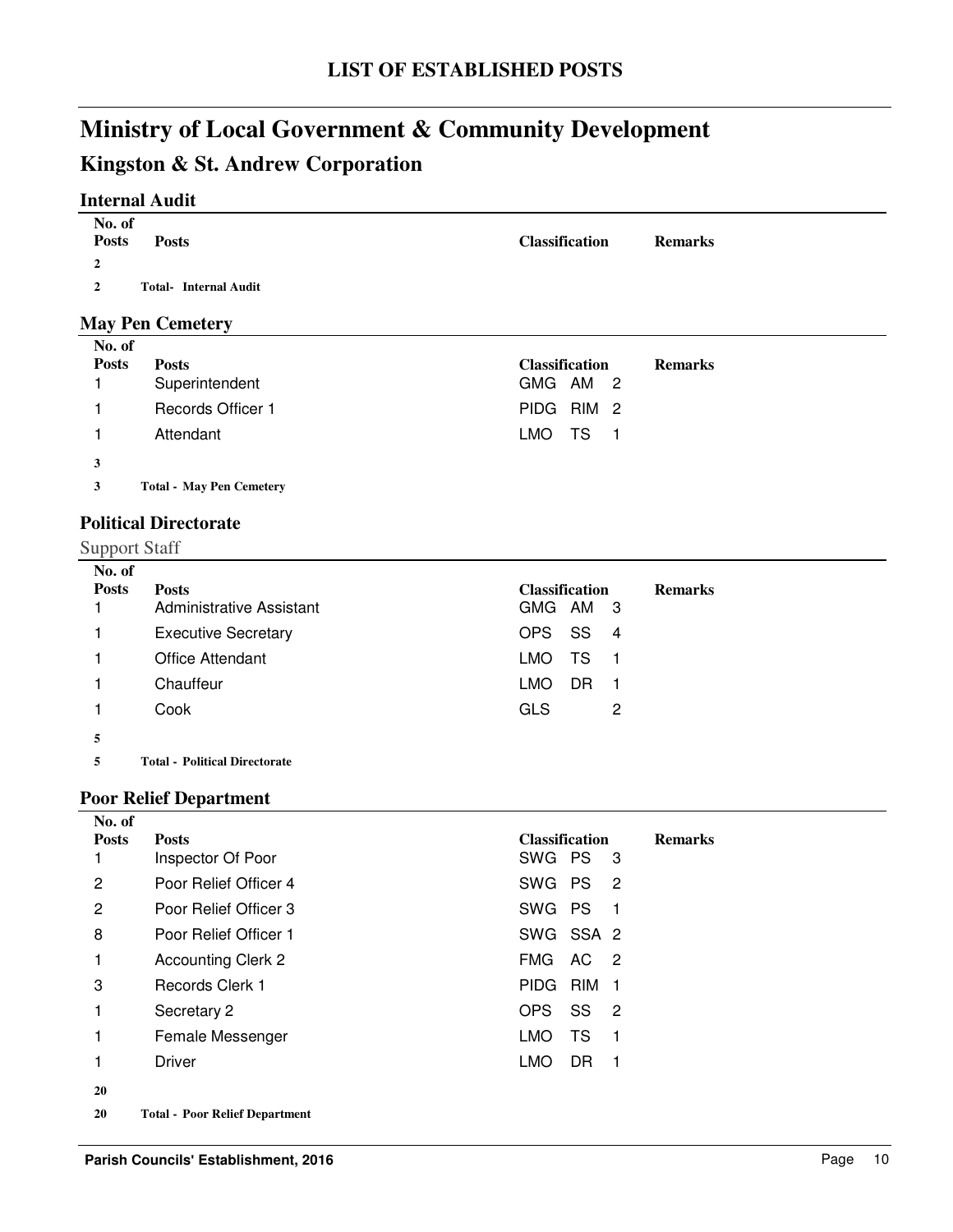### **Kingston & St. Andrew Corporation**

### **Town Clerk's Department**

| No. of            |                                                       |                                    |                        |                |
|-------------------|-------------------------------------------------------|------------------------------------|------------------------|----------------|
| <b>Posts</b><br>1 | <b>Posts</b><br><b>Town Clerk</b>                     | <b>Classification</b><br>GMG SEG 5 |                        | <b>Remarks</b> |
| 1                 | Director, Comm. Welfare and Municipal Services        | GMG SEG 3                          |                        |                |
| 1                 | Director, Administration & Human Resource<br>Mgmt.    | GMG SEG 2                          |                        |                |
| 1                 | Director, Personnel And Human Resource<br>Development | <b>GMG</b>                         | SEG <sub>1</sub>       |                |
| 1                 | Director, Administration And Office Services          | GMG SEG 1                          |                        |                |
| 1                 | Disaster Preparedness Coordinator                     | <b>GMG</b>                         | AM                     | 3              |
| 1                 | Administrative Assistant                              | <b>GMG</b>                         | AM                     | 3              |
| 1                 | <b>Personnel Officer</b>                              | <b>GMG</b>                         | AM                     | 2              |
| 3                 | Administrator                                         | <b>GMG</b>                         | AM                     | 1              |
| 1                 | Director, Information Management And<br>Documentation | <b>MIS</b>                         | $\mathsf{I}\mathsf{T}$ | 4              |
| 1                 | Systems Administrator                                 | <b>MIS</b>                         | ΙT                     | 3              |
| 2                 | Records Officer 1                                     | <b>PIDG</b>                        | <b>RIM</b>             | 2              |
| 5                 | Records Clerk 1                                       | PIDG RIM                           |                        | $\overline{1}$ |
| 1                 | <b>Executive Assistant</b>                            | <b>GMG</b>                         | PMA <sub>3</sub>       |                |
| 1                 | <b>Public Relations Officer</b>                       | <b>MCG</b>                         | IE                     | $\overline{c}$ |
| 2                 | Senior Secretary                                      | <b>OPS</b>                         | SS                     | 3              |
| $\overline{c}$    | Secretary 2                                           | OPS                                | SS                     | 2              |
| 2                 | Secretary 1                                           | OPS                                | SS                     | 1              |
| 1                 | Telephone Operator/Receptionist                       | <b>OPS</b>                         | <b>TO</b>              | 1              |
| 1                 | <b>Telephone Operator</b>                             | <b>OPS</b>                         | <b>TO</b>              | 1              |
| 1                 | Senior Stenotype Writer                               | <b>OPS</b>                         | SW                     | 2              |
| 1                 | Cleaner/Attendant                                     | <b>LMO</b>                         | <b>TS</b>              | 1              |
| 1                 | Female Messenger                                      | <b>LMO</b>                         | TS                     | 1              |
| 1                 | Male Messenger                                        | <b>LMO</b>                         | <b>TS</b>              | 1              |
| 1                 | Janitor                                               | <b>LMO</b>                         | TS                     | 1              |
| 1                 | <b>Driver</b>                                         | <b>LMO</b>                         | <b>DR</b>              | 1              |
| 36                |                                                       |                                    |                        |                |
| 36                | <b>Total - Town Clerk's Department</b>                |                                    |                        |                |

### **Traffic Enforcement And Administration**

| No. of       |                          |                       |                |
|--------------|--------------------------|-----------------------|----------------|
| <b>Posts</b> | <b>Posts</b>             | <b>Classification</b> | <b>Remarks</b> |
|              | Superintendent           | PTSG PX 6             |                |
|              | Assistant Superintendent | PTSG PX 5             |                |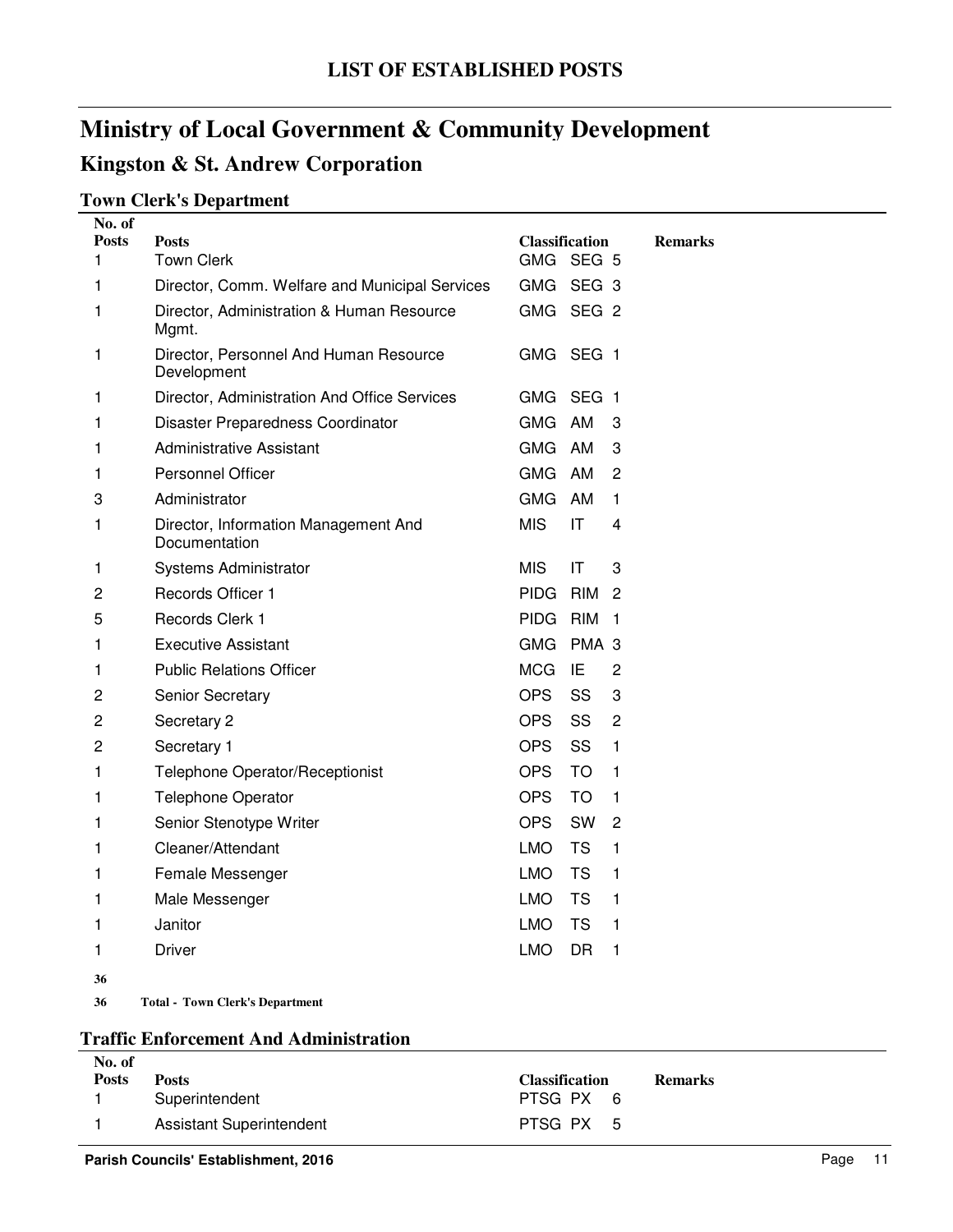### **Kingston & St. Andrew Corporation**

### **Traffic Enforcement And Administration**

| No. of       |                       |                       |     |  |                |
|--------------|-----------------------|-----------------------|-----|--|----------------|
| <b>Posts</b> | <b>Posts</b>          | <b>Classification</b> |     |  | <b>Remarks</b> |
| 4            | Supervisor            | PTSG PX 4             |     |  |                |
| 20           | <b>Traffic Warden</b> | PTSG PX 2             |     |  |                |
|              | <b>Records Clerk</b>  | PIDG RIM 1            |     |  |                |
|              | Secretary 2           | OPS SS 2              |     |  |                |
|              | <b>Driver</b>         | LMO.                  | DR. |  |                |
| $\sim$       |                       |                       |     |  |                |

**29**

**29 Traffic Enforcement And Administration Total -**

**178 Total - Kingston & St. Andrew Corporation**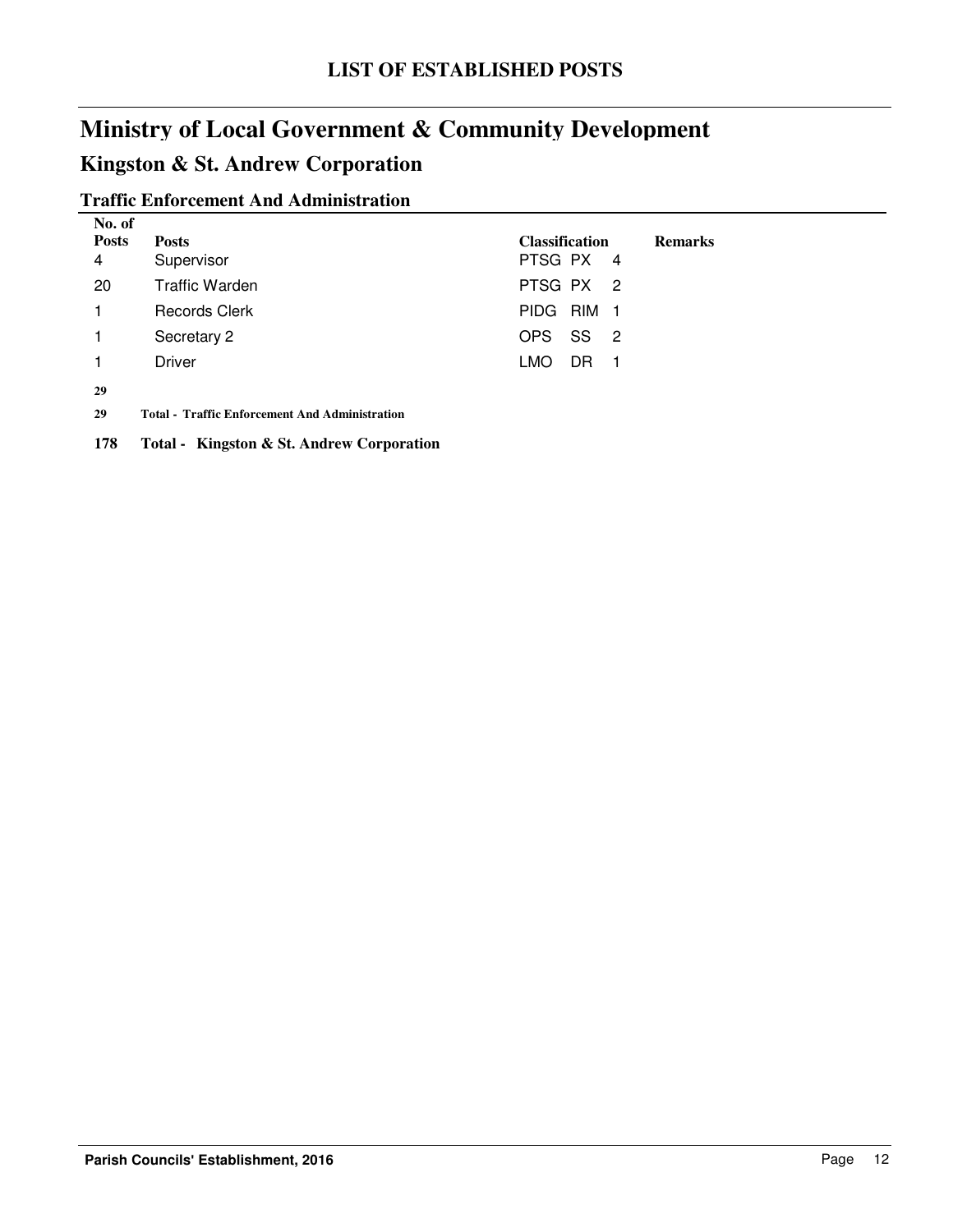### **Manchester Parish Council**

### **Abbattoirs**

|                | No. of                       |                                         |
|----------------|------------------------------|-----------------------------------------|
|                | <b>Posts</b><br><b>Posts</b> | <b>Classification</b><br><b>Remarks</b> |
|                | Departmental Assistant       | OPS<br><b>CR</b><br>- 1                 |
| $\mathbf{2}$   | <b>Butcher</b>               | <b>LMO</b><br>TS<br>5                   |
| $\overline{2}$ | <b>Butcher</b>               | <b>LMO</b><br>TS<br>$\overline{4}$      |
| 1              | Male Attendant               | <b>LMO</b>                              |
| 1              | Groundsman                   | <b>LMO</b>                              |
| 1              | <b>Boiler Operator</b>       | <b>GLS</b><br>$\overline{2}$            |
| 1              | <b>Sanitation Attendant</b>  | <b>GLS</b>                              |
| 2              | <b>Security Guard</b>        | <b>GLS</b>                              |
| 11             |                              |                                         |
| 11             | <b>Total - Abbattoirs</b>    |                                         |

### **Cemeteries**

| No. of       |                           |                                         |
|--------------|---------------------------|-----------------------------------------|
| <b>Posts</b> | <b>Posts</b>              | <b>Classification</b><br><b>Remarks</b> |
|              | Caretaker                 | LMO TS<br>$\blacksquare$ 1              |
| 2            | Groundsman                | <b>LMO</b>                              |
|              | <b>Cemetery Keeper</b>    | <b>LMO</b>                              |
| 4            |                           |                                         |
| 4            | <b>Total - Cemeteries</b> |                                         |

### **Central Management**

| No. of       |                                          |                       |            |                |                                                                                                       |
|--------------|------------------------------------------|-----------------------|------------|----------------|-------------------------------------------------------------------------------------------------------|
| <b>Posts</b> | <b>Posts</b>                             | <b>Classification</b> |            |                | <b>Remarks</b>                                                                                        |
|              | Secretary/Manager                        | GMG                   | SEG 4      |                |                                                                                                       |
|              | Director, Planning                       | GMG SEG 2             |            |                |                                                                                                       |
|              | Director, Administration                 | GMG SEG 1             |            |                |                                                                                                       |
|              | <b>Community Programmes Coordinator</b>  | GMG                   | AM         | 3              |                                                                                                       |
|              | Parish Disaster Coordinator              | GMG AM                |            | 3              |                                                                                                       |
|              | Human Resource Officer                   | GMG.                  | AM         | 2              |                                                                                                       |
|              | <b>Planning Coordinator</b>              | GMG                   | AM         | 2              |                                                                                                       |
| 1            | <b>Information Management Specialist</b> | <b>MIS</b>            | IT         | 3              |                                                                                                       |
|              | <b>Executive Secretary 1</b>             | <b>OPS</b>            | SS         | 4              | Post [# 127446] of Executive Secretary 1<br>(OPS/SS 5) incorrectly listed in previous<br>publication. |
|              | <b>Senior Secretary</b>                  | <b>OPS</b>            | SS         | 3              |                                                                                                       |
| 3            | Secretary 2                              | OPS                   | SS         | $\overline{2}$ |                                                                                                       |
| 1            | <b>Telephone Operator</b>                | <b>OPS</b>            | TO         | 1              |                                                                                                       |
|              | Registrar/Recorder                       | <b>PIDG</b>           | <b>RIM</b> | -2             |                                                                                                       |
|              |                                          |                       |            |                |                                                                                                       |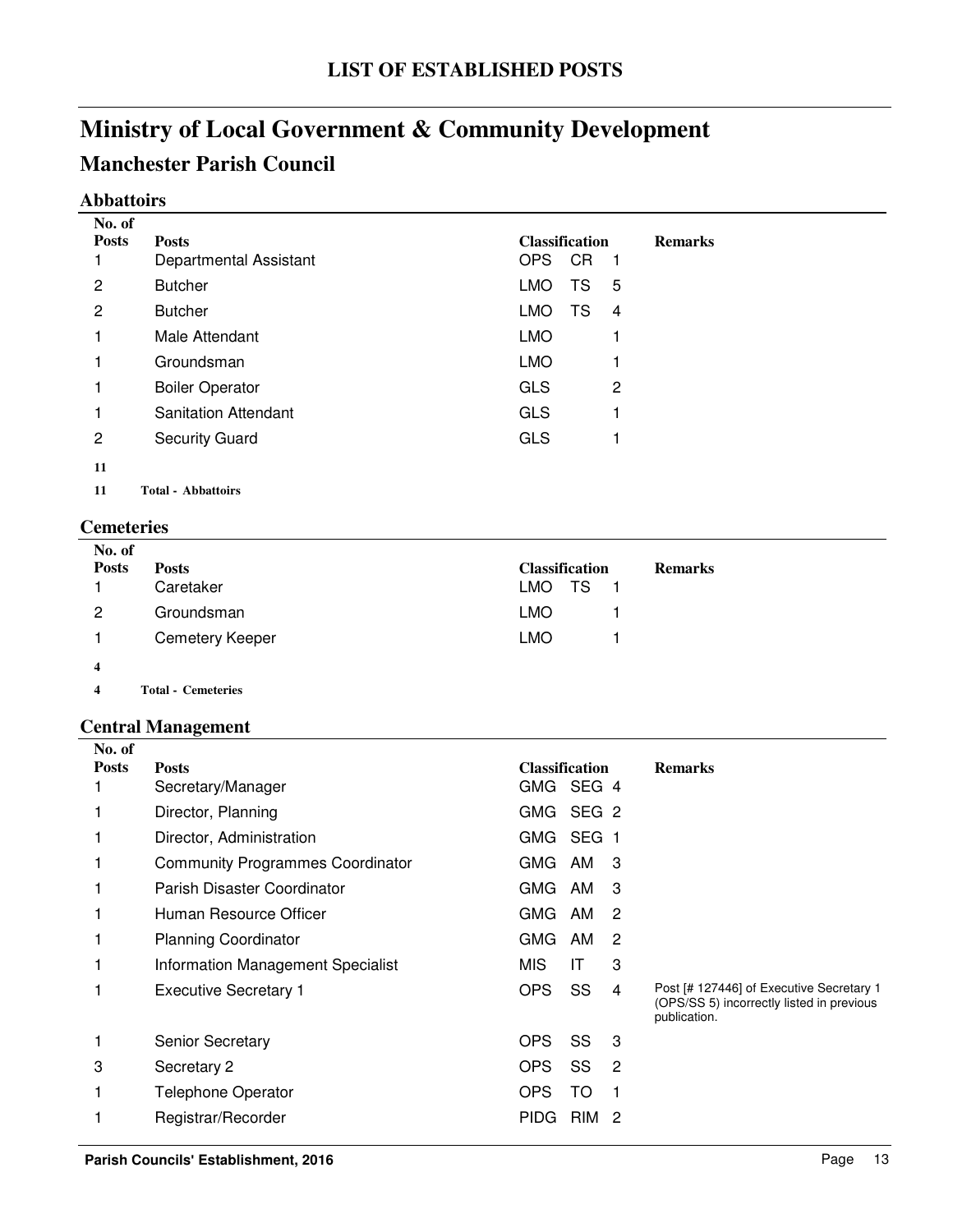### **Manchester Parish Council**

### **Central Management**

| No. of<br><b>Posts</b> | <b>Posts</b>                      | <b>Classification</b> | <b>Remarks</b> |
|------------------------|-----------------------------------|-----------------------|----------------|
| 15                     |                                   |                       |                |
| 15                     | <b>Total - Central Management</b> |                       |                |

### **Finance And Accounts**

| No. of       |                                             |                         |                |
|--------------|---------------------------------------------|-------------------------|----------------|
| <b>Posts</b> | <b>Posts</b>                                | <b>Classification</b>   | <b>Remarks</b> |
|              | Director, Finance                           | FMG PA 2                |                |
|              | Accountant, Budget And Revenue              | FMG<br><b>PA</b>        |                |
|              | <b>Internal Auditor</b>                     | <b>FMG</b><br>AS<br>-2  |                |
|              | Accountant, General Accounting & Operations | <b>FMG</b><br>-3<br>AT  |                |
|              | Accounting Technician 2                     | <b>FMG</b><br>-2<br>AT  |                |
|              | Accounting Technician 1                     | <b>FMG</b><br>AT        |                |
|              | <b>Accounting Clerk 2</b>                   | <b>FMG</b><br>AC.<br>-2 |                |
|              | <b>Accounting Clerk 1</b>                   | FMG.<br>AC.             |                |
| 8            |                                             |                         |                |
|              |                                             |                         |                |

**8 Finance And Accounts Total -**

### **Minor Water Supplies**

| No. of       |                |                         |                |
|--------------|----------------|-------------------------|----------------|
| <b>Posts</b> | <b>Posts</b>   | <b>Classification</b>   | <b>Remarks</b> |
|              | Superintendent | SOG ST 3                |                |
|              | Plumber 2      | TS 3<br><b>LMO</b>      |                |
| 3            | Sideman        | TS<br><b>LMO</b><br>- 1 |                |
| 4            | Driver 2       | <b>LMO</b><br>DR<br>- 2 |                |
|              | Plumber 2      | AIT<br>2                |                |
| 10           |                |                         |                |

**10 Total - Minor Water Supplies** 

### **Other Support Staff**

| No. of       |                         |                                         |
|--------------|-------------------------|-----------------------------------------|
| <b>Posts</b> | <b>Posts</b>            | <b>Classification</b><br><b>Remarks</b> |
|              | Cleaner/Attendant       | LMO TS<br>$\blacksquare$ 1              |
|              | Groundsman              | LMO.                                    |
| 1            | <b>Office Attendant</b> | <b>GLS</b>                              |
| 3            |                         |                                         |
|              |                         |                                         |

**3 Other Support Staff Total -**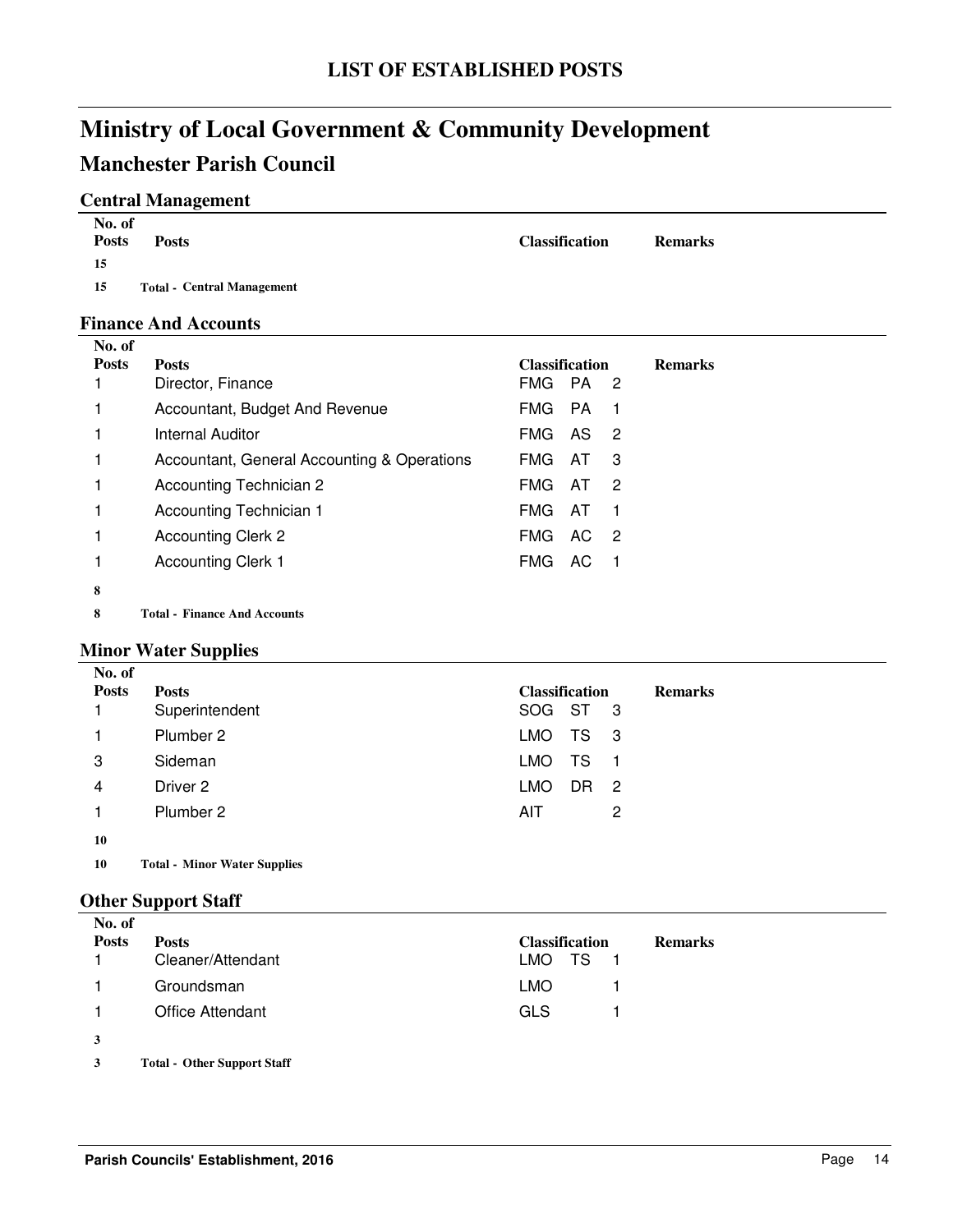### **Manchester Parish Council**

### **Political Directorate**

Support Staff

| No. of       |                                      |                       |    |    |                                                                                                       |
|--------------|--------------------------------------|-----------------------|----|----|-------------------------------------------------------------------------------------------------------|
| <b>Posts</b> | <b>Posts</b>                         | <b>Classification</b> |    |    | <b>Remarks</b>                                                                                        |
|              | Administrative Assistant             | GMG                   | AM | -3 |                                                                                                       |
|              | <b>Executive Secretary 1</b>         | <b>OPS</b>            | SS | 4  | Post [# 127535] of Executive Secretary 1<br>(OPS/SS 5) incorrectly listed in previous<br>publication. |
|              | Mayor's Orderly                      | <b>LMO</b>            | TS |    |                                                                                                       |
|              | <b>Driver</b>                        | <b>LMO</b>            | DR | -2 |                                                                                                       |
|              | <b>Security Guard</b>                | <b>GLS</b>            |    | 2  |                                                                                                       |
|              | Household Helper                     | <b>GLS</b>            |    |    |                                                                                                       |
|              | Office Attendant                     | <b>GLS</b>            |    |    |                                                                                                       |
| 7            |                                      |                       |    |    |                                                                                                       |
| 7            | <b>Total - Political Directorate</b> |                       |    |    |                                                                                                       |
|              |                                      |                       |    |    |                                                                                                       |

### **Poor Relief Services**

Indoor

| No. of<br><b>Posts</b><br>1 | <b>Posts</b><br>Matron            | <b>Classification</b><br><b>IAC</b> | IA         | $\overline{2}$ | <b>Remarks</b>                                                                              |
|-----------------------------|-----------------------------------|-------------------------------------|------------|----------------|---------------------------------------------------------------------------------------------|
| 1                           | <b>Assistant Matron</b>           | <b>IAC</b>                          | IA         | 1              |                                                                                             |
| 1                           | <b>Records Clerk</b>              | <b>PIDG</b>                         | <b>RIM</b> | $\overline{1}$ | Post [# 127474] incorrectly listed as<br>Departmental Assistant in previous<br>publication. |
| 12                          | <b>Patient Care Assistant</b>     | <b>HSC</b>                          | <b>HS</b>  | 5              |                                                                                             |
| 6                           | <b>Patient Care Assistant</b>     | <b>HSC</b>                          | <b>HS</b>  | 5              | Six (6) new posts [#'s 302369-74] with<br>effect from December 1, 2015.                     |
| 1                           | <b>Typist</b>                     | <b>OPS</b>                          | SS         | $\mathbf{1}$   |                                                                                             |
| 3                           | Laundress                         | <b>LMO</b>                          | <b>TS</b>  | $\overline{2}$ |                                                                                             |
| 1                           | Messenger                         | <b>LMO</b>                          | <b>TS</b>  | $\overline{c}$ |                                                                                             |
| 2                           | <b>Assistant Cook</b>             | <b>LMO</b>                          | <b>TS</b>  | $\overline{c}$ |                                                                                             |
| 1                           | Groundsman                        | <b>LMO</b>                          | <b>TS</b>  | 1              |                                                                                             |
| 2                           | Cleaner/Attendant                 | <b>LMO</b>                          | <b>TS</b>  | 1              |                                                                                             |
| 1                           | <b>Head Laundress</b>             | <b>GLS</b>                          |            |                |                                                                                             |
| 1                           | <b>Head Cook</b>                  | <b>GLS</b>                          |            | 3              |                                                                                             |
| 33                          |                                   |                                     |            |                |                                                                                             |
| Outdoor                     |                                   |                                     |            |                |                                                                                             |
| No. of                      |                                   |                                     |            |                |                                                                                             |
| <b>Posts</b><br>1           | <b>Posts</b><br>Inspector Of Poor | <b>Classification</b><br><b>SWG</b> | <b>PS</b>  | 3              | <b>Remarks</b>                                                                              |
| 1                           | Poor Relief Officer 2             | SWG                                 | <b>PS</b>  | 1              |                                                                                             |
|                             |                                   |                                     |            |                |                                                                                             |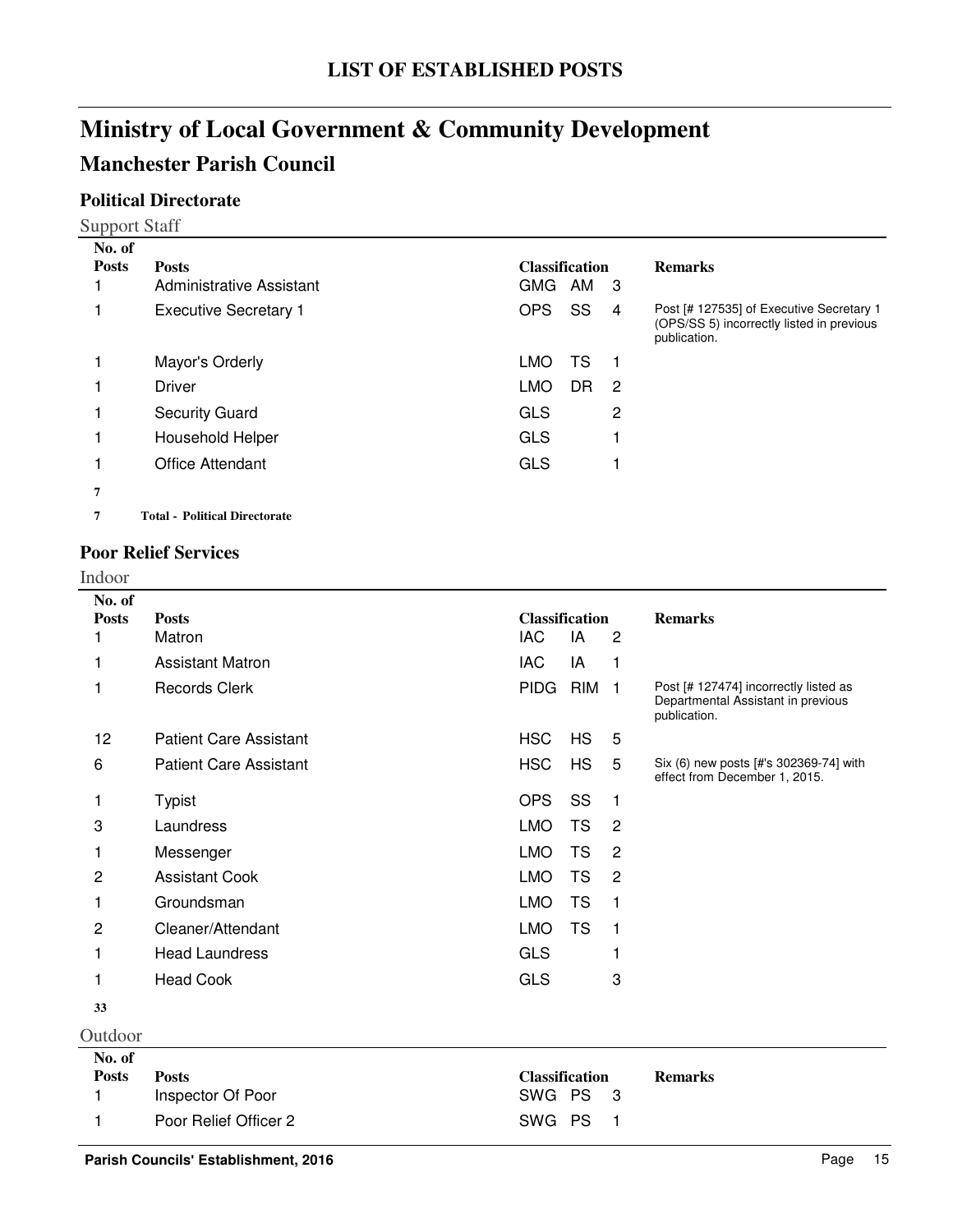### **Manchester Parish Council**

### **Poor Relief Services**

Outdoor

| No. of       |                                     |                                          |                |
|--------------|-------------------------------------|------------------------------------------|----------------|
| <b>Posts</b> | <b>Posts</b>                        | <b>Classification</b>                    | <b>Remarks</b> |
| 3            | Poor Relief Officer 1               | SWG SSA 2                                |                |
| 1            | Secretary 2                         | SS<br>OPS.<br>$\overline{\phantom{0}}^2$ |                |
| 1            | <b>Records Officer 1</b>            | RIM 2<br><b>PIDG</b>                     |                |
| 2            | Cleaner                             | <b>GLS</b>                               |                |
| 1            | <b>Office Attendant</b>             | <b>GLS</b>                               |                |
| 10           |                                     |                                          |                |
| 43           | <b>Total - Poor Relief Services</b> |                                          |                |

### **Roads And Works**

**No. of** 

| No. of       |                                       |                           |                |                                                                                         |
|--------------|---------------------------------------|---------------------------|----------------|-----------------------------------------------------------------------------------------|
| <b>Posts</b> | <b>Posts</b>                          | <b>Classification</b>     |                | <b>Remarks</b>                                                                          |
| 1            | Superintendent                        | <b>ST</b><br><b>SOG</b>   | 8              |                                                                                         |
| 1            | <b>Deputy Superintendent</b>          | <b>ST</b><br><b>SOG</b>   | 7              |                                                                                         |
| 1            | <b>Physical Planning Technologist</b> | <b>ST</b><br><b>SOG</b>   | 5              |                                                                                         |
| 2            | <b>Building Inspector</b>             | <b>ST</b><br>SOG          | 5              |                                                                                         |
| 1            | Inspector                             | <b>GMG</b><br>AM          | 1              | Post [# 127458] formerly TSS/GT 3<br>reclassified with effect from December 1,<br>2015. |
| 1            | <b>Accounting Clerk 2</b>             | FMG<br>AC                 | -2             |                                                                                         |
| 1            | <b>Records Clerk</b>                  | <b>PIDG</b><br><b>RIM</b> | 1              |                                                                                         |
| 1            | <b>Clerical Officer</b>               | <b>PIDG</b><br><b>RIM</b> | 1              |                                                                                         |
| 2            | <b>Assistant Superintendent</b>       | <b>SOG</b><br><b>ST</b>   | 4              |                                                                                         |
| 4            | <b>Works Overseer</b>                 | <b>SOG</b><br><b>ST</b>   | 2              |                                                                                         |
| 1            | Secretary 2                           | <b>OPS</b><br>SS          | $\overline{2}$ |                                                                                         |
| 1            | Office Attendant/Messenger            | <b>TS</b><br><b>LMO</b>   |                |                                                                                         |
|              | <b>Mechanical Operator</b>            | <b>LMO</b>                |                |                                                                                         |
| 1            | Watchman                              | <b>GLS</b>                |                |                                                                                         |
| 19           |                                       |                           |                |                                                                                         |
| 19           | <b>Total - Roads And Works</b>        |                           |                |                                                                                         |

**120 Total - Manchester Parish Council**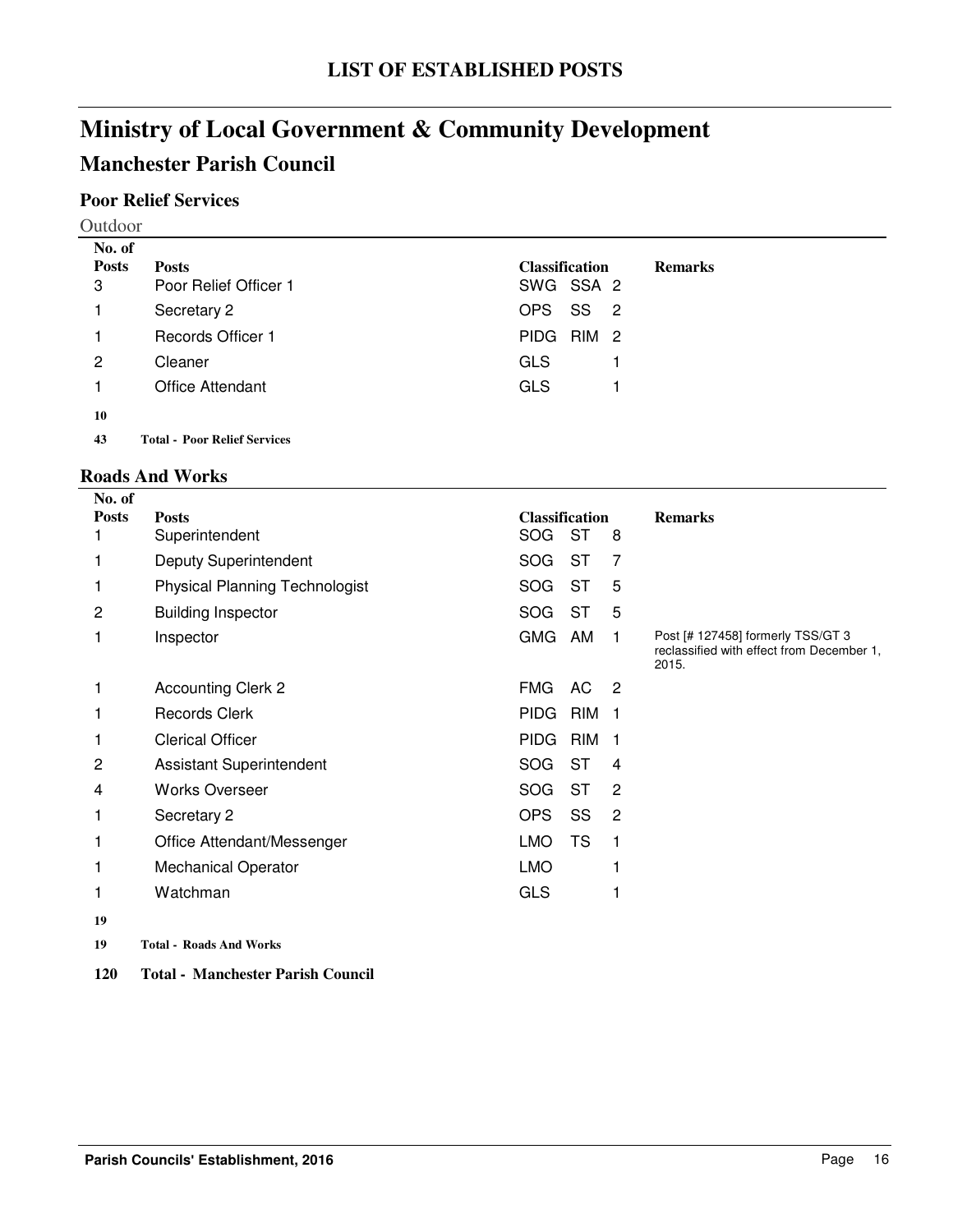#### **Administration**

| No. of       |                                          |                       |           |   |                |
|--------------|------------------------------------------|-----------------------|-----------|---|----------------|
| <b>Posts</b> | <b>Posts</b>                             | <b>Classification</b> |           |   | <b>Remarks</b> |
| 1            | Secretary/Manager                        | GMG SEG 4             |           |   |                |
| 1            | Director, Planning                       | GMG SEG 2             |           |   |                |
| 1            | Director, Administration                 | GMG SEG 1             |           |   |                |
|              | Human Resource Administrator             | GMG AM                |           | 3 |                |
| 1            | Parish Disaster Coordinator              | GMG                   | AM        | 3 |                |
| 1            | <b>Planning Coordinator</b>              | GMG                   | AM        | 2 |                |
| 1            | <b>Information Management Specialist</b> | MIS.                  | ΙT        | 3 |                |
| 1            | <b>Physical Planner</b>                  | SOG                   | ST        | 5 |                |
| 1            | <b>Executive Secretary</b>               | OPS.                  | SS        | 4 |                |
| 1            | <b>Senior Secretary</b>                  | OPS.                  | SS        | 3 |                |
| 3            | Secretary                                | OPS.                  | SS        | 2 |                |
| 1            | Secretary                                | <b>OPS</b>            | SS        | 1 |                |
| 1            | Stenotypist                              | OPS                   | SS.       | 1 |                |
| 1            | Messenger                                | LMO                   | <b>TS</b> | 1 |                |
| 3            | <b>Watchman/Security Officer</b>         | PTSG PX               |           | 1 |                |
| 19           |                                          |                       |           |   |                |

**19 Administration Total -**

#### **Finance**

| No. of       |                                             |                       |            |     |                |
|--------------|---------------------------------------------|-----------------------|------------|-----|----------------|
| <b>Posts</b> | <b>Posts</b>                                | <b>Classification</b> |            |     | <b>Remarks</b> |
|              | Director, Finance                           | FMG                   | <b>PA</b>  | -2  |                |
|              | Accountant - Budget and Revenue             | FMG.                  | PA.        |     |                |
|              | <b>Internal Auditor</b>                     | <b>FMG</b>            | AS         | - 2 |                |
| 1            | Accountant, General Accounting & Operations | FMG.                  | AT         | 3   |                |
|              | Accounting Technician 2                     | <b>FMG</b>            | AT         | -2  |                |
| 2            | Accounting Technician 1                     | <b>FMG</b>            | AT         |     |                |
| 2            | <b>Accounting Clerk</b>                     | <b>FMG</b>            | AC.        |     |                |
|              | Stenotypist                                 | <b>OPS</b>            | SS         |     |                |
| 3            | <b>Clerical Officer</b>                     | <b>PIDG</b>           | <b>RIM</b> |     |                |
|              |                                             |                       |            |     |                |

Registry **No. of Posts Posts Classification Remarks** 1 Clerical Officer 3 PIDG RIM 1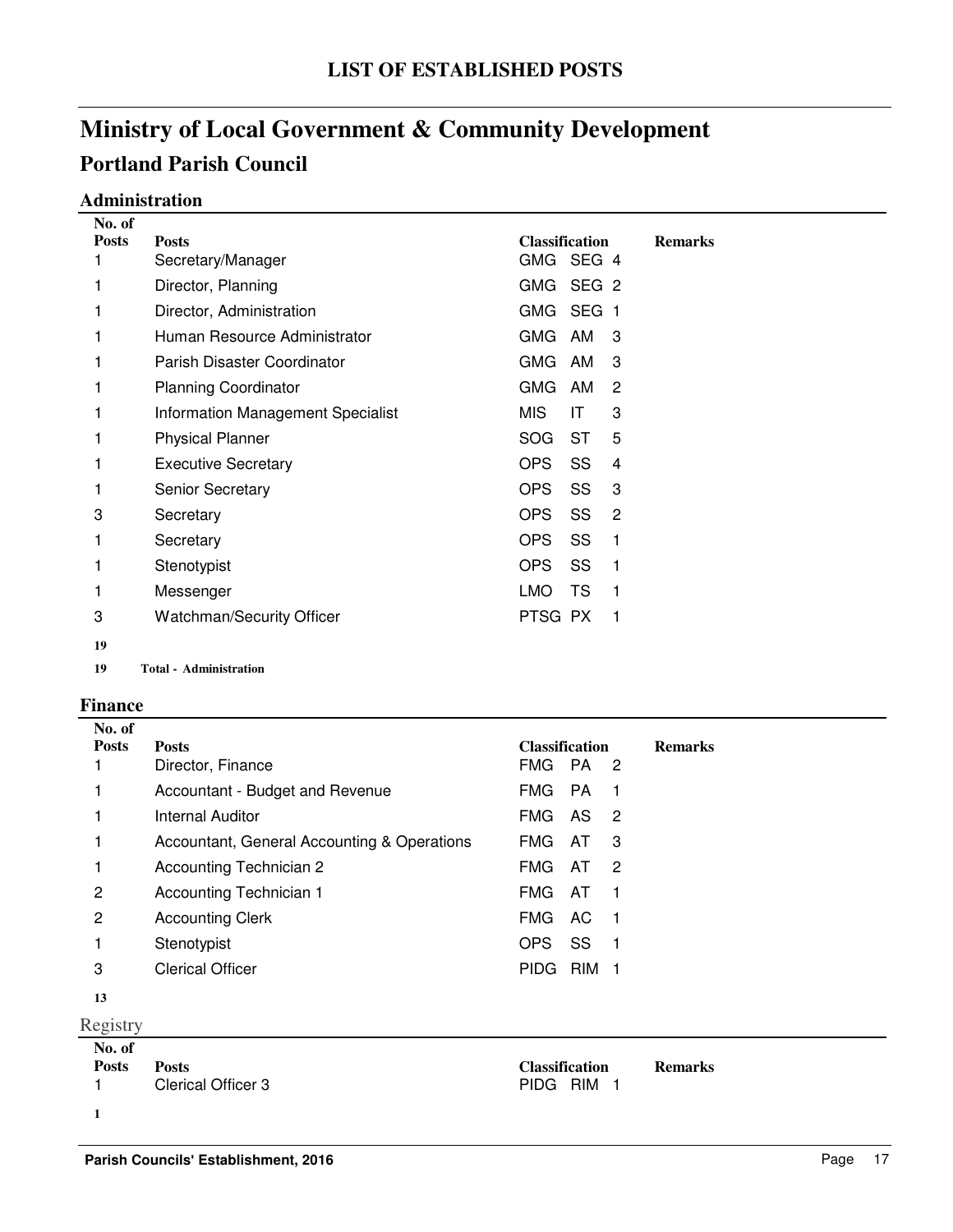### **Finance**

**14 Finance Total -**

### **Minor Water Supplies**

| No. of       |                                     |                             |                                                                                     |
|--------------|-------------------------------------|-----------------------------|-------------------------------------------------------------------------------------|
| <b>Posts</b> | <b>Posts</b>                        | <b>Classification</b>       | <b>Remarks</b>                                                                      |
|              | Superintendent                      | <b>SOG</b><br>ST<br>-3      |                                                                                     |
| 2            | Plumber                             | LMO<br>TS<br>-3             |                                                                                     |
| 5            | <b>Assistant Plumber</b>            | LMO<br>TS<br>$\overline{c}$ |                                                                                     |
|              | Spring Attendant/Chlorinator        | LMO<br>TS                   | Seven (7) posts [#s 305053-9]<br>indvertently omitted from previous<br>publication. |
| 4            | Operator                            | <b>LMO</b>                  |                                                                                     |
| 19           |                                     |                             |                                                                                     |
| 19           | <b>Total - Minor Water Supplies</b> |                             |                                                                                     |

### **Political Directorate**

Support Staff

| No. of       |                                 |                       |     |                |
|--------------|---------------------------------|-----------------------|-----|----------------|
| <b>Posts</b> | <b>Posts</b>                    | <b>Classification</b> |     | <b>Remarks</b> |
|              | <b>Administrative Assistant</b> | GMG AM 3              |     |                |
|              | <b>Executive Secretary</b>      | OPS SS 4              |     |                |
|              | Helper                          | LMO TS                | - 1 |                |
|              | <b>Driver</b>                   | LMO.<br>DR.           | - 1 |                |
| 4            |                                 |                       |     |                |
|              |                                 |                       |     |                |

**4 Political Directorate Total -**

#### **Poor Relief Services**

| No. of       |                       |                       |                |
|--------------|-----------------------|-----------------------|----------------|
| <b>Posts</b> | <b>Posts</b>          | <b>Classification</b> | <b>Remarks</b> |
|              | Inspector Of Poor     | SWG PS 3              |                |
|              | Poor Relief Officer 3 | SWG PS 2              |                |
|              | Poor Relief Officer 2 | SWG PS 1              |                |
| 4            | Poor Relief Officer 1 | SWG SSA 2             |                |
|              |                       |                       |                |

**7**

Infirmary

| No. of<br><b>Posts</b> | <b>Posts</b>                  | <b>Classification</b> |                       | <b>Remarks</b> |
|------------------------|-------------------------------|-----------------------|-----------------------|----------------|
|                        | Matron                        | IAC.                  | $\mathsf{IA} \quad 2$ |                |
| $\mathbf{1}$           | <b>Assistant Matron</b>       | IAC.                  | IA 1                  |                |
|                        | Department Assistant          | PIDG RIM 1            |                       |                |
| 18                     | <b>Patient Care Assistant</b> | $HSC$ $HS$ 5          |                       |                |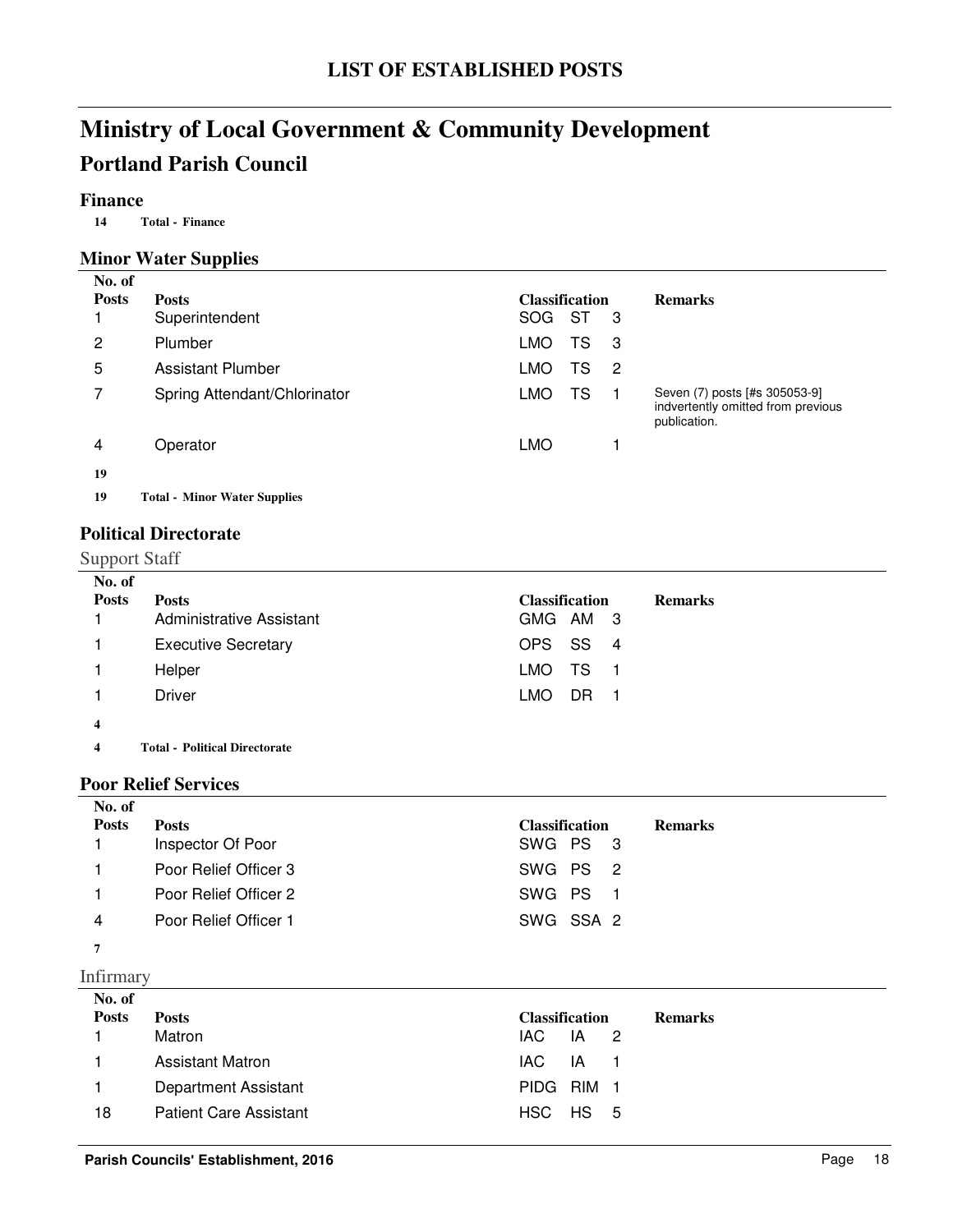### **Poor Relief Services**

| No. of       |                                     |                                                |
|--------------|-------------------------------------|------------------------------------------------|
| <b>Posts</b> | <b>Posts</b>                        | <b>Classification</b><br><b>Remarks</b>        |
|              | Secretary 1                         | <b>OPS</b><br>SS<br>- 1                        |
| 3            | Cook                                | <b>LMO</b><br>TS<br>- 3                        |
| 3            | Laundress                           | <b>LMO</b><br>TS<br>$\overline{\phantom{a}}^2$ |
| 4            | Attendant                           | <b>LMO</b><br>TS<br>-1                         |
| 2            | Cleaner                             | TS<br><b>LMO</b><br>- 1                        |
| 1            | Messenger                           | <b>LMO</b><br>TS<br>-1                         |
|              | Porter                              | TS<br><b>LMO</b><br>-1                         |
|              | Kitchen Supervisor                  | <b>GLS</b><br>4                                |
| 37           |                                     |                                                |
| 44           | <b>Total - Poor Relief Services</b> |                                                |

#### **Revenue Enhancement**

| No. of<br><b>Posts</b> | <b>Posts</b>                       | <b>Classification</b> | <b>Remarks</b> |
|------------------------|------------------------------------|-----------------------|----------------|
| $\blacksquare$ 1       | Compliance Officer                 | GMG AM 2              |                |
|                        |                                    |                       |                |
|                        | <b>Total - Revenue Enhancement</b> |                       |                |

#### **Roads And Works**

| No. of         |                                   |                                           |
|----------------|-----------------------------------|-------------------------------------------|
| <b>Posts</b>   | <b>Posts</b>                      | <b>Classification</b><br><b>Remarks</b>   |
|                | Superintendent                    | <b>ST</b><br><b>SOG</b><br>8              |
|                | Deputy Superintendent             | <b>ST</b><br>$\overline{7}$<br><b>SOG</b> |
|                | <b>Building Officer</b>           | <b>ST</b><br>5<br>SOG                     |
| $\overline{c}$ | <b>Assistant Superintendent</b>   | <b>ST</b><br><b>SOG</b><br>4              |
|                | <b>Assistant Building Officer</b> | <b>ST</b><br><b>SOG</b><br>3              |
| $\overline{c}$ | <b>Works Overseer</b>             | <b>ST</b><br><b>SOG</b><br>$\overline{2}$ |
| 1              | Stenotypist                       | <b>OPS</b><br>SS<br>1                     |
| 2              | <b>Cemetery Keeper</b>            | <b>LMO</b><br>TS<br>$\overline{2}$        |
|                | Messenger                         | <b>TS</b><br><b>LMO</b><br>1              |
|                | Groundsman                        | <b>LMO</b><br><b>TS</b><br>1              |
|                | Attendant                         | <b>LMO</b><br><b>TS</b><br>1              |
|                | Driver                            | LMO.<br>DR<br>1                           |
|                | Life Guard                        | PTSG PX<br>$\overline{2}$                 |
| 3              | <b>Security Guard</b>             | PTSG PX<br>1                              |
| 19             |                                   |                                           |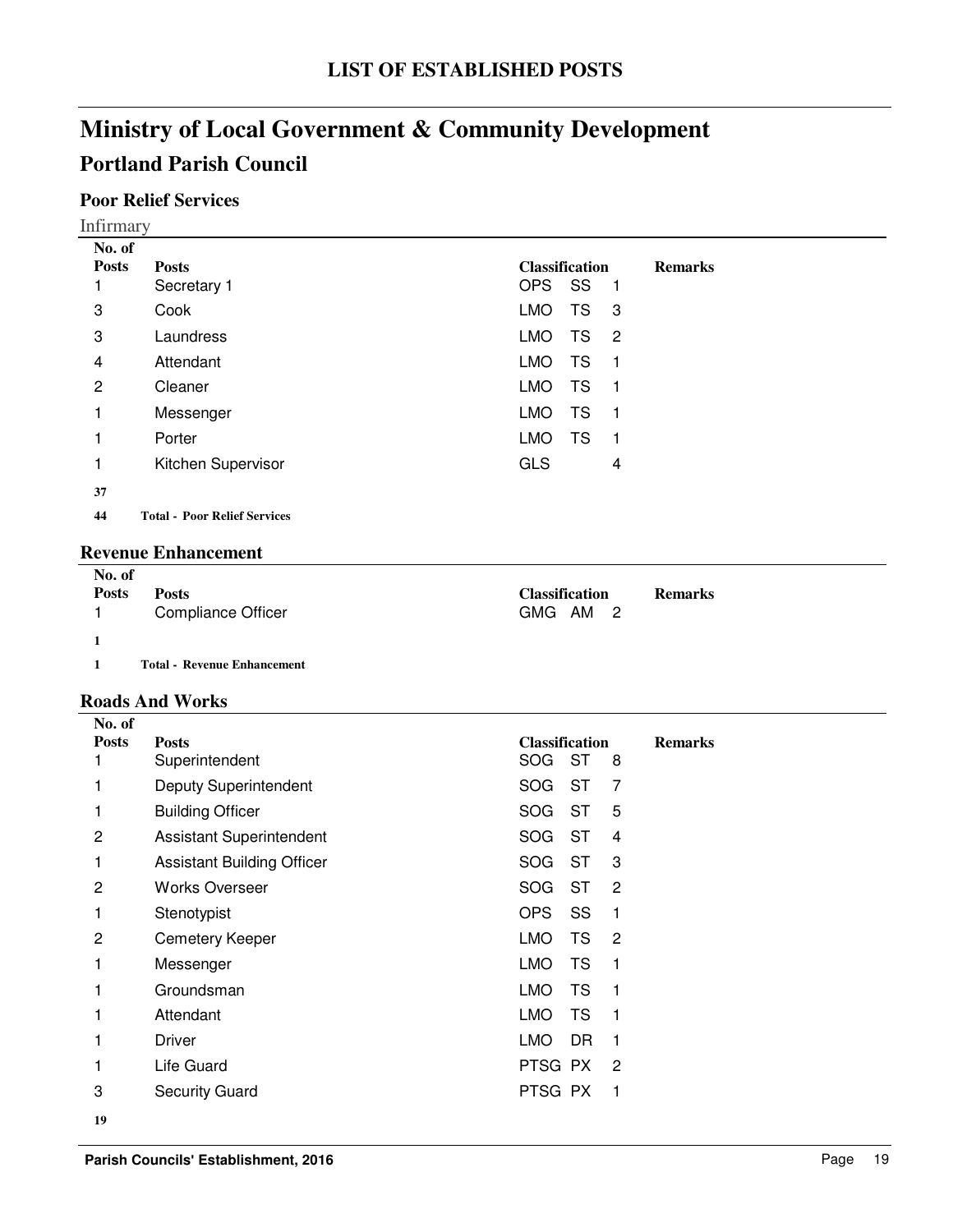### **Roads And Works**

- **19 Roads And Works Total -**
- **120 Total-Portland Parish Council**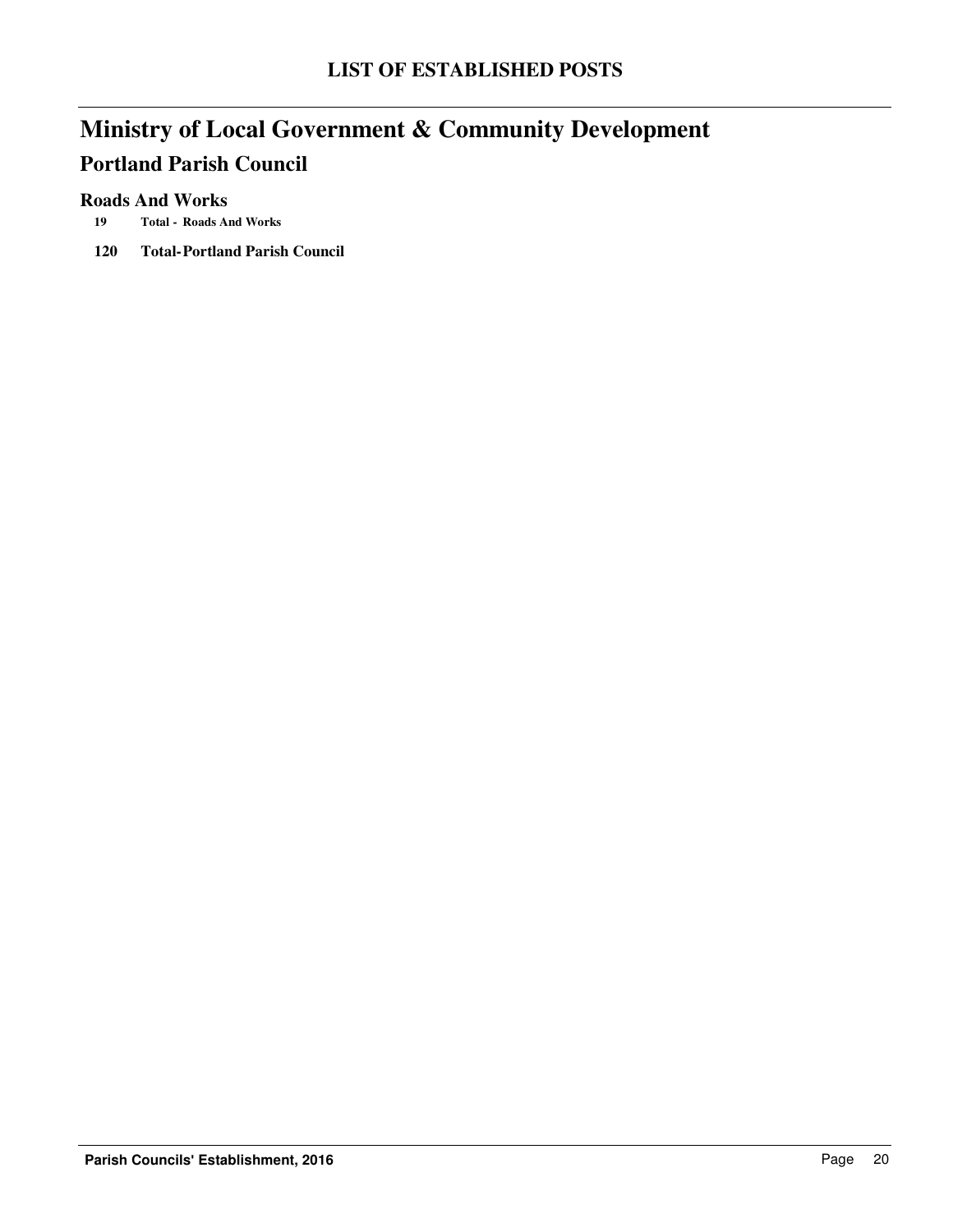## **Portmore Municipal Council**

### **Audit Section**

| No. of                 |                                                           |                                      |                                                                           |
|------------------------|-----------------------------------------------------------|--------------------------------------|---------------------------------------------------------------------------|
| <b>Posts</b><br>1      | <b>Posts</b><br><b>Internal Auditor 2</b>                 | <b>Classification</b><br>FMG AS<br>2 | <b>Remarks</b>                                                            |
|                        |                                                           |                                      |                                                                           |
| 1                      |                                                           |                                      |                                                                           |
| 1                      | <b>Total- Audit Section</b>                               |                                      |                                                                           |
|                        | <b>Commercial Services</b>                                |                                      |                                                                           |
| No. of                 |                                                           |                                      |                                                                           |
| <b>Posts</b><br>1      | <b>Posts</b><br><b>Commercial Services Manager</b>        | <b>Classification</b><br>GMG SEG 1   | <b>Remarks</b>                                                            |
|                        |                                                           |                                      |                                                                           |
| 1                      |                                                           |                                      |                                                                           |
| 1                      | <b>Total - Commercial Services</b>                        |                                      |                                                                           |
|                        | <b>Compliance And Enforcement</b>                         |                                      |                                                                           |
| No. of                 |                                                           |                                      |                                                                           |
| <b>Posts</b><br>1      | <b>Posts</b><br><b>Compliance and Enforcement Manager</b> | <b>Classification</b><br>GMG SEG 1   | <b>Remarks</b>                                                            |
|                        |                                                           | <b>OPS</b><br>SS                     |                                                                           |
| 1                      | Secretary 2                                               | 2                                    |                                                                           |
| $\overline{c}$         | <b>Municipal Officer</b>                                  | <b>LMO</b><br><b>TS</b><br>3         | Two (2) new posts [#s 250747 & 250754]<br>with effect from April 1, 2005. |
| 1                      | Supervisor-Municipal Officer                              | PTSG PX<br>3                         |                                                                           |
| 4                      | <b>Municipal Officer</b>                                  | PTSG PX<br>2                         |                                                                           |
| 9                      |                                                           |                                      |                                                                           |
| 9                      | <b>Total - Compliance And Enforcement</b>                 |                                      |                                                                           |
|                        |                                                           |                                      |                                                                           |
|                        | <b>Corporate Services</b>                                 |                                      |                                                                           |
| No. of<br><b>Posts</b> | <b>Posts</b>                                              | <b>Classification</b>                | <b>Remarks</b>                                                            |
| 1                      | Director, Corporate Services                              | GMG SEG 2                            | New post [# 250753] with effect from                                      |
|                        |                                                           |                                      | September 17, 2004.                                                       |
| 1                      | Administrator                                             | GMG AM<br>$\overline{1}$             |                                                                           |
| 1                      | Senior Secretary                                          | <b>OPS</b><br>SS<br>3                |                                                                           |
| 3                      |                                                           |                                      |                                                                           |
|                        | <b>Finance and Accounts</b>                               |                                      |                                                                           |
| No. of                 |                                                           |                                      |                                                                           |
| <b>Posts</b>           | <b>Posts</b>                                              | <b>Classification</b>                | <b>Remarks</b>                                                            |
| 1                      | Accountant                                                | PA<br><b>FMG</b><br>$\mathbf{1}$     |                                                                           |
| 2                      | Accounting Technician 1                                   | AT<br><b>FMG</b><br>$\mathbf{1}$     | New post [# 250752] with effect from<br>April 1, 2004.                    |
| 1                      | Cashier                                                   | FMG CS<br>$\blacksquare$             |                                                                           |

**4**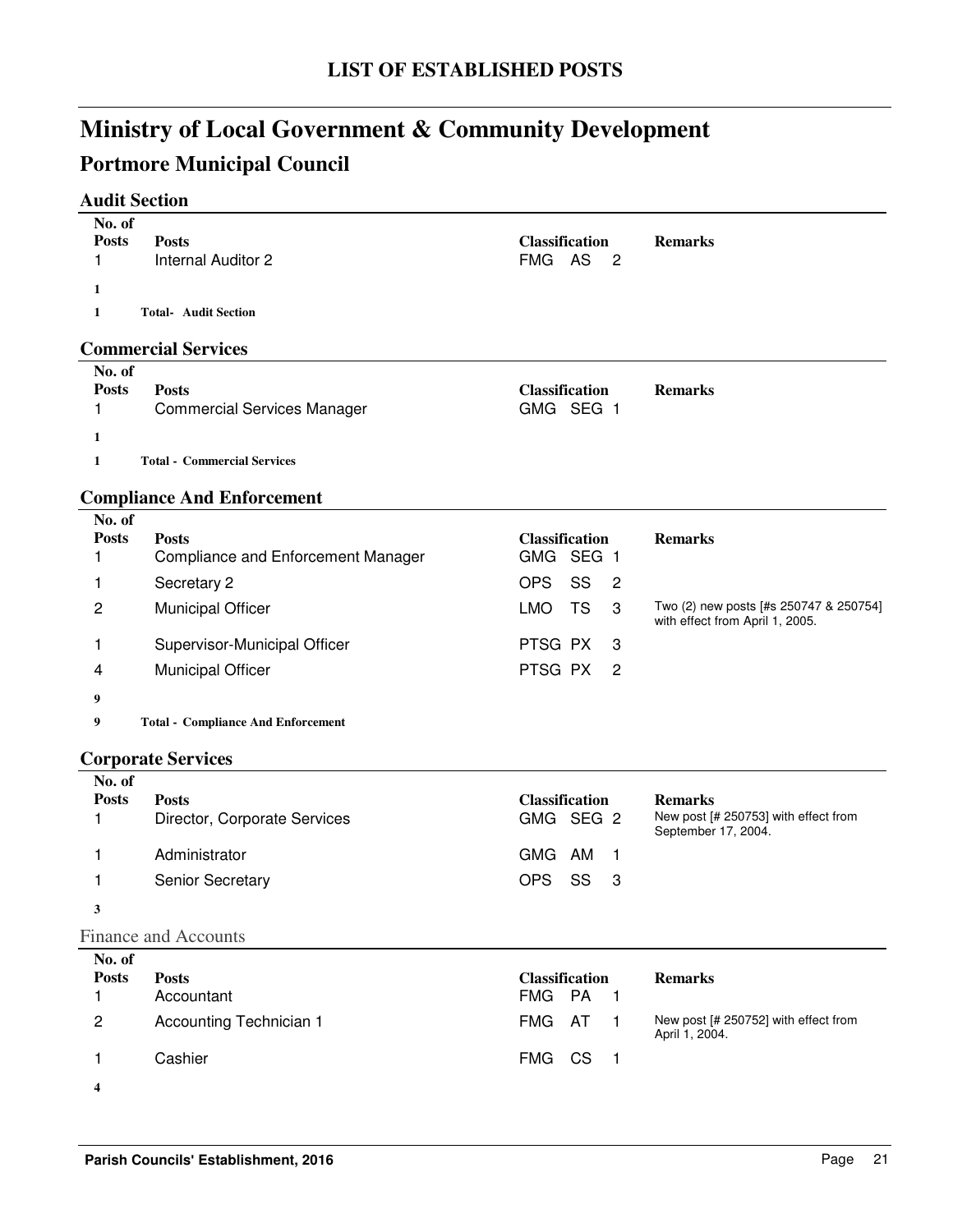## **Ministry of Local Government & Community Development Portmore Municipal Council**

### **Corporate Services**

Human Resource & Facilities Management

| No. of       |                                     |                       |     |    |                                                        |
|--------------|-------------------------------------|-----------------------|-----|----|--------------------------------------------------------|
| <b>Posts</b> | <b>Posts</b>                        | <b>Classification</b> |     |    | <b>Remarks</b>                                         |
|              | Human Resource & Facilities Manager | <b>GMG</b>            | AM  | 4  | New post [# 250749] with effect from July<br>1, 2004.  |
|              | Customer Service Officer            | <b>GMG</b>            | AM  |    | New post [# 248425] with effect from<br>April 1, 2005. |
|              | Records Officer                     | <b>PIDG</b>           | RIM | -2 | New post [# 250750] with effect from July<br>1, 2004.  |
|              | Driver                              | LMO                   | DR. |    | New post [# 250748] with effect from<br>April 1, 2005. |
|              | Driver                              | <b>LMO</b>            | DR  |    |                                                        |
|              | <b>Office Attendant</b>             | <b>LMO</b>            | TS  |    |                                                        |
| 6            |                                     |                       |     |    |                                                        |
| 13           | <b>Total - Corporate Services</b>   |                       |     |    |                                                        |

#### **General Administration**

| No. of<br><b>Posts</b> | <b>Posts</b><br><b>Chief Administrative Manager</b> | <b>Classification</b><br>GMG SEG 4 | <b>Remarks</b>                                              |
|------------------------|-----------------------------------------------------|------------------------------------|-------------------------------------------------------------|
|                        | <b>Community And Public Relations Officer</b>       | - IE<br>MCG<br>-2                  | New post [# 131238] with effect from<br>September 17, 2004. |
|                        | Administrative Assistant                            | GMG AM 3                           |                                                             |
| 3                      |                                                     |                                    |                                                             |
|                        | Total - General Administration                      |                                    |                                                             |

#### **Infrastructure**

| No. of       |                           |                       |      |     |                                                                                                                                        |
|--------------|---------------------------|-----------------------|------|-----|----------------------------------------------------------------------------------------------------------------------------------------|
| <b>Posts</b> | <b>Posts</b>              | <b>Classification</b> |      |     | <b>Remarks</b>                                                                                                                         |
|              | <b>Municipal Engineer</b> | SOG.                  | - ST |     | New post [# 148272] with effect from<br>September 17, 2004.                                                                            |
| 2            | <b>Building Officer</b>   | SOG ST                |      | 5   | Post [# 249015] of Building Officer<br>(SOG/ST 5) was inadvertently omitted<br>from previous publication, now listed as<br>[# 305060]. |
|              | <b>Building Assistant</b> | SOG ST                |      | - 3 |                                                                                                                                        |
|              | Senior Secretary          | <b>OPS</b>            | SS   | - 3 |                                                                                                                                        |
|              |                           |                       |      |     |                                                                                                                                        |

**5 Infrastructure Total -**

### **Planning, Development And Environment**

| No. of<br>Posts | <b>Posts</b><br>Director, Planning, Development and Environment SOG ST 6 | <b>Classification</b> |    | <b>Remarks</b>                                                |
|-----------------|--------------------------------------------------------------------------|-----------------------|----|---------------------------------------------------------------|
|                 | Urban Planner                                                            | SOG ST                | -5 | New post $[# 139604]$ with effect from<br>September 17, 2004. |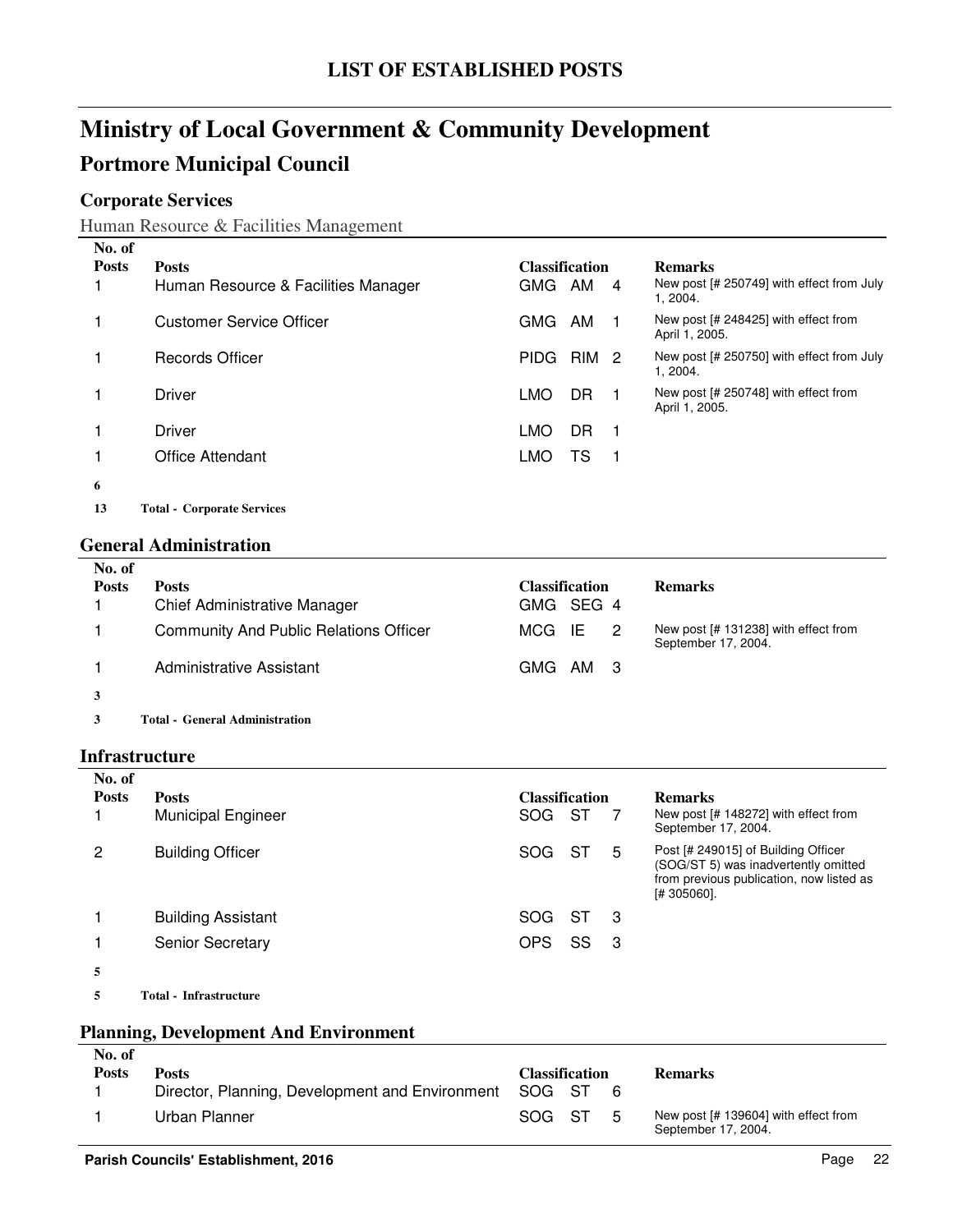### **Portmore Municipal Council**

### **Planning, Development And Environment**

| No. of       |                                                      |                       |                |
|--------------|------------------------------------------------------|-----------------------|----------------|
| <b>Posts</b> | <b>Posts</b>                                         | <b>Classification</b> | <b>Remarks</b> |
|              | <b>Planning Coordinator</b>                          | SOG ST 4              |                |
|              | Disaster Coordinator                                 | GMG AM 4              |                |
|              | Secretary                                            | OPS SS 2              |                |
| 5            |                                                      |                       |                |
| 5            | <b>Total - Planning, Development And Environment</b> |                       |                |

### **Political Directorate**

#### Support Staff

| No. of         |                                      |                       |                |
|----------------|--------------------------------------|-----------------------|----------------|
| <b>Posts</b>   | <b>Posts</b>                         | <b>Classification</b> | <b>Remarks</b> |
| $\overline{1}$ | <b>Administrative Assistant</b>      | GMG AM 3              |                |
|                |                                      |                       |                |
| $\blacksquare$ | <b>Total - Political Directorate</b> |                       |                |
|                |                                      |                       |                |

#### **38 Total - Portmore Municipal Council**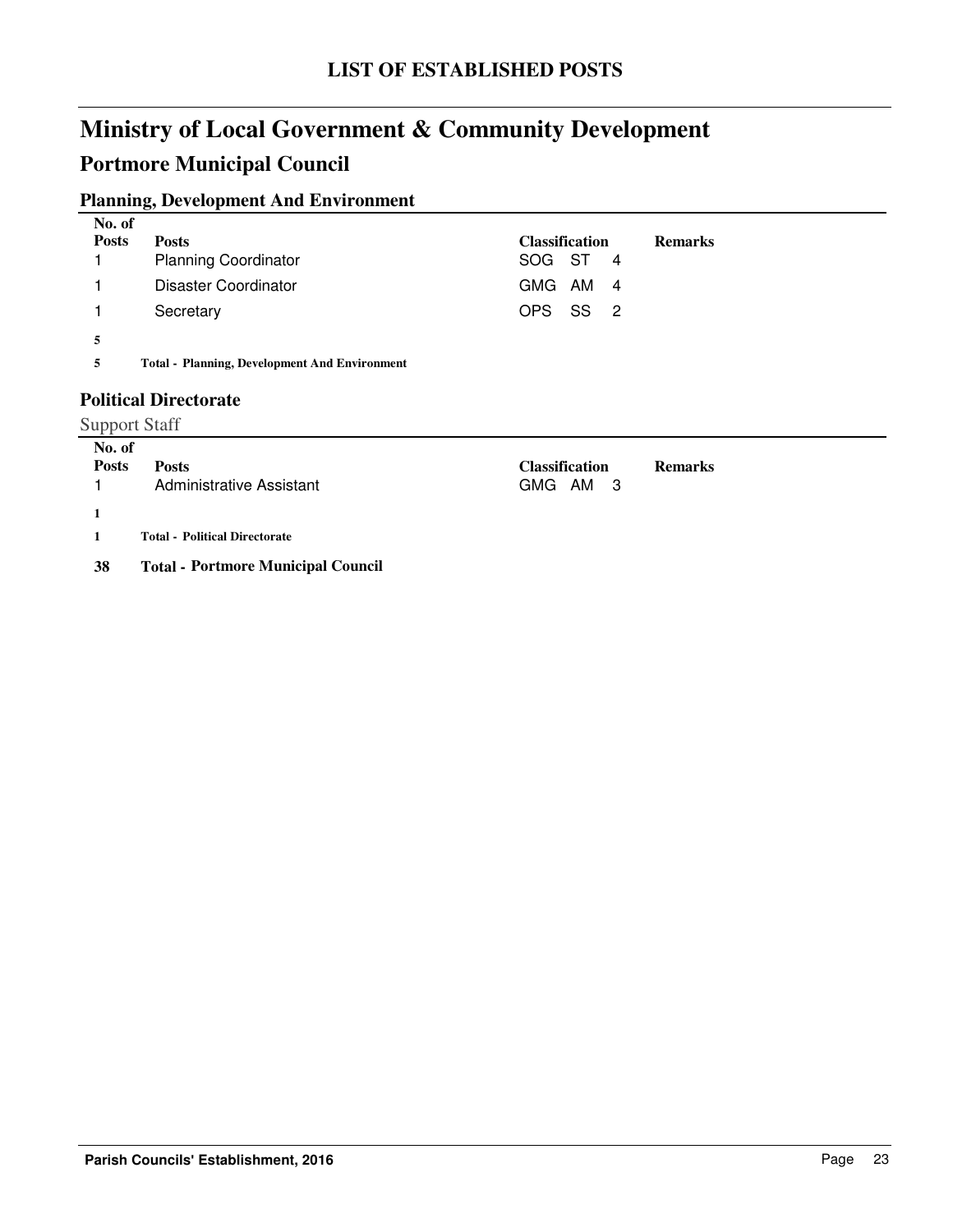## **Accounting Services**

| No. of       |                                             |                       |           |                            |                |
|--------------|---------------------------------------------|-----------------------|-----------|----------------------------|----------------|
| <b>Posts</b> | <b>Posts</b>                                | <b>Classification</b> |           |                            | <b>Remarks</b> |
|              | Director of Finance                         | FMG.                  | PA.       | -2                         |                |
|              | Accountant, Budget And Revenue              | FMG.                  | <b>PA</b> | -1                         |                |
| 1            | Accountant, General Accounting & Operations | <b>FMG</b>            | AT        | 3                          |                |
| 2            | Accounting Technician 2                     | FMG.                  | AT        | 2                          |                |
| 1            | Accounting Technician 1                     | FMG.                  | AT        | -1                         |                |
| 2            | <b>Accounting Clerk 2</b>                   | <b>FMG</b>            | AC.       | $\overline{\phantom{0}}^2$ |                |
| 3            | <b>Accounting Clerk 1</b>                   | FMG.                  | AC.       | -1                         |                |
| 1            | Secretary 2                                 | OPS                   | SS        | -2                         |                |
| 12           |                                             |                       |           |                            |                |
| 12           | <b>Total - Accounting Services</b>          |                       |           |                            |                |

### **Building And Subdivision**

| No. of       |                                         |                                         |
|--------------|-----------------------------------------|-----------------------------------------|
| <b>Posts</b> | <b>Posts</b>                            | <b>Classification</b><br><b>Remarks</b> |
|              | <b>Building Inspector</b>               | SOG ST<br>5                             |
|              | <b>Trainee Building Inspector</b>       | -ST<br>SOG<br>- 3                       |
| 2            | <b>Works Overseer</b>                   | SOG<br>-ST<br>- 3                       |
|              | <b>Planning Coordinator</b>             | GMG.<br>AM<br>$\overline{2}$            |
|              | Secretary 2                             | SS<br>OPS<br>- 2                        |
|              | Secretary 1                             | SS<br>OPS<br>$\overline{1}$             |
| 7            |                                         |                                         |
|              | <b>Total - Building And Subdivision</b> |                                         |

#### **Disaster Management**

| No. of       |                                    |                       |                |
|--------------|------------------------------------|-----------------------|----------------|
| <b>Posts</b> | <b>Posts</b>                       | <b>Classification</b> | <b>Remarks</b> |
|              | Parish Disaster Coordinator        | AM 3<br>GMG           |                |
|              |                                    |                       |                |
|              | <b>Total - Disaster Management</b> |                       |                |

### **General Administration And Office Services**

| No. of       |                                               |                       |                |
|--------------|-----------------------------------------------|-----------------------|----------------|
| <b>Posts</b> | <b>Posts</b>                                  | <b>Classification</b> | <b>Remarks</b> |
|              | Secretary/Manager                             | GMG SEG 4             |                |
|              | Director of Planning                          | GMG SEG 2             |                |
|              | Director of Administration                    | GMG SEG               |                |
|              | <b>Physical Planning Technologist</b>         | SOG ST<br>5           |                |
|              | <b>Public and Community Relations Officer</b> | MCG IE<br>- 3         |                |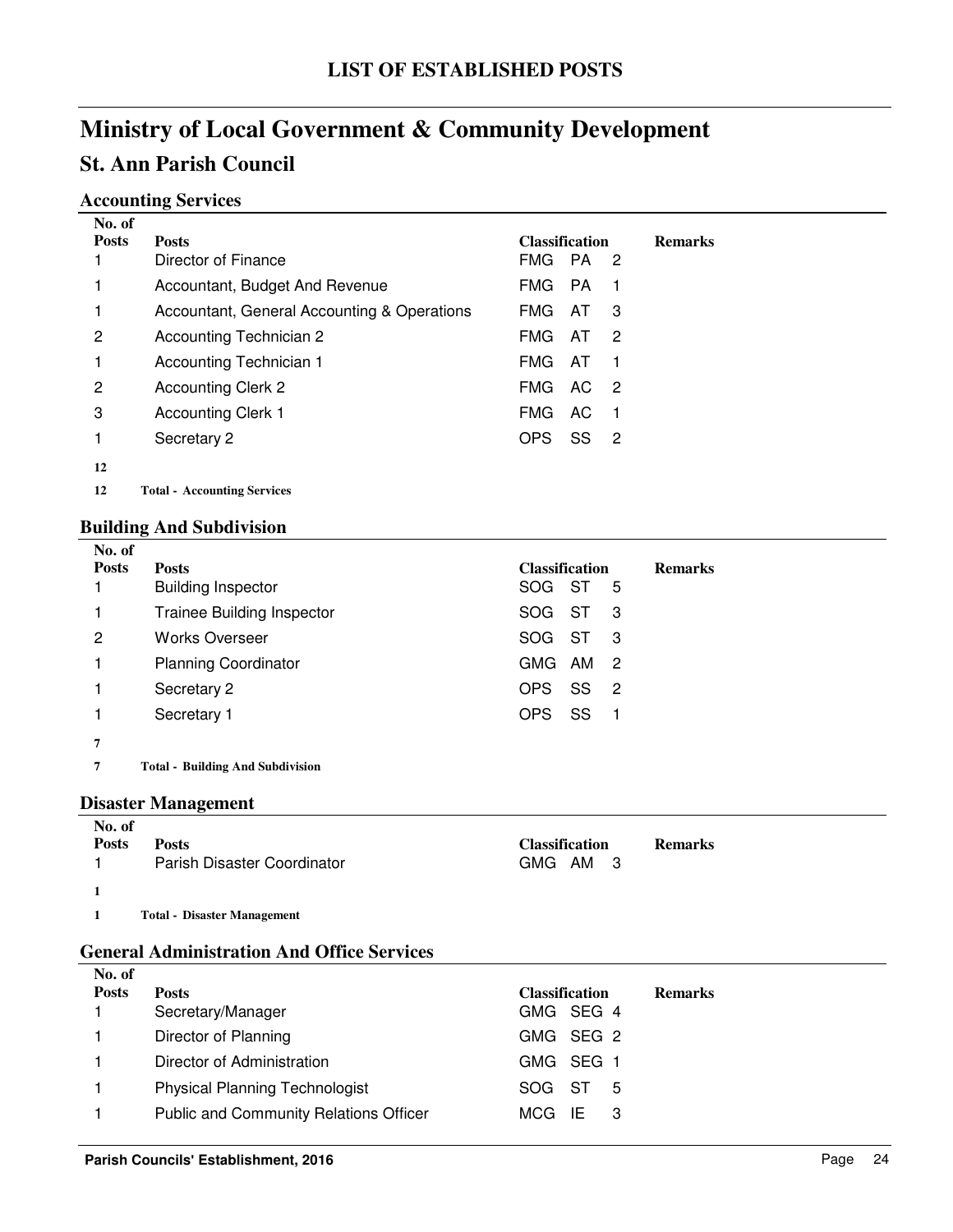### **St. Ann Parish Council**

### **General Administration And Office Services**

| No. of<br><b>Posts</b> | <b>Posts</b>                                                                                                                        | <b>Classification</b>                | <b>Remarks</b>                                                                      |
|------------------------|-------------------------------------------------------------------------------------------------------------------------------------|--------------------------------------|-------------------------------------------------------------------------------------|
|                        | Office Manager                                                                                                                      | GMG AM<br>$\overline{\phantom{a}}^2$ | Post [# 129215] was incorrectly listed as<br>Administrator in previous publication. |
| 1                      | Information Management Specialist                                                                                                   | <b>MIS</b><br>IT<br>3                |                                                                                     |
|                        | Records Officer 1                                                                                                                   | <b>PIDG</b><br>RIM<br>$\overline{2}$ |                                                                                     |
|                        | <b>Records Clerk</b>                                                                                                                | <b>RIM</b><br><b>PIDG</b><br>1       |                                                                                     |
|                        | <b>Executive Secretary</b>                                                                                                          | SS<br><b>OPS</b><br>4                |                                                                                     |
|                        | <b>Senior Secretary</b>                                                                                                             | <b>OPS</b><br>SS<br>3                |                                                                                     |
| 2                      | Secretary 2                                                                                                                         | SS<br><b>OPS</b><br>$\overline{2}$   |                                                                                     |
|                        | <b>Telephone Operator</b>                                                                                                           | <b>OPS</b><br>TO<br>$\overline{2}$   |                                                                                     |
| 2                      | <b>Office Attendant</b>                                                                                                             | <b>TS</b><br><b>LMO</b><br>1         |                                                                                     |
| 1                      | Cleaner/Attendant                                                                                                                   | <b>LMO</b><br><b>TS</b><br>1         |                                                                                     |
| 2                      | Watchman                                                                                                                            | <b>LMO</b><br><b>TS</b><br>1         |                                                                                     |
| 1                      | <b>Night Security</b>                                                                                                               | <b>LMO</b><br><b>TS</b><br>1         |                                                                                     |
|                        | <b>Driver</b>                                                                                                                       | <b>LMO</b><br>DR<br>$\overline{c}$   |                                                                                     |
|                        | Cleaner/Attendant                                                                                                                   | <b>GLS</b>                           |                                                                                     |
|                        | Security                                                                                                                            | <b>GLS</b>                           |                                                                                     |
| 23                     |                                                                                                                                     |                                      |                                                                                     |
| $\mathbf{A}$           | $\mathbf{m}$ and $\mathbf{c}$ and $\mathbf{r}$ and $\mathbf{r}$ and $\mathbf{r}$ and $\mathbf{r}$ and $\mathbf{r}$ and $\mathbf{r}$ |                                      |                                                                                     |

**23 General Administration And Office Services Total -**

#### **Internal Audit**

| No. of         |                               |                                         |
|----------------|-------------------------------|-----------------------------------------|
| <b>Posts</b>   | <b>Posts</b>                  | <b>Classification</b><br><b>Remarks</b> |
|                | Internal Auditor              | FMG AS 2                                |
|                | Junior Auditor                | FMG AS 1                                |
| $\overline{2}$ |                               |                                         |
|                | <b>Total - Internal Audit</b> |                                         |

### **Minor Water Supply**

| No. of                   |               |                       |                |
|--------------------------|---------------|-----------------------|----------------|
| <b>Posts</b>             | <b>Posts</b>  | <b>Classification</b> | <b>Remarks</b> |
|                          | Sideman       | LMO TS 1              |                |
| 2                        | Sideman       | LMO                   |                |
| 4                        | <b>Driver</b> | LMO DR 2              |                |
| 7                        |               |                       |                |
| $\overline{\phantom{0}}$ |               |                       |                |

**7** Total - Minor Water Supply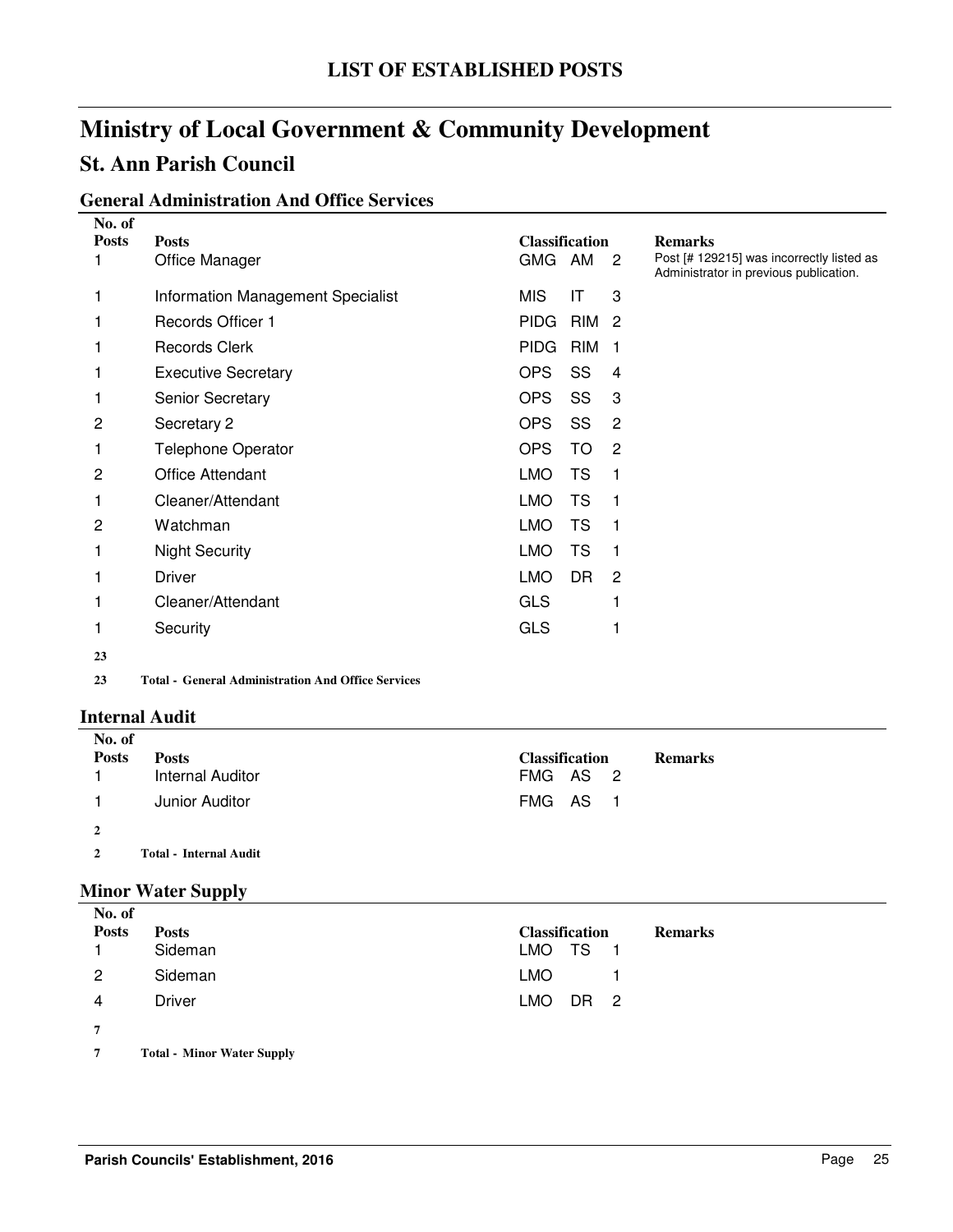### **St. Ann Parish Council**

### **Parks And Beautification**

| No. of       |                                         |                       |                |
|--------------|-----------------------------------------|-----------------------|----------------|
| <b>Posts</b> | <b>Posts</b>                            | <b>Classification</b> | <b>Remarks</b> |
|              | Gardener/Groundsman                     | LMO TS<br>- 1         |                |
|              | Gardener                                | LMO                   |                |
| $\mathbf{2}$ |                                         |                       |                |
| 2            | <b>Total - Parks And Beautification</b> |                       |                |
| n.           |                                         |                       |                |

#### **Personnel**

| No. of       |                          |                       |                |
|--------------|--------------------------|-----------------------|----------------|
| <b>Posts</b> | <b>Posts</b>             | <b>Classification</b> | <b>Remarks</b> |
|              | <b>Executive Officer</b> | GMG AM 2              |                |
|              | Secretary 2              | OPS SS 2              |                |
| $\mathbf{2}$ |                          |                       |                |
| 2            | <b>Total - Personnel</b> |                       |                |

### **Political Directorate**

### Support Staff

|                            | <b>Classification</b><br><b>Remarks</b>  |
|----------------------------|------------------------------------------|
|                            | GMG AM 3                                 |
| <b>Executive Secretary</b> | OPS SS 4                                 |
| Mayor's Helper             | TS.<br>LMO<br>- 1                        |
| <b>Driver</b>              | LMO.<br>DR.<br>$\blacksquare$            |
|                            |                                          |
|                            | <b>Posts</b><br>Administrative Assistant |

**4 Political Directorate Total-**

### **Poor Relief Services**

| No. of       |                       |                       |                |
|--------------|-----------------------|-----------------------|----------------|
| <b>Posts</b> | <b>Posts</b>          | <b>Classification</b> | <b>Remarks</b> |
|              | Inspector Of Poor     | SWG PS 3              |                |
|              | Poor Relief Officer 3 | SWG PS <sub>2</sub>   |                |
| 4            | Poor Relief Officer 1 | SWG SSA 2             |                |
|              | Secretary 1           | OPS SS 1              |                |
| −            |                       |                       |                |

**<sup>7</sup>**

Infirmary

| No. of       |                               |                       |
|--------------|-------------------------------|-----------------------|
| <b>Posts</b> | <b>Posts</b>                  | <b>Classification</b> |
|              | Matron                        | IAC IA 2              |
|              | <b>Assistant Matron</b>       | IAC IA 1              |
|              | Nurse Aide                    | HSC HS 6              |
| 15           | <b>Patient Care Assistant</b> | HSC HS 5              |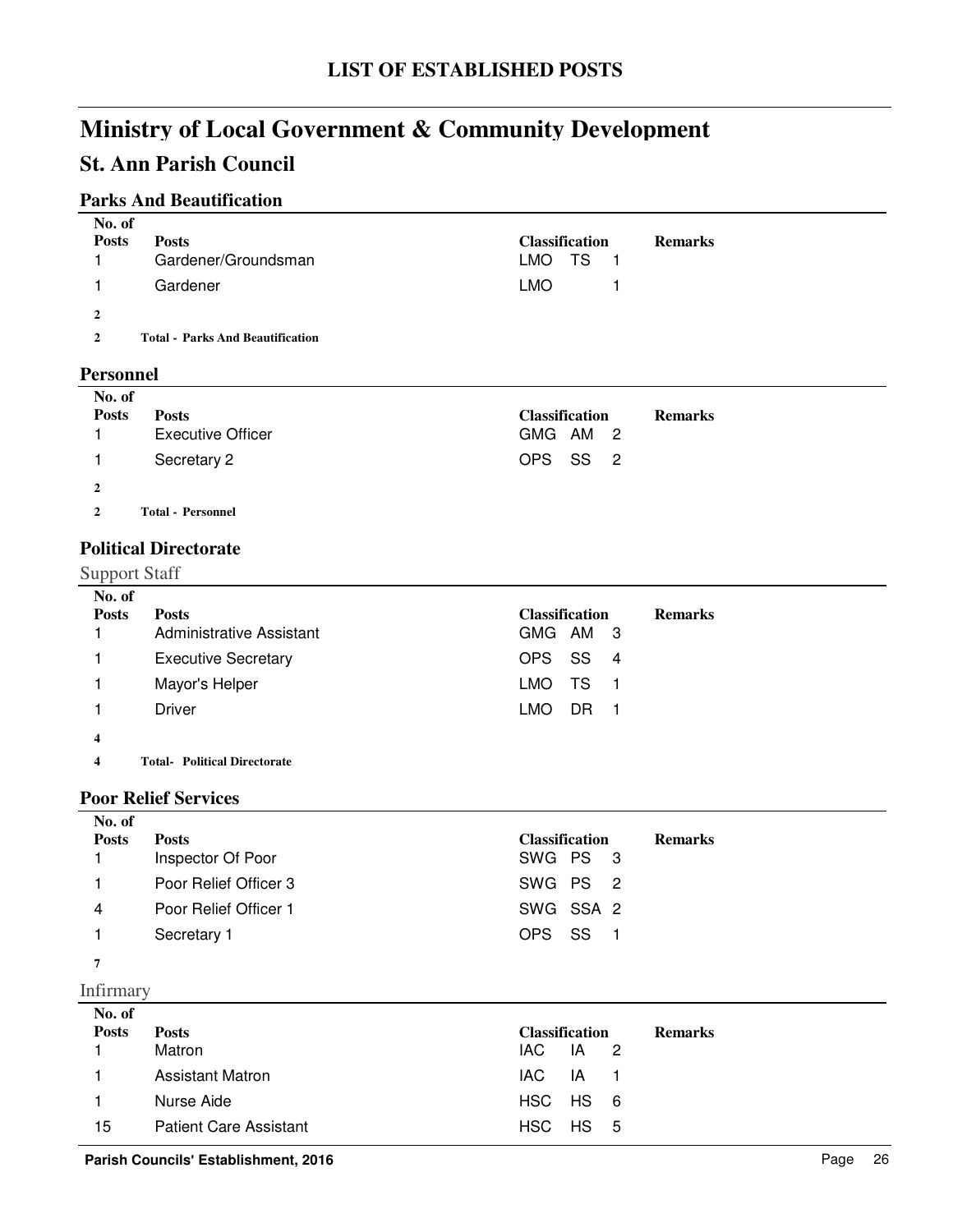### **St. Ann Parish Council**

### **Poor Relief Services**

Infirmary

| No. of       |                                     |            |                       |                |                                                                         |
|--------------|-------------------------------------|------------|-----------------------|----------------|-------------------------------------------------------------------------|
| <b>Posts</b> | <b>Posts</b>                        |            | <b>Classification</b> |                | <b>Remarks</b>                                                          |
| 5            | <b>Patient Care Assistant</b>       | HSC        | <b>HS</b>             | - 5            | Five (5) new posts [#'s 302375-9] with<br>effect from December 1, 2015. |
| 1            | Secretary 1                         | <b>OPS</b> | SS                    | - 1            |                                                                         |
| 1            | Ambulance Driver                    | <b>LMO</b> | DR                    | -1             |                                                                         |
| 3            | Cook                                | <b>LMO</b> | TS                    | - 3            |                                                                         |
| 2            | Porter                              | <b>LMO</b> | TS                    | $\overline{2}$ | Two (2) new posts [#'s 302380-1] with<br>effect from December 1, 2015.  |
|              | Porter                              | <b>LMO</b> | TS                    | $^{\circ}$ 2   |                                                                         |
| 3            | Laundress                           | <b>LMO</b> | TS.                   | $\overline{2}$ |                                                                         |
| 3            | Cleaner                             | <b>LMO</b> | TS                    | -1             |                                                                         |
|              | Groundsman                          | <b>LMO</b> | TS                    | $\overline{1}$ |                                                                         |
| 38           |                                     |            |                       |                |                                                                         |
| 45           | <b>Total - Poor Relief Services</b> |            |                       |                |                                                                         |

#### **Technical Services (Roads And Works)**

| No. of        |                                 |                       |            |                |                |
|---------------|---------------------------------|-----------------------|------------|----------------|----------------|
| <b>Posts</b>  | <b>Posts</b>                    | <b>Classification</b> |            |                | <b>Remarks</b> |
|               | Superintendent                  | <b>SOG</b>            | <b>ST</b>  | 8              |                |
|               | Deputy Superintendent           | <b>SOG</b>            | <b>ST</b>  | 7              |                |
| 4             | <b>Assistant Superintendent</b> | <b>SOG</b>            | <b>ST</b>  | 4              |                |
|               | Administrator                   | <b>GMG</b>            | AM         | - 1            |                |
| 1             | Accountant                      | <b>FMG</b>            | AT         | -1             |                |
| 1             | <b>Records Clerk</b>            | <b>PIDG</b>           | <b>RIM</b> | - 1            |                |
| 4             | <b>Works Overseer</b>           | SOG                   | - ST       | $\overline{2}$ |                |
| 4             | <b>Field Assistant</b>          | SOG                   | ST         | -1             |                |
|               | Secretary 2                     | <b>OPS</b>            | SS         | $\overline{2}$ |                |
| 1             | Cleaner/Attendant               | <b>LMO</b>            | TS         | -1             |                |
|               | Sideman                         | <b>LMO</b>            | <b>TS</b>  | -1             |                |
| 4             | <b>Security Guard</b>           | <b>GLS</b>            |            |                |                |
| $\sim$ $\sim$ |                                 |                       |            |                |                |

**24**

**24 Technical Services (Roads And Works) Total -**

**129 Total - St. Ann Parish Council**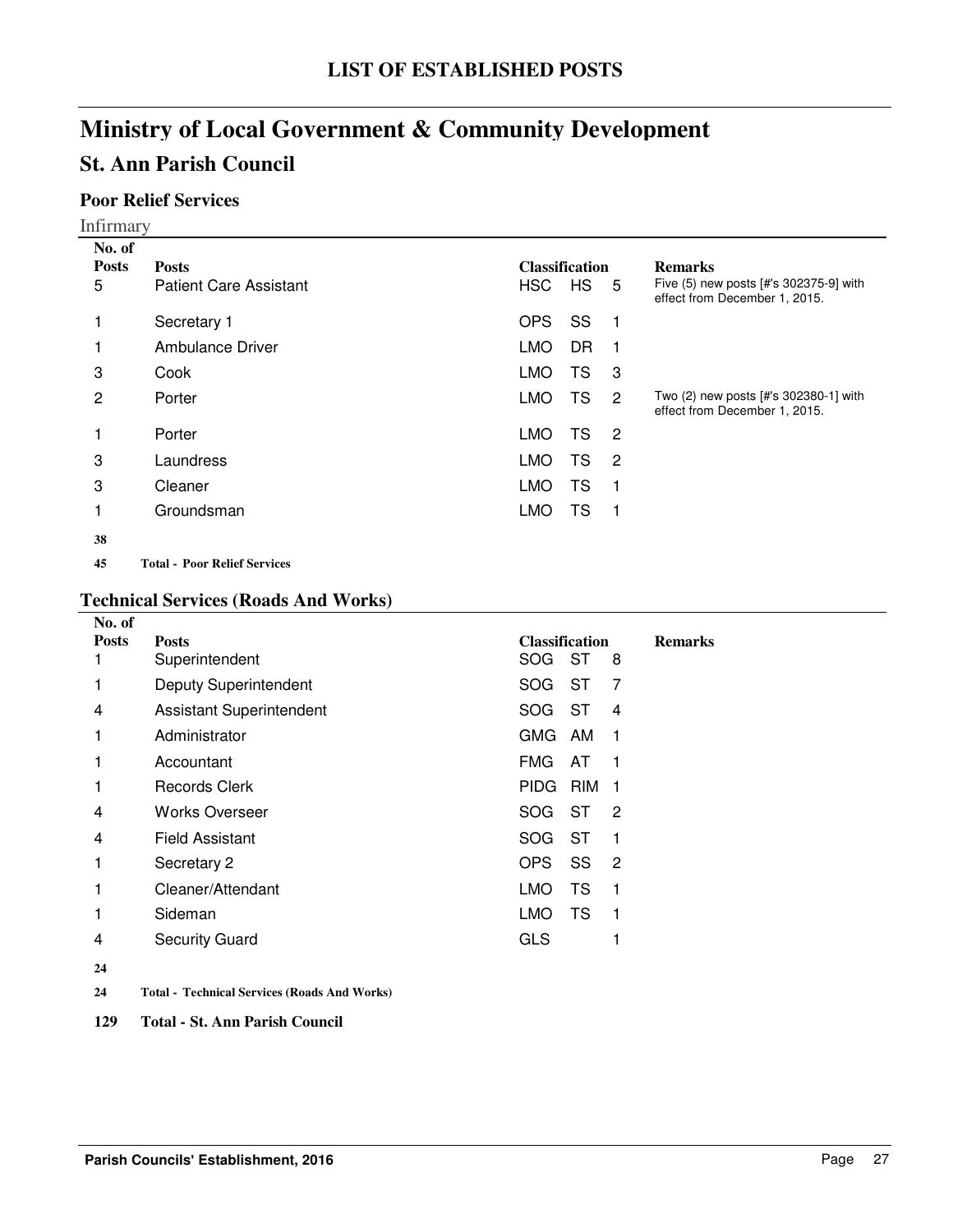## **St. Catherine Parish Council**

### **Accounts**

| No. of       |                                             |             |                  |                            |                                                                                                                                                                                |
|--------------|---------------------------------------------|-------------|------------------|----------------------------|--------------------------------------------------------------------------------------------------------------------------------------------------------------------------------|
| <b>Posts</b> | <b>Classification</b><br><b>Posts</b>       |             | <b>Remarks</b>   |                            |                                                                                                                                                                                |
|              | Director of Finance                         | FMG         | <b>PA</b>        | -2                         |                                                                                                                                                                                |
|              | Accountant - Budget and Revenue             | <b>FMG</b>  | <b>PA</b>        | 1                          |                                                                                                                                                                                |
|              | Accountant, General Accounting & Operations | <b>FMG</b>  | AT               | 3                          |                                                                                                                                                                                |
|              | <b>Accounting Technician 2</b>              | FMG         | AT               | $\overline{c}$             |                                                                                                                                                                                |
| 3            | Accounting Technician 1                     | <b>FMG</b>  | AT               |                            |                                                                                                                                                                                |
|              | Accounting Technician 1                     | <b>FMG</b>  | AT               |                            | Post [# 127703] of Accountant (FAA 2)<br>reclassified & retitled with effect from<br>January 1, 1996. Post incorrectly listed<br>as Accountant (FAA 2) in 2013<br>publication. |
| 3            | <b>Accounting Clerk 2</b>                   | FMG         | AC.              | $\overline{\phantom{0}}^2$ |                                                                                                                                                                                |
| 2            | <b>Accounting Clerk 1</b>                   | FMG         | AC               | - 1                        |                                                                                                                                                                                |
|              | Cashier                                     | FMG.        | CS               | $\overline{\phantom{a}}^2$ |                                                                                                                                                                                |
|              | <b>Records Clerk</b>                        | <b>PIDG</b> | RIM <sub>1</sub> |                            |                                                                                                                                                                                |
|              | <b>Senior Secretary</b>                     | <b>OPS</b>  | SS               | 3                          |                                                                                                                                                                                |
| 16           |                                             |             |                  |                            |                                                                                                                                                                                |
| 16           | <b>Total - Accounts</b>                     |             |                  |                            |                                                                                                                                                                                |

#### **Administration**

| No. of         |                                          |             |                       |                |                |
|----------------|------------------------------------------|-------------|-----------------------|----------------|----------------|
| <b>Posts</b>   | <b>Posts</b>                             |             | <b>Classification</b> |                | <b>Remarks</b> |
|                | Secretary/Manager                        | <b>GMG</b>  | SEG 4                 |                |                |
|                | Director of Administration               | <b>GMG</b>  | SEG 1                 |                |                |
| 1              | Parish Disaster Coordinator              | <b>GMG</b>  | AM                    | 3              |                |
| 1              | <b>Community Programmes Coordinator</b>  | <b>GMG</b>  | AM                    | 3              |                |
| 1              | Administrator (Personnel Management)     | <b>GMG</b>  | AM                    | 2              |                |
|                | Administrator (Office Management)        | <b>GMG</b>  | AM                    | 2              |                |
| 1              | <b>Information Management Specialist</b> | <b>MIS</b>  | IT                    | 3              |                |
| 2              | <b>Records Officer 1</b>                 | <b>PIDG</b> | RIM <sub>2</sub>      |                |                |
| 3              | <b>Records Clerk</b>                     | <b>PIDG</b> | RIM                   | - 1            |                |
| 1              | <b>Executive Secretary 1</b>             | OPS         | SS                    | $\overline{4}$ |                |
| 2              | Secretary 2                              | <b>OPS</b>  | SS                    | $\overline{c}$ |                |
| 3              | Secretary 1                              | <b>OPS</b>  | SS                    | 1              |                |
| 1              | <b>Telephone Operator</b>                | <b>OPS</b>  | <b>TO</b>             | 1              |                |
| 3              | Office Attendant                         | <b>LMO</b>  | TS                    | 1              |                |
| 2              | Watchman                                 | <b>LMO</b>  | <b>TS</b>             | 1              |                |
| $\overline{2}$ | Cleaner                                  | <b>LMO</b>  | <b>TS</b>             | $\mathbf 1$    |                |
| 1              | <b>Mechanical Unit Operator</b>          | <b>LMO</b>  | <b>DR</b>             |                |                |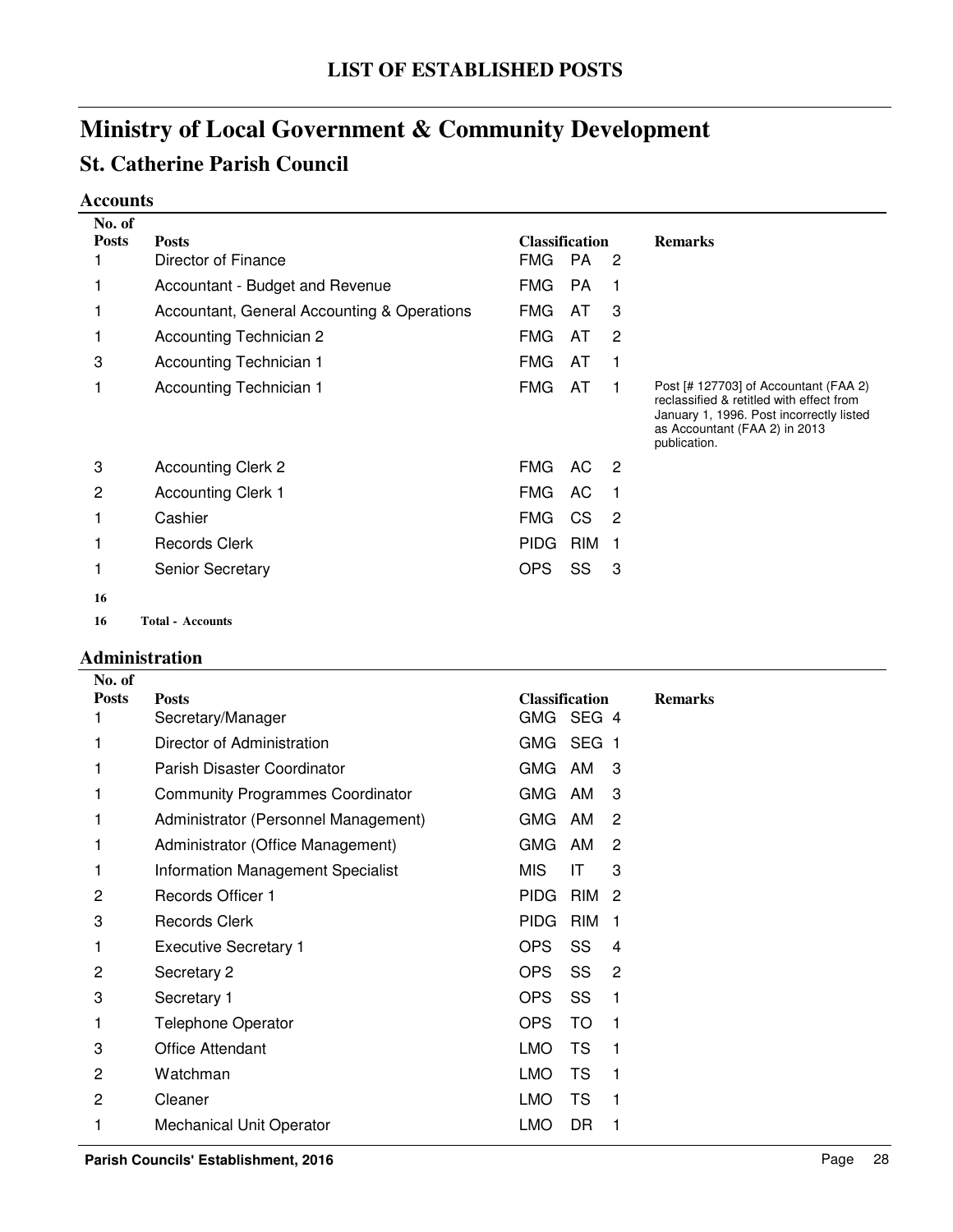### **St. Catherine Parish Council**

### **Administration**

| No. of<br><b>Posts</b><br>27 | <b>Posts</b>                  | <b>Classification</b> | <b>Remarks</b> |
|------------------------------|-------------------------------|-----------------------|----------------|
| 27                           | <b>Total - Administration</b> |                       |                |

### **Internal Audit**

| No. of<br><b>Posts</b> | <b>Posts</b><br>Internal Auditor | <b>Classification</b><br>FMG AS 2 | <b>Remarks</b> |
|------------------------|----------------------------------|-----------------------------------|----------------|
|                        | <b>Audit Clerk</b>               | FMG AUC 1                         |                |
| $\mathbf{2}$           |                                  |                                   |                |
| 2                      | <b>Total - Internal Audit</b>    |                                   |                |

### **Minor Water Supply**

| No. of         |                            |                                     |                                                                     |
|----------------|----------------------------|-------------------------------------|---------------------------------------------------------------------|
| <b>Posts</b>   | <b>Posts</b>               | <b>Classification</b>               | <b>Remarks</b>                                                      |
|                | Superintendent             | <b>ST</b><br><b>SOG</b><br>-3       |                                                                     |
| 6              | Pump Operator              | LMO<br>TS<br>- 3                    |                                                                     |
|                | Sideman                    | TS<br>LMO<br>-1                     |                                                                     |
| 2              | Driver 2                   | <b>LMO</b><br>DR.<br>$\overline{2}$ |                                                                     |
| $\overline{c}$ | <b>Driver</b>              | <b>DR</b><br><b>LMO</b><br>- 1      | Two (2) new posts [#s 302177-8] with<br>effect from August 3, 2015. |
|                | Sideman                    | <b>LMO</b>                          |                                                                     |
| 13             |                            |                                     |                                                                     |
| 12             | Total Miner Water Consiler |                                     |                                                                     |

13 Total- Minor Water Supply

#### **Planning**

| No. of<br><b>Posts</b>  | <b>Posts</b><br>Director of Planning | <b>Classification</b><br><b>Remarks</b><br>GMG SEG 2 |
|-------------------------|--------------------------------------|------------------------------------------------------|
|                         | <b>Physical Planner</b>              | SOG ST<br>-5                                         |
|                         | <b>Planning Coordinator</b>          | GMG AM 2                                             |
|                         | Secretary 2                          | SS 2<br>OPS                                          |
| $\overline{\mathbf{4}}$ |                                      |                                                      |
| 4                       | <b>Total - Planning</b>              |                                                      |

### **Political Directorate**

#### Support Staff

| No. of       |                              |                       |                |
|--------------|------------------------------|-----------------------|----------------|
| <b>Posts</b> | Posts                        | <b>Classification</b> | <b>Remarks</b> |
|              | Administrative Assistant     | GMG AM 3              |                |
|              | <b>Executive Secretary 1</b> | OPS SS 4              |                |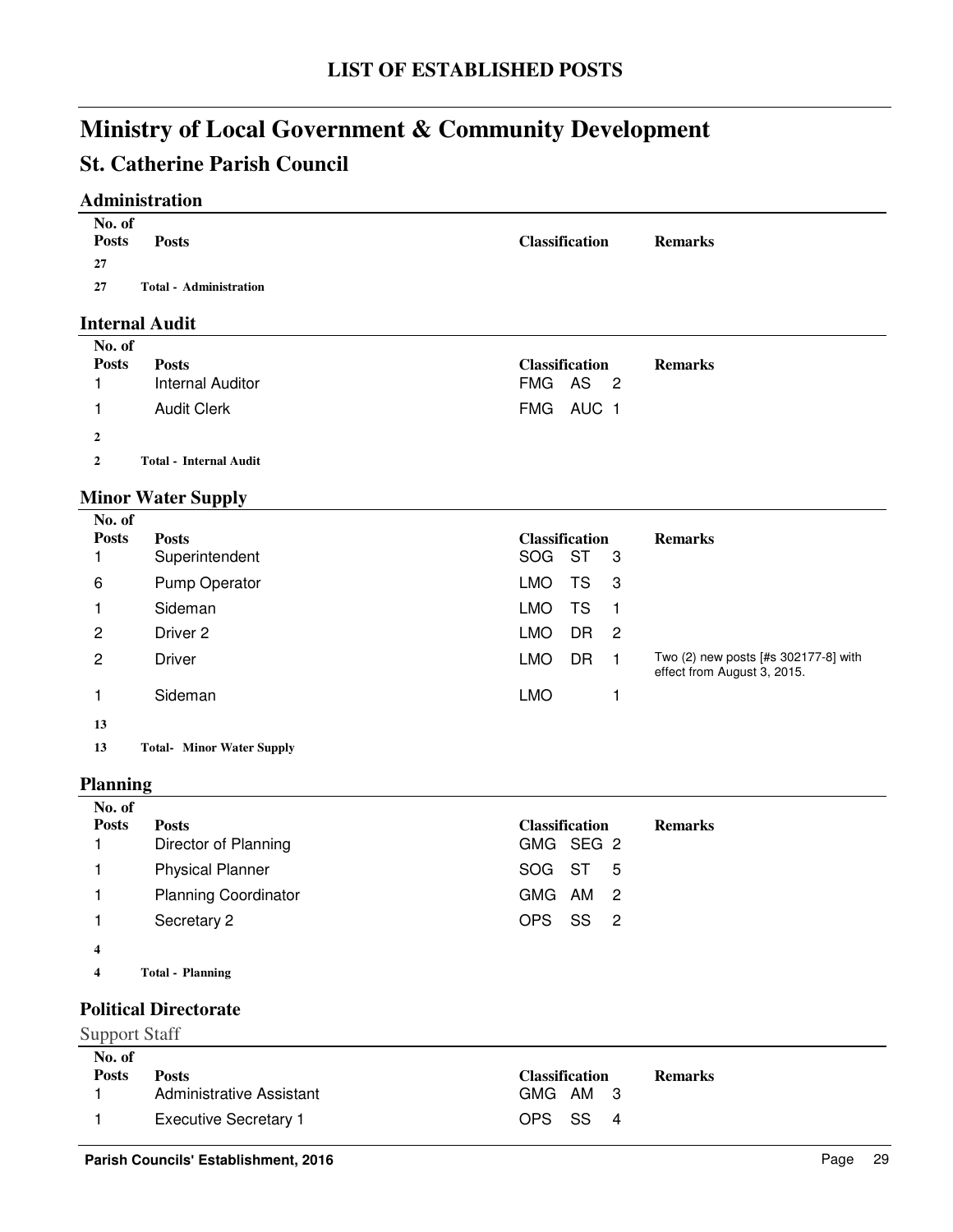### **St. Catherine Parish Council**

### **Political Directorate**

Support Staff

| No. of       |                                      |                       |                |
|--------------|--------------------------------------|-----------------------|----------------|
| <b>Posts</b> | <b>Posts</b>                         | <b>Classification</b> | <b>Remarks</b> |
|              | Secretary 1                          | OPS SS 1              |                |
| 1.           | Household Helper                     | LMO TS 1              |                |
|              | Driver                               | LMO.<br>DR 1          |                |
| 5            |                                      |                       |                |
| 5            | <b>Total - Political Directorate</b> |                       |                |

#### **Poor Relief Services**

Indoor

| No. of       |                               |                                                 |                |
|--------------|-------------------------------|-------------------------------------------------|----------------|
| <b>Posts</b> | <b>Posts</b>                  | <b>Classification</b>                           | <b>Remarks</b> |
|              | <b>Assistant Matron</b>       | IAC.<br>IA<br>1                                 |                |
| 1            | Matron                        | IAC<br>$\overline{2}$<br>IA                     |                |
| 1            | Nurse Aide                    | <b>HSC</b><br><b>HS</b><br>- 6                  |                |
| 24           | <b>Patient Care Assistant</b> | HSC<br><b>HS</b><br>- 5                         |                |
| 1            | Secretary 1                   | <b>OPS</b><br>SS<br>- 1                         |                |
| 4            | Laundress                     | <b>LMO</b><br>TS.<br>$\overline{\phantom{0}}^2$ |                |
| 3            | <b>Sanitation Attendant</b>   | <b>LMO</b><br><b>TS</b><br>$\overline{2}$       |                |
| 1            | Gardener                      | <b>LMO</b><br>TS<br>$\overline{2}$              |                |
| 4            | Cleaner                       | <b>LMO</b><br>TS<br>-1                          |                |
| 3            | Porter                        | PTSG PX<br>-1                                   |                |
| 43           |                               |                                                 |                |

Outdoor

| No. of       |                                     |                                         |
|--------------|-------------------------------------|-----------------------------------------|
| <b>Posts</b> | <b>Posts</b>                        | <b>Classification</b><br><b>Remarks</b> |
|              | Inspector Of Poor                   | SWG PS 3                                |
|              | Poor Relief Officer 3               | SWG PS <sub>2</sub>                     |
|              | Poor Relief Officer 2               | SWG PS 1                                |
| 8            | Poor Relief Officer 1               | SWG SSA 2                               |
| 4            | Plumber                             | LMO.<br>TS.<br>- 3                      |
| 15           |                                     |                                         |
| 58           | <b>Total - Poor Relief Services</b> |                                         |

#### **Road And Works**

| No. of       |                |                       |                |
|--------------|----------------|-----------------------|----------------|
| <b>Posts</b> | <b>Posts</b>   | <b>Classification</b> | <b>Remarks</b> |
|              | Superintendent | SOG ST 8              |                |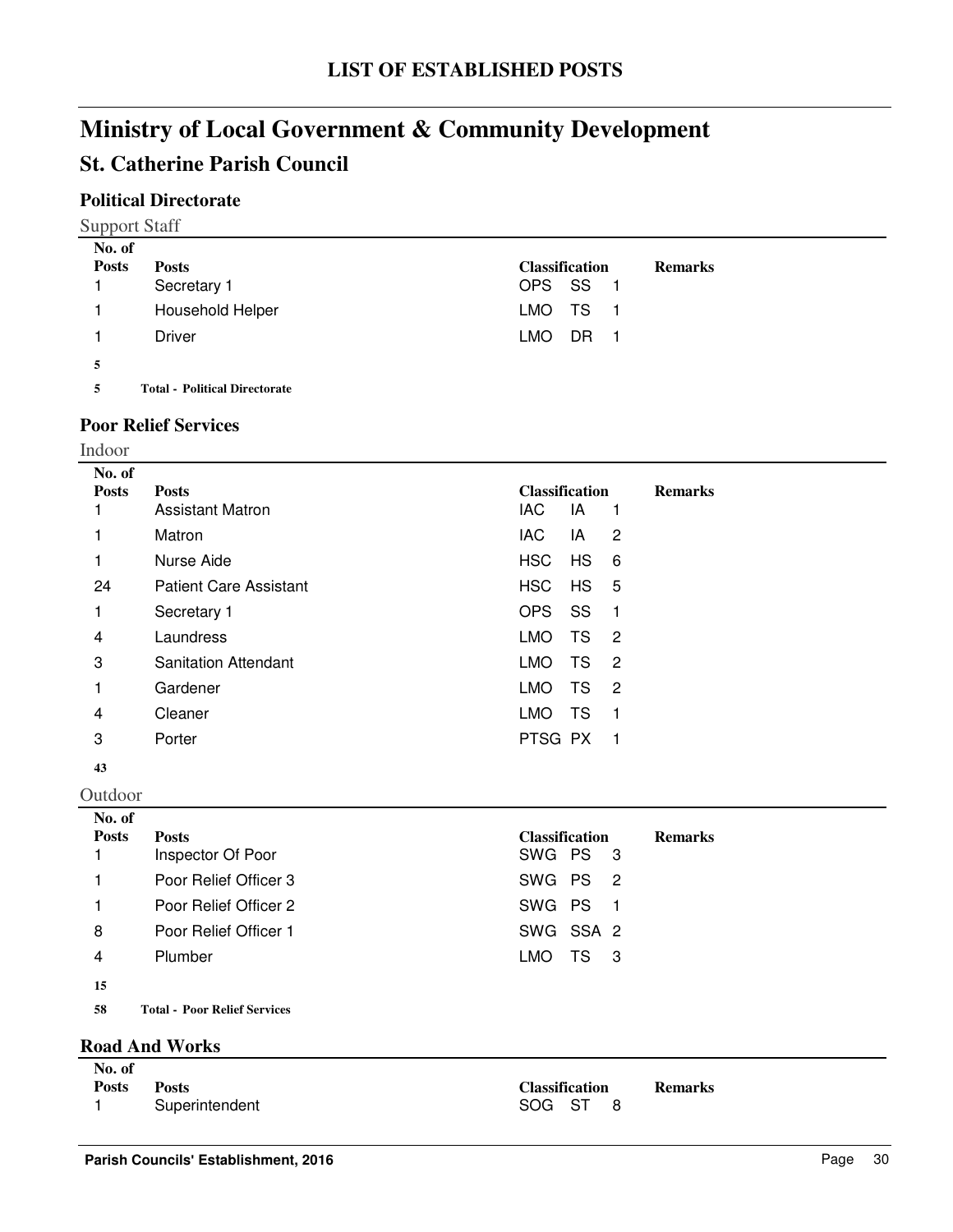# **St. Catherine Parish Council**

### **Road And Works**

| No. of       |                                 |                       |     |     |                |  |
|--------------|---------------------------------|-----------------------|-----|-----|----------------|--|
| <b>Posts</b> | <b>Posts</b>                    | <b>Classification</b> |     |     | <b>Remarks</b> |  |
|              | <b>Deputy Superintendent</b>    | SOG.                  | ST  | -7  |                |  |
| 3            | <b>Building Officer</b>         | <b>SOG</b>            | ST  | 5   |                |  |
| 2            | <b>Assistant Superintendent</b> | <b>SOG</b>            | ST  | 4   |                |  |
| 1            | Parochial Inspector             | GMG                   | AM  | - 1 |                |  |
| 1            | <b>Records Officer 1</b>        | <b>PIDG</b>           | RIM | - 2 |                |  |
| 3            | <b>Works Overseer</b>           | <b>SOG</b>            | ST  | 2   |                |  |
| 1            | Secretary 2                     | <b>OPS</b>            | SS  | -2  |                |  |
| 13           |                                 |                       |     |     |                |  |
| 13           | <b>Total - Road And Works</b>   |                       |     |     |                |  |
|              |                                 |                       |     |     |                |  |

## **Spanish Town Infirmary**

| No. of       |                                             |                |                                                                        |
|--------------|---------------------------------------------|----------------|------------------------------------------------------------------------|
| <b>Posts</b> | <b>Posts</b>                                | Classification | <b>Remarks</b>                                                         |
| 3            | <b>Security Guard</b>                       | PTSG PX        | Three (3) new posts [#s 302301-3] with<br>effect from October 1, 2015. |
| 3            |                                             |                |                                                                        |
| 3            | <b>Total - Spanish Town Infirmary</b>       |                |                                                                        |
| 141          | <b>Total - St. Catherine Parish Council</b> |                |                                                                        |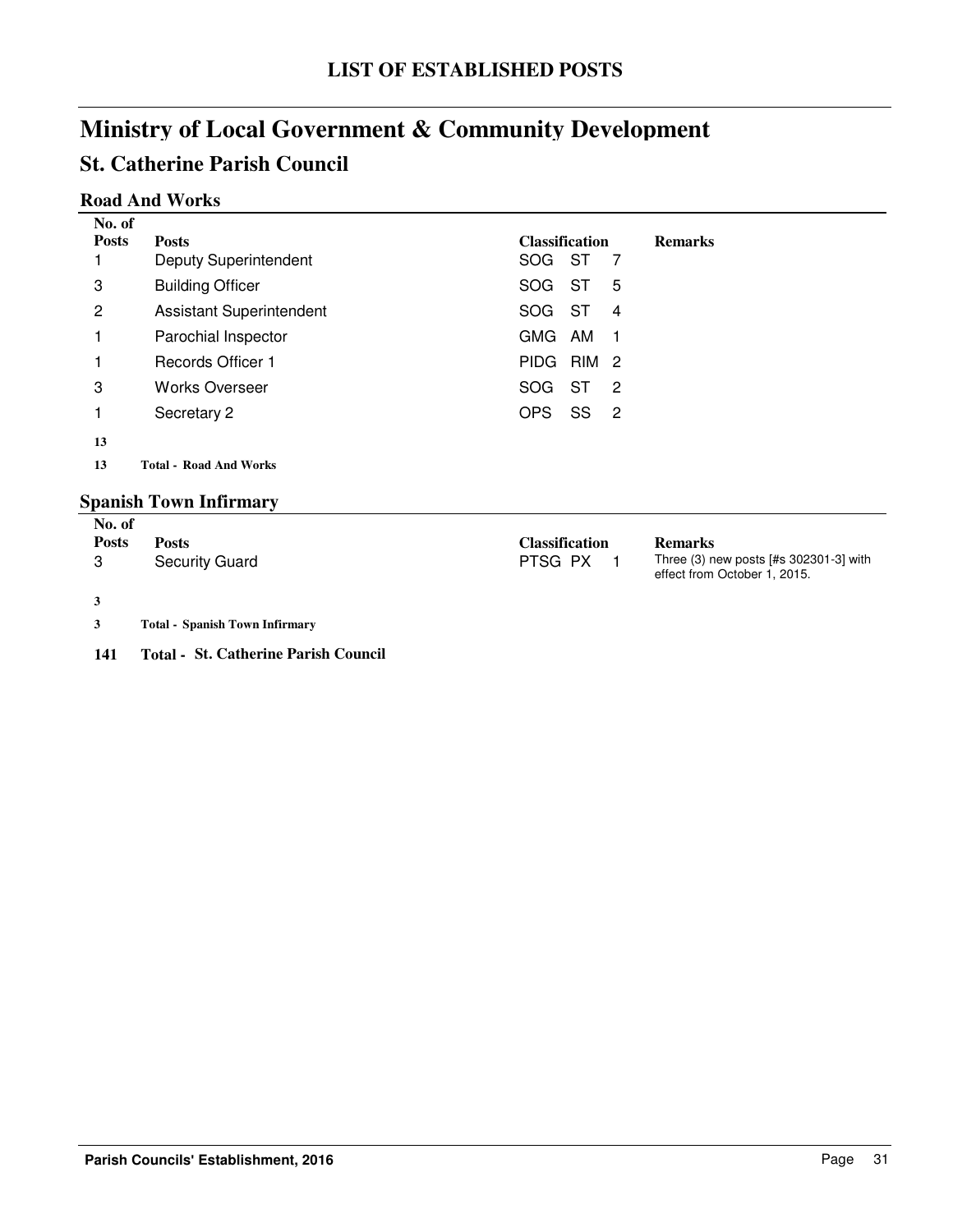# **Ministry of Local Government & Community Development St. Elizabeth Parish Council**

#### **Accounts**

| No. of       |                                             |                       |      |     |                |
|--------------|---------------------------------------------|-----------------------|------|-----|----------------|
| <b>Posts</b> | <b>Posts</b>                                | <b>Classification</b> |      |     | <b>Remarks</b> |
|              | Director of Finance                         | <b>FMG</b>            | - PA | -2  |                |
|              | Accountant, Revenue & Budget                | <b>FMG</b>            | PA   | 1   |                |
|              | Accountant, General Accounting & Operations | <b>FMG</b>            | AT   | 3   |                |
|              | Accounting Technician 2                     | <b>FMG</b>            | AT.  | -2  |                |
| 2            | <b>Accounting Clerk 2</b>                   | <b>FMG</b>            | AC.  | - 2 |                |
| 3            | <b>Accounting Clerk 1</b>                   | <b>FMG</b>            | AC   |     |                |
| 9            |                                             |                       |      |     |                |
| 9            | <b>Total - Accounts</b>                     |                       |      |     |                |

### **Administration**

| No. of            |                                         |                                    |     |                |                |
|-------------------|-----------------------------------------|------------------------------------|-----|----------------|----------------|
| <b>Posts</b><br>1 | <b>Posts</b><br>Secretary/Manager       | <b>Classification</b><br>GMG SEG 4 |     |                | <b>Remarks</b> |
|                   | Director of Planning                    | GMG SEG 2                          |     |                |                |
|                   | Director of Administration              | GMG SEG 1                          |     |                |                |
| 1                 | <b>Community Programmes Coordinator</b> | GMG AM                             |     | 3              |                |
|                   | Parish Disaster Coordinator             | GMG AM                             |     | 3              |                |
|                   | Administrator                           | GMG AM                             |     | 2              |                |
| 1                 | <b>Planning Coordinator</b>             | GMG AM                             |     | 2              |                |
| 1                 | Information Management Specialist       | MIS.                               | ΙT  | 3              |                |
| 2                 | <b>Executive Secretary 1</b>            | OPS.                               | SS  | 4              |                |
| 1                 | <b>Senior Secretary</b>                 | <b>OPS</b>                         | SS  | 3              |                |
| 2                 | Secretary 2                             | OPS                                | SS  | $\overline{c}$ |                |
| 2                 | Secretary 1                             | OPS.                               | SS  | 1              |                |
| 1                 | <b>Telephone Operator</b>               | OPS.                               | TO. | 1              |                |
|                   | Cleaner/Attendant                       | <b>LMO</b>                         | TS  | 1              |                |
| 17                |                                         |                                    |     |                |                |

**17 Administration Total -**

### **Internal Audit**

| No. of<br><b>Posts</b> | <b>Posts</b><br><b>Internal Auditor</b> | <b>Classification</b><br><b>Remarks</b><br>FMG AS 2 |
|------------------------|-----------------------------------------|-----------------------------------------------------|
| $\mathbf{1}$           |                                         |                                                     |
|                        | <b>Total - Internal Audit</b>           |                                                     |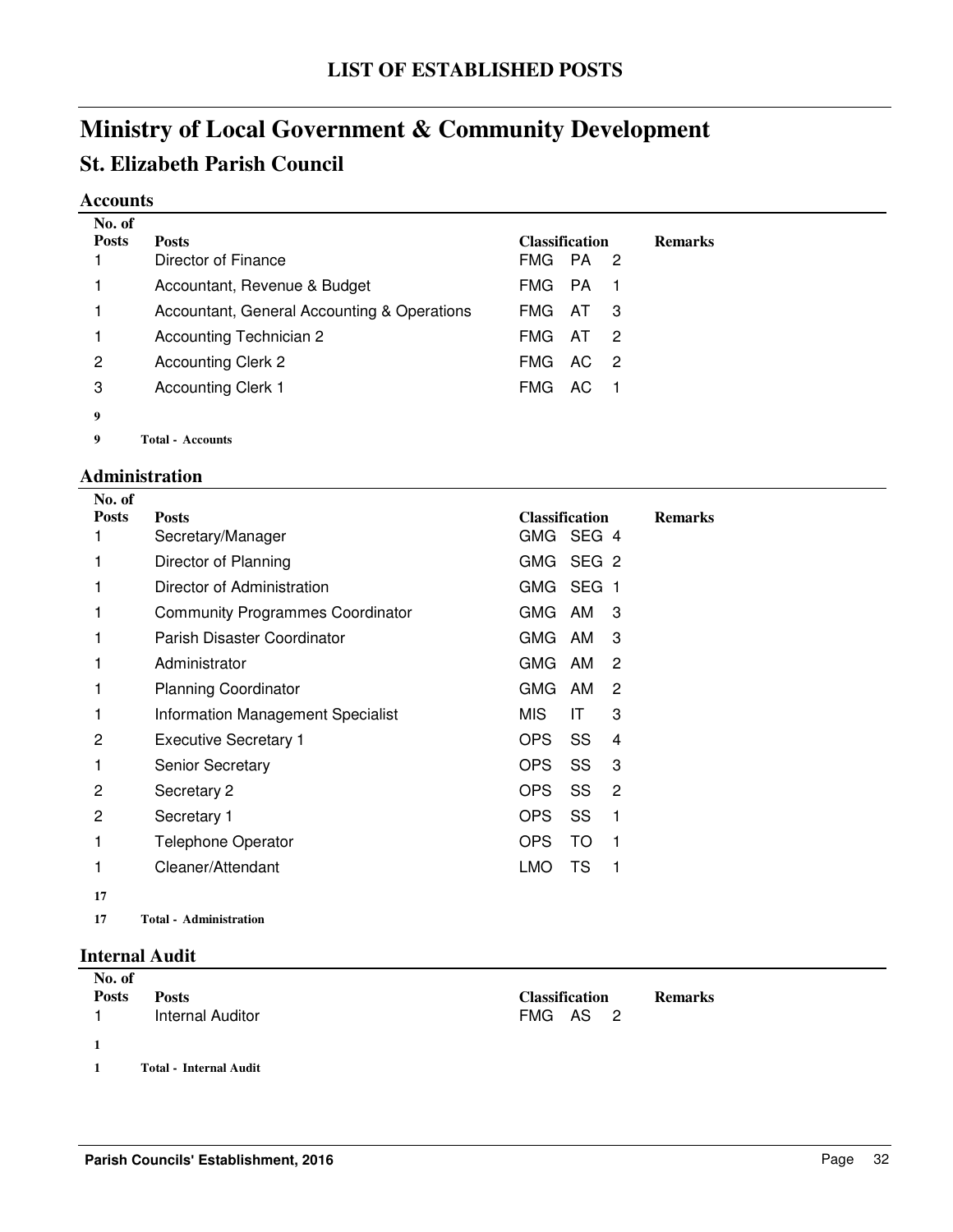# **Ministry of Local Government & Community Development St. Elizabeth Parish Council**

## **Minor Water Supplies**

| No. of       |                       |                       |      |  |                |
|--------------|-----------------------|-----------------------|------|--|----------------|
| <b>Posts</b> | <b>Posts</b>          | <b>Classification</b> |      |  | <b>Remarks</b> |
|              | <b>Works Overseer</b> | SOG ST 3              |      |  |                |
|              | Plumber               | LMO TS 3              |      |  |                |
| 2            | Sideman               | LMO TS 1              |      |  |                |
| 2            | Driver                | LMO                   | DR 2 |  |                |
| 6            |                       |                       |      |  |                |

Total - Minor Water Supplies

### **Political Directorate**

|                        | <b>Support Staff</b>                     |                                                     |  |  |  |  |  |
|------------------------|------------------------------------------|-----------------------------------------------------|--|--|--|--|--|
| No. of<br><b>Posts</b> | <b>Posts</b><br>Administrative Assistant | <b>Classification</b><br><b>Remarks</b><br>GMG AM 3 |  |  |  |  |  |
|                        | Household Helper                         | TS<br><b>LMO</b><br>-1                              |  |  |  |  |  |
|                        | <b>Driver</b>                            | <b>LMO</b><br>DR.<br>$\overline{c}$                 |  |  |  |  |  |
|                        | Cleaner                                  | <b>GLS</b>                                          |  |  |  |  |  |
|                        | Messenger                                | <b>GLS</b>                                          |  |  |  |  |  |
|                        | <b>Office Attendant</b>                  | <b>GLS</b>                                          |  |  |  |  |  |
|                        | <b>Security Guard</b>                    | <b>GLS</b>                                          |  |  |  |  |  |
| 7                      |                                          |                                                     |  |  |  |  |  |
| 7                      | <b>Total - Political Directorate</b>     |                                                     |  |  |  |  |  |

### **Poor Relief Services**

Infirmary

| No. of       |                                 |             |                       |                            |                |
|--------------|---------------------------------|-------------|-----------------------|----------------------------|----------------|
| <b>Posts</b> | <b>Posts</b>                    |             | <b>Classification</b> |                            | <b>Remarks</b> |
|              | Matron                          | <b>IAC</b>  | IA                    | 2                          |                |
|              | <b>Assistant Matron</b>         | <b>IAC</b>  | IA                    | 1                          |                |
|              | <b>Enrolled Assistant Nurse</b> | NPG.        | EAN 1                 |                            |                |
| 1            | Records Clerk                   | <b>PIDG</b> | <b>RIM</b>            | $\mathbf{1}$               |                |
| 11           | <b>Patient Care Assistant</b>   | HSC         | HS                    | 5                          |                |
| 1            | <b>Head Cook</b>                | LMO         | TS                    | $\overline{4}$             |                |
| 1            | <b>Head Laundress</b>           | <b>LMO</b>  | <b>TS</b>             | 3                          |                |
|              | <b>Assistant Cook</b>           | LMO.        | <b>TS</b>             | $\overline{\phantom{a}}^2$ |                |
| 1            | Groundsman                      | <b>LMO</b>  | TS                    | 1                          |                |
| 2            | Cleaner                         | <b>LMO</b>  | TS                    | 1                          |                |
|              | Laundress                       | LMO.        | TS                    | 1                          |                |
|              | Watchman                        | LMO         | TS                    |                            |                |
|              |                                 |             |                       |                            |                |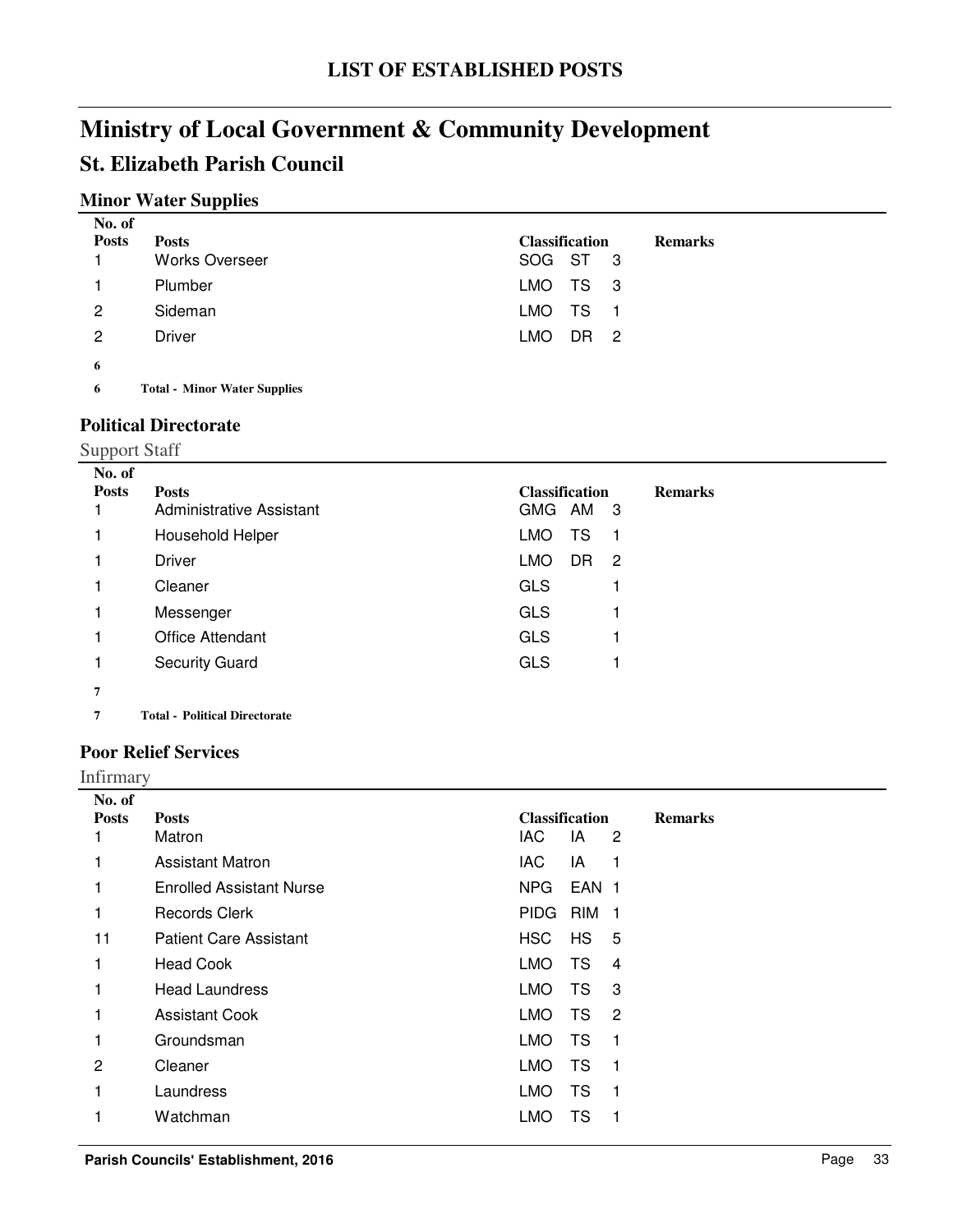# **Ministry of Local Government & Community Development St. Elizabeth Parish Council**

### **Poor Relief Services**

|                                       | <b>Infirmary</b>                                                                                                           |                                                                                                                                         |                |  |  |  |  |
|---------------------------------------|----------------------------------------------------------------------------------------------------------------------------|-----------------------------------------------------------------------------------------------------------------------------------------|----------------|--|--|--|--|
| No. of<br><b>Posts</b><br>23          | <b>Posts</b>                                                                                                               | <b>Classification</b>                                                                                                                   | <b>Remarks</b> |  |  |  |  |
| Outdoor                               |                                                                                                                            |                                                                                                                                         |                |  |  |  |  |
| No. of<br><b>Posts</b><br>1<br>7<br>1 | <b>Posts</b><br>Inspector Of Poor<br>Poor Relief Officer 3<br>Poor Relief Officer 1<br>Secretary 1<br><b>Records Clerk</b> | <b>Classification</b><br>SWG PS<br>-3<br>SWG PS <sub>2</sub><br>SWG SSA 2<br><b>OPS</b><br>SS<br>- 1<br><b>PIDG</b><br>RIM <sub>1</sub> | <b>Remarks</b> |  |  |  |  |
| 1<br>13                               | <b>Office Attendant</b><br><b>Officer Cleaner</b>                                                                          | <b>GLS</b><br><b>GLS</b>                                                                                                                |                |  |  |  |  |
| 36                                    | <b>Total - Poor Relief Services</b>                                                                                        |                                                                                                                                         |                |  |  |  |  |

### **Roads And Works**

| No. of       |                                 |                                    |                |
|--------------|---------------------------------|------------------------------------|----------------|
| <b>Posts</b> | <b>Posts</b>                    | <b>Classification</b>              | <b>Remarks</b> |
|              | Superintendent                  | ST<br>SOG<br>8                     |                |
|              | <b>Deputy Superintendent</b>    | SOG<br>ST<br>7                     |                |
| 2            | <b>Building Officer</b>         | ST<br>5<br><b>SOG</b>              |                |
| 2            | <b>Assistant Superintendent</b> | ST<br><b>SOG</b><br>4              |                |
| 4            | <b>Works Overseer</b>           | <b>SOG</b><br>ST<br>$\overline{2}$ |                |
|              | Secretary 2                     | <b>OPS</b><br>SS<br>$\overline{c}$ |                |
|              | Records Officer 1               | <b>PIDG</b><br>RIM <sub>2</sub>    |                |
| 1            | <b>Cemetery Keeper</b>          | <b>LMO</b><br><b>TS</b><br>2       |                |
|              | Groundsman                      | <b>LMO</b><br><b>TS</b><br>1       |                |
|              | Cleaner/Attendant               | <b>TS</b><br><b>LMO</b><br>1       |                |
| 1            | Yardman                         | <b>GLS</b>                         |                |
| 16           |                                 |                                    |                |
|              |                                 |                                    |                |

- **16 Roads And Works Total -**
- **92 Total - St. Elizabeth Parish Council**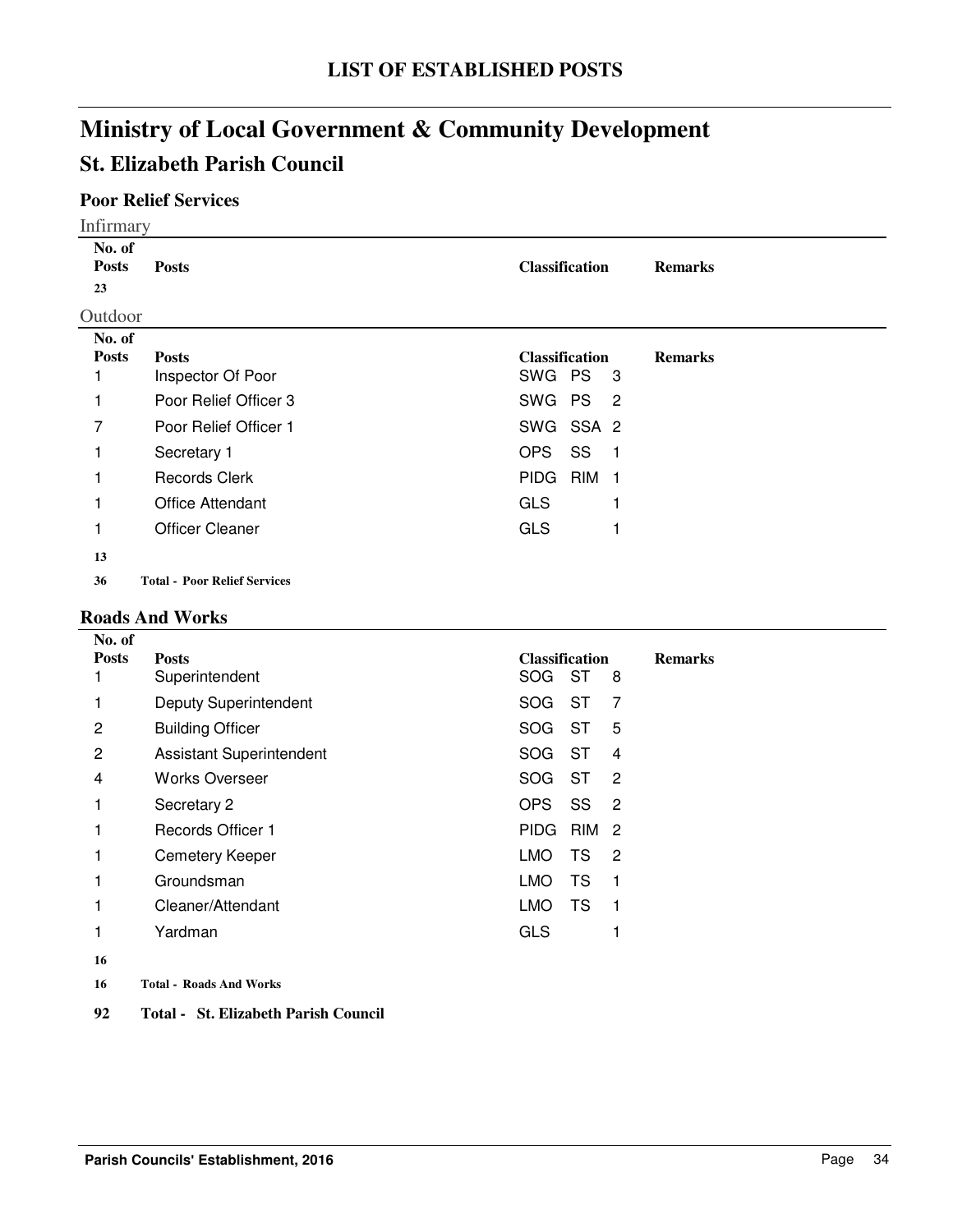# **St. James Parish Council**

#### **Administration Management No. of**

| 180. OI<br><b>Posts</b> | <b>Posts</b>                      | <b>Classification</b> |           |                            | <b>Remarks</b> |
|-------------------------|-----------------------------------|-----------------------|-----------|----------------------------|----------------|
|                         | Director, Administration          | GMG SEG 1             |           |                            |                |
|                         | Personnel Administrator           | GMG AM                |           | $\overline{2}$             |                |
|                         | Information Management Specialist | <b>MIS</b>            | ΙT        | 3                          |                |
| 2                       | <b>Records Officer 1</b>          | PIDG RIM 2            |           |                            |                |
|                         | Records Clerk                     | PIDG RIM 1            |           |                            |                |
| 3                       | Secretary 2                       | OPS.                  | SS        | $\overline{\phantom{0}}^2$ |                |
| 1                       | Stenographer                      | OPS.                  | SS        | $\overline{2}$             |                |
| 1                       | <b>Telephone Operator</b>         | OPS                   | <b>TO</b> | 1                          |                |
|                         | <b>Office Attendant</b>           | <b>LMO</b>            | TS        | 2                          |                |
|                         | <b>Lavatory Attendant</b>         | <b>LMO</b>            | TS        | 1                          |                |
| 13                      |                                   |                       |           |                            |                |
|                         |                                   |                       |           |                            |                |

13 Total - Administration Management

#### **Executive Direction**

| No. of       |                                         |                                          |                |
|--------------|-----------------------------------------|------------------------------------------|----------------|
| <b>Posts</b> | <b>Posts</b>                            | <b>Classification</b>                    | <b>Remarks</b> |
|              | Secretary/Manager                       | GMG SEG 4                                |                |
|              | Director of Planning                    | GMG SEG 2                                |                |
|              | <b>Community Programmes Coordinator</b> | GMG AM<br>- 3                            |                |
|              | <b>Planning Coordinator</b>             | GMG AM<br>-2                             |                |
|              | Parish Disaster Coordinator             | GMG AM<br>3                              |                |
|              | Internal Auditor                        | FMG AS<br>$\overline{\phantom{0}}^2$     |                |
|              | <b>Public Relations Officer</b>         | <b>MCG</b><br>-IE<br>2                   |                |
|              | <b>Executive Secretary 1</b>            | SS<br>OPS.<br>4                          |                |
|              | Secretary 2                             | SS<br>OPS.<br>$\overline{\phantom{0}}^2$ |                |
| 9            |                                         |                                          |                |
|              |                                         |                                          |                |

**9 Executive Direction Total -**

### **Financial Management**

| No. of       |                                             |                                      |                |
|--------------|---------------------------------------------|--------------------------------------|----------------|
| <b>Posts</b> | <b>Posts</b>                                | <b>Classification</b>                | <b>Remarks</b> |
|              | <b>Commercial Services Manager</b>          | GMG SEG 1                            |                |
|              | Director of Finance                         | FMG PA 2                             |                |
|              | Accountant, Budget And Revenue              | FMG PA                               |                |
|              | Accountant, General Accounting & Operations | FMG AT<br>- 3                        |                |
|              | <b>Accounting Technician 2</b>              | <b>FMG</b><br>- AT<br>$\overline{2}$ |                |
| 2            | Accounting Technician 1                     | FMG.<br>– Ai                         |                |
|              |                                             |                                      |                |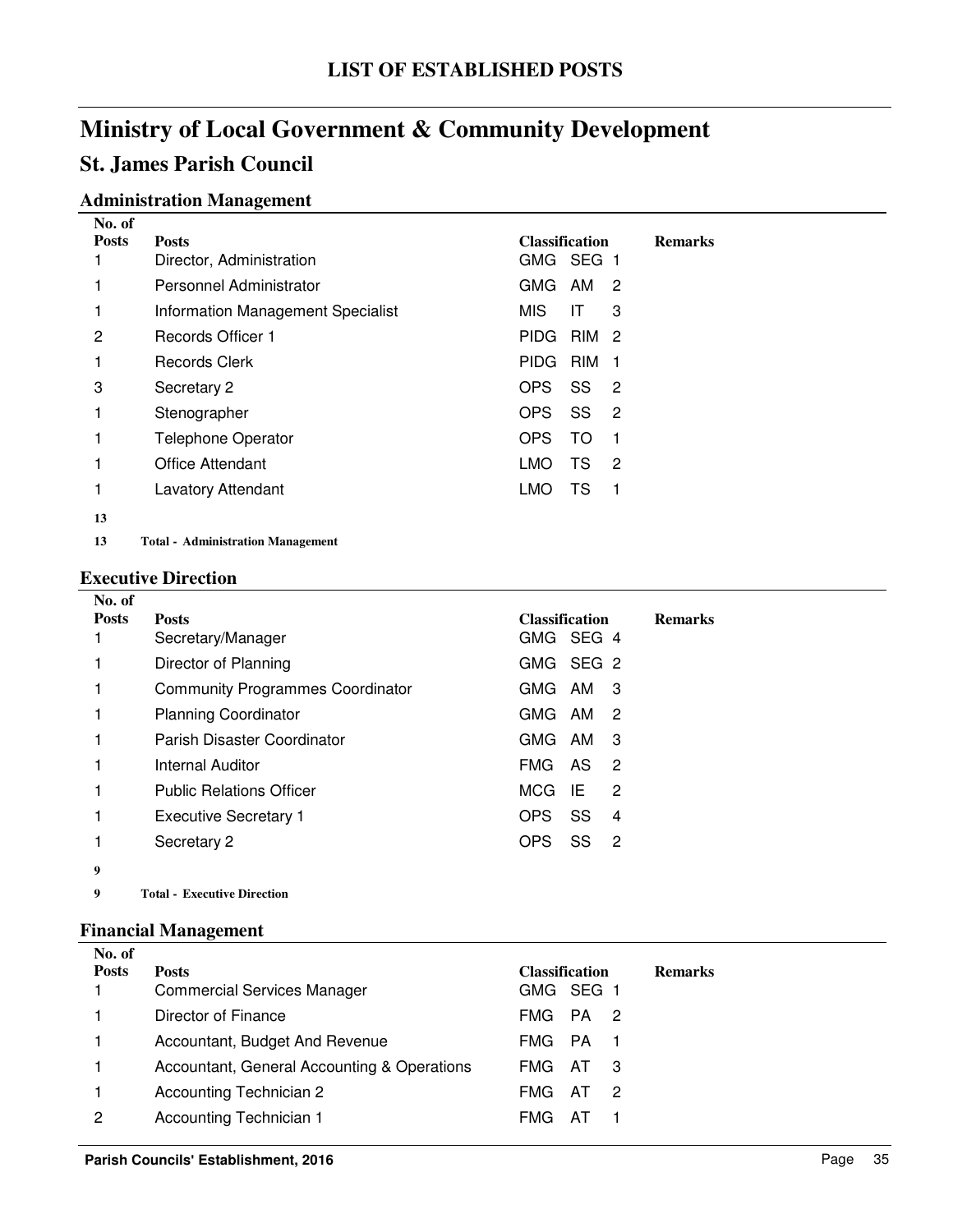# **St. James Parish Council**

## **Financial Management**

| No. of       |                           |                       |   |                |
|--------------|---------------------------|-----------------------|---|----------------|
| <b>Posts</b> | <b>Posts</b>              | <b>Classification</b> |   | <b>Remarks</b> |
|              | <b>Accounting Clerk 2</b> | FMG AC 2              |   |                |
|              | <b>Compliance Officer</b> | FAA                   | 5 |                |
|              | Cashier                   | FMG CS 2              |   |                |
|              | <b>Senior Secretary</b>   | OPS SS 3              |   |                |
| 11           |                           |                       |   |                |

**11 Financial Management Total -**

### **Political Directorate**

| <b>Support Staff</b>    |                                          |                                                     |
|-------------------------|------------------------------------------|-----------------------------------------------------|
| No. of<br><b>Posts</b>  | <b>Posts</b><br>Administrative Assistant | <b>Classification</b><br><b>Remarks</b><br>GMG AM 3 |
|                         | <b>Executive Secretary</b>               | SS.<br>OPS<br>$\overline{\phantom{a}}$              |
|                         | Maid                                     | TS<br>LMO.<br>- 1                                   |
|                         | Mayor's Driver                           | DR<br><b>LMO</b>                                    |
| $\overline{\mathbf{4}}$ |                                          |                                                     |
| 4                       | <b>Total - Political Directorate</b>     |                                                     |

### **Poor Relief Services**

| No. of       |                       |                                         |
|--------------|-----------------------|-----------------------------------------|
| <b>Posts</b> | <b>Posts</b>          | <b>Classification</b><br><b>Remarks</b> |
|              | Inspector Of Poor     | SWG PS 3                                |
|              | Poor Relief Officer 3 | SWG PS<br>$\overline{\phantom{0}}^2$    |
|              | Poor Relief Officer 2 | SWG PS<br>$\blacksquare$ 1              |
| 3            | Poor Relief Officer 1 | SWG SSA 2                               |
|              | Secretary 2           | SS<br>OPS<br>$\overline{2}$             |
|              | Driver                | <b>LMO</b><br>DR                        |
| 8            |                       |                                         |

Infirmary

| No. of<br><b>Posts</b> | <b>Posts</b><br>Matron        | <b>Classification</b><br>IAC.<br>IA | 2   | <b>Remarks</b> |
|------------------------|-------------------------------|-------------------------------------|-----|----------------|
|                        | <b>Assistant Matron</b>       | IAC.<br>IA                          |     |                |
| 9                      | <b>Patient Care Assistant</b> | HSC HS 5                            |     |                |
|                        | Departmental Assistant        | CR<br><b>OPS</b>                    |     |                |
| 2                      | Cook                          | TS<br>LMO.                          | - 3 |                |
| 2                      | Laundress                     | TS<br><b>LMO</b>                    | - 2 |                |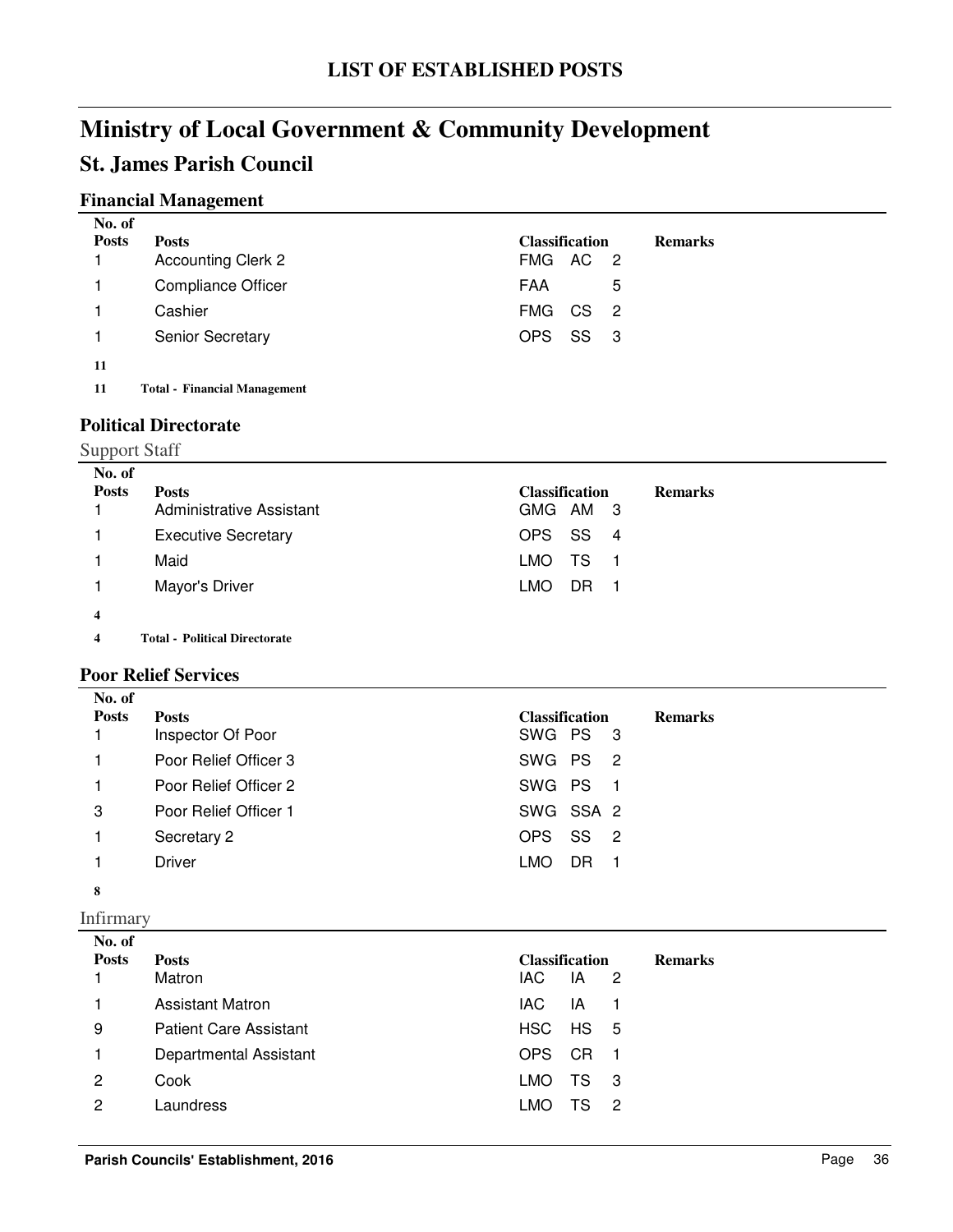# **St. James Parish Council**

# **Poor Relief Services**

| <b>Infirmary</b><br>No. of |                                     |                        |                |
|----------------------------|-------------------------------------|------------------------|----------------|
| <b>Posts</b>               | <b>Posts</b>                        | <b>Classification</b>  | <b>Remarks</b> |
|                            | Porter                              | TS <sub>2</sub><br>LMO |                |
|                            | <b>Office Attendant</b>             | TS<br>LMO<br>- 1       |                |
| $\overline{2}$             | Cleaner                             | <b>GLS</b>             |                |
| 20                         |                                     |                        |                |
| 28                         | <b>Total - Poor Relief Services</b> |                        |                |

### **Roads And Works**

#### Parks And Beautification

| No. of       |                         |                       |                |
|--------------|-------------------------|-----------------------|----------------|
| <b>Posts</b> | <b>Posts</b>            | <b>Classification</b> | <b>Remarks</b> |
|              | <b>Parks Supervisor</b> | SOG ST 4              |                |
| 3            | Groundsman              | LMO TS 1              |                |
| 3            | Life Guard              | PTSG PX 2             |                |
| ,            |                         |                       |                |

#### Parochial Roads **No. of**

| 11V. VI      |                                 |                       |    |     |                |
|--------------|---------------------------------|-----------------------|----|-----|----------------|
| <b>Posts</b> | <b>Posts</b>                    | <b>Classification</b> |    |     | <b>Remarks</b> |
|              | Superintendent Roads and Works  | SOG ST                |    | 8   |                |
|              | <b>Deputy Superintendent</b>    | SOG                   | ST |     |                |
| 3            | <b>Assistant Superintendent</b> | SOG.                  | ST | 4   |                |
|              | <b>Records Clerk</b>            | PIDG RIM              |    |     |                |
|              | Secretary 2                     | OPS.                  | SS | - 2 |                |
|              | <b>Office Attendant</b>         | LMO                   | TS |     |                |
|              | Driver                          | LMO                   |    |     |                |
|              |                                 |                       |    |     |                |

# **9**

### Planning And Development

| No. of<br><b>Posts</b> | <b>Posts</b>                          | <b>Classification</b> | <b>Remarks</b> |
|------------------------|---------------------------------------|-----------------------|----------------|
|                        | <b>Physical Planning Technologist</b> | SOG ST 5              |                |
| 4                      | <b>Building Inspector</b>             | SOG ST 5              |                |
|                        | <b>Assistant Superintendent</b>       | SOG ST 4              |                |
|                        | Secretary 2                           | OPS SS 2              |                |
|                        |                                       |                       |                |

**7**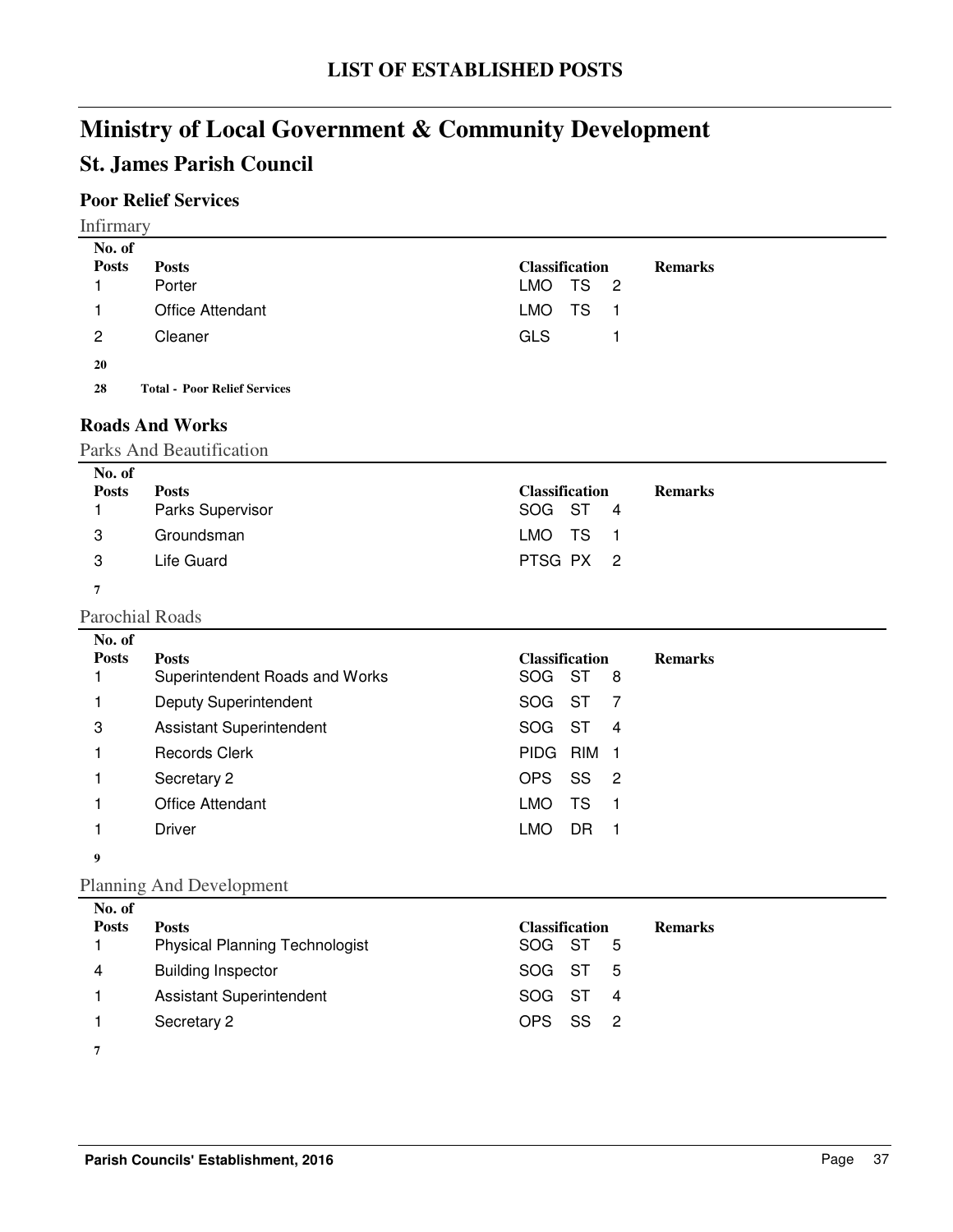# **St. James Parish Council**

## **Roads And Works**

Water Supplies

| No. of       |                                         |                                                 |
|--------------|-----------------------------------------|-------------------------------------------------|
| <b>Posts</b> | <b>Posts</b>                            | <b>Classification</b><br><b>Remarks</b>         |
|              | <b>Works Superintendent</b>             | SOG ST<br>$_{3}$                                |
| 1            | Plumber                                 | TS<br>LMO.<br>- 3                               |
| 1            | <b>Assistant Plumber</b>                | <b>LMO</b><br>TS<br>$\overline{2}$              |
| 1            | Sideman                                 | <b>LMO</b><br>TS<br>-1                          |
| 3            | Watchman                                | TS<br><b>LMO</b><br>-1                          |
| 1            | Driver                                  | <b>LMO</b><br>DR.<br>$\overline{\phantom{0}}^2$ |
| 8            |                                         |                                                 |
| 31           | <b>Total - Roads And Works</b>          |                                                 |
| 96           | <b>Total - St. James Parish Council</b> |                                                 |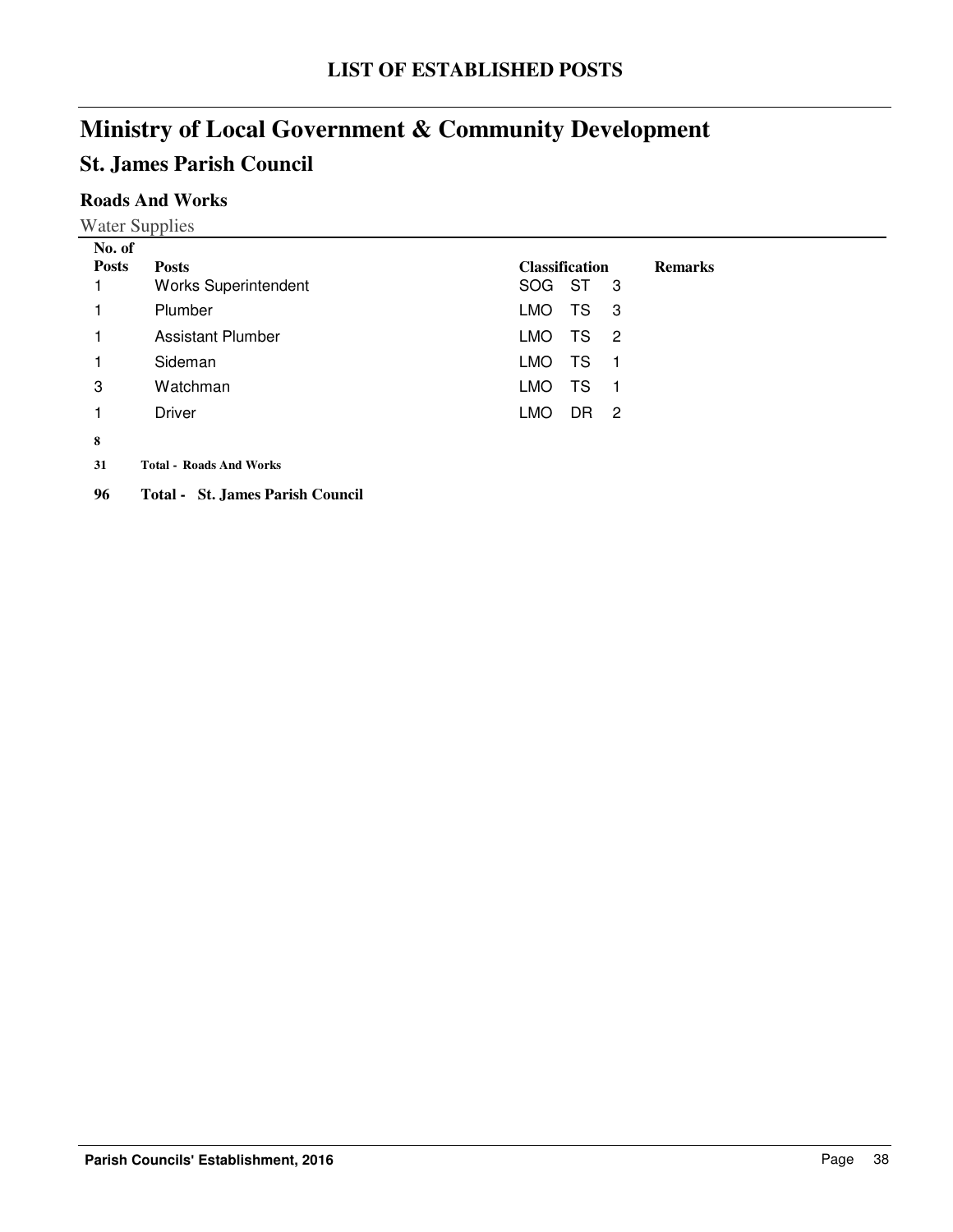# **Ministry of Local Government & Community Development St. Mary Parish Council**

## **Accounts And Audit**

| No. of       |                                             |                       |     |                            |                |
|--------------|---------------------------------------------|-----------------------|-----|----------------------------|----------------|
| <b>Posts</b> | <b>Posts</b>                                | <b>Classification</b> |     |                            | <b>Remarks</b> |
|              | Director of Finance                         | FMG PA                |     | $\overline{\phantom{0}}^2$ |                |
|              | Accountant - Budget and Revenue             | FMG.                  | PA. | - 1                        |                |
| 1            | <b>Internal Auditor</b>                     | FMG.                  | AS. | $\overline{\phantom{0}}^2$ |                |
| 1            | Accountant, General Accounting & Operations | <b>FMG</b>            | AT  | 3                          |                |
| 1            | Accounting Technician 2                     | FMG.                  | AT. | $\overline{\phantom{0}}^2$ |                |
| 2            | <b>Accounting Technician 1</b>              | <b>FMG</b>            | AT  | -1                         |                |
| 1            | <b>Accounting Clerk 1</b>                   | FMG.                  | AC. | - 1                        |                |
|              | Cashier                                     | FMG.                  | CS. |                            |                |
| 9            |                                             |                       |     |                            |                |
| 9            | <b>Total - Accounts And Audit</b>           |                       |     |                            |                |

**Administration**

| No. of       |                                         |                                      |                |
|--------------|-----------------------------------------|--------------------------------------|----------------|
| <b>Posts</b> | <b>Posts</b>                            | <b>Classification</b>                | <b>Remarks</b> |
|              | Secretary/Manager                       | GMG SEG 4                            |                |
|              | Director of Administration              | GMG SEG 1                            |                |
|              | <b>Community Programmes Coordinator</b> | <b>GMG</b><br>AM<br>-3               |                |
|              | Parish Disaster Coordinator             | <b>GMG</b><br>AM<br>3                |                |
|              | Administrator (Personnel)               | <b>GMG</b><br>AM<br>$\overline{2}$   |                |
|              | Information Management Specialist       | <b>MIS</b><br>3<br>IT                |                |
|              | Records Officer 2                       | <b>PIDG</b><br>RIM<br>$\overline{2}$ |                |
|              | <b>Executive Secretary</b>              | <b>OPS</b><br>SS<br>4                |                |
|              | <b>Senior Secretary</b>                 | <b>OPS</b><br>SS<br>3                |                |
| 2            | Secretary                               | <b>OPS</b><br>SS<br>$\overline{2}$   |                |
|              | <b>Telephone Operator</b>               | <b>OPS</b><br>TO<br>1                |                |
|              | <b>Clerical Officer</b>                 | <b>OPS</b><br>CR<br>5                |                |
| 2            | Cleaner/Attendant                       | TS<br><b>LMO</b><br>$\overline{2}$   |                |
| 2            | <b>Driver</b>                           | <b>LMO</b><br>DR<br>$\overline{2}$   |                |
| 17           |                                         |                                      |                |
| 17           | <b>Total - Administration</b>           |                                      |                |

#### **Minor Water Supplies**

| No. of       |                             |                       |                |
|--------------|-----------------------------|-----------------------|----------------|
| <b>Posts</b> | <b>Posts</b>                | <b>Classification</b> | <b>Remarks</b> |
|              | <b>Works Superintendent</b> | SOG ST 3              |                |
| 3            | Plumber                     | LMO TS 3              |                |
| -6           | Assistant Plumber           | LMO TS 2              |                |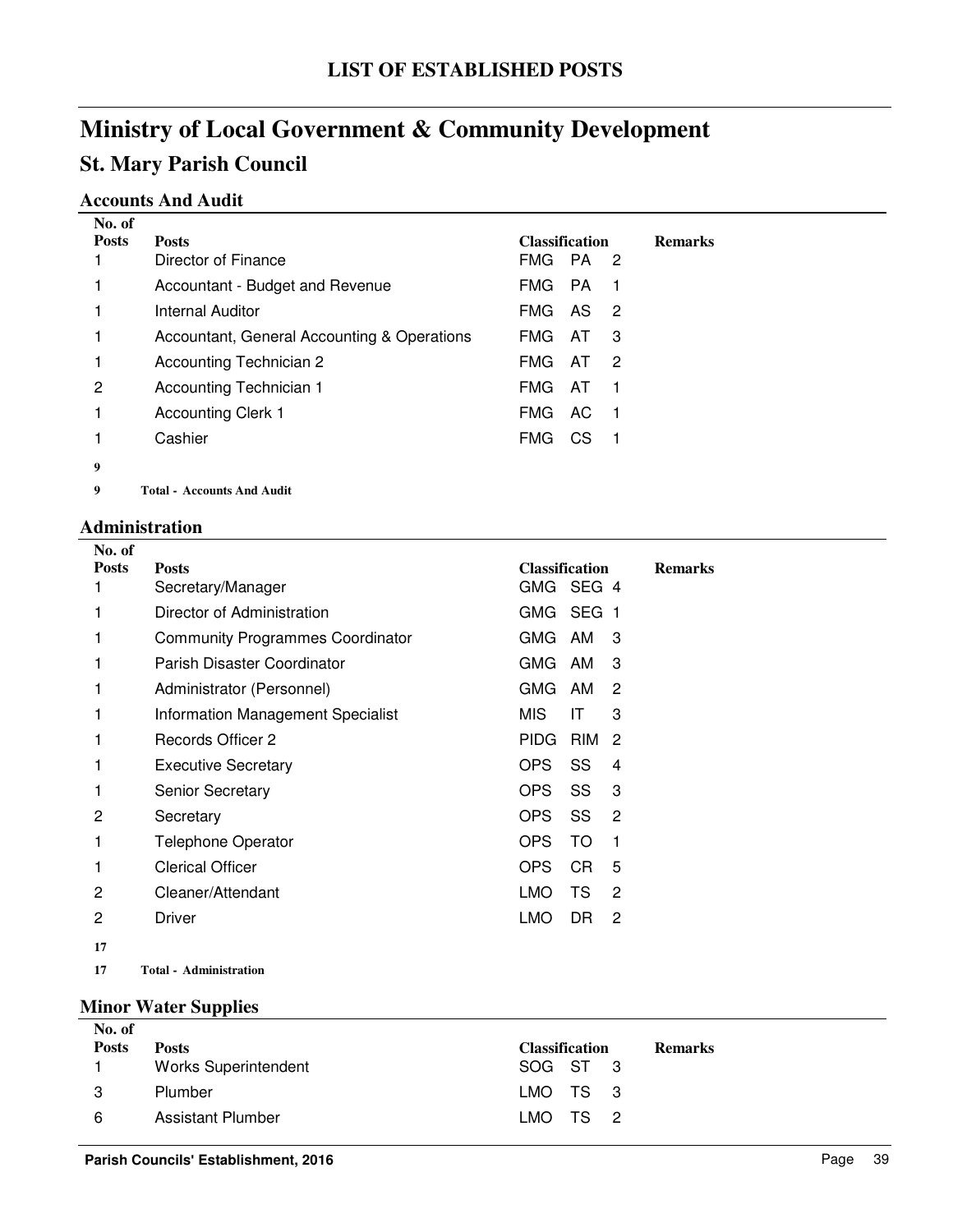# **St. Mary Parish Council**

## **Minor Water Supplies**

| No. of       |                                    |                             |                |
|--------------|------------------------------------|-----------------------------|----------------|
| <b>Posts</b> | <b>Posts</b>                       | <b>Classification</b>       | <b>Remarks</b> |
|              | <b>Driver</b>                      | LMO<br>DR<br>$\overline{2}$ |                |
| 2            | Sideman                            | <b>LMO</b>                  |                |
| 13           |                                    |                             |                |
| 13           | <b>Total- Minor Water Supplies</b> |                             |                |
|              | <b>Planning Section</b>            |                             |                |
| No. of       |                                    |                             |                |
| <b>Posts</b> | <b>Posts</b>                       | <b>Classification</b>       | <b>Remarks</b> |
|              | Director of Planning               | GMG SEG 2                   |                |
|              | <b>Planning Technologist</b>       | <b>SOG</b><br>ST<br>5       |                |

**4**

**4 Planning Section Total -**

### **Political Directorate**

Support Staff

| No. of<br><b>Posts</b><br>1 | <b>Posts</b><br>Administrative Assistant | <b>Classification</b><br>GMG AM 3 | <b>Remarks</b> |
|-----------------------------|------------------------------------------|-----------------------------------|----------------|
|                             | Secretary 2                              | OPS SS 2                          |                |
|                             | Domestic Helper                          | LMO TS 1                          |                |
|                             | Driver                                   | LMO.<br>DR.                       |                |
| 4                           |                                          |                                   |                |

1 Building Officer SOG ST 5 1 Planning Coordinator COMG AM 2

**4 Political Directorate Total -**

### **Poor Relief Services**

Infirmary

| No. of       |                               |             |                       |                |                                                                    |
|--------------|-------------------------------|-------------|-----------------------|----------------|--------------------------------------------------------------------|
| <b>Posts</b> | <b>Posts</b>                  |             | <b>Classification</b> |                | <b>Remarks</b>                                                     |
|              | Matron                        | <b>IAC</b>  | IA                    | $\overline{2}$ |                                                                    |
|              | <b>Assistant Matron</b>       | <b>IAC</b>  | IA                    |                |                                                                    |
|              | <b>Records Clerk</b>          | <b>PIDG</b> | RIM                   | - 1            |                                                                    |
| 6            | <b>Patient Care Assistant</b> | HSC         | <b>HS</b>             | 5              | Six (6) new posts [#s 301641-6] with<br>effect from April 1, 2015. |
| 10           | <b>Patient Care Assistant</b> | HSC         | $HS$ 5                |                |                                                                    |
|              | Secretary 1                   | <b>OPS</b>  | SS                    | - 1            |                                                                    |
|              | <b>Head Cook</b>              | <b>LMO</b>  | TS                    | 4              |                                                                    |
| 2            | Cook                          | LMO         | TS                    | 3              |                                                                    |
|              |                               |             |                       |                |                                                                    |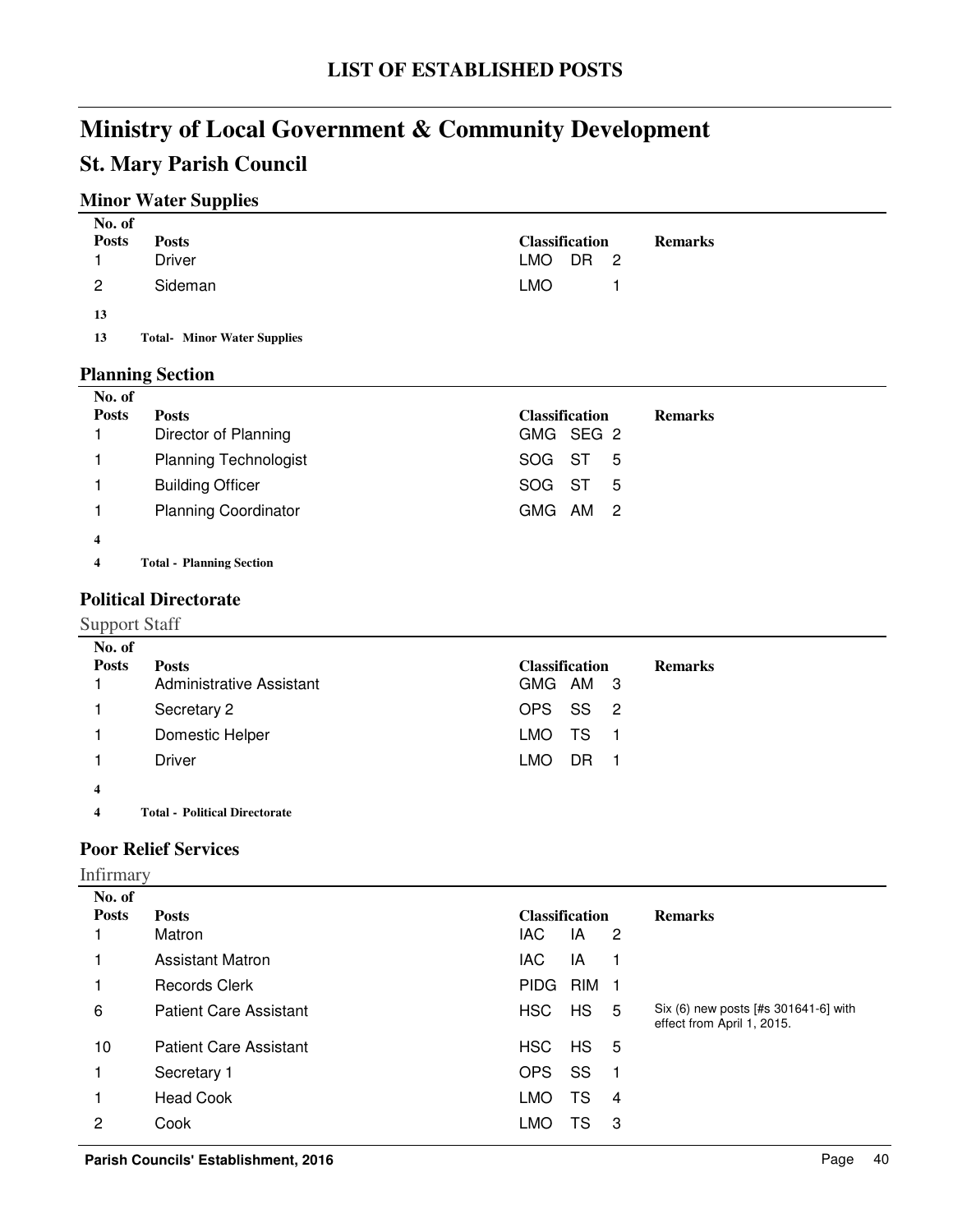# **St. Mary Parish Council**

# **Poor Relief Services**

| <b>Infirmary</b>                                         |                                                                                                                                 |                                                                                                                                                      |
|----------------------------------------------------------|---------------------------------------------------------------------------------------------------------------------------------|------------------------------------------------------------------------------------------------------------------------------------------------------|
| No. of<br><b>Posts</b><br>4                              | <b>Posts</b><br>Laundress<br>Cleaner                                                                                            | <b>Classification</b><br><b>Remarks</b><br>TS<br>LMO<br>- 2<br><b>LMO</b><br><b>TS</b><br>- 1                                                        |
| 29<br>Outdoor                                            | Groundsman/Porter                                                                                                               | <b>LMO</b><br>TS<br>- 1                                                                                                                              |
| No. of<br><b>Posts</b><br>$\mathbf{2}$<br>$\overline{c}$ | <b>Posts</b><br>Inspector Of Poor<br>Poor Relief Officer 3<br>Poor Relief Officer 2<br>Poor Relief Officer 1<br>Records Clerk 1 | <b>Classification</b><br><b>Remarks</b><br>SWG PS<br>-3<br>SWG PS<br>$\overline{2}$<br>SWG PS<br>- 1<br>SWG SSA 2<br><b>PIDG</b><br>RIM <sub>1</sub> |
| 7<br>36                                                  | <b>Total - Poor Relief Services</b>                                                                                             |                                                                                                                                                      |

#### **Road And Works**

| No. of       |                                 |                                                |                |
|--------------|---------------------------------|------------------------------------------------|----------------|
| <b>Posts</b> | <b>Posts</b>                    | <b>Classification</b>                          | <b>Remarks</b> |
|              | Superintendent                  | SOG ST<br>8                                    |                |
|              | <b>Deputy Superintendent</b>    | SOG<br><b>ST</b><br>-7                         |                |
| 2            | <b>Assistant Superintendent</b> | SOG<br><b>ST</b><br>$\overline{4}$             |                |
|              | <b>Accounting Clerk 1</b>       | <b>FMG</b><br>AC.<br>-1                        |                |
| 3            | <b>Works Overseer</b>           | SOG ST<br>$\overline{2}$                       |                |
|              | <b>Executive Officer</b>        | <b>GMG</b><br>PMA 2                            |                |
|              | Secretary 2                     | <b>OPS</b><br>SS<br>$\overline{\phantom{a}}^2$ |                |
| 3            | Watchman                        | TS<br>LMO.<br>-1                               |                |
| 6            | Life Guard                      | PTSG PX<br>$\overline{2}$                      |                |
| 19           |                                 |                                                |                |

- **19 Road And Works Total -**
- **102 Total - St. Mary Parish Council**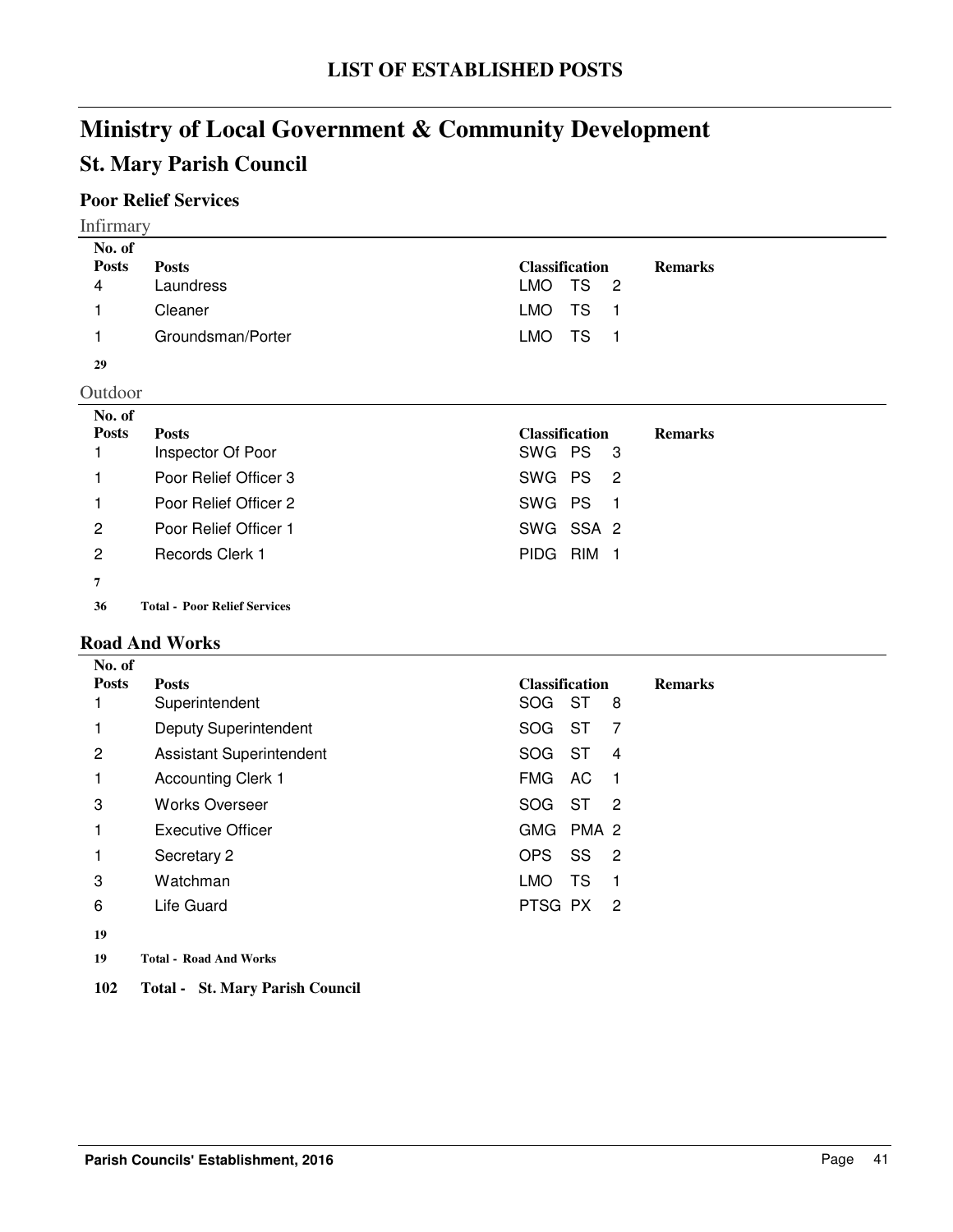# **St. Thomas Parish Council**

## **Finance and Administration**

| No. of       |                                             |                       |                  |     |                |
|--------------|---------------------------------------------|-----------------------|------------------|-----|----------------|
| <b>Posts</b> | <b>Posts</b>                                | <b>Classification</b> |                  |     | <b>Remarks</b> |
| 1            | Secretary/Manager                           | <b>GMG</b>            | SEG 4            |     |                |
| 1            | Director, Administration                    | <b>GMG</b>            | SEG <sub>1</sub> |     |                |
| 1            | Parish Disaster Coordinator                 | <b>GMG</b>            | AM               | 3   |                |
| 1            | Administrator (Personnel)                   | <b>GMG</b>            | AM               | 2   |                |
| 1            | <b>Planning Coordinator</b>                 | <b>GMG</b>            | AM               | 2   |                |
| 1            | Director of Finance                         | <b>FMG</b>            | <b>PA</b>        | 2   |                |
| 1            | Accountant, Budget And Revenue              | <b>FMG</b>            | <b>PA</b>        | 1   |                |
| 1            | <b>Internal Auditor</b>                     | <b>FMG</b>            | AS               | 2   |                |
| 1            | <b>Audit Clerk</b>                          | <b>FMG</b>            | <b>AUC</b>       | - 1 |                |
| 1            | Accountant, General Accounting & Operations | <b>FMG</b>            | AT               | 3   |                |
| 1            | <b>Accounting Technician 2</b>              | <b>FMG</b>            | AT               | 2   |                |
| 1            | <b>Accounting Technician 1</b>              | <b>FMG</b>            | AT               | 1   |                |
| 2            | <b>Accounting Clerk 2</b>                   | <b>FMG</b>            | AC               | 2   |                |
| 2            | <b>Accounting Clerk 1</b>                   | <b>FMG</b>            | AC               | 1   |                |
| 1            | <b>Information Management Specialist</b>    | <b>MIS</b>            | IT               | 3   |                |
| 1            | Records Officer                             | <b>PIDG</b>           | <b>RIM</b>       | 2   |                |
| 1            | <b>Executive Secretary</b>                  | <b>OPS</b>            | SS               | 4   |                |
| 1            | <b>Senior Secretary</b>                     | <b>OPS</b>            | SS               | 3   |                |
| 3            | Secretary 2                                 | <b>OPS</b>            | SS               | 2   |                |
| 1            | <b>Telephone Operator</b>                   | <b>OPS</b>            | TO               | 1   |                |
| 2            | Attendant                                   | <b>LMO</b>            | TS               | 2   |                |
| 1            | Cleaner                                     | <b>LMO</b>            | <b>TS</b>        | 1   |                |
| 27           |                                             |                       |                  |     |                |

**27 Finance and Administration Total -**

## **Minor Water Supplies**

| No. of       |                          |                                                |                |
|--------------|--------------------------|------------------------------------------------|----------------|
| <b>Posts</b> | <b>Posts</b>             | <b>Classification</b>                          | <b>Remarks</b> |
|              | Superintendent           | SOG ST<br>-3                                   |                |
| 3            | Chlorinator              | TS<br><b>LMO</b><br>- 3                        |                |
| 4            | Plumber                  | <b>LMO</b><br>TS<br>- 3                        |                |
| 4            | <b>Assistant Plumber</b> | <b>LMO</b><br>TS<br>$\overline{\phantom{a}}^2$ |                |
| 1            | <b>Driver</b>            | DR<br>LMO.<br>-1                               |                |
|              | <b>Driver</b>            | <b>LMO</b><br><b>DR</b><br>-2                  |                |
| 3            | Chlorinator              | <b>LMO</b>                                     |                |
|              | <b>Plumber Assistant</b> | AIT                                            |                |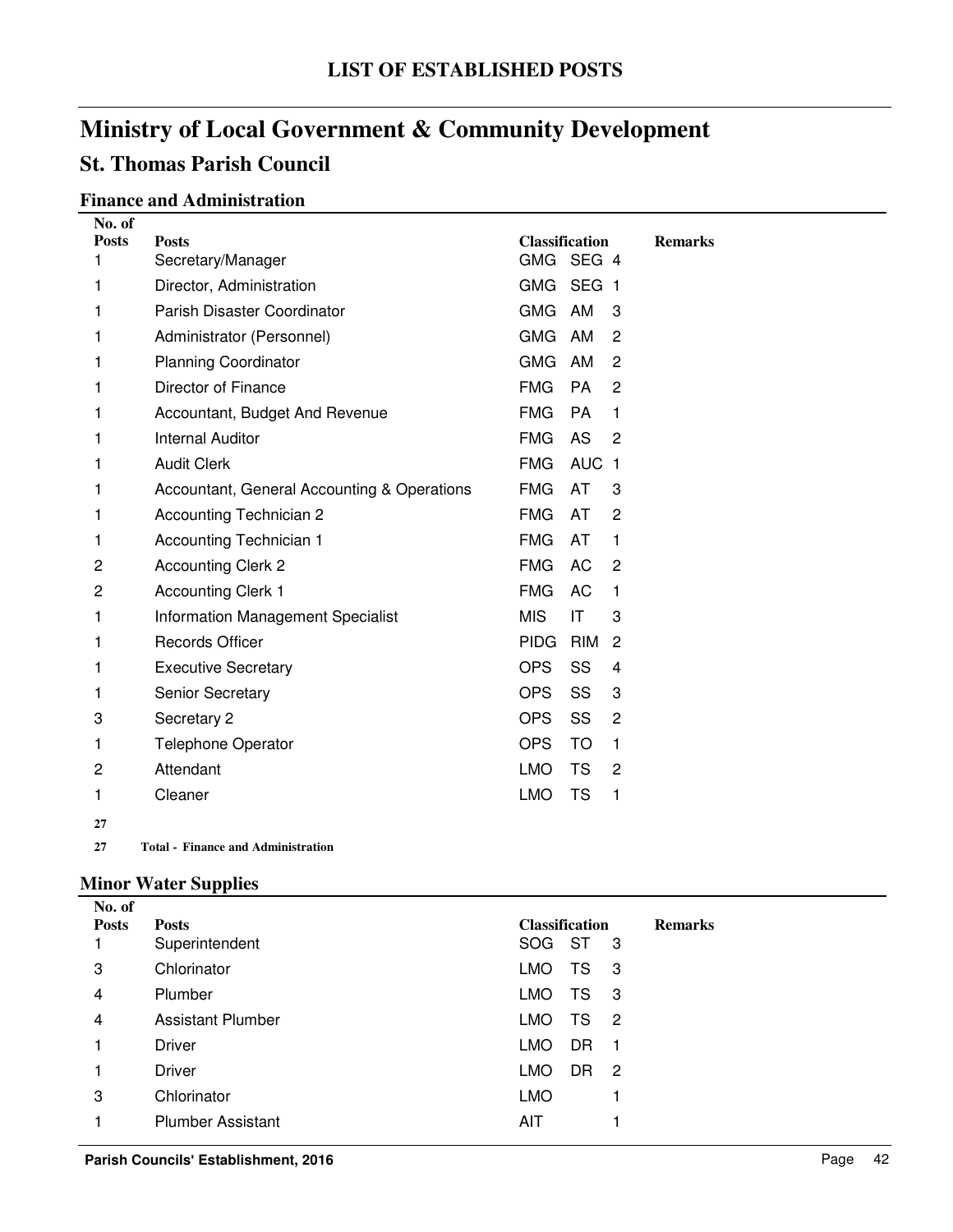# **St. Thomas Parish Council**

# **Minor Water Supplies**

| No. of<br><b>Posts</b><br><b>Posts</b><br>18 | <b>Classification</b> | <b>Remarks</b> |
|----------------------------------------------|-----------------------|----------------|
| <b>Total - Minor Water Supplies</b><br>18    |                       |                |
| <b>Political Directorate</b>                 |                       |                |
| <b>Support Staff</b>                         |                       |                |
| No. of                                       |                       |                |

| No. of<br><b>Posts</b> | <b>Posts</b><br>Administrative Assistant | <b>Classification</b><br><b>Remarks</b><br>GMG AM 3 |
|------------------------|------------------------------------------|-----------------------------------------------------|
|                        | Driver 1                                 | LMO<br>DR 1                                         |
| $\mathbf{2}$           |                                          |                                                     |
| $\mathbf{2}$           | <b>Total - Political Directorate</b>     |                                                     |

### **Poor Relief Services**

Indoor

| No. of       |                               |                       |           |                            |                |
|--------------|-------------------------------|-----------------------|-----------|----------------------------|----------------|
| <b>Posts</b> | <b>Posts</b>                  | <b>Classification</b> |           |                            | <b>Remarks</b> |
|              | Matron                        | IAC                   | IA        | $\overline{c}$             |                |
|              | <b>Assistant Matron</b>       | IAC                   | IA        | 1                          |                |
|              | <b>Records Clerk</b>          | <b>PIDG</b>           | RIM       | 1                          |                |
| 12           | <b>Patient Care Assistant</b> | <b>HSC</b>            | HS 5      |                            |                |
| 2            | Cook                          | <b>LMO</b>            | <b>TS</b> | $\overline{\phantom{a}}$ 3 |                |
| 1            | <b>Head Laundress</b>         | <b>LMO</b>            | TS        | $\overline{2}$             |                |
| 2            | Porter                        | <b>LMO</b>            | TS        | $\overline{2}$             |                |
| 2            | Cleaner                       | <b>LMO</b>            | TS        | - 1                        |                |
|              | Laundress                     | <b>LMO</b>            | TS        | $\blacksquare$             |                |
| 23           |                               |                       |           |                            |                |
| Outdoor      |                               |                       |           |                            |                |

| No. of       |                                     |                                         |
|--------------|-------------------------------------|-----------------------------------------|
| <b>Posts</b> | <b>Posts</b>                        | <b>Classification</b><br><b>Remarks</b> |
|              | Inspector Of Poor                   | SWG PS 3                                |
|              | Poor Relief Officer 3               | SWG PS <sub>2</sub>                     |
| 3            | Poor Relief Officer 1               | SWG SSA 2                               |
|              | Secretary 1                         | SS<br>OPS.                              |
|              | Attendant                           | LMO<br>TS<br>$\overline{\phantom{0}}^2$ |
| 7            |                                     |                                         |
| 30           | <b>Total - Poor Relief Services</b> |                                         |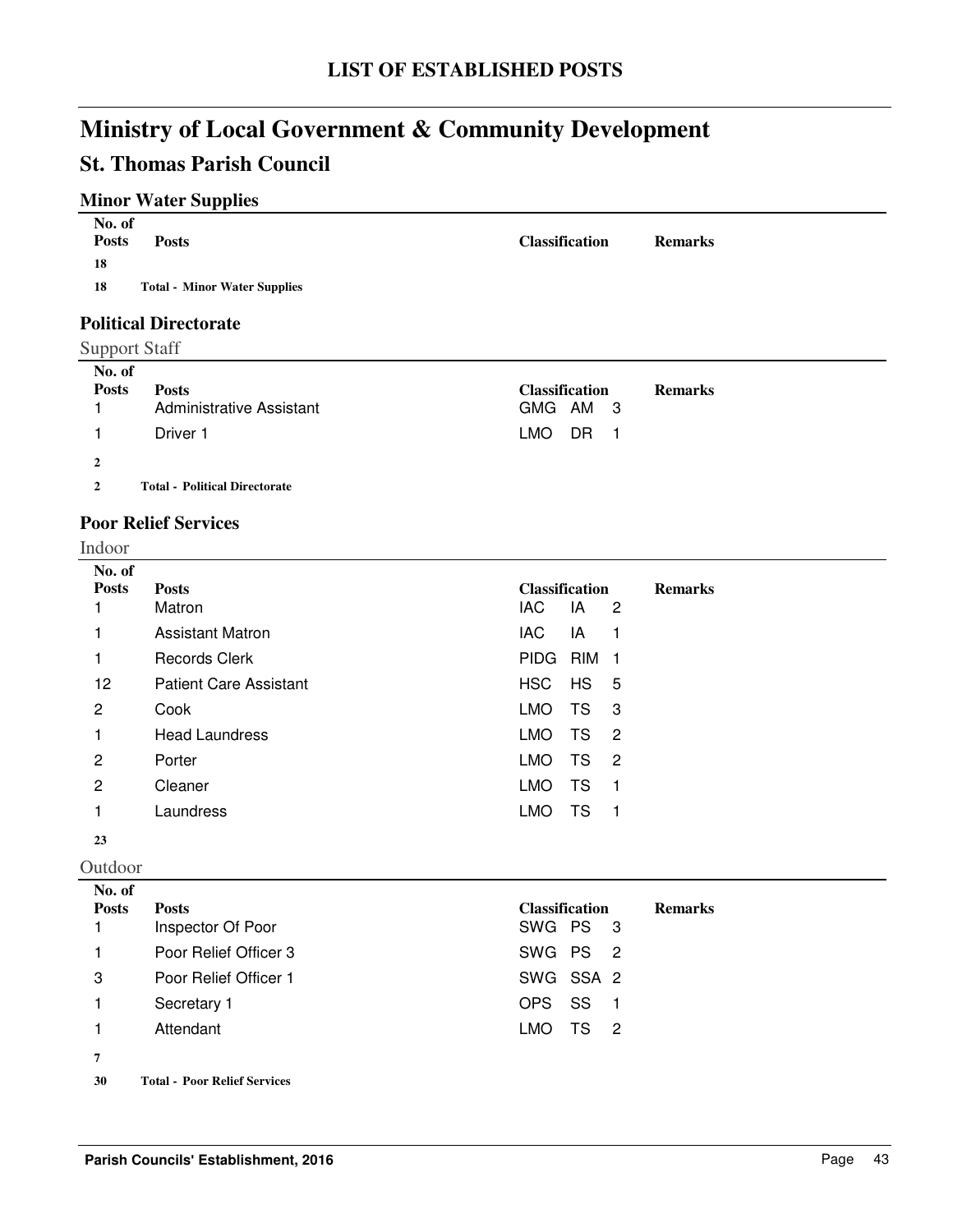# **St. Thomas Parish Council**

### **Road And Works**

| No. of       |                                 |            |                       |                |                |
|--------------|---------------------------------|------------|-----------------------|----------------|----------------|
| <b>Posts</b> | <b>Posts</b>                    |            | <b>Classification</b> |                | <b>Remarks</b> |
| 1            | Superintendent                  | SOG        | <b>ST</b>             | 8              |                |
| 1            | <b>Deputy Superintendent</b>    | <b>SOG</b> | <b>ST</b>             | 7              |                |
| 1            | Director of Planning            | <b>GMG</b> | SEG <sub>2</sub>      |                |                |
| 1            | <b>Physical Planner</b>         | <b>SOG</b> | <b>ST</b>             | 5              |                |
| 1            | Senior Building Officer         | SOG        | <b>ST</b>             | 5              |                |
| 2            | <b>Assistant Superintendent</b> | <b>SOG</b> | <b>ST</b>             | 4              |                |
| 1            | Parochial Inspector             | <b>GMG</b> | AM                    | 1              |                |
| 1            | <b>Accounting Clerk 1</b>       | <b>FMG</b> | AC                    | 1              |                |
| 3            | <b>Works Overseer</b>           | <b>SOG</b> | <b>ST</b>             | $\overline{c}$ |                |
| 1            | Secretary 2                     | <b>OPS</b> | SS                    | 2              |                |
| 1            | Driver 2                        | <b>LMO</b> | DR                    | 2              |                |
| 1            | Driver 1                        | <b>LMO</b> | DR                    | 1              |                |
| 1            | Attendant                       | <b>LMO</b> | <b>TS</b>             | 2              |                |
| 3            | Watchman                        | <b>LMO</b> | TS                    | 1              |                |
| 1            | Groundsman                      | <b>LMO</b> | <b>TS</b>             | 1              |                |
| 20           |                                 |            |                       |                |                |
| 20           | <b>Total - Road And Works</b>   |            |                       |                |                |

**97 Total - St. Thomas Parish Council**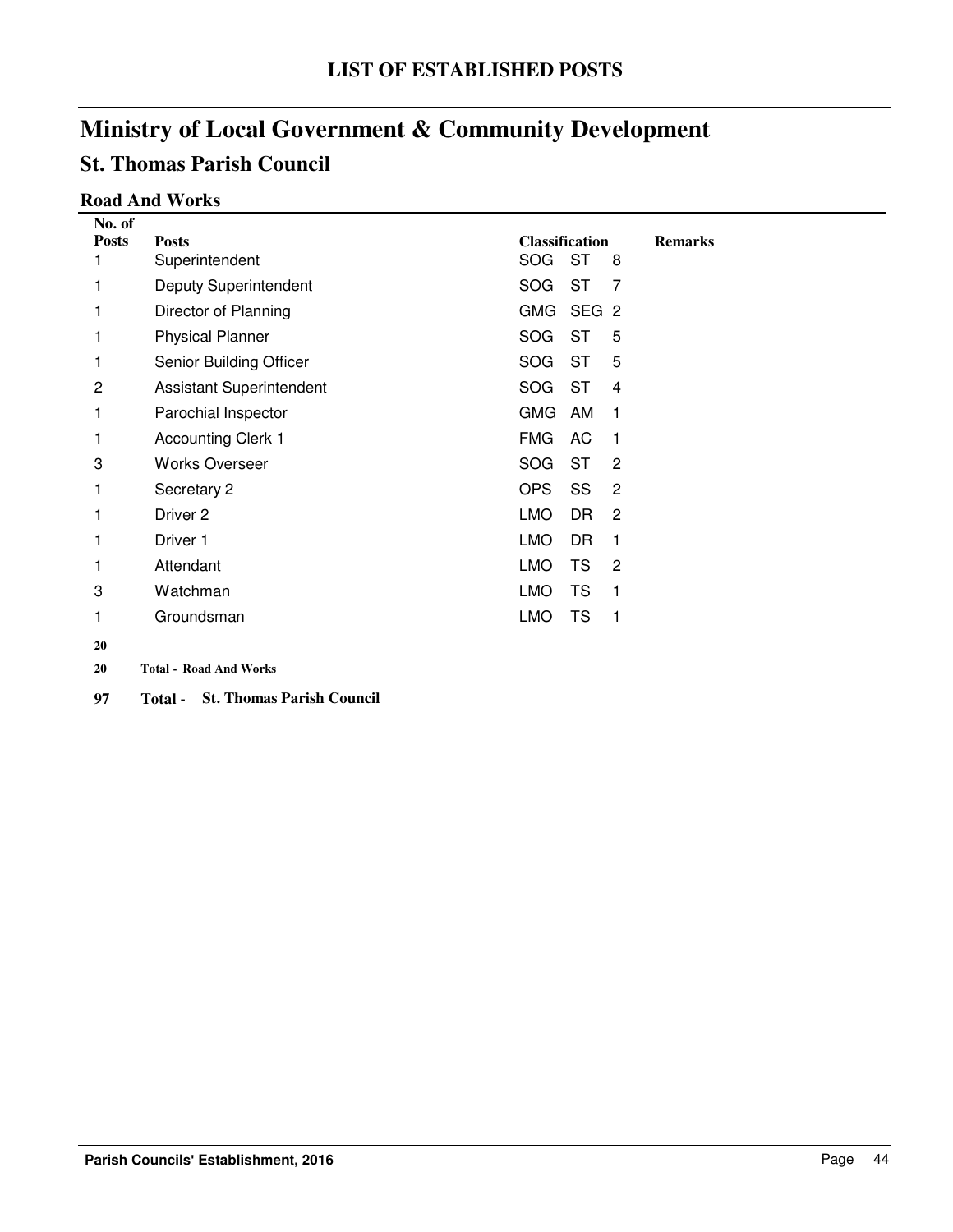# **Ministry of Local Government & Community Development Trelawny Parish Council**

### **Administrative Management**

| No. of       |                                         |                       |                |                |
|--------------|-----------------------------------------|-----------------------|----------------|----------------|
| <b>Posts</b> | <b>Posts</b>                            | <b>Classification</b> |                | <b>Remarks</b> |
|              | Director of Administration              | GMG SEG 1             |                |                |
|              | <b>Community Programmes Coordinator</b> | GMG<br>AM             | 3              |                |
|              | Parish Disaster Coordinator             | GMG AM                | 3              |                |
|              | Administrator (Personnel)               | GMG AM                | 2              |                |
| 1            | Information Management Specialist       | MIS.<br>IT            | 3              |                |
|              | Records Clerk                           | PIDG RIM              | 1              |                |
|              | Secretary/Typist                        | OPS.<br>SS            | $\overline{2}$ |                |
|              | Secretary 1                             | OPS.<br>SS            |                |                |
|              | <b>Telephone Operator</b>               | OPS<br>TO             |                |                |
|              | Office Attendant                        | LMO<br>TS             |                |                |
| 5            | <b>Security Guard</b>                   | PTSG PX               | 2              |                |
| 15           |                                         |                       |                |                |

**15 Administrative Management Total -**

#### **Building And Subdivision**

| No. of       |                             |                       |                |
|--------------|-----------------------------|-----------------------|----------------|
| <b>Posts</b> | <b>Posts</b>                | <b>Classification</b> | <b>Remarks</b> |
|              | Director of Planning        | GMG SEG 2             |                |
|              | <b>Physical Planner</b>     | SOG ST 5              |                |
| 2            | <b>Building Officer</b>     | SOG ST 5              |                |
|              | <b>Planning Coordinator</b> | GMG AM 2              |                |
|              |                             |                       |                |

**5 Building And Subdivision Total-**

#### **Civil Improvements And Public Amenities**

| No. of         |                                                        |                       |                |
|----------------|--------------------------------------------------------|-----------------------|----------------|
| <b>Posts</b>   | <b>Posts</b>                                           | <b>Classification</b> | <b>Remarks</b> |
| $\overline{2}$ | Life Guard                                             | PTSG PX <sub>2</sub>  |                |
| $\overline{2}$ |                                                        |                       |                |
|                |                                                        |                       |                |
| $\overline{2}$ | <b>Total - Civil Improvements And Public Amenities</b> |                       |                |

### **Direction And Management**

| No. of<br><b>Posts</b> | <b>Posts</b><br>Secretary/Manager | <b>Classification</b><br>GMG SEG 4 | <b>Remarks</b>                                                                                        |
|------------------------|-----------------------------------|------------------------------------|-------------------------------------------------------------------------------------------------------|
|                        | <b>Executive Secretary 1</b>      | -SS<br>OPS.<br>$\overline{4}$      | Post [# 128812] inadvertently listed as<br>Executive Secretary (OPS/SS 4) in<br>previous publication. |
|                        | Secretary 2                       | SS S<br>OPS.                       |                                                                                                       |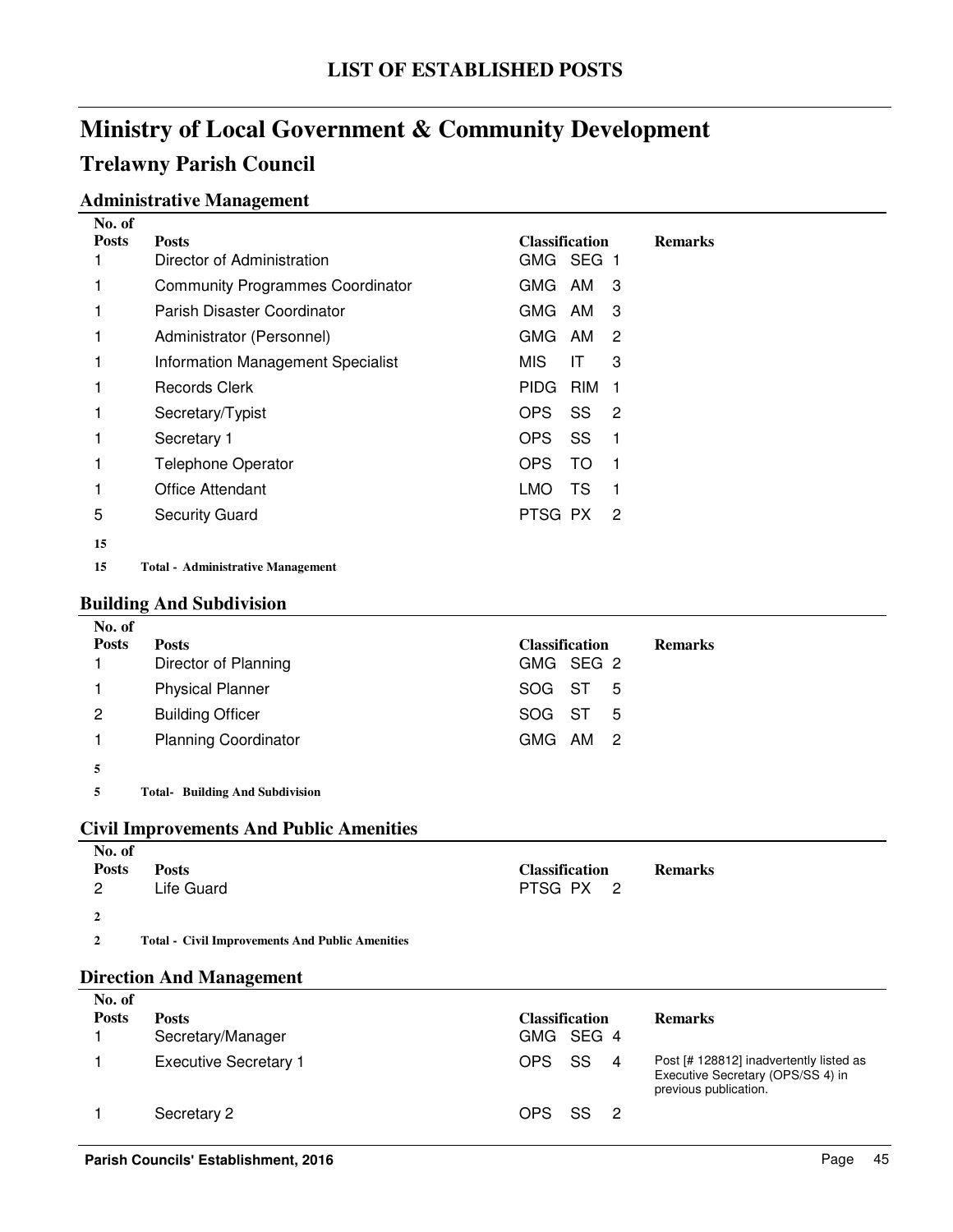# **Ministry of Local Government & Community Development Trelawny Parish Council**

## **Direction And Management**

| No. of<br><b>Posts</b> | <b>Posts</b>                            | <b>Classification</b> | <b>Remarks</b> |
|------------------------|-----------------------------------------|-----------------------|----------------|
| $\mathbf{3}$           |                                         |                       |                |
| $\mathbf{3}$           | <b>Total - Direction And Management</b> |                       |                |

### **Directorate of Technical Services**

| No. of         |                                                  |                                                 |                |
|----------------|--------------------------------------------------|-------------------------------------------------|----------------|
| <b>Posts</b>   | <b>Posts</b>                                     | <b>Classification</b>                           | <b>Remarks</b> |
|                | Superintendent                                   | <b>ST</b><br>SOG<br>8                           |                |
|                | Deputy Superintendent                            | <b>SOG</b><br><b>ST</b><br>7                    |                |
|                | <b>Assistant Superintendent</b>                  | - ST<br><b>SOG</b><br>$\overline{4}$            |                |
| 3              | <b>Works Overseer</b>                            | <b>SOG</b><br>ST<br>$\overline{2}$              |                |
|                | Administrator                                    | <b>GMG</b><br>AM<br>$\overline{2}$              |                |
|                | Secretary 2                                      | <b>OPS</b><br>SS<br>$\overline{\phantom{0}}^2$  |                |
|                | <b>Office Attendant</b>                          | <b>LMO</b><br><b>TS</b><br>-1                   |                |
|                | Driver <sub>2</sub>                              | <b>LMO</b><br>DR.<br>$\overline{\phantom{0}}^2$ |                |
|                | Driver                                           | <b>LMO</b><br><b>DR</b><br>1                    |                |
| $\overline{c}$ | <b>Security Guard</b>                            | PTSG PX<br>-2                                   |                |
| 3              | Sideman                                          | <b>GLS</b>                                      |                |
| 16             |                                                  |                                                 |                |
| 16             | <b>Total - Directorate of Technical Services</b> |                                                 |                |

### **Financial Management And Accounting Services**

| No. of       |                                             |                       |           |                |                                                                                                                                                                                                |
|--------------|---------------------------------------------|-----------------------|-----------|----------------|------------------------------------------------------------------------------------------------------------------------------------------------------------------------------------------------|
| <b>Posts</b> | <b>Posts</b>                                | <b>Classification</b> |           |                | <b>Remarks</b>                                                                                                                                                                                 |
|              | Director of Finance                         | <b>FMG</b>            | <b>PA</b> | -2             |                                                                                                                                                                                                |
|              | Accountant, Budget And Revenue              | <b>FMG</b>            | <b>PA</b> |                |                                                                                                                                                                                                |
| 1            | Accountant, General Accounting & Operations | FMG                   | AT        | 3              |                                                                                                                                                                                                |
| 1            | Accounting Technician 2                     | FMG                   | AT        | 2              |                                                                                                                                                                                                |
|              | <b>Accounting Clerk 2</b>                   | <b>FMG</b>            | AC.       | -2             |                                                                                                                                                                                                |
| 1            | Accounting Technician 1                     | <b>FMG</b>            | AT        |                |                                                                                                                                                                                                |
|              | <b>Accounting Clerk 1</b>                   | FMG                   | AC        |                |                                                                                                                                                                                                |
|              | <b>Accounting Clerk 1</b>                   | FMG                   | AC        |                | Post [# 127564] of Clerical Officer<br>(OPS/CR 2) reclassified & retitled with<br>effect from January 1, 1996, but was<br>incorrectly listed as Clerical Officer in the<br>2013 establishment. |
|              | Cashier                                     | <b>FMG</b>            | CS.       |                |                                                                                                                                                                                                |
| 1            | <b>Internal Auditor</b>                     | <b>FMG</b>            | AS        | $\overline{2}$ |                                                                                                                                                                                                |
|              | <b>Senior Secretary</b>                     | OPS                   | SS        | 3              |                                                                                                                                                                                                |
|              | Messenger                                   | LMO                   | TS        |                |                                                                                                                                                                                                |
|              |                                             |                       |           |                |                                                                                                                                                                                                |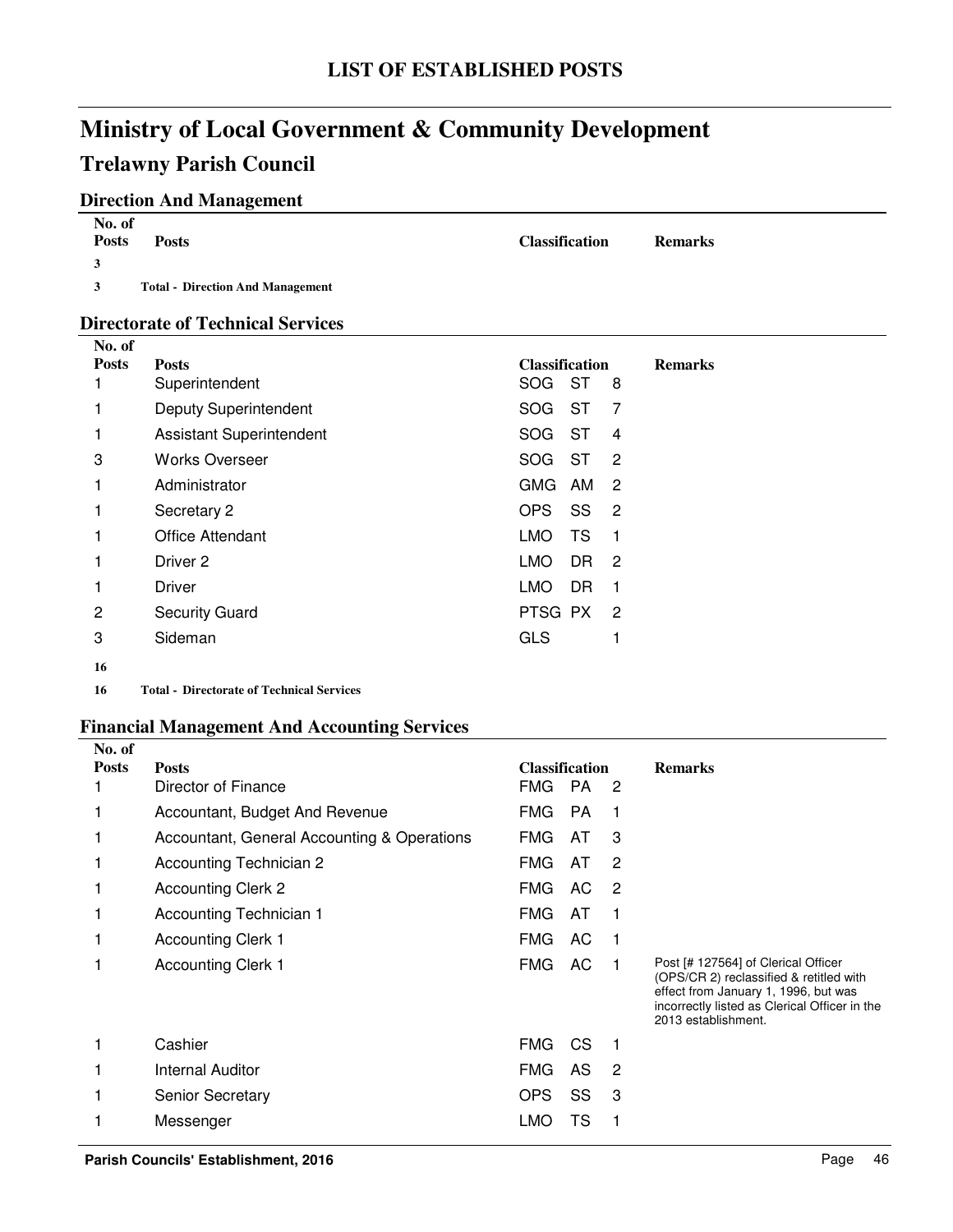# **Trelawny Parish Council**

## **Financial Management And Accounting Services**

| No. of<br><b>Posts</b> | <b>Posts</b>                                                | <b>Classification</b> | <b>Remarks</b> |
|------------------------|-------------------------------------------------------------|-----------------------|----------------|
| 12                     |                                                             |                       |                |
| 12                     | <b>Total - Financial Management And Accounting Services</b> |                       |                |

### **Minor Water Supplies**

| No. of       |                                     |                                         |
|--------------|-------------------------------------|-----------------------------------------|
| <b>Posts</b> | <b>Posts</b>                        | <b>Classification</b><br><b>Remarks</b> |
|              | <b>Works Superintendent</b>         | SOG ST 3                                |
| 2            | Plumber                             | LMO.<br>TS 3                            |
| 2            | Sideman                             | TS.<br>LMO.<br>- 1                      |
| 3            | <b>Mechanical Unit Operator</b>     | LMO.<br>DR <sub>2</sub>                 |
| 8            |                                     |                                         |
| 8            | <b>Total - Minor Water Supplies</b> |                                         |

### **Political Directorate**

Support Services

| No. of<br><b>Posts</b> | <b>Posts</b><br><b>Administrative Assistant</b> | <b>Classification</b><br>GMG AM 3 | <b>Remarks</b> |
|------------------------|-------------------------------------------------|-----------------------------------|----------------|
|                        | <b>Executive Secretary</b>                      | OPS SS<br>- 4                     |                |
|                        | Secretary 2                                     | OPS SS 2                          |                |
|                        | Household Helper                                | LMO<br>TS.<br>- 1                 |                |
|                        | Driver                                          | LMO.<br>DR.<br>- 1                |                |
| 5                      |                                                 |                                   |                |

**5 Political Directorate Total-**

### **Poor Relief Services**

| No. of       |                               |                       |                  |   |                                                                                                                                                                                                       |
|--------------|-------------------------------|-----------------------|------------------|---|-------------------------------------------------------------------------------------------------------------------------------------------------------------------------------------------------------|
| <b>Posts</b> | <b>Posts</b>                  | <b>Classification</b> |                  |   | <b>Remarks</b>                                                                                                                                                                                        |
|              | Matron                        | IAC.                  | ΙA               | 2 |                                                                                                                                                                                                       |
|              | <b>Assistant Matron</b>       | <b>IAC</b>            | IA               |   |                                                                                                                                                                                                       |
| 15           | <b>Patient Care Assistant</b> | <b>HSC</b>            | HS               | 5 |                                                                                                                                                                                                       |
|              | Records Clerk                 | <b>PIDG</b>           | RIM <sub>1</sub> |   | Post [# 127617] of Departmental<br>Assistant (OPS/CR 1) retitled and<br>reclassified with effect from October 1,<br>1998. Post incorrectly listed as<br>Deparmental Assistant in 2013<br>publication. |
|              | Records Clerk 1               | <b>PIDG</b>           | RIM <sub>1</sub> |   | Post [# 127614] of Clerical Officer<br>(OPS/CR 1) retitled and reclassified with<br>effect from October 1, 1998. Post<br>incorrectly listed as Clerical Officer in<br>2013 publication.               |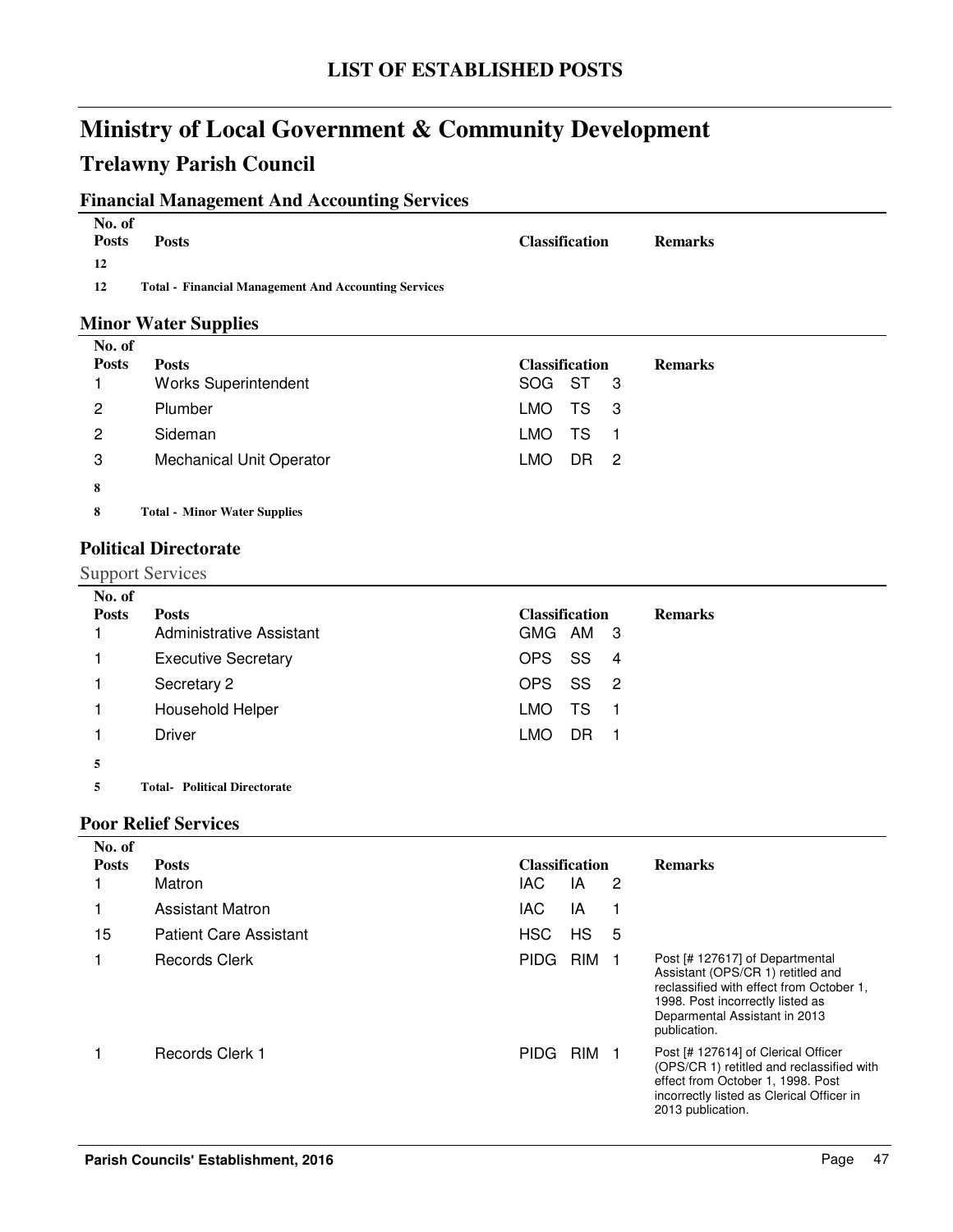# **Trelawny Parish Council**

# **Poor Relief Services**

| No. of<br><b>Posts</b><br>$\overline{2}$ | <b>Posts</b><br>Cook    | <b>Classification</b><br><b>Remarks</b><br><b>TS</b><br><b>LMO</b><br>-3 |
|------------------------------------------|-------------------------|--------------------------------------------------------------------------|
| $\overline{2}$                           | Laundress               | <b>LMO</b><br>TS<br>$\overline{c}$                                       |
|                                          | Groundsman              | <b>LMO</b><br>TS<br>1                                                    |
| $\mathbf{2}$                             | Cleaner                 | <b>LMO</b><br>TS<br>$\blacksquare$                                       |
| 26                                       |                         |                                                                          |
| Outdoor                                  |                         |                                                                          |
| No. of                                   |                         |                                                                          |
| <b>Posts</b>                             | <b>Posts</b>            | <b>Classification</b><br><b>Remarks</b>                                  |
|                                          | Inspector Of Poor       | SWG PS<br>- 3                                                            |
|                                          |                         |                                                                          |
| 1                                        | Poor Relief Officer 3   | SWG PS<br>$\overline{2}$                                                 |
|                                          | Poor Relief Officer 2   | SWG PS<br>$\overline{1}$                                                 |
| 3                                        | Poor Relief Officer 1   | SWG SSA 2                                                                |
|                                          | <b>Office Attendant</b> | <b>LMO</b><br><b>TS</b><br>$\blacksquare$ 1                              |
| 7                                        |                         |                                                                          |

**99 Total - Trelawny Parish Council**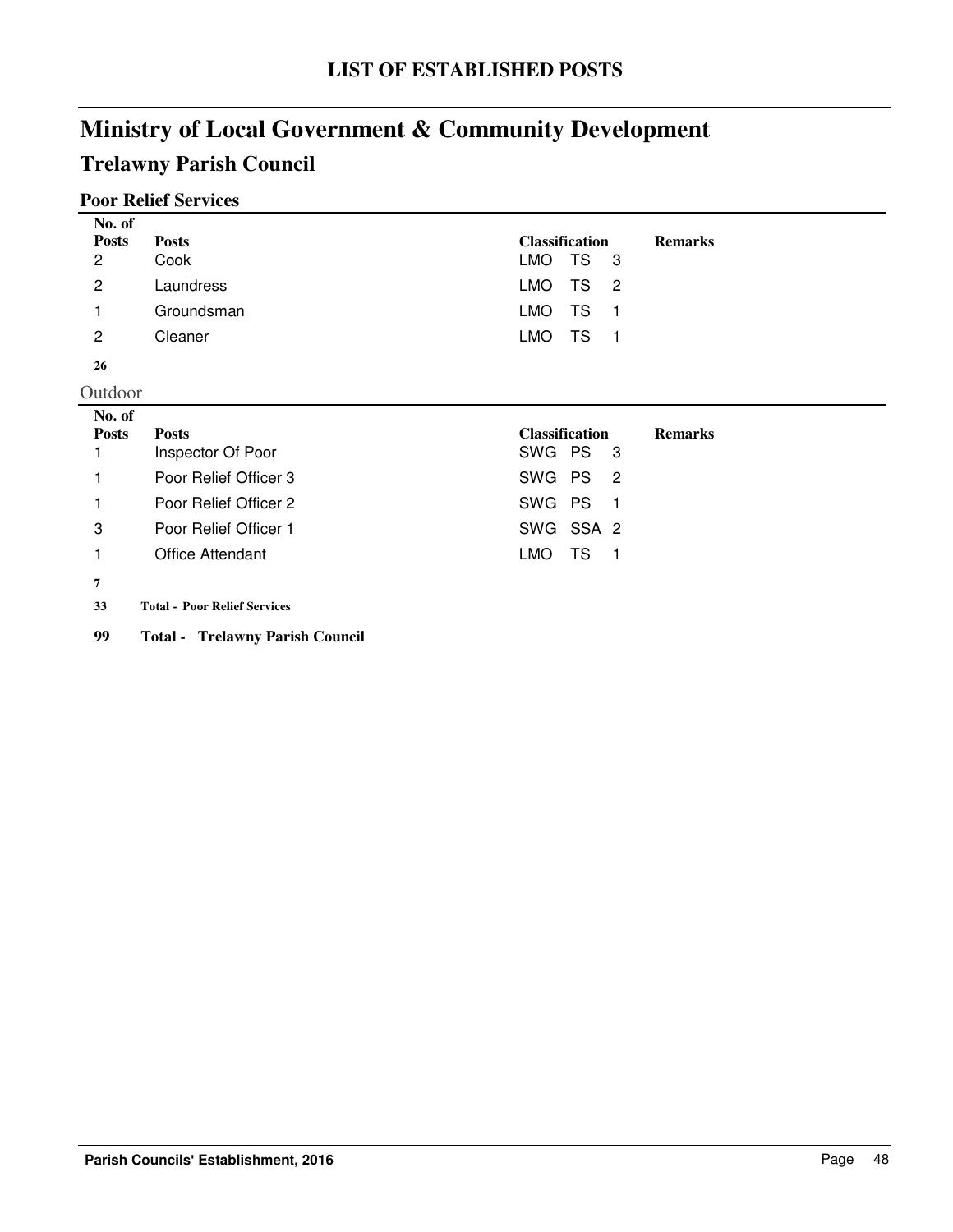# **Ministry of Local Government & Community Development Westmoreland Parish Council**

#### **Accounts**

| No. of       |                                             |                       |           |                            |                |
|--------------|---------------------------------------------|-----------------------|-----------|----------------------------|----------------|
| <b>Posts</b> | <b>Posts</b>                                | <b>Classification</b> |           |                            | <b>Remarks</b> |
|              | Director of Finance                         | FMG.                  | PA        | -2                         |                |
|              | Accountant, Budget And Revenue              | FMG.                  | <b>PA</b> | - 1                        |                |
|              | Internal Auditor                            | <b>FMG</b>            | - AS      | $\overline{\phantom{0}}^2$ |                |
| 1            | Accountant, General Accounting & Operations | FMG.                  | AT.       | 3                          |                |
| 1            | Accounting Technician 1                     | FMG.                  | - AT      |                            |                |
| 3            | <b>Accounting Clerk 1</b>                   | FMG.                  | - AC      |                            |                |
| 8            |                                             |                       |           |                            |                |
| 8            | <b>Total - Accounts</b>                     |                       |           |                            |                |

### **Administration**

| No. of       |                                   |                       |           |                |                |
|--------------|-----------------------------------|-----------------------|-----------|----------------|----------------|
| <b>Posts</b> | <b>Posts</b>                      | <b>Classification</b> |           |                | <b>Remarks</b> |
| 1            | Secretary/Manager                 | GMG                   | SEG 4     |                |                |
| 1            | Director of Planning              | GMG SEG 2             |           |                |                |
| 1            | Director of Administration        | GMG SEG 1             |           |                |                |
| 1            | Parish Disaster Coordinator       | GMG                   | AM        | 3              |                |
| 1            | <b>Planning Coordinator</b>       | <b>GMG</b>            | AM        | 2              |                |
| 1            | Information Management Specialist | MIS.                  | ΙT        | 3              |                |
| 1            | <b>Executive Secretary 1</b>      | OPS                   | SS        | 4              |                |
| 1            | <b>Senior Secretary</b>           | OPS                   | SS        | 3              |                |
| 1            | Secretary 2                       | <b>OPS</b>            | SS        | 2              |                |
| 2            | Secretary 1                       | OPS                   | SS        | 1              |                |
| 1            | Driver                            | <b>LMO</b>            | DR.       | $\overline{2}$ |                |
| 1            | <b>Telephone Operator</b>         | <b>OPS</b>            | TO.       | 1              |                |
| 2            | Office Attendant                  | LMO.                  | <b>TS</b> | 2              |                |
| 1            | <b>Office Cleaner</b>             | LMO.                  | <b>TS</b> | 2              |                |
| 2            | Attendant/Cleaner                 | LMO.                  | TS        | 1              |                |
| 18           |                                   |                       |           |                |                |

**18 Administration Total -**

### **Political Directorate**

# Support Staff

| No. of<br><b>Posts</b> | <b>Posts</b>                    | <b>Classification</b> | <b>Remarks</b> |
|------------------------|---------------------------------|-----------------------|----------------|
|                        | <b>Administrative Assistant</b> | GMG AM 3              |                |
|                        | <b>Executive Secretary 1</b>    | OPS SS 4              |                |
|                        | Domestic Helper                 | LMO TS 1              |                |
|                        |                                 |                       |                |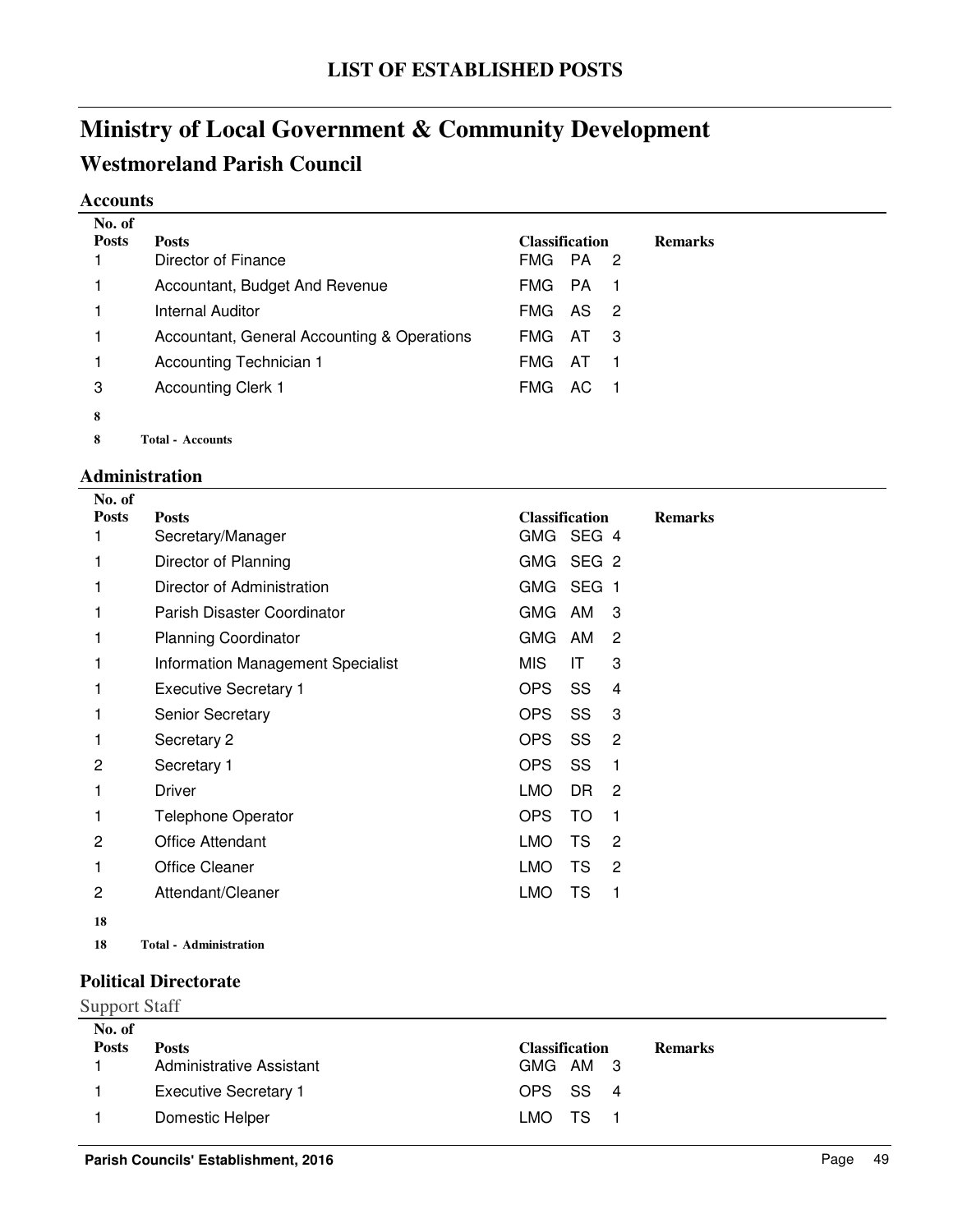# **Westmoreland Parish Council**

### **Political Directorate**

| <b>Support Staff</b> |  |
|----------------------|--|
|----------------------|--|

| No. of                  |                                      |                       |                |
|-------------------------|--------------------------------------|-----------------------|----------------|
| <b>Posts</b>            | <b>Posts</b>                         | <b>Classification</b> | <b>Remarks</b> |
|                         | <b>Driver</b>                        | LMO DR 1              |                |
| 4                       |                                      |                       |                |
| $\overline{\mathbf{4}}$ | <b>Total - Political Directorate</b> |                       |                |
| $\sim$                  | $     -$                             |                       |                |

### **Poor Relief Services**

| <b>Infirmary</b>       |                               |                              |           |    |                                                                                                                                                |
|------------------------|-------------------------------|------------------------------|-----------|----|------------------------------------------------------------------------------------------------------------------------------------------------|
| No. of<br><b>Posts</b> | <b>Posts</b><br>Matron        | <b>Classification</b><br>IAC | IA        | 2  | <b>Remarks</b>                                                                                                                                 |
|                        | <b>Assistant Matron</b>       | <b>IAC</b>                   | IA        | 1  |                                                                                                                                                |
|                        | Nurse Aide                    | <b>HSC</b>                   | <b>HS</b> | 5  | Post [# 294964] of Nurse Aide (TSS/HS<br>2) reclassified with effect from April 1,<br>2013. Post inadvertently omitted in 2013<br>publication. |
| 13                     | <b>Patient Care Assistant</b> | HSC                          | HS.       | 5  |                                                                                                                                                |
|                        | Cook                          | <b>LMO</b>                   | TS        | -3 |                                                                                                                                                |
|                        | <b>Office Attendant</b>       | <b>LMO</b>                   | TS        |    |                                                                                                                                                |
|                        | Laundress                     | <b>LMO</b>                   | TS        |    |                                                                                                                                                |
|                        | Groundsman                    | <b>LMO</b>                   | TS        | 1  |                                                                                                                                                |

### **20**

Outdoor

| No. of       |                                     |                                           |
|--------------|-------------------------------------|-------------------------------------------|
| <b>Posts</b> | <b>Posts</b>                        | <b>Classification</b><br><b>Remarks</b>   |
|              | Inspector Of Poor                   | SWG PS 3                                  |
|              | Poor Relief Officer 3               | SWG PS 2                                  |
|              | Poor Relief Officer 2               | SWG PS<br>$-1$                            |
|              | Poor Relief Officer 1               | SWG SSA 2                                 |
|              | Office Attendant                    | LMO.<br>TS.<br>$\overline{\phantom{0}}^2$ |
| 5            |                                     |                                           |
| 25           | <b>Total - Poor Relief Services</b> |                                           |

#### **Public Amenities - Bus Park**

| No. of       |                                |                       |                |
|--------------|--------------------------------|-----------------------|----------------|
| <b>Posts</b> | <b>Posts</b>                   | <b>Classification</b> | <b>Remarks</b> |
| 2            | Cashier                        | FMG CS 1              |                |
| $\mathbf{2}$ | Gate Operator                  | LMO TS 2              |                |
| 2            | Groundsman                     | LMO TS 1              |                |
|              | Sanitary Convenience Attendant | LMO TS 1              |                |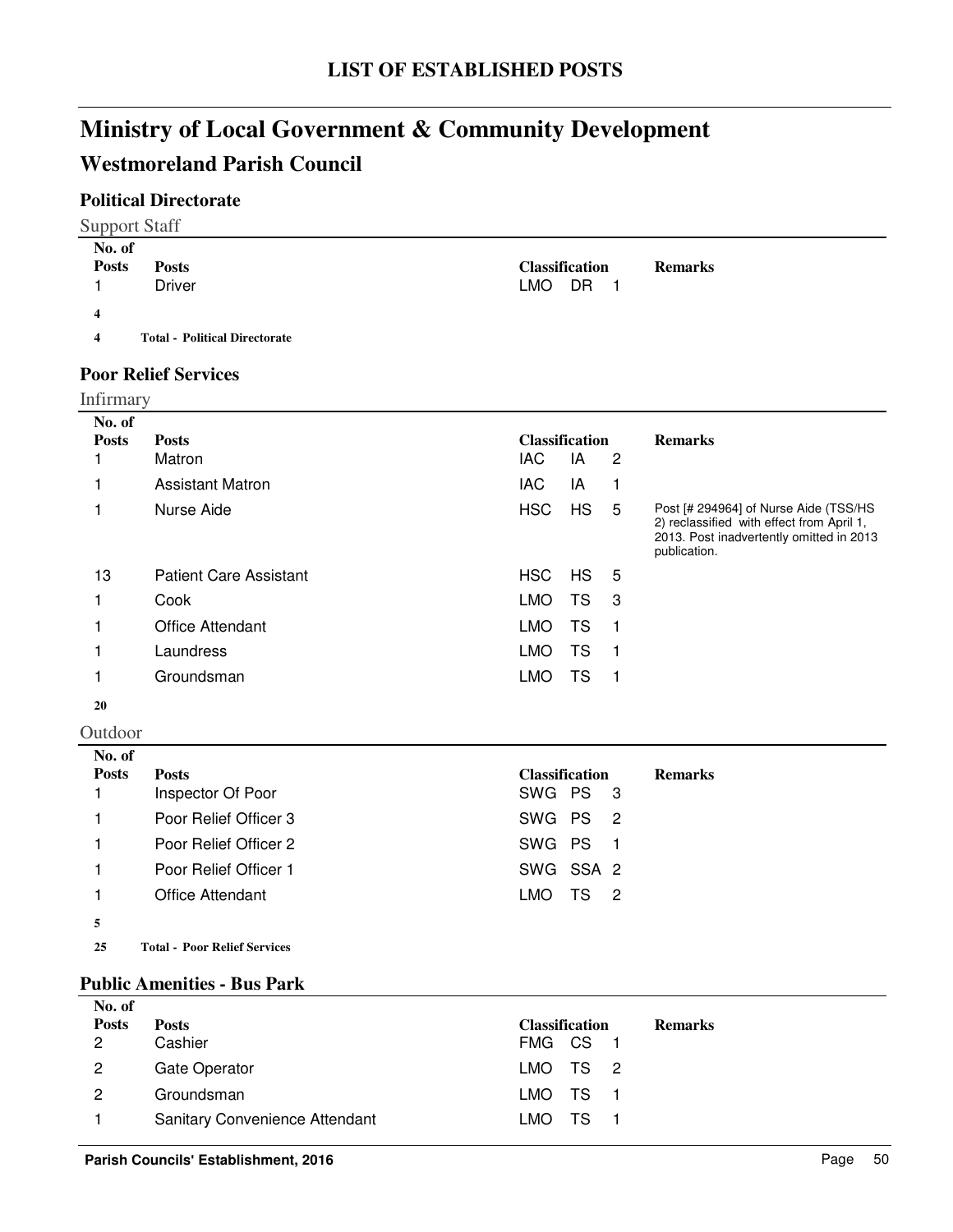# **Ministry of Local Government & Community Development Westmoreland Parish Council**

### **Public Amenities - Bus Park**

| No. of<br><b>Posts</b> | <b>Posts</b>                               | <b>Classification</b> | <b>Remarks</b> |
|------------------------|--------------------------------------------|-----------------------|----------------|
|                        |                                            |                       |                |
| $\overline{ }$         | <b>Total - Public Amenities - Bus Park</b> |                       |                |

#### **Road And Works**

| No. of<br><b>Posts</b> |                                           |            | <b>Classification</b> |                | <b>Remarks</b>                                                                                                                           |
|------------------------|-------------------------------------------|------------|-----------------------|----------------|------------------------------------------------------------------------------------------------------------------------------------------|
|                        | <b>Posts</b><br>Superintendent            | <b>SOG</b> | <b>ST</b>             | 8              |                                                                                                                                          |
|                        | Deputy Superintendent                     | <b>SOG</b> | <b>ST</b>             | 7              |                                                                                                                                          |
| 2                      | <b>Building Officer</b>                   | <b>SOG</b> | ST                    | 5              |                                                                                                                                          |
|                        | Assistant Superintendent, Roads and Works | <b>SOG</b> | <b>ST</b>             | $\overline{4}$ | Post [# 129188] of Assistant<br>Superintendent (SOG/ST 3) (Water<br>Supply) retitled and upgraded with effect<br>from September 1, 2015. |
| 2                      | <b>Assistant Superintendent</b>           | SOG.       | ST                    | 4              |                                                                                                                                          |
| 3                      | <b>Works Overseer</b>                     | SOG.       | <b>ST</b>             | $\overline{2}$ |                                                                                                                                          |
|                        | Administrator                             | <b>GMG</b> | AM                    | $\overline{2}$ |                                                                                                                                          |
|                        | Secretary 2                               | OPS        | SS                    | $\overline{2}$ |                                                                                                                                          |
|                        | Gardener                                  | LMO.       | <b>TS</b>             | $\overline{2}$ |                                                                                                                                          |
|                        | Messenger/Attendant                       | <b>LMO</b> | <b>TS</b>             | 2              |                                                                                                                                          |
| 2                      | Watchman                                  | <b>LMO</b> | <b>TS</b>             | 1              |                                                                                                                                          |
|                        | <b>Driver</b>                             | <b>LMO</b> | DR                    | $\overline{2}$ |                                                                                                                                          |
| 17                     |                                           |            |                       |                |                                                                                                                                          |

**17 Road And Works Total -**

### **Water Supply**

| No. of         |                                            |                       |                |  |
|----------------|--------------------------------------------|-----------------------|----------------|--|
| <b>Posts</b>   | <b>Posts</b>                               | <b>Classification</b> | <b>Remarks</b> |  |
|                | Sideman                                    | LMO TS 1              |                |  |
|                | Driver                                     | LMO.                  | DR 2           |  |
| $\overline{2}$ |                                            |                       |                |  |
| $\overline{2}$ | <b>Total - Water Supply</b>                |                       |                |  |
| 81             | <b>Total - Westmoreland Parish Council</b> |                       |                |  |

#### **1473 TOTAL ESTABLISHED POSTS**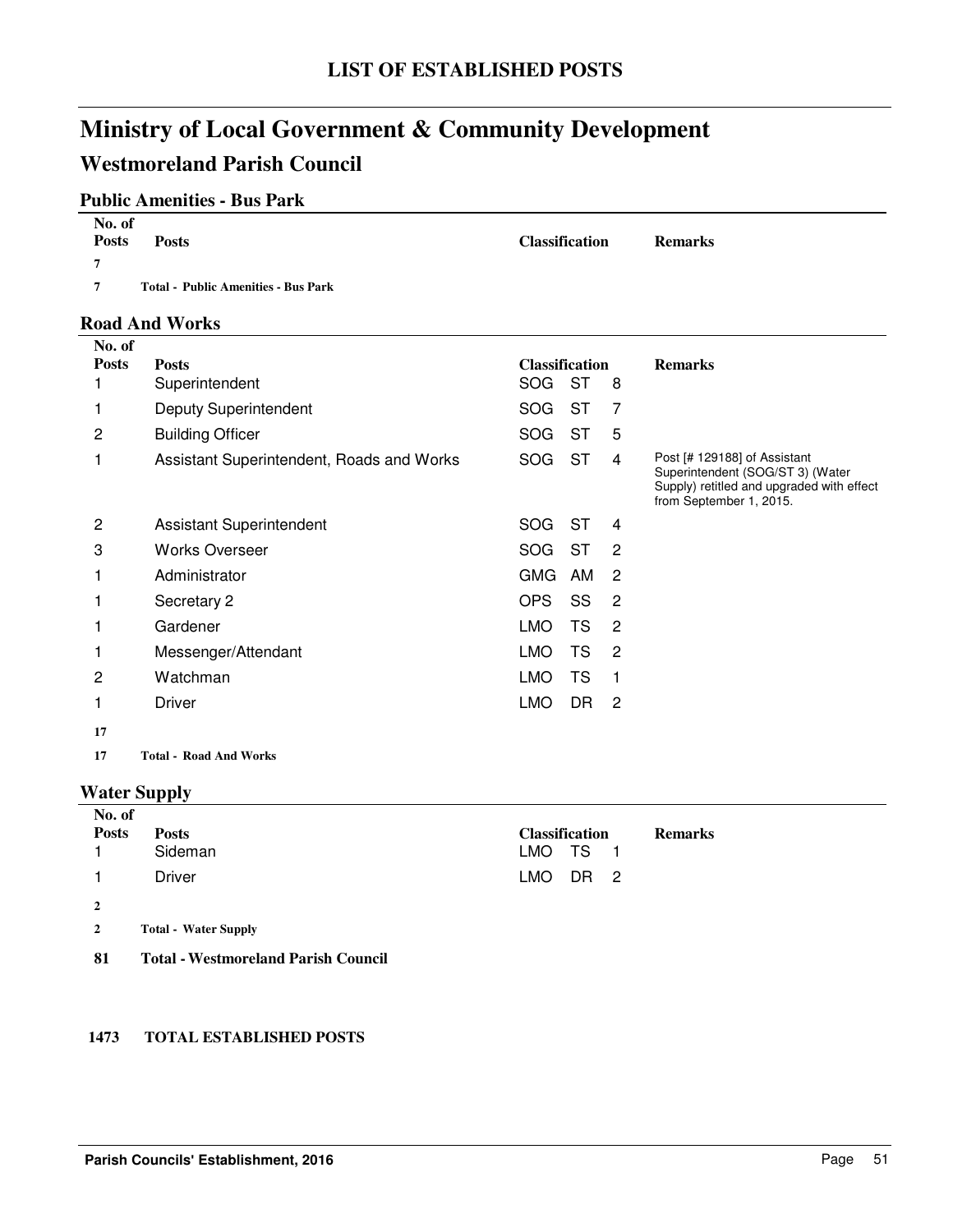#### **GENERAL MANAGEMENT GROUP (GMG/SEG)**

#### **Senior Executive Series (GMG/SEG)**

| 3,395,707 | 3,480,600 | 3,567,615 | 3,656,806 | 3,748,226 | 3,841,931 | 3,937,980 | 4,036,429 |
|-----------|-----------|-----------|-----------|-----------|-----------|-----------|-----------|
| 3,443,707 | 3,529,800 | 3,618,045 | 3,708,496 | 3,801,208 | 3,896,238 | 3,993,644 | 4,093,485 |
| 3,547,018 | 3,635,694 | 3,726,586 | 3,819,751 | 3,915,244 | 4,013,126 | 4,113,454 | 4,216,290 |
|           |           |           |           |           |           |           |           |
| 2,910,615 | 2,983,380 | 3,057,965 | 3,134,414 | 3,212,774 | 3,293,094 | 3,375,421 | 3,459,806 |
| 2,958,615 | 3,032,580 | 3,108,395 | 3,186,105 | 3,265,757 | 3,347,401 | 3,431,086 | 3,516,864 |
| 3,047,373 | 3,123,558 | 3,201,647 | 3,281,688 | 3,363,730 | 3,447,823 | 3,534,019 | 3,622,369 |
|           |           |           |           |           |           |           |           |
| 2,469,614 | 2,531,354 | 2,594,638 | 2,659,504 | 2,725,991 | 2,794,141 | 2,863,995 | 2,935,594 |
| 2,517,614 | 2,580,554 | 2,645,068 | 2,711,195 | 2,778,975 | 2,848,449 | 2,919,660 | 2,992,652 |
| 2,593,142 | 2,657,971 | 2,724,420 | 2,792,531 | 2,862,344 | 2,933,903 | 3,007,250 | 3,082,431 |
|           |           |           |           |           |           |           |           |
| 1,988,434 | 2,038,145 | 2,089,098 | 2,141,326 | 2,194,859 | 2,249,730 | 2,305,974 | 2,363,623 |
| 2,036,434 | 2,087,345 | 2,139,528 | 2,193,017 | 2,247,842 | 2,304,038 | 2,361,639 | 2,420,680 |
| 2,097,527 | 2,149,965 | 2,203,714 | 2,258,807 | 2,315,277 | 2,373,159 | 2,432,488 | 2,493,300 |
|           |           |           |           |           |           |           |           |
| 1,631,717 | 1,672,510 | 1,714,322 | 1,757,181 | 1,801,110 | 1,846,138 | 1,892,291 | 1,939,599 |
| 1,679,717 | 1,721,710 | 1,764,753 | 1,808,871 | 1,854,093 | 1,900,446 | 1,947,957 | 1,996,656 |
| 1,730,109 | 1,773,361 | 1,817,695 | 1,863,138 | 1,909,716 | 1,957,459 | 2,006,395 | 2,056,555 |
|           |           |           |           |           |           |           |           |
| 1,261,267 | 1,292,799 | 1,325,119 | 1,358,247 | 1,392,203 | 1,427,008 | 1,462,684 | 1,499,251 |
| 1,309,267 | 1,341,999 | 1,375,549 | 1,409,937 | 1,445,186 | 1,481,315 | 1,518,348 | 1,556,307 |
| 1,348,545 | 1,382,259 | 1,416,815 | 1,452,235 | 1,488,541 | 1,525,755 | 1,563,899 | 1,602,996 |
|           |           |           |           |           |           |           |           |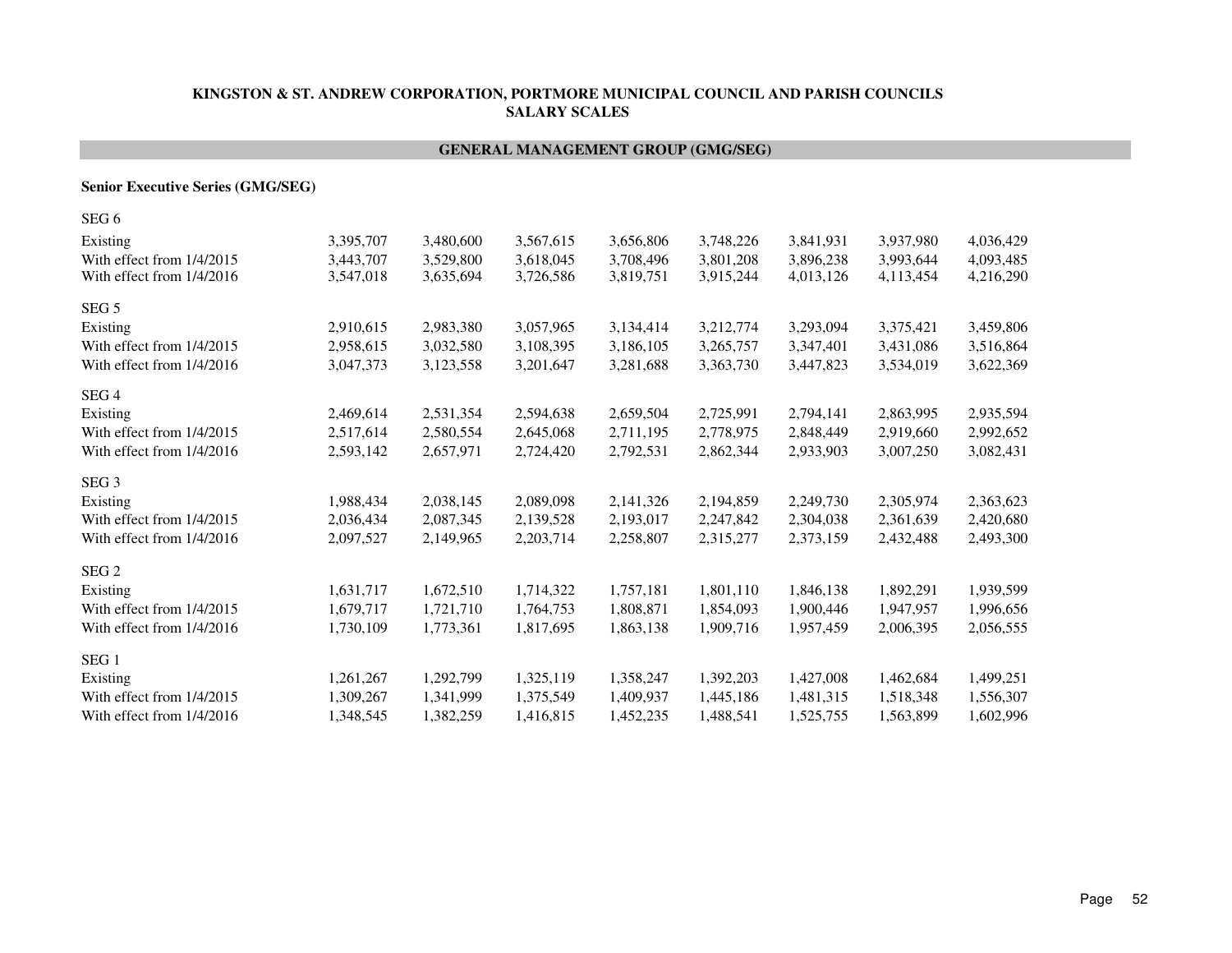#### **Administrative Management (GMG/AM)**

| AM 4                      |           |           |           |           |           |           |           |           |
|---------------------------|-----------|-----------|-----------|-----------|-----------|-----------|-----------|-----------|
| Existing                  | 1,123,161 | 1,151,240 | 1,180,021 | 1,209,522 | 1,239,760 | 1,270,754 | 1,302,522 | 1,335,086 |
| With effect from 1/4/2015 | 1,171,161 | 1,200,440 | 1,230,451 | 1,261,212 | 1,292,743 | 1,325,061 | 1,358,188 | 1,392,142 |
| With effect from 1/4/2016 | 1,206,296 | 1,236,453 | 1,267,365 | 1,299,049 | 1,331,525 | 1,364,813 | 1,398,933 | 1,433,907 |
| AM <sub>3</sub>           |           |           |           |           |           |           |           |           |
| Existing                  | 933,049   | 956,375   | 980,284   | 1,004,791 | 1,029,911 | 1,055,659 | 1,082,051 | 1,109,102 |
| With effect from 1/4/2015 | 981,049   | 1,005,575 | 1,030,715 | 1,056,482 | 1,082,895 | 1,109,967 | 1,137,716 | 1,166,159 |
| With effect from 1/4/2016 | 1,010,480 | 1,035,742 | 1,061,636 | 1,088,177 | 1,115,381 | 1,143,266 | 1,171,848 | 1,201,144 |
| AM <sub>2</sub>           |           |           |           |           |           |           |           |           |
| Existing                  | 750,866   | 769,638   | 788,878   | 808,600   | 828,815   | 849,536   | 870,774   | 892,544   |
| With effect from 1/4/2015 | 818,866   | 839,338   | 860,321   | 881,829   | 903,875   | 926,472   | 949,634   | 973,374   |
| With effect from 1/4/2016 | 843,432   | 864,518   | 886,131   | 908,284   | 930,991   | 954,266   | 978,123   | 1,002,576 |
| AM <sub>1</sub>           |           |           |           |           |           |           |           |           |
| Existing                  | 613,202   | 628,533   | 644,246   | 660,352   | 676,861   | 693,782   | 711,127   | 728,905   |
| With effect from 1/4/2015 | 681,202   | 698,232   | 715,688   | 733,580   | 751,920   | 770,718   | 789,985   | 809,735   |
| With effect from 1/4/2016 | 701,638   | 719,179   | 737,158   | 755,587   | 774,477   | 793.839   | 813,685   | 834,027   |
|                           |           |           |           |           |           |           |           |           |

#### **FISCAL MANAGEMENT GROUP (FMG)**

#### **Professional Accounting Series (FMG/PA)**

| <b>FMG/PA 5</b>             |           |           |           |           |           |           |           |           |
|-----------------------------|-----------|-----------|-----------|-----------|-----------|-----------|-----------|-----------|
| Existing                    | 3,395,707 | 3,480,600 | 3,567,615 | 3,656,806 | 3,748,226 | 3,841,931 | 3,937,980 | 4,036,429 |
| With effect from $1/4/2015$ | 3.443.707 | 3.529.800 | 3.618.045 | 3,708,496 | 3,801,208 | 3,896,238 | 3,993,644 | 4,093,485 |
| With effect from $1/4/2016$ | 3.547.018 | 3,635,694 | 3,726,586 | 3,819,751 | 3,915,244 | 4,013,126 | 4,113,454 | 4,216,290 |
| FMG/PA4                     |           |           |           |           |           |           |           |           |
| Existing                    | 2.469.614 | 2.531.354 | 2,594,638 | 2,659,504 | 2.725.991 | 2,794,141 | 2,863,995 | 2,935,594 |
| With effect from 1/4/2015   | 2.517.614 | 2,580,554 | 2,645,068 | 2,711,195 | 2,778,975 | 2,848,449 | 2,919,660 | 2,992,652 |
| With effect from $1/4/2016$ | 2,593,142 | 2,657,971 | 2,724,420 | 2,792,531 | 2,862,344 | 2,933,903 | 3,007,250 | 3,082,431 |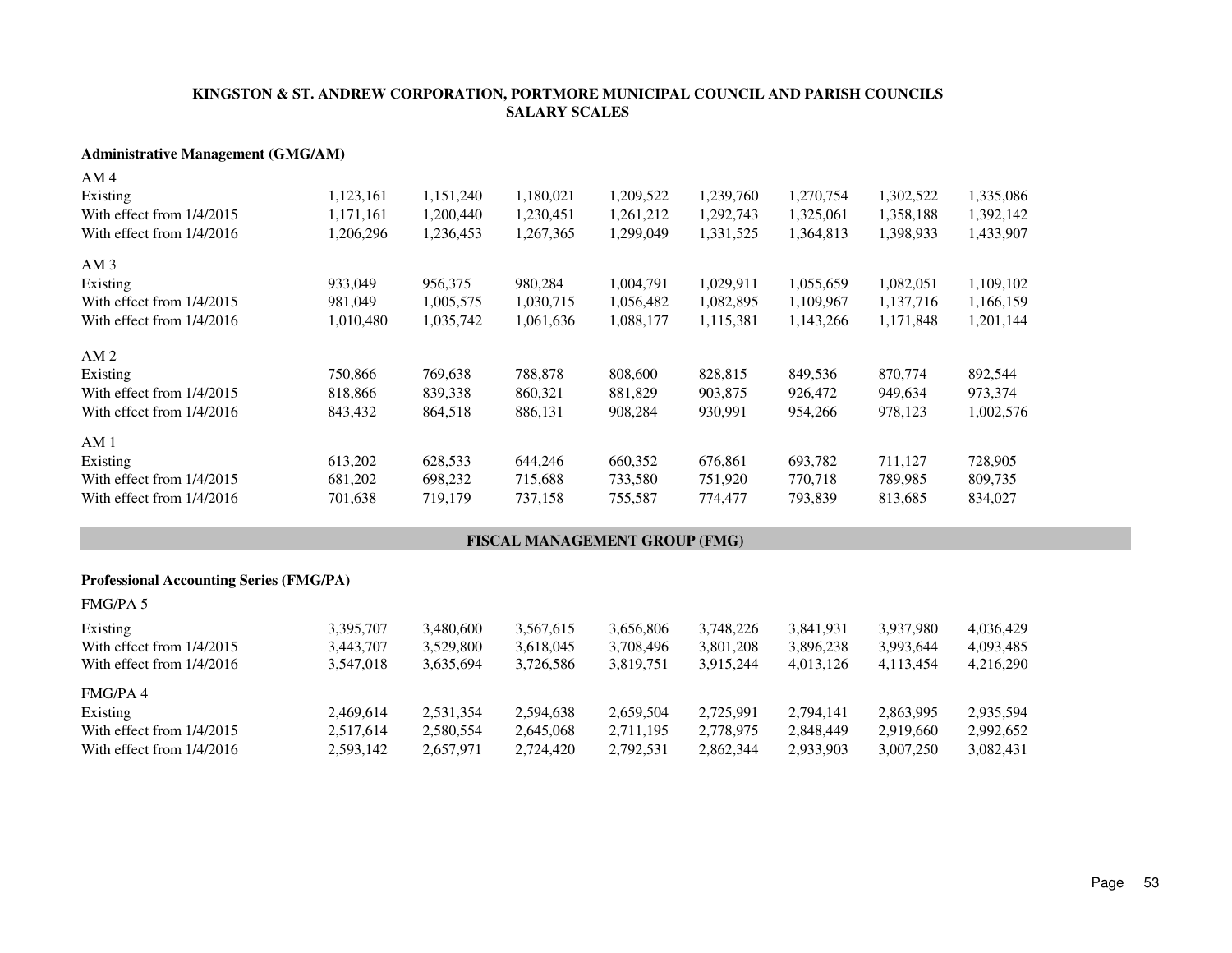| FMG/PA 3                     |           |           |              |           |           |           |           |           |
|------------------------------|-----------|-----------|--------------|-----------|-----------|-----------|-----------|-----------|
| Existing                     | 1,988,434 | 2,038,145 | 2,089,098    | 2,141,326 | 2,194,859 | 2,249,730 | 2,305,974 | 2,363,623 |
| With effect from 1/4/2015    | 2,036,434 | 2,087,345 | 2,139,528    | 2,193,017 | 2,247,842 | 2,304,038 | 2,361,639 | 2,420,680 |
| With effect from 1/4/2016    | 2,097,527 | 2,149,965 | 2,203,714    | 2,258,807 | 2,315,277 | 2,373,159 | 2,432,488 | 2,493,300 |
| FMG/PA 2                     |           |           |              |           |           |           |           |           |
| Existing                     | 1,631,717 | 1,672,510 | 1,714,322    | 1,757,181 | 1,801,110 | 1,846,138 | 1,892,291 | 1,939,599 |
| With effect from 1/4/2015    | 1,679,717 | 1,721,710 | 1,764,753    | 1,808,871 | 1,854,093 | 1,900,446 | 1,947,957 | 1,996,656 |
| With effect from 1/4/2016    | 1,730,109 | 1,773,361 | 1,817,695    | 1,863,138 | 1,909,716 | 1,957,459 | 2,006,395 | 2,056,555 |
| FMG/PA 1                     |           |           |              |           |           |           |           |           |
| Existing                     | 1,045,935 | 1,072,083 | 1,098,885 PB | 1,263,718 | 1,295,311 | 1,327,694 | 1,360,886 | 1,394,908 |
| With effect from 1/4/2015    | 1,113,935 | 1,141,783 | 1,170,328 PB | 1,345,877 | 1,379,524 | 1,414,012 | 1,449,362 | 1,485,597 |
| With effect from 1/4/2016    | 1,147,353 | 1,176,037 | 1,205,438 PB | 1,386,253 | 1,420,910 | 1,456,433 | 1,492,843 | 1,530,164 |
| <b>Audit Series (FMG/AS)</b> |           |           |              |           |           |           |           |           |
| FMG/AS 6                     |           |           |              |           |           |           |           |           |
| Existing                     | 2,469,614 | 2,531,354 | 2,594,638    | 2,659,504 | 2,725,991 | 2,794,141 | 2,863,995 | 2,935,594 |
| With effect from 1/4/2015    | 2,517,614 | 2,580,554 | 2,645,068    | 2,711,195 | 2,778,975 | 2,848,449 | 2,919,660 | 2,992,652 |
| With effect from 1/4/2016    | 2,593,142 | 2,657,971 | 2,724,420    | 2,792,531 | 2,862,344 | 2,933,903 | 3,007,250 | 3,082,431 |
| FMG/AS 5                     |           |           |              |           |           |           |           |           |
| Existing                     | 1,988,434 | 2,038,145 | 2,089,098    | 2,141,326 | 2,194,859 | 2,249,730 | 2,305,974 | 2,363,623 |
| With effect from 1/4/2015    | 2,036,434 | 2,087,345 | 2,139,528    | 2,193,017 | 2,247,842 | 2,304,038 | 2,361,639 | 2,420,680 |
| With effect from 1/4/2016    | 2,097,527 | 2,149,965 | 2,203,714    | 2,258,807 | 2,315,277 | 2,373,159 | 2,432,488 | 2,493,300 |
| FMG/AS 4                     |           |           |              |           |           |           |           |           |
| Existing                     | 1,631,717 | 1,672,510 | 1,714,322    | 1,757,181 | 1,801,110 | 1,846,138 | 1,892,291 | 1,939,599 |
| With effect from 1/4/2015    | 1,679,717 | 1,721,710 | 1,764,753    | 1,808,871 | 1,854,093 | 1,900,446 | 1,947,957 | 1,996,656 |
| With effect from 1/4/2016    | 1,730,109 | 1,773,361 | 1,817,695    | 1,863,138 | 1,909,716 | 1,957,459 | 2,006,395 | 2,056,555 |
| FMG/AS 3                     |           |           |              |           |           |           |           |           |
| Existing                     | 1,261,267 | 1,292,799 | 1,325,119    | 1,358,247 | 1,392,203 | 1,427,008 | 1,462,684 | 1,499,251 |
| With effect from 1/4/2015    | 1,309,267 | 1,341,999 | 1,375,549    | 1,409,937 | 1,445,186 | 1,481,315 | 1,518,348 | 1,556,307 |
| With effect from 1/4/2016    | 1,348,545 | 1,382,259 | 1,416,815    | 1,452,235 | 1,488,541 | 1,525,755 | 1,563,899 | 1,602,996 |
| FMG/AS <sub>2</sub>          |           |           |              |           |           |           |           |           |
| Existing                     | 1,052,181 | 1,078,485 | 1,105,448    | 1,133,084 | 1,161,411 | 1,190,446 | 1,220,207 | 1,250,712 |
| With effect from 1/4/2015    | 1,100,181 | 1,127,686 | 1,155,878    | 1,184,775 | 1,214,394 | 1,244,754 | 1,275,873 | 1,307,769 |
| With effect from 1/4/2016    | 1,133,186 | 1,161,516 | 1,190,554    | 1,220,318 | 1,250,826 | 1,282,096 | 1,314,149 | 1,347,003 |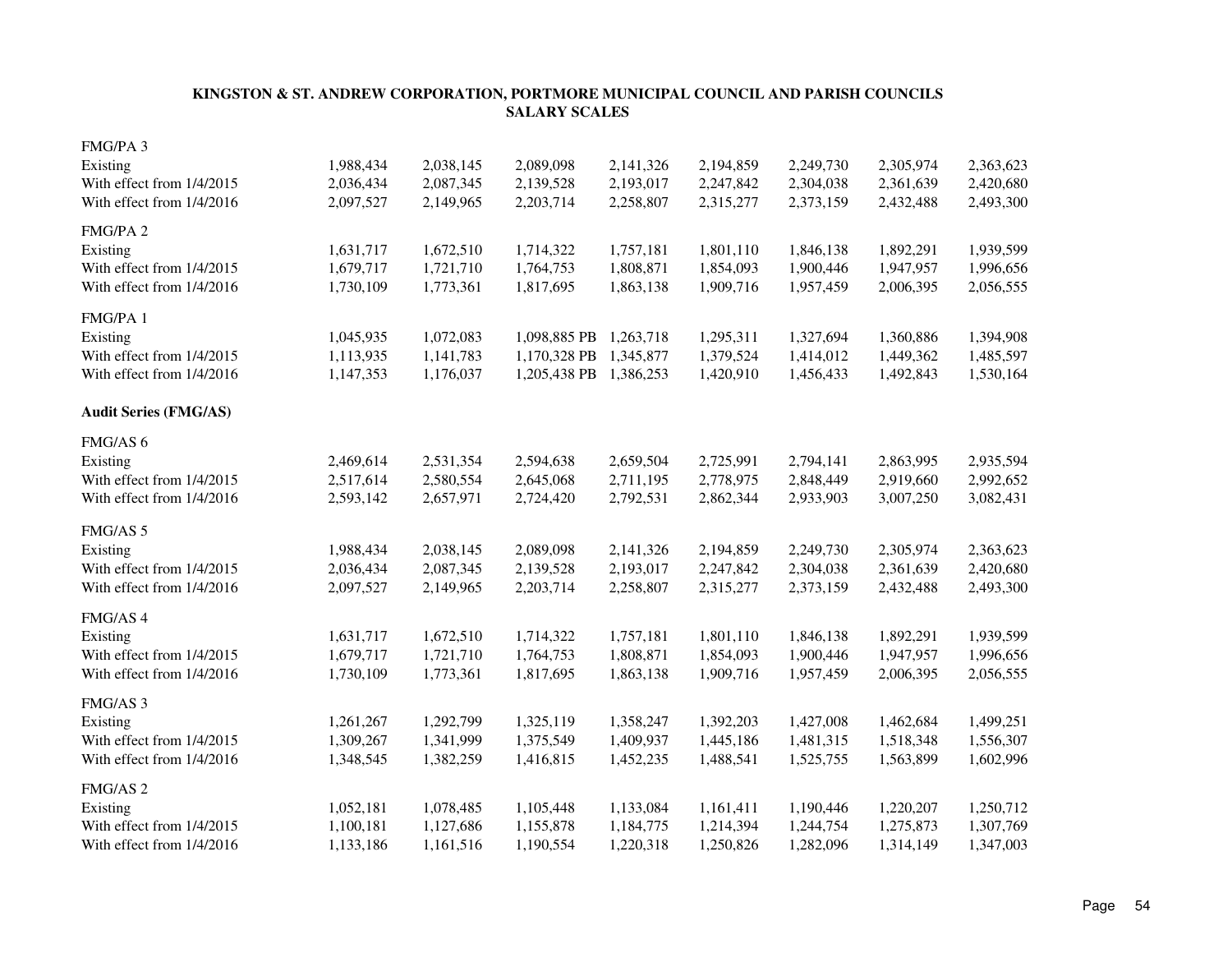| FMG/AS 1                                     |         |           |           |                    |           |           |           |           |
|----------------------------------------------|---------|-----------|-----------|--------------------|-----------|-----------|-----------|-----------|
| Existing                                     | 750,689 | 769,456   | 788,692   | 808,410            | 828,620   | 849,335   | 870,569   | 892,333   |
| With effect from 1/4/2015                    | 798,689 | 818,656   | 839,123   | 860,101            | 881,603   | 903,643   | 926,234   | 949,390   |
| With effect from 1/4/2016                    | 822,650 | 843,216   | 864,296   | 885,904            | 908,051   | 930,753   | 954,021   | 977,872   |
| <b>Audit Clerk Series (FMG/AUC)</b>          |         |           |           |                    |           |           |           |           |
| FMG/AUC 1                                    |         |           |           |                    |           |           |           |           |
| Existing                                     | 471,390 | 483,175   | 495,254   | 507,635 PB         | 629,468   | 645,204   | 661,334   | 677,868   |
| With effect from 1/4/2015                    | 539,390 | 552,875   | 566,697   | 580,864 PB         | 720,271   | 738,278   | 756,735   | 775,654   |
| With effect from 1/4/2016                    | 555,572 | 569,461   | 583,698   | 598,290 PB 741,880 |           | 760,427   | 779,437   | 798,923   |
| <b>Accounting Technician Series (FMG/AT)</b> |         |           |           |                    |           |           |           |           |
| FMG/AT 3                                     |         |           |           |                    |           |           |           |           |
| Existing                                     | 882,992 | 905,067   | 927,694   | 950,886            | 974,658   | 999,024   | 1,024,000 | 1,049,600 |
| With effect from 1/4/2015                    | 950,992 | 974,767   | 999,136   | 1,024,114          | 1,049,717 | 1,075,960 | 1,102,859 | 1,130,431 |
| With effect from 1/4/2016                    | 979,522 | 1,004,010 | 1,029,110 | 1,054,838          | 1,081,209 | 1,108,239 | 1,135,945 | 1,164,344 |
| FMG/AT 2                                     |         |           |           |                    |           |           |           |           |
| Existing                                     | 693,308 | 710,641   | 728,407   | 746,617            | 765,282   | 784,414   | 804,025   | 824,125   |
| With effect from 1/4/2015                    | 761,308 | 780,341   | 799,849   | 819,845            | 840,342   | 861,350   | 882,884   | 904,956   |
| With effect from 1/4/2016                    | 784,147 | 803,751   | 823,845   | 844,441            | 865,552   | 887,191   | 909,370   | 932,105   |
| FMG/AT 1                                     |         |           |           |                    |           |           |           |           |
| Existing                                     | 594,213 | 609,069   | 624,295   | 639,903            | 655,900   | 672,298   | 689,105   | 706,333   |
| With effect from 1/4/2015                    | 662,213 | 678,768   | 695,738   | 713,131            | 730,959   | 749,233   | 767,964   | 787,163   |
| With effect from 1/4/2016                    | 682,079 | 699,131   | 716,610   | 734,525            | 752,888   | 771,710   | 791,003   | 810,778   |
| <b>Accounting Clerk Series (FMG/AC)</b>      |         |           |           |                    |           |           |           |           |
| FMG/AC 2                                     |         |           |           |                    |           |           |           |           |
| Existing                                     | 558,140 | 572,094   | 586,396   | 601,056            | 616,082   | 631,484   | 647,271   | 663,453   |
| With effect from 1/4/2015                    | 626,140 | 641,794   | 657,838   | 674,284            | 691,141   | 708,420   | 726,130   | 744,284   |
| With effect from 1/4/2016                    | 644,924 | 661,047   | 677,573   | 694,513            | 711,876   | 729,673   | 747,914   | 766,612   |
| FMG/AC 1                                     |         |           |           |                    |           |           |           |           |
| Existing                                     | 468,038 | 479,739   | 491,732   | 504,026            | 516,626   | 529,542   | 542,780   | 556,350   |
| With effect from 1/4/2015                    | 536,038 | 549,439   | 563,175   | 577,254            | 591,686   | 606,478   | 621,640   | 637,181   |
| With effect from 1/4/2016                    | 552,119 | 565,922   | 580,070   | 594,572            | 609,436   | 624,672   | 640,289   | 656,296   |
|                                              |         |           |           |                    |           |           |           |           |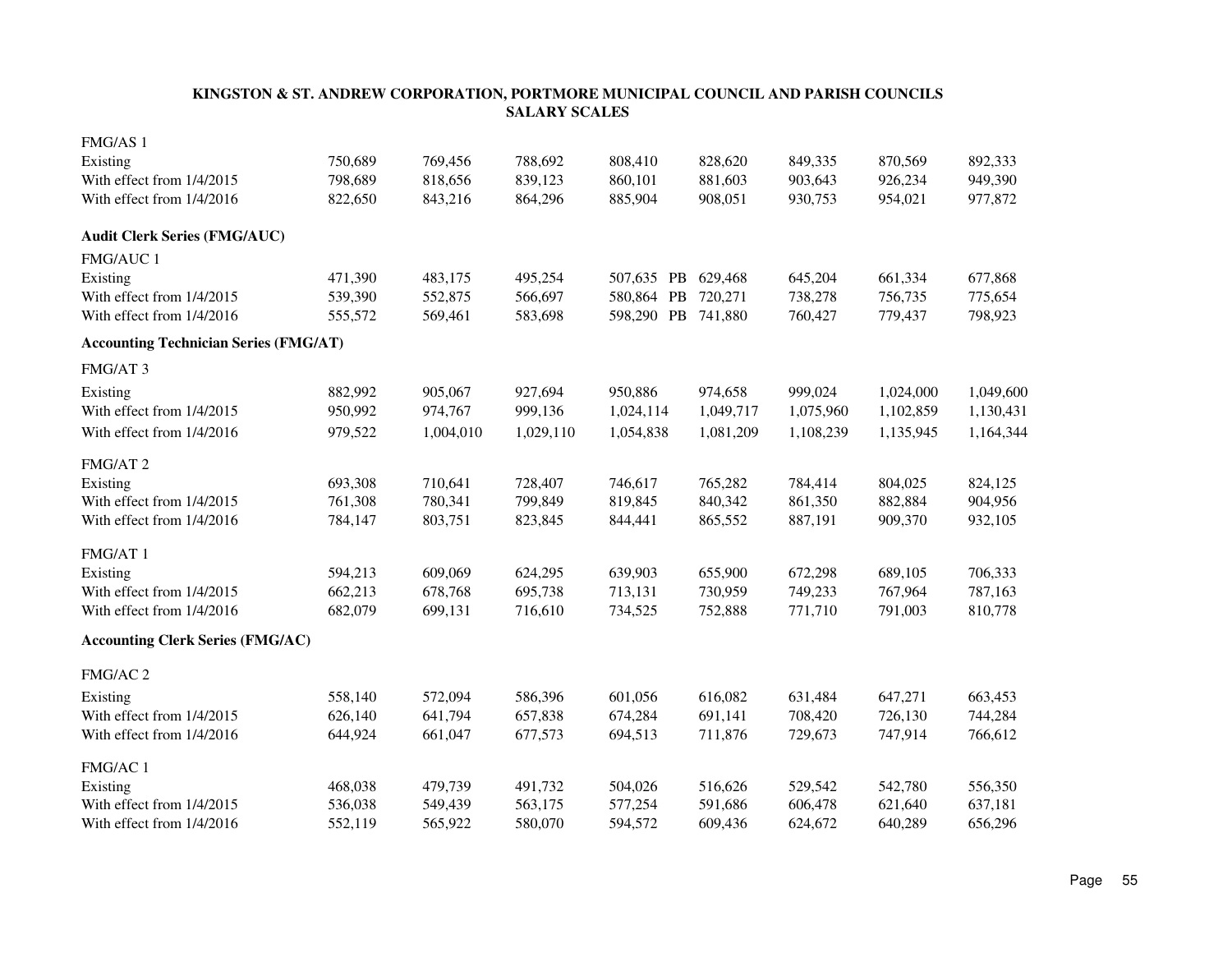#### **Cashier Series (FMG/CS)**

| <b>FMG/CS 2</b>             |         |         |         |         |         |         |         |         |
|-----------------------------|---------|---------|---------|---------|---------|---------|---------|---------|
| Existing                    | 518.685 | 531.652 | 544,944 | 558,567 | 572,532 | 586,845 | 601,516 | 616.554 |
| With effect from $1/4/2015$ | 586,685 | 601,352 | 616,386 | 631,796 | 647.590 | 663,780 | 680,375 | 697,384 |
| With effect from $1/4/2016$ | 604.286 | 619.393 | 634.878 | 650.749 | 667,018 | 683.694 | 700.786 | 718,306 |
| <b>FMG/CS 1</b>             |         |         |         |         |         |         |         |         |
| Existing                    | 447.292 | 458,474 | 469.936 | 481.684 | 493.726 | 506,069 | 518.721 | 531.689 |
| With effect from $1/4/2015$ | 515.292 | 528,174 | 541,379 | 554.913 | 568,786 | 583,006 | 597.581 | 612.520 |
| With effect from $1/4/2016$ | 530.751 | 544,020 | 557,620 | 571,561 | 585,850 | 600.496 | 615,508 | 630.896 |

#### **MANAGEMENT INFORMATION SERIES (MIS)**

| <b>Information Technology Group (MIS/IT)</b> |           |           |
|----------------------------------------------|-----------|-----------|
| MIS/IT 8                                     |           |           |
| <b>Evicting</b>                              | 2,546,854 | 2.610.526 |

| Existing                  | 2,546,854 | 2,610,526 | 2,675,789 | 2,742,684 | 2,811,251 | 2,881,532 | 2,953,570 | 3,027,410 |
|---------------------------|-----------|-----------|-----------|-----------|-----------|-----------|-----------|-----------|
| With effect from 1/4/2015 | 2,594,854 | 2,659,725 | 2,726,218 | 2,794,374 | 2,864,233 | 2,935,839 | 3,009,235 | 3,084,466 |
| With effect from 1/4/2016 | 2,672,700 | 2,739,517 | 2,808,005 | 2,878,205 | 2,950,160 | 3,023,914 | 3,099,512 | 3,177,000 |
| MIS/IT <sub>7</sub>       |           |           |           |           |           |           |           |           |
| Existing                  | 2,045,298 | 2,096,430 | 2,148,841 | 2,202,562 | 2,257,626 | 2,314,067 | 2,371,918 | 2,431,216 |
| With effect from 1/4/2015 | 2,093,298 | 2,145,630 | 2,199,271 | 2,254,253 | 2,310,609 | 2,368,375 | 2,427,584 | 2,488,274 |
| With effect from 1/4/2016 | 2,156,097 | 2,209,999 | 2,265,249 | 2,321,881 | 2,379,928 | 2,439,426 | 2,500,411 | 2,562,922 |
| MIS/IT 6                  |           |           |           |           |           |           |           |           |
| Existing                  | 1,658,960 | 1,700,434 | 1,742,945 | 1,786,519 | 1,831,182 | 1,876,961 | 1,923,885 | 1,971,982 |
| With effect from 1/4/2015 | 1,706,960 | 1,749,634 | 1,793,375 | 1,838,209 | 1,884,164 | 1,931,269 | 1,979,550 | 2,029,039 |
| With effect from 1/4/2016 | 1,758,169 | 1,802,123 | 1,847,176 | 1,893,355 | 1,940,689 | 1,989,207 | 2,038,937 | 2,089,910 |
| MIS/IT 5                  |           |           |           |           |           |           |           |           |
| Existing                  | 1,473,145 | 1,509,973 | 1,547,723 | 1,586,416 | 1,626,076 | 1,666,728 | 1,708,396 | 1,751,106 |
| With effect from 1/4/2015 | 1,541,145 | 1,579,674 | 1,619,165 | 1,659,645 | 1,701,136 | 1,743,664 | 1,787,256 | 1,831,937 |
| With effect from 1/4/2016 | 1,587,379 | 1,627,064 | 1,667,740 | 1,709,434 | 1,752,170 | 1,795,974 | 1,840,873 | 1,886,895 |
| MIS/IT 4                  |           |           |           |           |           |           |           |           |
| Existing                  | 1,297,119 | 1,329,547 | 1,362,786 | 1,396,856 | 1,431,777 | 1,467,571 | 1,504,261 | 1,541,867 |
| With effect from 1/4/2015 | 1,365,119 | 1,399,247 | 1,434,228 | 1,470,084 | 1,506,836 | 1,544,507 | 1,583,120 | 1,622,698 |
| With effect from 1/4/2016 | 1,406,073 | 1,441,224 | 1,477,255 | 1,514,186 | 1,552,041 | 1,590,842 | 1,630,613 | 1,671,378 |
|                           |           |           |           |           |           |           |           |           |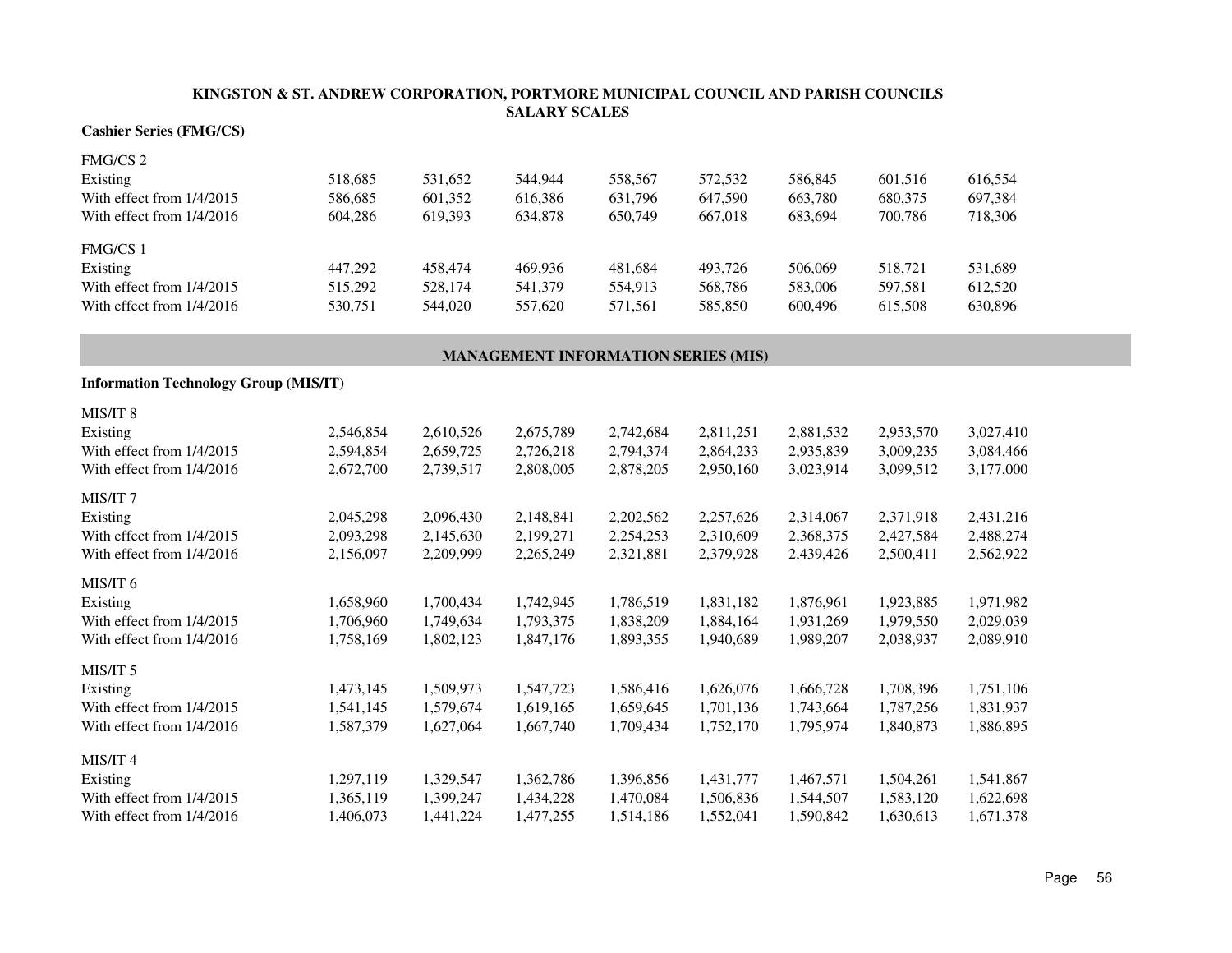| MIS/IT 3                  |         |         |         |           |           |           |           |           |
|---------------------------|---------|---------|---------|-----------|-----------|-----------|-----------|-----------|
| Existing                  | 848,292 | 869,499 | 891.237 | 913.518   | 936.356   | 959,764   | 983.759   | 1,008,353 |
| With effect from 1/4/2015 | 916.292 | 939.199 | 962,679 | 986,746   | 1,011,415 | 1,036,700 | 1,062,618 | 1,089,183 |
| With effect from 1/4/2016 | 943.781 | 967,375 | 991,560 | 1,016,349 | 1,041,757 | 1,067,801 | 1,094,496 | 1,121,859 |
| MIS/IT 2                  |         |         |         |           |           |           |           |           |
| Existing                  | 704.988 | 722,613 | 740,678 | 759.195   | 778.175   | 797,629   | 817,570   | 838,009   |
| With effect from 1/4/2015 | 772,988 | 792.313 | 812.121 | 832.424   | 853.234   | 874.565   | 896,429   | 918,840   |
| With effect from 1/4/2016 | 796.178 | 816,082 | 836,484 | 857,396   | 878,831   | 900,802   | 923,322   | 946,405   |
| MIS/IT 1                  |         |         |         |           |           |           |           |           |
| Existing                  | 529.789 | 543,034 | 556,610 | 570.525   | 584.788   | 599,408   | 614.393   | 629.753   |
| With effect from 1/4/2015 | 597.789 | 612.734 | 628,052 | 643.753   | 659.847   | 676.343   | 693.252   | 710,583   |
| With effect from 1/4/2016 | 615.723 | 631,116 | 646.894 | 663,066   | 679.643   | 696.634   | 714,050   | 731,901   |

#### **PUBLIC INFORMATION AND DOCUMENTATION GROUP (PIDG)**

#### **Records and Information Management Series (RIM)**

| 1,261,267 | 1,292,799 | 1,325,119 | 1,358,247 | 1,392,203 | 1,427,008 | 1,462,684 | 1,499,251 |
|-----------|-----------|-----------|-----------|-----------|-----------|-----------|-----------|
| 1,309,267 | 1,341,999 | 1,375,549 | 1,409,937 | 1,445,186 | 1,481,315 | 1,518,348 | 1,556,307 |
| 1,348,545 | 1,382,259 | 1,416,815 | 1,452,235 | 1,488,541 | 1,525,755 | 1,563,899 | 1,602,996 |
|           |           |           |           |           |           |           |           |
| 933,049   | 956,375   | 980,284   | 1,004,791 | 1,029,911 | 1,055,659 | 1,082,051 | 1,109,102 |
| 1,001,049 | 1,026,075 | 1,051,727 | 1,078,020 | 1,104,971 | 1,132,595 | 1,160,910 | 1,189,933 |
| 1,031,080 | 1,056,857 | 1,083,279 | 1,110,361 | 1,138,120 | 1,166,573 | 1,195,737 | 1,225,631 |
|           |           |           |           |           |           |           |           |
| 676,785   | 693,704   | 711,047   | 728,823   | 747,044   | 765,720   | 784,863   | 804,485   |
| 744,785   | 763,405   | 782,490   | 802,052   | 822,103   | 842,656   | 863,722   | 885,315   |
| 767,129   | 786,307   | 805,964   | 826,114   | 846,766   | 867,936   | 889,634   | 911,875   |
|           |           |           |           |           |           |           |           |
| 553,740   | 567,583   | 581,773   | 596,317   | 611,225   | 626,506   | 642,168   | 658,223   |
| 621,740   | 637,284   | 653,216   | 669,546   | 686,285   | 703,442   | 721,028   | 739,053   |
| 640,392   | 656,402   | 672,812   | 689,632   | 706,873   | 724,545   | 742,659   | 761,225   |
|           |           |           |           |           |           |           |           |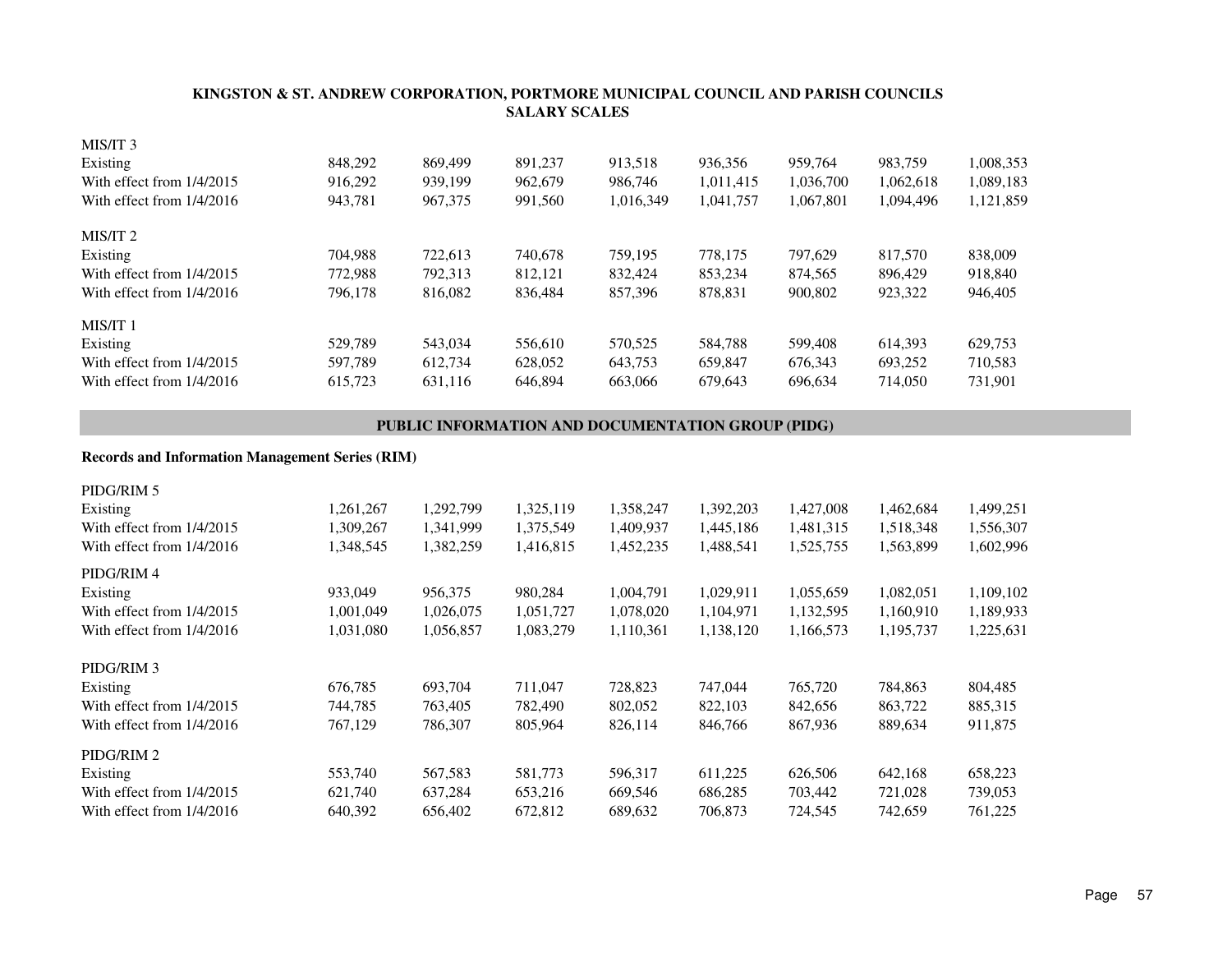| PIDG/RIM 1                  |         |         |         |         |         |         |         |         |
|-----------------------------|---------|---------|---------|---------|---------|---------|---------|---------|
| Existing                    | 455,310 | 466.692 | 478.360 | 490.319 | 502,577 | 515.141 | 528,020 | 541,220 |
| With effect from $1/4/2015$ | 523.310 | 536.393 | 549,803 | 563.548 | 577,636 | 592,077 | 606.879 | 622,051 |
| With effect from $1/4/2016$ | 539,009 | 552.485 | 566.297 | 580.454 | 594.965 | 609.840 | 625.086 | 640,713 |

#### SOG/ST 10Existing \$3,395,707 \$3,480,600 \$3,567,615 \$3,656,806 \$3,748,226 \$3,841,931 \$3,937,980 \$4,036,429 p.a. With effect from 1/4/2015 \$3,443,707 \$3,529,800 \$3,618,045 \$3,708,496 \$3,801,208 \$3,896,238 \$3,993,644 \$4,093,485 p.a. With effect from 1/4/2016 \$3,547,018 \$3,635,694 \$3,726,586 \$3,819,751 \$3,915,244 \$4,013,126 \$4,113,454 \$4,216,290 p.a. SOG/ST 9Existing \$2,547,870 \$2,611,567 \$2,676,856 \$2,743,777 \$2,812,372 \$2,882,681 \$2,954,748 \$3,028,617 p.a. With effect from 1/4/2015 \$2,595,870 \$2,660,767 \$2,727,286 \$2,795,468 \$2,865,355 \$2,936,989 \$3,010,413 \$3,085,674 p.a. With effect from 1/4/2016 \$2,673,746 \$2,740,590 \$2,809,104 \$2,879,332 \$2,951,315 \$3,025,098 \$3,100,726 \$3,178,244 p.a. SOG/ST 8Existing \$1,991,971 \$2,041,770 \$2,092,815 \$2,145,135 \$2,198,763 \$2,253,733 \$2,310,076 \$2,367,828 p.a. With effect from 1/4/2015 \$2,039,971 \$2,090,970 \$2,143,245 \$2,196,826 \$2,251,746 \$2,308,040 \$2,365,741 \$2,424,884 p.a. With effect from 1/4/2016 \$2,101,170 \$2,153,699 \$2,207,542 \$2,262,730 \$2,319,299 \$2,377,281 \$2,436,713 \$2,497,631 p.a. SOG/ST 7Existing \$1,636,132 \$1,677,035 \$1,718,961 \$1,761,935 \$1,805,983 \$1,851,133 \$1,897,411 \$1,944,847 p.a. With effect from 1/4/2015 \$1,684,132 \$1,726,235 \$1,769,391 \$1,813,626 \$1,858,967 \$1,905,441 \$1,953,077 \$2,001,904 p.a. With effect from 1/4/2016 \$1,734,656 \$1,778,022 \$1,822,473 \$1,868,035 \$1,914,736 \$1,962,604 \$2,011,669 \$2,061,961 p.a. SOG/ST 6Existing \$1,273,935 \$1,305,783 \$1,338,428 \$1,371,889 \$1,406,186 \$1,441,341 \$1,477,374 \$1,514,308 p.a. With effect from 1/4/2015 \$1,321,935 \$1,354,983 \$1,388,858 \$1,423,579 \$1,459,169 \$1,495,648 \$1,533,039 \$1,571,365 p.a. With effect from 1/4/2016 \$1,361,593 \$1,395,633 \$1,430,524 \$1,466,287 \$1,502,944 \$1,540,518 \$1,579,030 \$1,618,506 p.a. SOG/ST 5Existing \$1,007,780 \$1,032,974 \$1,058,798 \$1,085,268 \$1,112,400 \$1,140,210 \$1,168,715 \$1,197,933 p.a. With effect from 1/4/2015 \$1,055,780 \$1,082,175 \$1,109,229 \$1,136,960 \$1,165,384 \$1,194,518 \$1,224,381 \$1,254,991 p.a. With effect from 1/4/2016 \$1,087,453 \$1,114,640 \$1,142,506 \$1,171,068 \$1,200,345 \$1,230,354 \$1,261,113 \$1,292,640 p.a. **SCIENTIFIC OFFICERS GROUP (SOG)**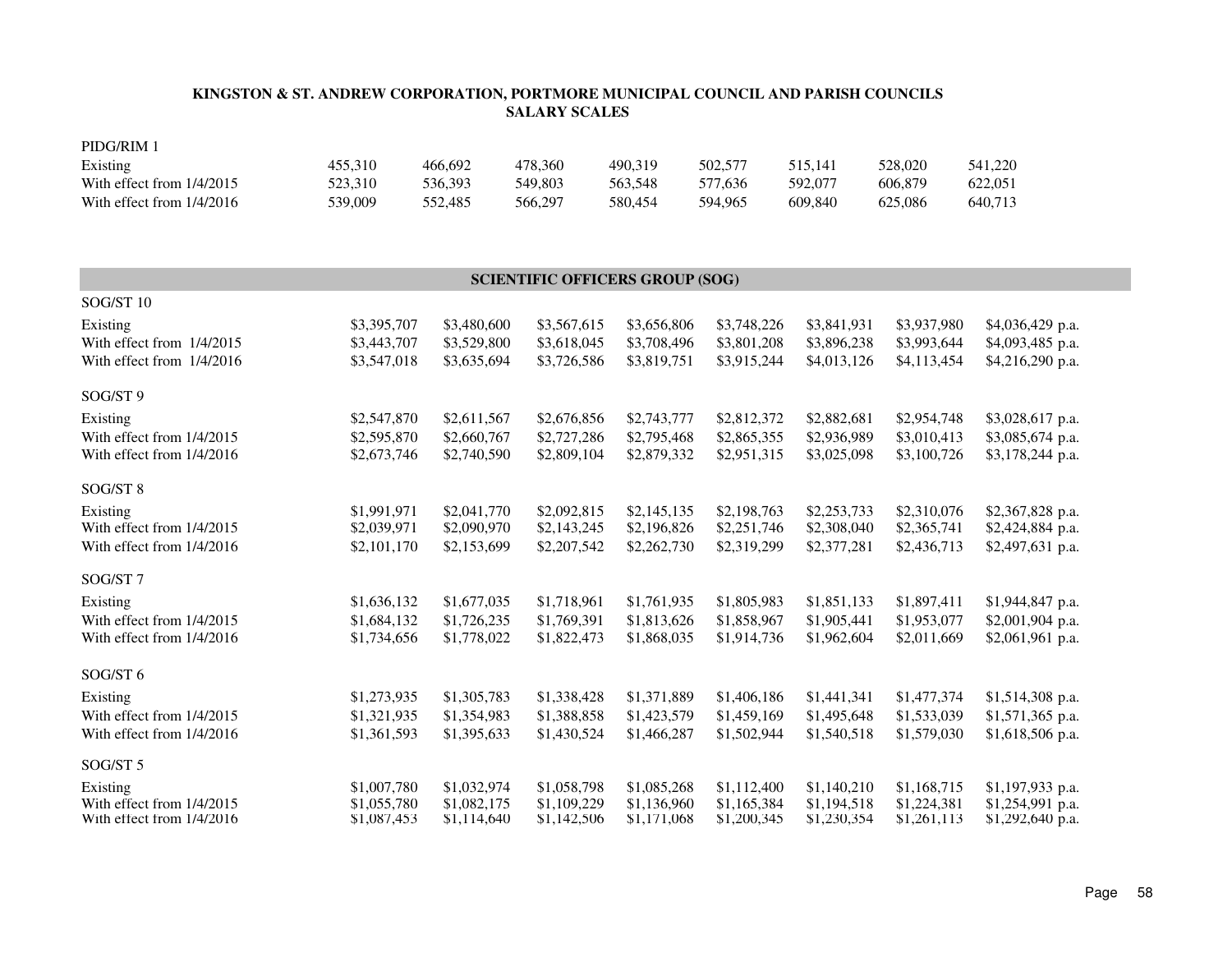| SOG/ST 4                                           |                                                                       |           |           |           |             |             |             |                  |  |
|----------------------------------------------------|-----------------------------------------------------------------------|-----------|-----------|-----------|-------------|-------------|-------------|------------------|--|
| Existing                                           | \$832,890                                                             | \$853,712 | \$875,055 | \$896,931 | \$919,354   | \$942,338   | \$965,897   | \$990,044 p.a.   |  |
| With effect from 1/4/2015                          | \$880,890                                                             | \$902,912 | \$925,485 | \$948,622 | \$972,338   | \$996,646   | \$1,021,562 | \$1,047,101 p.a. |  |
| With effect from 1/4/2016                          | \$907,317                                                             | \$930,000 | \$953,250 | \$977,081 | \$1,001,508 | \$1,026,546 | \$1,052,209 | \$1,078,514 p.a. |  |
| SOG/ST 3                                           |                                                                       |           |           |           |             |             |             |                  |  |
| Existing                                           | \$694,882                                                             | \$712,254 | \$730,060 | \$748,311 | \$767,019   | \$786,195   | \$805,850   | \$825,996 p.a.   |  |
| With effect from 1/4/2015                          | \$762,882                                                             | \$781,954 | \$801,503 | \$821,540 | \$842,079   | \$863,131   | \$884,709   | \$906,827 p.a.   |  |
| With effect from 1/4/2016                          | \$785,768                                                             | \$805,413 | \$825,548 | \$846,187 | \$867,341   | \$889,025   | \$911,251   | \$934,032 p.a.   |  |
| SOG/ST <sub>2</sub>                                |                                                                       |           |           |           |             |             |             |                  |  |
| Existing                                           | \$526,849                                                             | \$540,020 | \$553,520 | \$567,358 | \$581,542   | \$596,081   | \$610,983   | \$626,257 p.a.   |  |
| With effect from 1/4/2015                          | \$594,849                                                             | \$609,720 | \$624,963 | \$640,587 | \$656,602   | \$673,017   | \$689,842   | \$707,089 p.a.   |  |
| With effect from 1/4/2016                          | \$612,694                                                             | \$628,012 | \$643,712 | \$659,805 | \$676,300   | \$693,208   | \$710,538   | \$728,301 p.a.   |  |
| SOG/ST 1                                           |                                                                       |           |           |           |             |             |             |                  |  |
| Existing                                           | \$447,254                                                             | \$458,435 | \$469,896 | \$481,644 | \$493,685   | \$506,027   | \$518,677   | \$531,644 p.a.   |  |
| With effect from 1/4/2015                          | \$515,254                                                             | \$528,135 | \$541,339 | \$554,872 | \$568,744   | \$582,963   | \$597,537   | \$612,475 p.a.   |  |
| With effect from 1/4/2016                          | \$530,712                                                             | \$543,979 | \$557,579 | \$571,518 | \$585,806   | \$600,451   | \$615,463   | \$630,849 p.a.   |  |
|                                                    | <b>HEALTH TECHNICIAN &amp; ASSOCIATE PROFESSIONAL CATEGORY (HTAC)</b> |           |           |           |             |             |             |                  |  |
| <b>Enrolled Assistant Nurses Series (HTAC/EAN)</b> |                                                                       |           |           |           |             |             |             |                  |  |
| HTAC/EAN 2                                         |                                                                       |           |           |           |             |             |             |                  |  |
| Existing                                           | \$690,150                                                             | \$707,404 | \$725,089 | \$743,216 | \$761,796   | \$780,841   | \$800,362   | \$820,371        |  |
| With effect from April 1, 2015                     | \$738,150                                                             | \$756,604 | \$775,519 | \$794,907 | \$814,779   | \$835,149   | \$856,028   | \$877,428        |  |
| With effect from April 1, 2016                     | \$760,295                                                             | \$779,302 | \$798,784 | \$818,754 | \$839,223   | \$860,203   | \$881,709   | \$903,751        |  |
| HTAC/EAN 1                                         |                                                                       |           |           |           |             |             |             |                  |  |
| Existing                                           | \$613,110                                                             | \$628,438 | \$644,149 | \$660,252 | \$676,759   | \$693,678   | \$711,020   | \$728,795        |  |
| With effect from April 1, 2015                     | \$661,110                                                             | \$677,638 | \$694,579 | \$711,943 | \$729,742   | \$747,985   | \$766,685   | \$785,852        |  |
| With effect from April 1, 2016                     | \$680,943                                                             | \$697,967 | \$715,416 | \$733,301 | \$751,634   | \$770,425   | \$789,685   | \$809,428        |  |
|                                                    |                                                                       |           |           |           |             |             |             |                  |  |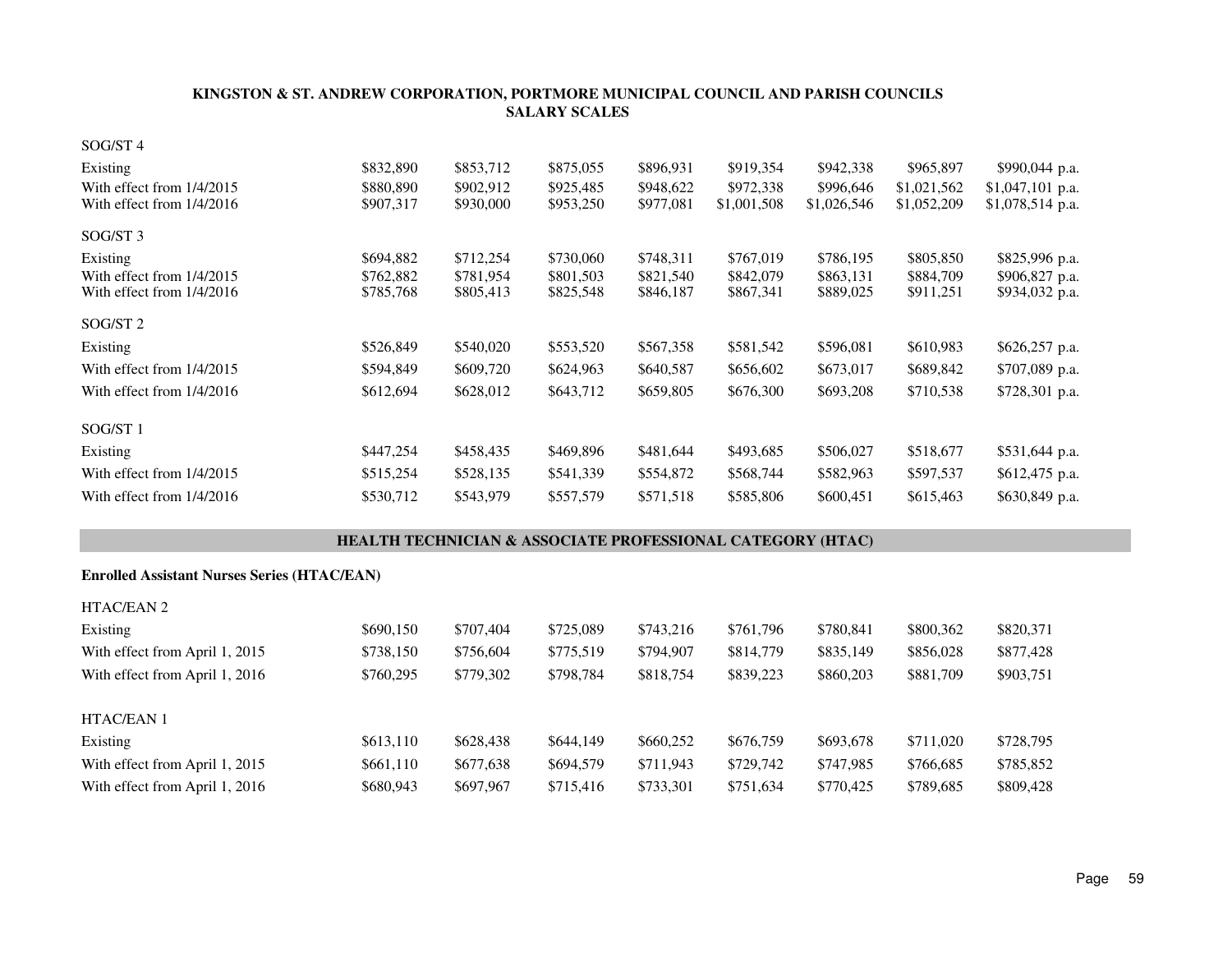| KINGSTON & ST. ANDREW CORPORATION, PORTMORE MUNICIPAL COUNCIL AND PARISH COUNCILS<br><b>SALARY SCALES</b> |                                     |                                     |                                                |                                     |                                     |                                     |                                     |                                     |  |  |  |  |  |
|-----------------------------------------------------------------------------------------------------------|-------------------------------------|-------------------------------------|------------------------------------------------|-------------------------------------|-------------------------------------|-------------------------------------|-------------------------------------|-------------------------------------|--|--|--|--|--|
|                                                                                                           |                                     |                                     | <b>INFIRMARY ADMINISTRATION CATEGORY (IAC)</b> |                                     |                                     |                                     |                                     |                                     |  |  |  |  |  |
| <b>Infirmary Administrator Series (IAC/IA)</b>                                                            |                                     |                                     |                                                |                                     |                                     |                                     |                                     |                                     |  |  |  |  |  |
| IAC/IA <sub>2</sub><br>With effect from April 1, 2013                                                     | \$1,112,212                         | \$1,140,017                         | \$1,168,517                                    | \$1,197,730                         | \$1,227,673                         | \$1,258,365                         | \$1,289,824                         | \$1,322,070 p.a.                    |  |  |  |  |  |
| IAC/IA 1<br>With effect from April 1, 2013                                                                | \$690,150                           | \$707,404                           | \$725,089                                      | \$743,216                           | \$761,796                           | \$780,841                           | \$800,362                           | \$820,371 p.a.                      |  |  |  |  |  |
| <b>SOCIAL WORK GROUP (SWG)</b>                                                                            |                                     |                                     |                                                |                                     |                                     |                                     |                                     |                                     |  |  |  |  |  |
| Professional Social Work (SWG/PS)                                                                         |                                     |                                     |                                                |                                     |                                     |                                     |                                     |                                     |  |  |  |  |  |
| SWG/PS 4                                                                                                  |                                     |                                     |                                                |                                     |                                     |                                     |                                     |                                     |  |  |  |  |  |
| Existing<br>With effect from 1/4/2015<br>With effect from 1/4/2016                                        | 1,261,267<br>1,309,267<br>1,348,545 | 1,292,799<br>1,341,999<br>1,382,259 | 1,325,119<br>1,375,549<br>1,416,815            | 1,358,247<br>1,409,937<br>1,452,235 | 1,392,203<br>1,445,186<br>1,488,541 | 1,427,008<br>1,481,315<br>1,525,755 | 1,462,684<br>1,518,348<br>1,563,899 | 1,499,251<br>1,556,307<br>1,602,996 |  |  |  |  |  |
| SWG/PS 3                                                                                                  |                                     |                                     |                                                |                                     |                                     |                                     |                                     |                                     |  |  |  |  |  |
| Existing<br>With effect from 1/4/2015<br>With effect from 1/4/2016                                        | 1,067,213<br>1,115,213<br>1,148,669 | 1,093,893<br>1,143,093<br>1,177,386 | 1,121,240<br>1,171,671<br>1,206,821            | 1,149,271<br>1,200,962<br>1,236,991 | 1,178,003<br>1,230,986<br>1,267,916 | 1,207,453<br>1,261,761<br>1,299,614 | 1,237,639<br>1,293,305<br>1,332,104 | 1,268,580<br>1,325,638<br>1,365,407 |  |  |  |  |  |
| SWG/PS 2                                                                                                  |                                     |                                     |                                                |                                     |                                     |                                     |                                     |                                     |  |  |  |  |  |
| Existing<br>With effect from 1/4/2015<br>With effect from 1/4/2016                                        | 904,181<br>952,181<br>980,746       | 926,786<br>975,986<br>1,005,265     | 949,955<br>1,000,385<br>1,030,397              | 973,704<br>1,025,395<br>1,056,157   | 998,047<br>1,051,030<br>1,082,561   | 1,022,998<br>1,077,305<br>1,109,625 | 1,048,573<br>1,104,238<br>1,137,365 | 1,074,787<br>1,131,844<br>1,165,799 |  |  |  |  |  |
| SWG/PS 1                                                                                                  |                                     |                                     |                                                |                                     |                                     |                                     |                                     |                                     |  |  |  |  |  |
| Existing<br>With effect from 1/4/2015<br>With effect from 1/4/2016                                        | 758,588<br>806,588<br>830,786       | 777,553<br>826,753<br>851,555       | 796,992<br>847,422<br>872,844                  | 816,917<br>868,607<br>894,665       | 837,340<br>890,322<br>917,032       | 858,273<br>912,580<br>939,958       | 879,730<br>935,395<br>963,457       | 901,723<br>958,780<br>987,543       |  |  |  |  |  |
| <b>Social Services Administration (SWG/SSA)</b>                                                           |                                     |                                     |                                                |                                     |                                     |                                     |                                     |                                     |  |  |  |  |  |
| SWG/SSA 2<br>Existing                                                                                     | 646,264                             | 662,420                             | 678,981                                        | 695,955                             | 713,354                             | 731,188                             | 749,468                             | 768,204                             |  |  |  |  |  |
| With effect from 1/4/2015<br>With effect from 1/4/2016                                                    | 694,264<br>715,092                  | 711,621<br>732,969                  | 729,411<br>751,293                             | 747,646<br>770,076                  | 766,338<br>789,328                  | 785,496<br>809,061                  | 805,133<br>829,287                  | 825,262<br>850,020                  |  |  |  |  |  |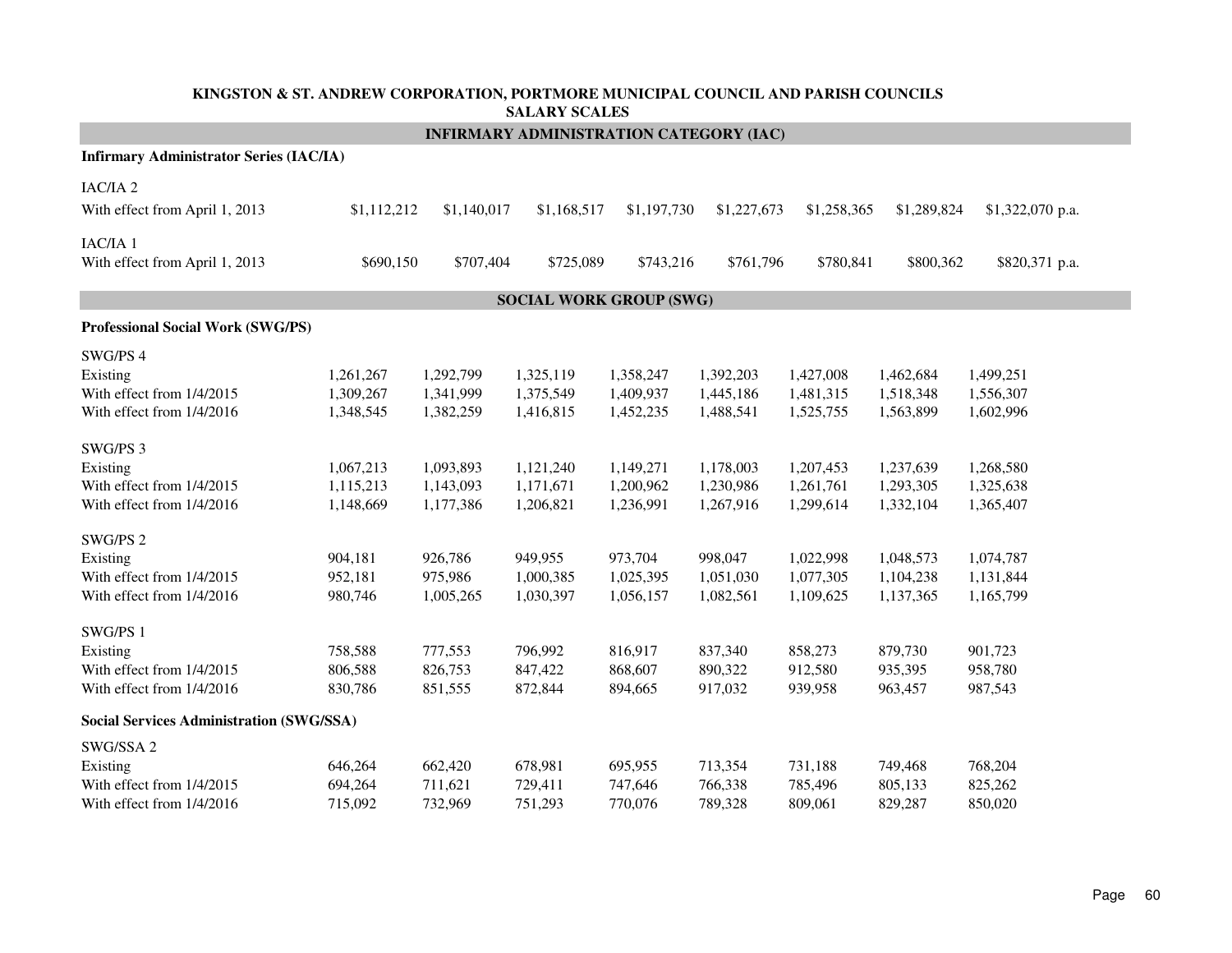| SWG/SSA 1                                  |         |                                                                   |                    |         |                    |                    |                    |         |  |
|--------------------------------------------|---------|-------------------------------------------------------------------|--------------------|---------|--------------------|--------------------|--------------------|---------|--|
| Existing                                   | 557,802 | 571,747                                                           | 586,040            | 600,691 | 615,709            | 631,101            | 646,879            | 663,051 |  |
| With effect from 1/4/2015                  | 605,802 | 620,947                                                           | 636,471            | 652,382 | 668,692            | 685,409            | 702,545            | 720,108 |  |
| With effect from 1/4/2016                  | 623,976 | 639,575                                                           | 655,565            | 671,954 | 688,753            | 705,972            | 723,621            | 741,711 |  |
| Social Work Aide (SWG/SWA)                 |         |                                                                   |                    |         |                    |                    |                    |         |  |
| SWG/SWA 2                                  |         |                                                                   |                    |         |                    |                    |                    |         |  |
| Existing                                   | 548,970 | 562,695                                                           | 576,762            | 591,181 | 605,961            | 621,110            | 636,637            | 652,553 |  |
| With effect from 1/4/2015                  | 616,970 | 632,394                                                           | 648,204            | 664,409 | 681,019            | 698,045            | 715,496            | 733,383 |  |
| With effect from 1/4/2016                  | 635,479 | 651,366                                                           | 667,650            | 684,341 | 701,450            | 718,986            | 736,961            | 755,385 |  |
| SWG/SWA 1                                  |         |                                                                   |                    |         |                    |                    |                    |         |  |
| Existing                                   | 447,277 | 458,459                                                           | 469,920            | 481,668 | 493,710            | 506,053            | 518,704            | 531,672 |  |
| With effect from 1/4/2015                  | 515,277 | 528,159                                                           | 541,363            | 554,897 | 568,769            | 582,989            | 597,563            | 612,502 |  |
| With effect from 1/4/2016                  | 530,735 | 544,004                                                           | 557,604            | 571,544 | 585,832            | 600,478            | 615,490            | 630,878 |  |
|                                            |         | <b>TECHNICAL SUPPORT SERVICES GROUP - HEALTH SUPPORT (TSS/HS)</b> |                    |         |                    |                    |                    |         |  |
|                                            |         |                                                                   |                    |         |                    |                    |                    |         |  |
|                                            |         |                                                                   |                    |         |                    |                    |                    |         |  |
| TSS/HS 7                                   |         |                                                                   |                    |         |                    |                    |                    |         |  |
| Existing                                   |         | 617,065                                                           | 632,492            | 648,304 | 664,512            | 681,124            | 698,152            |         |  |
| With effect from April 1, 2015             |         | 665,065                                                           | 681,692            | 698,734 | 716,202            | 734,107            | 752,460            |         |  |
| With effect from April 1, 2016             |         | 685,017                                                           | 702,142            | 719,696 | 737,688            | 756,131            | 775,034            |         |  |
| TSS/HS 6                                   |         |                                                                   |                    |         |                    |                    |                    |         |  |
| Existing                                   |         | 570,280                                                           | 584,537            | 599,151 | 614,129            | 629,483            | 645,220            |         |  |
| With effect from April 1, 2015             |         | 618,280                                                           | 633,737            | 649,580 | 665,820            | 682,465            | 699,527            |         |  |
| With effect from April 1, 2016             |         | 636,828                                                           | 652,749            | 669,068 | 685,795            | 702,939            | 720,513            |         |  |
| TSS/HS 5                                   |         |                                                                   |                    |         |                    |                    |                    |         |  |
|                                            |         | 515,907                                                           |                    | 542,025 |                    |                    |                    |         |  |
| Existing<br>With effect from April 1, 2015 |         | 563,907                                                           | 528,804<br>578,005 | 592,455 | 555,575<br>607,266 | 569,465<br>622,448 | 583,701<br>638,009 |         |  |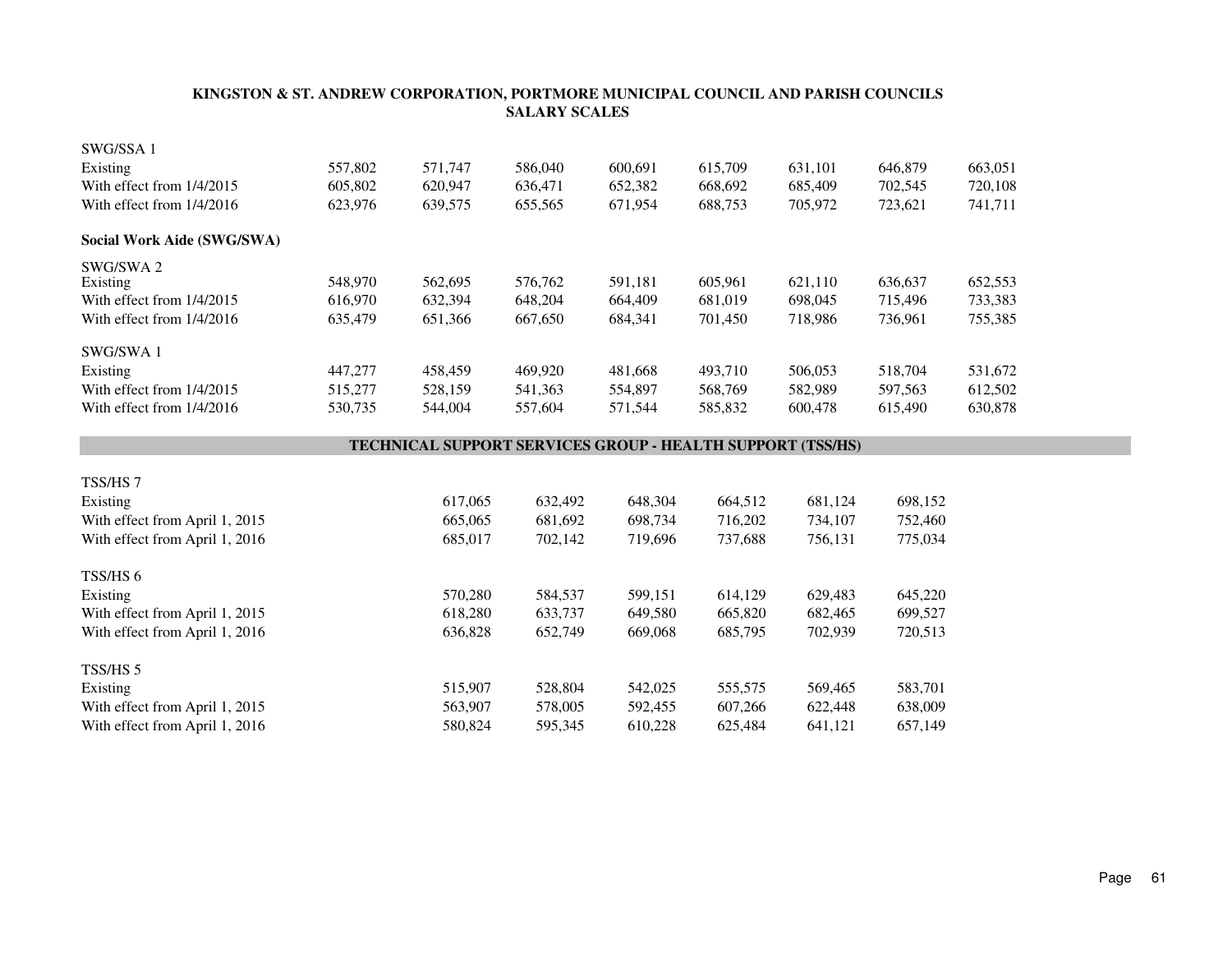|                                       |           |           | <b>SALARY SCALES</b>          |           |           |           |           |                |
|---------------------------------------|-----------|-----------|-------------------------------|-----------|-----------|-----------|-----------|----------------|
| TSS/HS 4                              |           |           |                               |           |           |           |           |                |
| Existing                              |           | 474,306   | 486,164                       | 498,318   | 510,776   | 523,545   | 536,634   |                |
| With effect from April 1, 2015        |           | 522,306   | 535,364                       | 548,748   | 562,466   | 576,528   | 590,941   |                |
| With effect from April 1, 2016        |           | 537,975   | 551,425                       | 565,210   | 579,340   | 593,824   | 608,670   |                |
| TSS/HS 3                              |           |           |                               |           |           |           |           |                |
| Existing                              |           | 445,856   | 457,002                       | 468,427   | 480,138   | 492,141   | 504,445   |                |
| With effect from April 1, 2015        |           | 493,856   | 506,202                       | 518,857   | 531,829   | 545,125   | 558,753   |                |
| With effect from April 1, 2016        |           | 508,672   | 521,388                       | 534,423   | 547,784   | 561,478   | 575,515   |                |
| TSS/HS 2                              |           |           |                               |           |           |           |           |                |
| Existing                              |           | 401,132   | 411,160                       | 421,439   | 431,975   | 442,775   | 453,844   |                |
| With effect from April 1, 2015        |           | 449,132   | 460,360                       | 471,869   | 483,666   | 495,758   | 508,152   |                |
| With effect from April 1, 2016        |           | 462,606   | 474,171                       | 486,025   | 498,176   | 510,630   | 523,396   |                |
| TSS/HS 1                              |           |           |                               |           |           |           |           |                |
| Existing                              |           | 359,365   | 368,349                       | 377,558   | 386,997   | 396,672   | 406,589   |                |
| With effect from April 1, 2015        |           | 407,365   | 417,549                       | 427,988   | 438,688   | 449,655   | 460,896   |                |
| With effect from April 1, 2016        |           | 419,586   | 430,076                       | 440,827   | 451,848   | 463,144   | 474,723   |                |
|                                       |           |           | HEALTH SUPPORT CATEGORY (HSC) |           |           |           |           |                |
|                                       |           |           |                               |           |           |           |           |                |
| <b>Health Support Series (HSC/HS)</b> |           |           |                               |           |           |           |           |                |
| HSC/HS 5                              |           |           |                               |           |           |           |           |                |
| Existing                              | \$561,750 | \$575,794 | \$590,189                     | \$604,943 | \$620,067 | \$635,569 | \$651,458 | \$667,744 p.a. |
| With effect from April 1, 2015        | \$609,750 | \$624,994 | \$640,619                     | \$656,634 | \$673,050 | \$689,876 | \$707,123 | \$724,801 p.a. |
| With effect from April 1 2016         | \$628.043 | \$643.744 | \$659.837                     | \$676.333 | \$693.21  | \$710.572 | \$728.337 | \$746545 n     |

With effect from April 1, 2016 \$628,043 \$643,744 \$659,837 \$676,333 \$693,241 \$710,572 \$728,337 \$746,545 p.a. HSC/HS 4Existing \$494,340 \$506,699 \$519,366 \$532,350 \$545,659 \$559,300 \$573,283 \$587,615 p.a. With effect from April 1, 2015 \$542,340 \$555,899 \$569,796 \$584,041 \$598,642 \$613,608 \$628,948 \$644,672 p.a.

With effect from April 1, 2016 \$558,610 \$572,575 \$586,890 \$601,562 \$616,601 \$632,016 \$647,817 \$664,012 p.a. HSC/HS 3Existing \$449,400 \$460,635 \$472,151 \$483,955 \$496,054 \$508,455 \$521,166 \$534,195 p.a. With effect from April 1, 2015 \$497,400 \$509,835 \$522,581 \$535,645 \$549,037 \$562,762 \$576,832 \$591,252 p.a. With effect from April 1, 2016 \$512,322 \$525,130 \$538,258 \$551,715 \$565,508 \$579,645 \$594,136 \$608,990 p.a.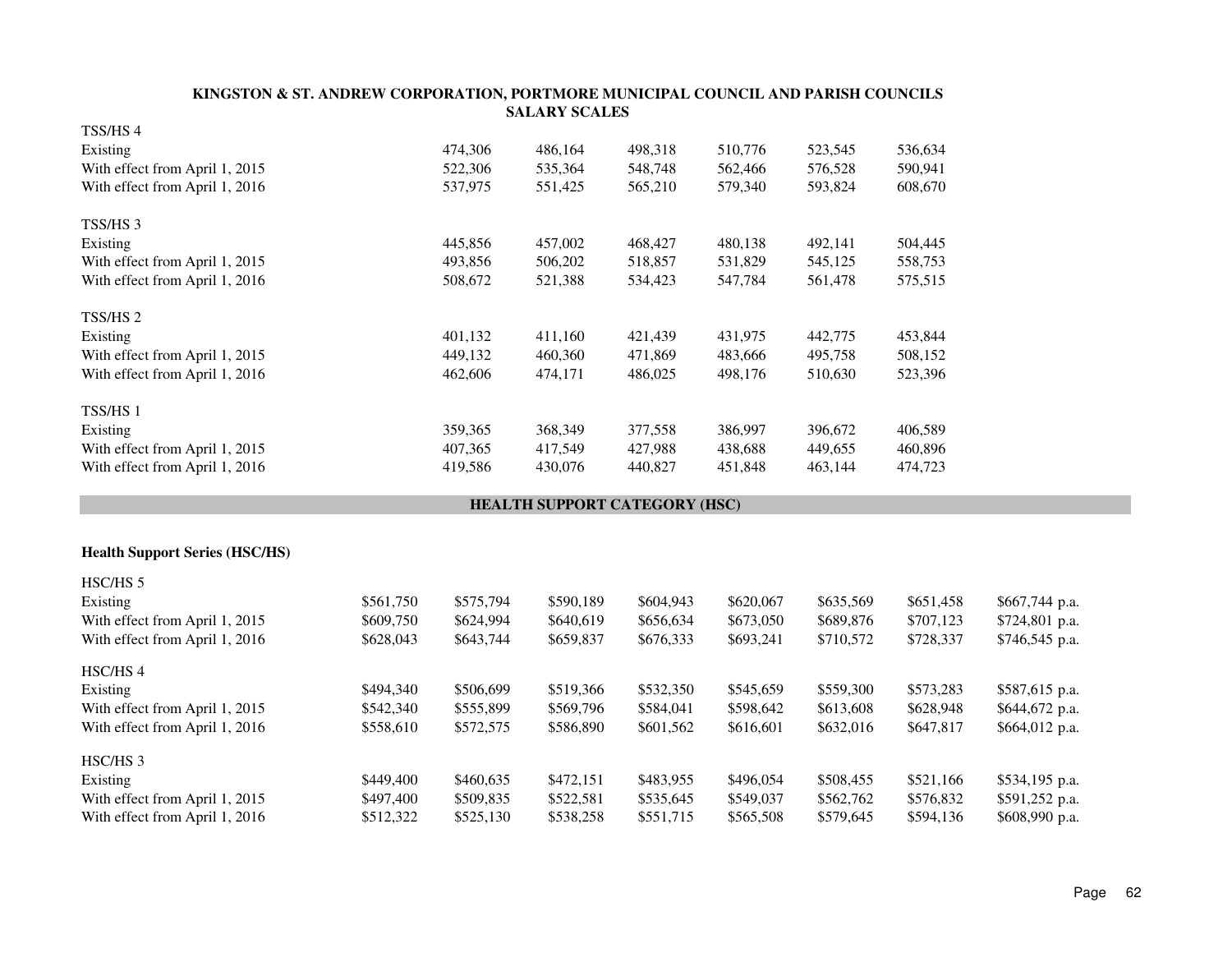| HSC/HS <sub>2</sub>                       |           |           |                                       |           |           |                |           |                |      |
|-------------------------------------------|-----------|-----------|---------------------------------------|-----------|-----------|----------------|-----------|----------------|------|
| Existing                                  | \$406,600 | \$416,765 | \$427,184                             | \$437,864 | \$448,810 | \$460,031      | \$471,531 | \$483,320 p.a. |      |
| With effect from April 1, 2015            | \$454,600 | \$465,965 | \$477,614                             | \$489,554 | \$501,793 | \$514,338      | \$527,197 | \$540,377 p.a. |      |
| With effect from April 1, 2016            | \$468,238 | \$479,944 | \$491,943                             | \$504,241 | \$516,847 | \$529,768      | \$543,013 | \$556,588 p.a. |      |
| HSC/HS 1                                  |           |           |                                       |           |           |                |           |                |      |
| Existing                                  | \$372,788 | \$382,108 | \$391,660                             | \$401,452 | \$411,488 | \$421,775 p.a. |           |                |      |
| With effect from April 1, 2015            | \$420,788 | \$431,308 | \$442,090                             | \$453,143 | \$464,471 | \$476,083 p.a. |           |                |      |
| With effect from April 1, 2016            | \$433,412 | \$444,247 | \$455,353                             | \$466,737 | \$478,405 | \$490,365 p.a. |           |                |      |
|                                           |           |           | OFFICE AND PUBLIC SERVICE GROUP (OPS) |           |           |                |           |                |      |
| <b>Steno Writers Series (OPS/SW)</b>      |           |           |                                       |           |           |                |           |                |      |
| OPS/SW 3                                  |           |           |                                       |           |           |                |           |                |      |
| Existing                                  | 1,149,400 | 1,178,135 | 1,207,589                             | 1,237,778 | 1,268,723 | 1,300,441      | 1,332,952 | 1,366,276      | p.a. |
| With effect from 1/4/2015                 | 1,197,400 | 1,227,335 | 1,258,018                             | 1,289,469 | 1,321,706 | 1,354,748      | 1,388,617 | 1,423,332      | p.a. |
| With effect from 1/4/2016                 | 1,233,322 | 1,264,155 | 1,295,759                             | 1,328,153 | 1,361,357 | 1,395,391      | 1,430,275 | 1,466,032      | p.a. |
| OPS/SW 2                                  |           |           |                                       |           |           |                |           |                |      |
| Existing                                  | 920,542   | 943,556   | 967,144                               | 991,323   | 1,016,106 | 1,041,509      | 1,067,546 | 1,094,235      | p.a. |
| With effect from 1/4/2015                 | 968,542   | 992,756   | 1,017,574                             | 1,043,014 | 1,069,089 | 1,095,816      | 1,123,212 | 1,151,292      | p.a. |
| With effect from 1/4/2016                 | 997,598   | 1,022,538 | 1,048,102                             | 1,074,304 | 1,101,162 | 1,128,691      | 1,156,908 | 1,185,831      | p.a. |
| OPS/SW1                                   |           |           |                                       |           |           |                |           |                |      |
| Existing                                  | 762,014   | 781,065   | 800,591                               | 820,606   | 841,121   | 862,149        | 883,703   | 905,795        | p.a. |
| With effect from 1/4/2015                 | 810,014   | 830,264   | 851,021                               | 872,296   | 894,104   | 916,456        | 939,368   | 962,852        | p.a. |
| With effect from 1/4/2016                 | 834,314   | 855,172   | 876,552                               | 898,465   | 920,927   | 943,950        | 967,549   | 991,738        | p.a. |
| <b>Administrative Secretary (OPS/ADS)</b> |           |           |                                       |           |           |                |           |                |      |
| OPS/ADS 2                                 |           |           |                                       |           |           |                |           |                |      |
| Existing                                  | 1,109,739 | 1,137,482 | 1,165,919                             | 1,195,067 | 1,224,944 | 1,255,568      | 1,286,957 | 1,319,131      | p.a. |
| With effect from 1/4/2015                 | 1,177,739 | 1,207,182 | 1,237,362                             | 1,268,296 | 1,300,003 | 1,332,504      | 1,365,816 | 1,399,962      | p.a. |
| With effect from 1/4/2016                 | 1,213,071 | 1,243,398 | 1,274,483                             | 1,306,345 | 1,339,004 | 1,372,479      | 1,406,791 | 1,441,960      | p.a. |
| OPS/ADS 1                                 |           |           |                                       |           |           |                |           |                |      |
| Existing                                  | 884,528   | 906,641   | 929,307                               | 952,540   | 976,353   | 1,000,762      | 1,025,781 | 1,051,425      | p.a. |
| With effect from 1/4/2015                 | 952,528   | 976,341   | 1,000,750                             | 1,025,768 | 1,051,413 | 1,077,698      | 1,104,640 | 1,132,256      | p.a. |
| With effect from 1/4/2016                 | 981,104   | 1,005,631 | 1,030,772                             | 1,056,542 | 1,082,955 | 1,110,029      | 1,137,780 | 1,166,224      | p.a. |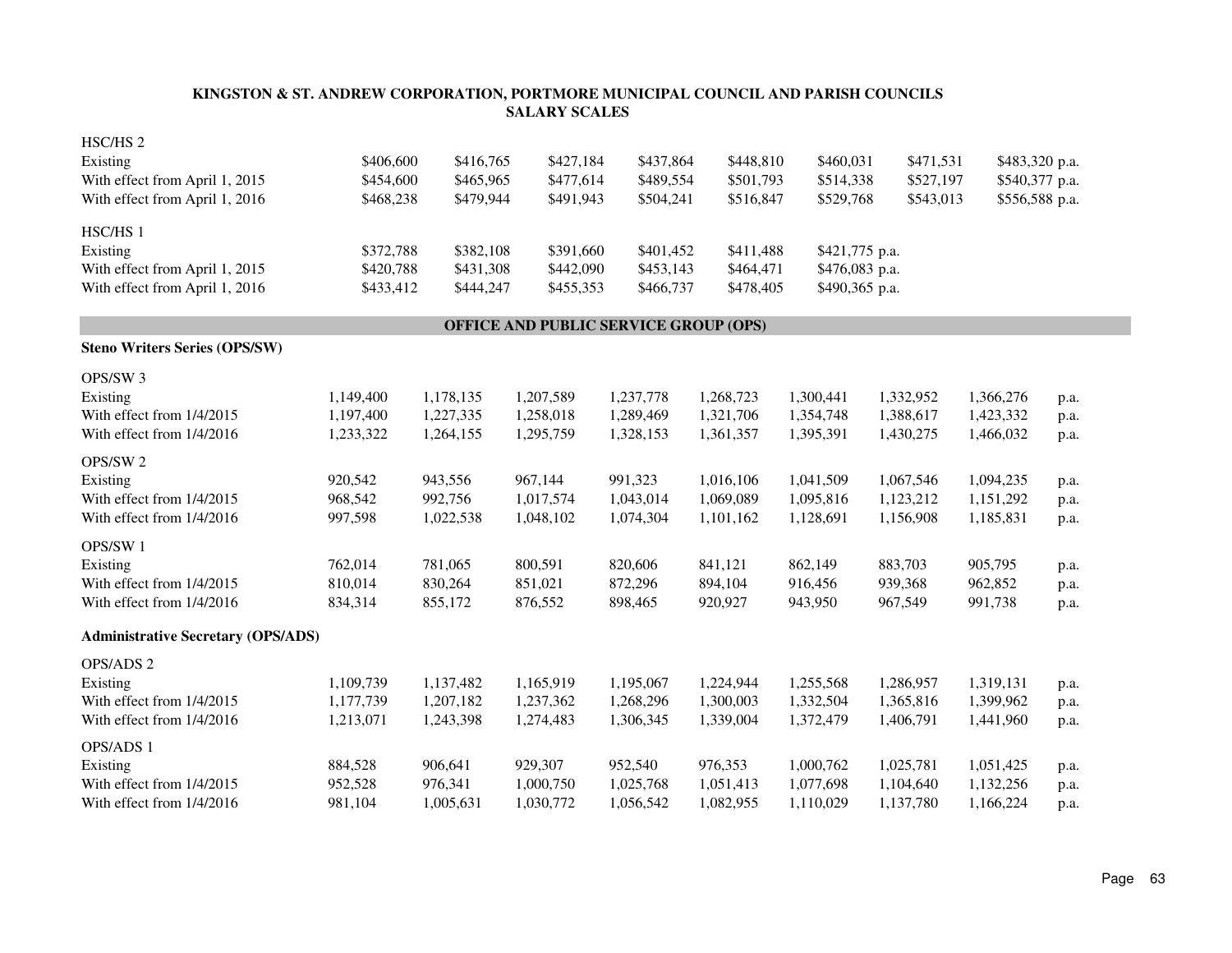#### **Secretarial Series (OPS/SS)**

| OPS/SS 6                                   |           |           |           |           |           |           |           |           |      |
|--------------------------------------------|-----------|-----------|-----------|-----------|-----------|-----------|-----------|-----------|------|
| Existing                                   | 1,261,267 | 1,292,799 | 1,325,119 | 1,358,247 | 1,392,203 | 1,427,008 | 1,462,684 | 1,499,251 | p.a. |
| With effect from 1/4/2015                  | 1,309,267 | 1,341,999 | 1,375,549 | 1,409,937 | 1,445,186 | 1,481,315 | 1,518,348 | 1,556,307 | p.a. |
| With effect from 1/4/2016                  | 1,348,545 | 1,382,259 | 1,416,815 | 1,452,235 | 1,488,541 | 1,525,755 | 1,563,899 | 1,602,996 | p.a. |
| OPS/SS 5                                   |           |           |           |           |           |           |           |           |      |
| Existing                                   | 1,124,062 | 1,152,164 | 1,180,967 | 1,210,492 | 1,240,754 | 1,271,772 | 1,303,567 | 1,336,156 | p.a. |
| With effect from 1/4/2015                  | 1,172,062 | 1,201,364 | 1,231,398 | 1,262,183 | 1,293,737 | 1,326,081 | 1,359,233 | 1,393,213 | p.a. |
| With effect from 1/4/2016                  | 1,207,224 | 1,237,404 | 1,268,340 | 1,300,048 | 1,332,549 | 1,365,863 | 1,400,010 | 1,435,010 | p.a. |
| OPS/SS4                                    |           |           |           |           |           |           |           |           |      |
| Existing                                   | 878,592   | 900,557   | 923,070   | 946,147   | 969,801   | 994,046   | 1,018,897 | 1,044,370 | p.a. |
| With effect from 1/4/2015                  | 926,592   | 949,757   | 973,501   | 997,838   | 1,022,784 | 1,048,354 | 1,074,563 | 1,101,427 | p.a. |
| With effect from 1/4/2016                  | 954,390   | 978,250   | 1,002,706 | 1,027,773 | 1,053,468 | 1,079,804 | 1,106,800 | 1,134,470 | p.a. |
| OPS/SS 3                                   |           |           |           |           |           |           |           |           |      |
| Existing                                   | 736,454   | 754,866   | 773,737   | 793,081   | 812,908   | 833,230   | 854,061   | 875,413   | p.a. |
| With effect from 1/4/2015                  | 804,454   | 824,565   | 845,179   | 866,309   | 887,967   | 910,166   | 932,920   | 956,243   | p.a. |
| With effect from 1/4/2016                  | 828,588   | 849,302   | 870,535   | 892,298   | 914,606   | 937,471   | 960,908   | 984,930   | p.a. |
| OPS/SS 2                                   |           |           |           |           |           |           |           |           |      |
| Existing                                   | 555,586   | 569,475   | 583,712   | 598,305   | 613,262   | 628,594   | 644,309   | 660,417   | p.a. |
| With effect from 1/4/2015                  | 623,586   | 639,176   | 655,155   | 671,534   | 688,322   | 705,530   | 723,169   | 741,248   | p.a. |
| With effect from 1/4/2016                  | 642,294   | 658,351   | 674,810   | 691,680   | 708,972   | 726,696   | 744,864   | 763,485   | p.a. |
| OPS/SS 1                                   |           |           |           |           |           |           |           |           |      |
| Existing                                   | 463,195   | 474,775   | 486,644   | 498,810   | 511,280   | 524,062   | 537,164   | 550,593   | p.a. |
| With effect from 1/4/2015                  | 531,195   | 544,475   | 558,087   | 572,039   | 586,340   | 600,998   | 616,023   | 631,424   | p.a. |
| With effect from 1/4/2016                  | 547,131   | 560,809   | 574,829   | 589,200   | 603,930   | 619,028   | 634,504   | 650,367   | p.a. |
| <b>Telephone Operating Series (OPS/TO)</b> |           |           |           |           |           |           |           |           |      |
| OPS/TO 4                                   |           |           |           |           |           |           |           |           |      |
| Existing                                   | 642,838   | 658,909   | 675,381   | 692,266   | 709,573   | 727,312   | 745,495   | 764,132   | p.a. |
| With effect from 1/4/2015                  | 710,838   | 728,609   | 746,824   | 765,495   | 784,632   | 804,248   | 824,354   | 844,963   | p.a. |
| With effect from 1/4/2016                  | 732,163   | 750,467   | 769,229   | 788,460   | 808,171   | 828,375   | 849,085   | 870,312   | p.a. |
|                                            |           |           |           |           |           |           |           |           |      |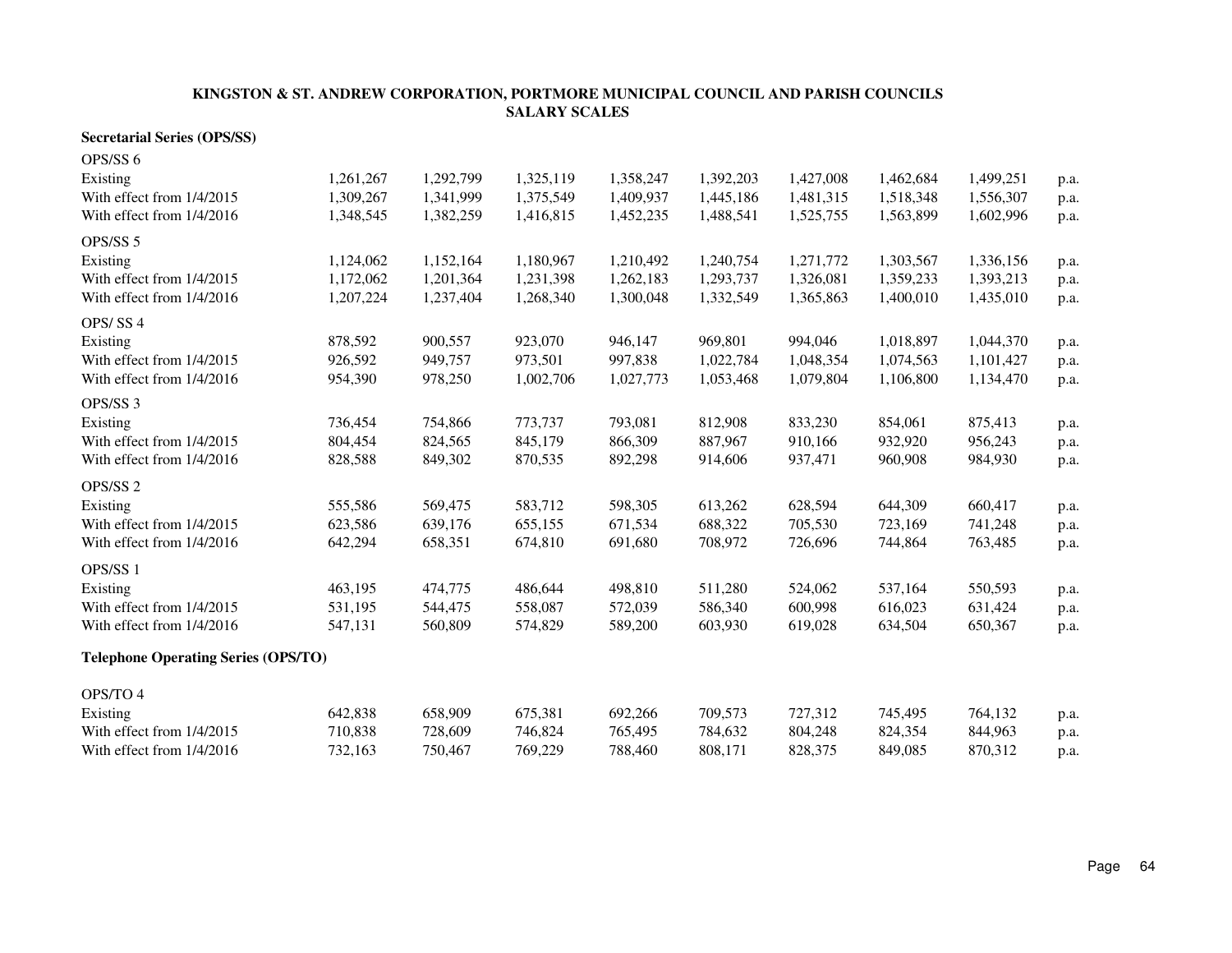| OPS/TO 3                    |         |         |         |         |         |         |         |         |      |
|-----------------------------|---------|---------|---------|---------|---------|---------|---------|---------|------|
| Existing                    | 512,292 | 525,099 | 538,227 | 551.682 | 565,475 | 579.611 | 594.102 | 608.954 | p.a. |
| With effect from 1/4/2015   | 580,292 | 594.799 | 609,669 | 624,911 | 640.534 | 656.547 | 672,961 | 689,785 | p.a. |
| With effect from $1/4/2016$ | 597.701 | 612.643 | 627,959 | 643,658 | 659,750 | 676,244 | 693,150 | 710.478 | p.a. |
| OPS/TO 2                    |         |         |         |         |         |         |         |         |      |
| Existing                    | 450,909 | 462.182 | 473.737 | 485,580 | 497,720 | 510.163 | 522.917 | 535,990 | p.a. |
| With effect from $1/4/2015$ | 518,909 | 531,882 | 545,179 | 558,808 | 572,778 | 587,098 | 601.775 | 616,820 | p.a. |
| With effect from 1/4/2016   | 534,476 | 547,838 | 561,534 | 575,572 | 589,962 | 604.711 | 619.829 | 635,324 | p.a. |
| OPS/TO 1                    |         |         |         |         |         |         |         |         |      |
| Existing                    | 424,877 | 435.499 | 446,386 | 457.546 | 468.985 | 480,709 | 492,727 | 505,045 | p.a. |
| With effect from $1/4/2015$ | 492,877 | 505,199 | 517,829 | 530,775 | 544,044 | 557,645 | 571,586 | 585,876 | p.a. |
| With effect from 1/4/2016   | 507,663 | 520,355 | 533,364 | 546,698 | 560,365 | 574,374 | 588,734 | 603,452 | p.a. |

#### **LABOUR AND MECHANICAL OPERATIONS GROUP (LMO)**

|                                | Basic<br>minimum |          |          |          |          | Salary<br>maximum |          |
|--------------------------------|------------------|----------|----------|----------|----------|-------------------|----------|
| LMO/TS 6                       |                  |          |          |          |          |                   |          |
| Existing                       | \$10,023         | \$10,273 | \$10,530 | \$10,793 | \$11,063 | \$11,340          | per week |
| With effect from April 1, 2015 | \$10,946         | \$11,220 | \$11,500 | \$11,788 | \$12,082 | \$12,384          | per week |
| With effect from April 1, 2016 | \$11,274         | \$11,556 | \$11,845 | \$12,141 | \$12,445 | \$12,756          | per week |
| LMO/TS <sub>5</sub>            |                  |          |          |          |          |                   |          |
| Existing                       | \$9,180          | \$9,409  | \$9,644  | \$9,885  | \$10,133 | \$10,386          | per week |
| With effect from April 1, 2015 | \$10,103         | \$10,356 | \$10,614 | \$10,880 | \$11,152 | \$11,431          | per week |
| With effect from April 1, 2016 | \$10,406         | \$10,666 | \$10,933 | \$11,206 | \$11,486 | \$11,774          | per week |
| LMO/TS <sub>4</sub>            |                  |          |          |          |          |                   |          |
| Existing                       | \$8,507          | \$8,720  | \$8,938  | \$9,161  | \$9,390  | \$9,625           | per week |
| With effect from April 1, 2015 | \$9,430          | \$9,666  | \$9,907  | \$10,155 | \$10,409 | \$10,669          | per week |
| With effect from April 1, 2016 | \$9,713          | \$9,956  | \$10,205 | \$10,460 | \$10,721 | \$10,989          | per week |
| LMO/TS 3                       |                  |          |          |          |          |                   |          |
| Existing                       | \$8,019          | \$8,219  | \$8,425  | \$8,636  | \$8,851  | \$9,073           | per week |
| With effect from April 1, 2015 | \$8,942          | \$9,166  | \$9,395  | \$9,630  | \$9,870  | \$10,117          | per week |
| With effect from April 1, 2016 | \$9,210          | \$9,441  | \$9,677  | \$9,918  | \$10,166 | \$10,421          | per week |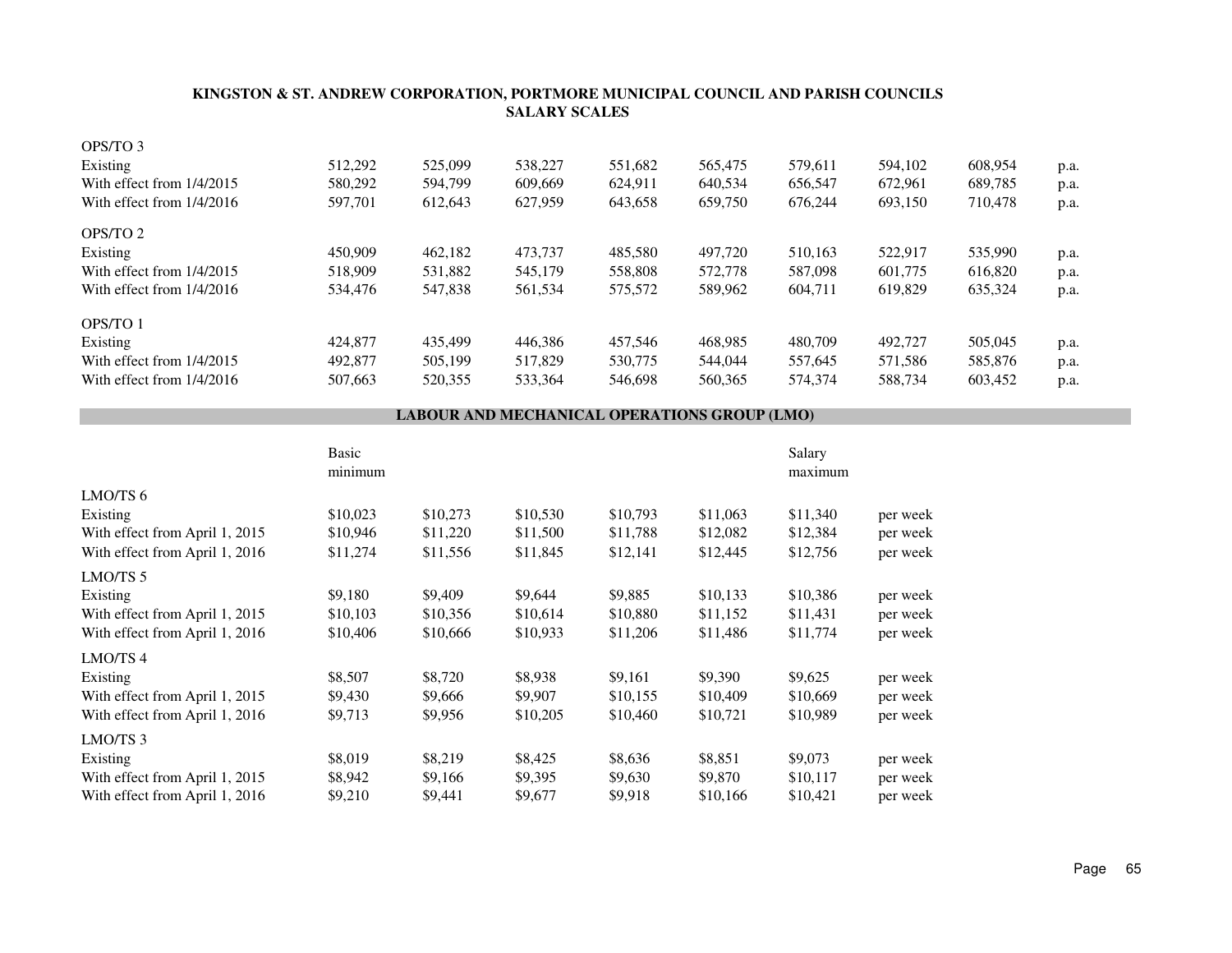|                                             |             |             | <b>SALARY SCALES</b>             |             |             |             |             |                  |
|---------------------------------------------|-------------|-------------|----------------------------------|-------------|-------------|-------------|-------------|------------------|
| LMO/TS <sub>2</sub>                         |             |             |                                  |             |             |             |             |                  |
| Existing                                    | \$7,262     | \$7,444     | \$7,630                          | \$7,821     | \$8,016     | \$8,217     | per week    |                  |
| With effect from April 1, 2015              | \$8,185     | \$8,390     | \$8,599                          | \$8,814     | \$9,035     | \$9,261     | per week    |                  |
| With effect from April 1, 2016              | \$8,431     | \$8,641     | \$8,857                          | \$9,079     | \$9,306     | \$9,538     | per week    |                  |
| LMO/TS 1                                    |             |             |                                  |             |             |             |             |                  |
| Existing                                    | \$6,885     | \$7,057     | \$7,234                          | \$7,415     | \$7,600     | \$7,790     | per week    |                  |
| With effect from April 1, 2015              | \$7,808     | \$8,003     | \$8,203                          | \$8,408     | \$8,619     | \$8,834     | per week    |                  |
| With effect from April 1, 2016              | \$8,042     | \$8,243     | \$8,449                          | \$8,661     | \$8,877     | \$9,099     | per week    |                  |
| Driver (LMO/DR)                             |             |             |                                  |             |             |             |             |                  |
| LMO/DR 2                                    |             |             |                                  |             |             |             |             |                  |
| Existing                                    | \$9,279     | $\mathbf X$ | \$271                            |             | \$11,174    | per week    |             |                  |
| With effect from April 1, 2015              | \$10,202    | $\mathbf X$ | \$298                            |             | \$12,288    | per week    |             |                  |
| With effect from April 1, 2016              | \$10,508    | $\mathbf X$ | \$307                            |             | \$12,657    | per week    |             |                  |
| LMO/DR 1                                    |             |             |                                  |             |             |             |             |                  |
| Existing                                    | \$8,000     | $\mathbf X$ | \$215                            |             | \$9,508     | per week    |             |                  |
| With effect from April 1, 2015              | \$8,923     | $\mathbf X$ | \$240                            |             | \$10,603    | per week    |             |                  |
| With effect from April 1, 2016              | \$9,191     | $\mathbf X$ | \$247                            |             | \$10,920    | per week    |             |                  |
|                                             |             |             | PROTECTIVE SERVICES GROUP (PTSG) |             |             |             |             |                  |
| <b>Protective Services Series (PTSG/PX)</b> |             |             |                                  |             |             |             |             |                  |
|                                             |             |             |                                  |             |             |             |             |                  |
| Existing                                    | \$1,170,575 | \$1,199,839 | \$1,229,835                      | \$1,260,581 | \$1,292,095 | \$1,324,398 | \$1,357,508 | \$1,391,445 p.a. |
| With effect from 1/4/2015                   | \$1,218,575 | \$1,249,039 | \$1,280,265                      | \$1,312,272 | \$1,345,079 | \$1,378,706 | \$1,413,173 | \$1,448,503 p.a. |
| With effect from 1/4/2016                   | \$1,255,132 | \$1,286,511 | \$1,318,673                      | \$1,351,640 | \$1,385,431 | \$1,420,067 | \$1,455,569 | \$1,491,958      |
| PTSG/PX 7                                   |             |             |                                  |             |             |             |             |                  |
| Existing                                    | \$1,007,780 | \$1,032,974 | \$1,058,798                      | \$1,085,268 | \$1,112,400 | \$1,140,210 | \$1,168,715 | \$1,197,933 p.a. |
| With effect from 1/4/2015                   | \$1,075,780 | \$1,102,675 | \$1,130,241                      | \$1,158,497 | \$1,187,460 | \$1,217,146 | \$1,247,575 | \$1,278,764 p.a. |
| With effect from 1/4/2016                   | \$1,108,053 | \$1,135,755 | \$1,164,149                      | \$1,193,252 | \$1,223,084 | \$1,253,661 | \$1,285,002 | \$1,317,127 p.a. |
| PTSG/PX 6                                   |             |             |                                  |             |             |             |             |                  |
| Existing                                    | \$890,205   |             | \$912,460<br>\$935,272           | \$958,654   | \$982,620   | \$1,007,186 | \$1,032,365 | \$1,058,174 p.a. |
| With effect from 1/4/2015                   | \$958,205   |             | \$982,160<br>\$1,006,714         | \$1,031,882 | \$1,057,679 | \$1,084,121 | \$1,111,224 | \$1,139,005 p.a. |
| With effect from 1/4/2016                   | \$986,951   | \$1,011,625 | \$1,036,916                      | \$1,062,838 | \$1,089,409 | \$1,116,645 | \$1,144,561 | \$1,173,175 p.a. |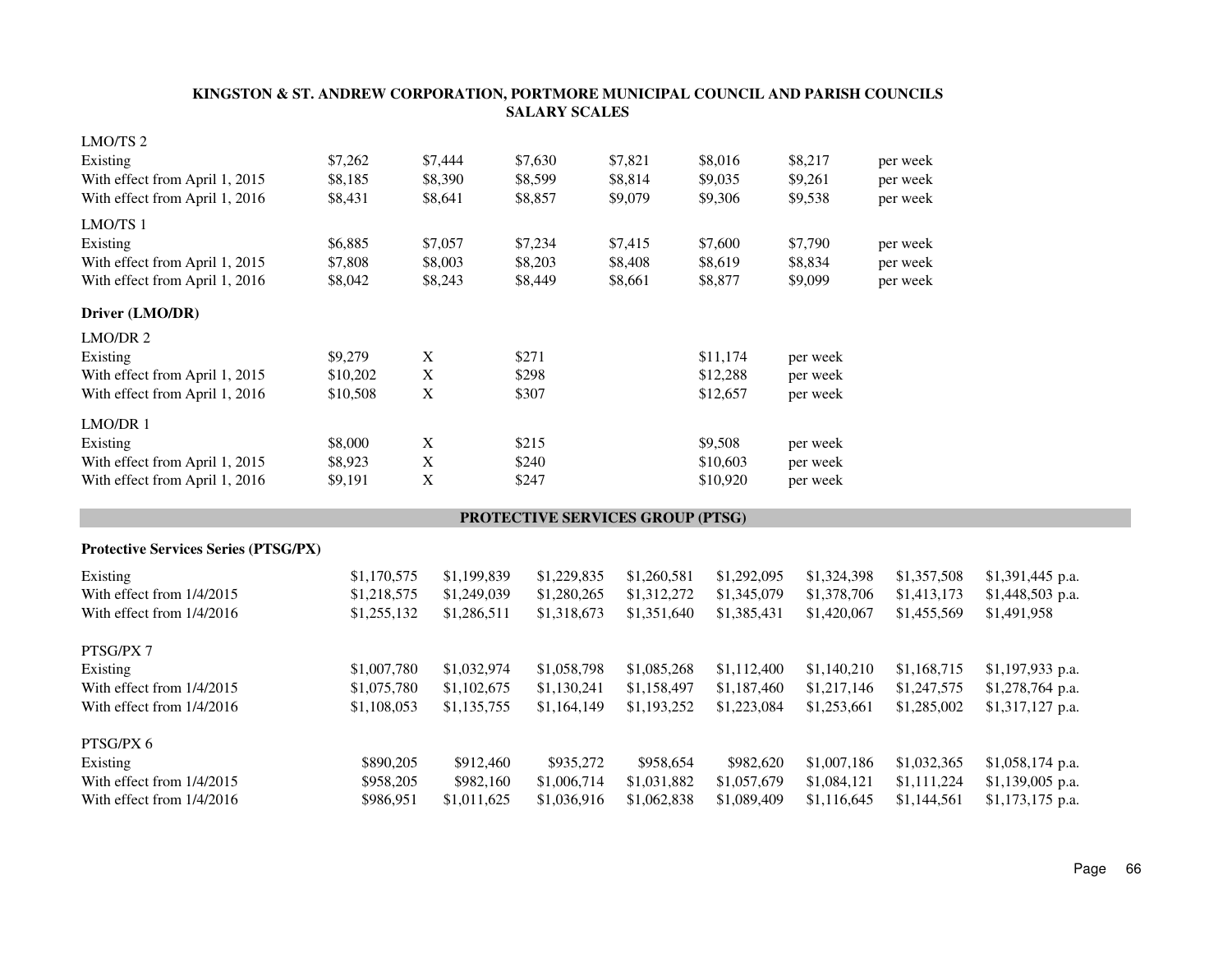| PTSG/PX 5                                        |           |           |                                                       |           |           |                |           |                |
|--------------------------------------------------|-----------|-----------|-------------------------------------------------------|-----------|-----------|----------------|-----------|----------------|
| Existing                                         | \$748,082 | \$766,785 | \$785,954                                             | \$805,603 | \$825,743 | \$846,387      | \$867,546 | \$889,235 p.a. |
| With effect from 1/4/2015                        | \$816,082 | \$836,484 | \$857,396                                             | \$878,831 | \$900,802 | \$923,322      | \$946,405 | \$970,065 p.a. |
| With effect from 1/4/2016                        | \$840,564 | \$861,579 | \$883,118                                             | \$905,196 | \$927,826 | \$951,022      | \$974,797 | \$999,167 p.a. |
| PTSG/PX 4                                        |           |           |                                                       |           |           |                |           |                |
| Existing                                         | \$661,517 | \$678,055 | \$695,006                                             | \$712,381 | \$730,191 | \$748,446      | \$767,157 | \$786,336 p.a. |
| With effect from 1/4/2015                        | \$729,517 | \$747,755 | \$766,449                                             | \$785,610 | \$805,250 | \$825,382      | \$846,016 | \$867,166 p.a. |
| With effect from 1/4/2016                        | \$751,403 | \$770,188 | \$789,442                                             | \$809,178 | \$829,408 | \$850,143      | \$871,397 | \$893,181 p.a. |
| PTSG/PX 3                                        |           |           |                                                       |           |           |                |           |                |
| Existing                                         | \$584,000 | \$598,600 | \$613,565                                             | \$628,904 | \$644,627 | \$660,743 p.a. |           |                |
| With effect from 1/4/2015                        | \$652,000 | \$668,300 | \$685,008                                             | \$702,133 | \$719,686 | \$737,678 p.a. |           |                |
| With effect from 1/4/2016                        | \$671,560 | \$688,349 | \$705,558                                             | \$723,197 | \$741,277 | \$759,808 p.a. |           |                |
| PTSG/PX 2                                        |           |           |                                                       |           |           |                |           |                |
| Existing                                         | \$526,866 | \$540,037 | \$553,538                                             | \$567,377 | \$581,561 | \$596,100 p.a. |           |                |
| With effect from 1/4/2015                        | \$594,866 | \$609,738 | \$624,981                                             | \$640,606 | \$656,621 | \$673,036 p.a. |           |                |
| With effect from 1/4/2016                        | \$612,712 | \$628,030 | \$643,731                                             | \$659,824 | \$676,319 | \$693,227 p.a. |           |                |
| PTSG/PX 1                                        |           |           |                                                       |           |           |                |           |                |
| Existing                                         | \$471,006 | \$482,781 | \$494,851                                             | \$507,222 | \$519,902 | \$532,900 p.a. |           |                |
| With effect from 1/4/2015                        | \$539,006 | \$552,481 | \$566,293                                             | \$580,451 | \$594,962 | \$609,836 p.a. |           |                |
| With effect from 1/4/2016                        | \$555,176 | \$569,056 | \$583,282                                             | \$597,864 | \$612,811 | \$628,131 p.a. |           |                |
|                                                  |           |           | <b>MASS COMMUNICATION AND INFORMATION GROUP (MCG)</b> |           |           |                |           |                |
| <b>Information and Editorial Series (MCG/IE)</b> |           |           |                                                       |           |           |                |           |                |
| MCG/IE 6                                         |           |           |                                                       |           |           |                |           |                |

| Existing                    | \$1,988,434 | \$2,038,145 | \$2,089,098 | \$2,141,326 | \$2,194,859 | \$2,249,730 | \$2,305,974 | \$2,363,623 p.a.  |
|-----------------------------|-------------|-------------|-------------|-------------|-------------|-------------|-------------|-------------------|
| With effect from $1/4/2015$ | \$2,036,434 | \$2,087,345 | \$2,139,528 | \$2,193,017 | \$2,247,842 | \$2,304,038 | \$2,361,639 | $$2,420,680$ p.a. |
| With effect from $1/4/2016$ | \$2,097,527 | \$2,149,965 | \$2,203,714 | \$2,258,807 | \$2,315,277 | \$2,373,159 | \$2,432,488 | \$2,493,300 p.a.  |
| MCG/IE 5                    |             |             |             |             |             |             |             |                   |
| Existing                    | \$1,631,717 | \$1,672,510 | \$1,714,322 | \$1,757,181 | \$1,801,110 | \$1,846,138 | \$1,892,291 | $$1,939,599$ p.a. |
| With effect from 1/4/2015   | \$1,679,717 | \$1,721,710 | \$1,764,753 | \$1,808,871 | \$1,854,093 | \$1,900,446 | \$1,947,957 | $$1,996,656$ p.a. |
| With effect from $1/4/2016$ | \$1,730,109 | \$1,773,361 | \$1,817,695 | \$1,863,138 | \$1,909,716 | \$1,957,459 | \$2,006,395 | \$2,056,555 p.a.  |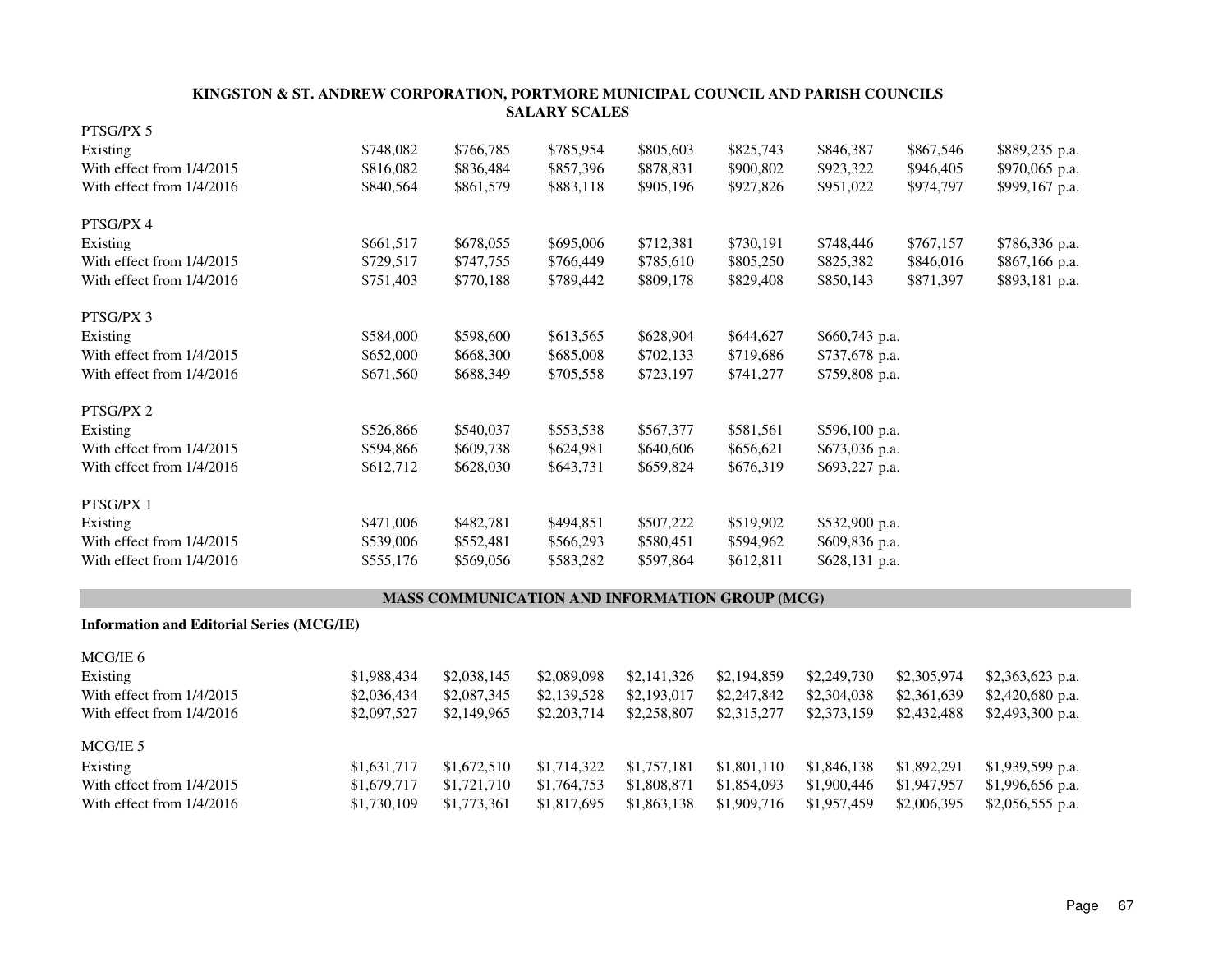| MCG/IE 4                           |                  |             |                                |             |                         |             |             |                  |
|------------------------------------|------------------|-------------|--------------------------------|-------------|-------------------------|-------------|-------------|------------------|
| Existing                           | \$1,261,267      | \$1,292,799 | \$1,325,119                    | \$1,358,247 | \$1,392,203             | \$1,427,008 | \$1,462,684 | \$1,499,251 p.a. |
| With effect from 1/4/2015          | \$1,329,267      | \$1,362,499 | \$1,396,561                    | \$1,431,475 | \$1,467,262             | \$1,503,944 | \$1,541,542 | \$1,580,081 p.a. |
| With effect from 1/4/2016          | \$1,369,145      | \$1,403,374 | \$1,438,458                    | \$1,474,419 | \$1,511,280             | \$1,549,062 | \$1,587,788 | \$1,627,483 p.a. |
| MCG/IE 3                           |                  |             |                                |             |                         |             |             |                  |
| Existing                           | \$914,916        | \$937,789   | \$961,234                      | \$985,265   | \$1,009,896             | \$1,035,144 | \$1,061,022 | \$1,087,548 p.a. |
| With effect from 1/4/2015          | \$982,916        | \$1,007,489 | \$1,032,676                    | \$1,058,493 | \$1,084,955             | \$1,112,079 | \$1,139,881 | \$1,168,378 p.a. |
| With effect from 1/4/2016          | \$1,012,403      | \$1,037,714 | \$1,063,656                    | \$1,090,248 | \$1,117,504             | \$1,145,442 | \$1,174,078 | \$1,203,430 p.a. |
| MCG/IE <sub>2</sub>                |                  |             |                                |             |                         |             |             |                  |
| Existing                           | \$770,372        | \$789,631   | \$809,372                      | \$829,606   | \$850,346               | \$871,605   | \$893,395   | \$915,730 p.a.   |
| With effect from 1/4/2015          | \$838,372        | \$859,331   | \$880,815                      | \$902,835   | \$925,406               | \$948,541   | \$972,254   | \$996,561 p.a.   |
| With effect from 1/4/2016          | \$863,523        | \$885,111   | \$907,239                      | \$929,920   | \$953,168               | \$976,997   | \$1,001,422 | \$1,026,458 p.a. |
| MCG/IE 1                           |                  |             |                                |             |                         |             |             |                  |
| Existing                           | \$655,094        | \$671,471   | \$688,258                      | \$705,464   | \$723,101               | \$741,178   | \$759,708   | \$778,700 p.a.   |
| With effect from 1/4/2015          | \$723,094        | \$741,171   | \$759,701                      | \$778,693   | \$798,160               | \$818,114   | \$838,567   | \$859,532 p.a.   |
| With effect from 1/4/2016          | \$744,787        | \$763,406   | \$782,492                      | \$802,054   | \$822,105               | \$842,658   | \$863,724   | \$885,317 p.a.   |
|                                    |                  |             | MINOR WATER SUPPLIES EMPLOYEES |             |                         |             |             |                  |
| <b>Caretaker, Entombed Springs</b> |                  |             |                                |             |                         |             |             |                  |
| Existing                           | \$<br>5,054.80 X |             | 73.26<br>\$                    |             | 5,274.56 per week<br>\$ |             |             |                  |
| With effect from April 1, 2015     | \$<br>6,362.80 X |             | 73.26<br>\$                    |             | 6,582.58 per week<br>\$ |             |             |                  |
| With effect from April 1, 2016     | \$<br>6,533.68 X |             | \$<br>75.46                    |             | 6,780.06 per week<br>\$ |             |             |                  |
| <b>Mechanical Operator</b>         |                  |             |                                |             |                         |             |             |                  |
| Existing                           | \$<br>5,206.18 X |             | 73.26<br>\$                    |             | 5,572.48 per week<br>\$ |             |             |                  |
| With effect from April 1, 2015     | \$<br>6,514.18 X |             | 73.26<br>\$                    |             | 6,880.48 per week<br>\$ |             |             |                  |
| With effect from April 1, 2016     | 6,709.61         |             | \$                             |             | 7,086.91 per week<br>\$ |             |             |                  |
| <b>Spring Attendant</b>            |                  |             |                                |             |                         |             |             |                  |
| Existing                           | \$<br>5,206.18 X |             | 97.68<br>\$                    |             | 5,596.89 per week<br>\$ |             |             |                  |
| With effect from April 1, 2015     | \$<br>6,514.16 X |             | \$<br>97.68                    |             | 6,904.90 per week<br>\$ |             |             |                  |
| With effect from April 1, 2016     | \$<br>6,709.61 X |             | \$<br>100.61                   |             | 7,112.05 per week<br>\$ |             |             |                  |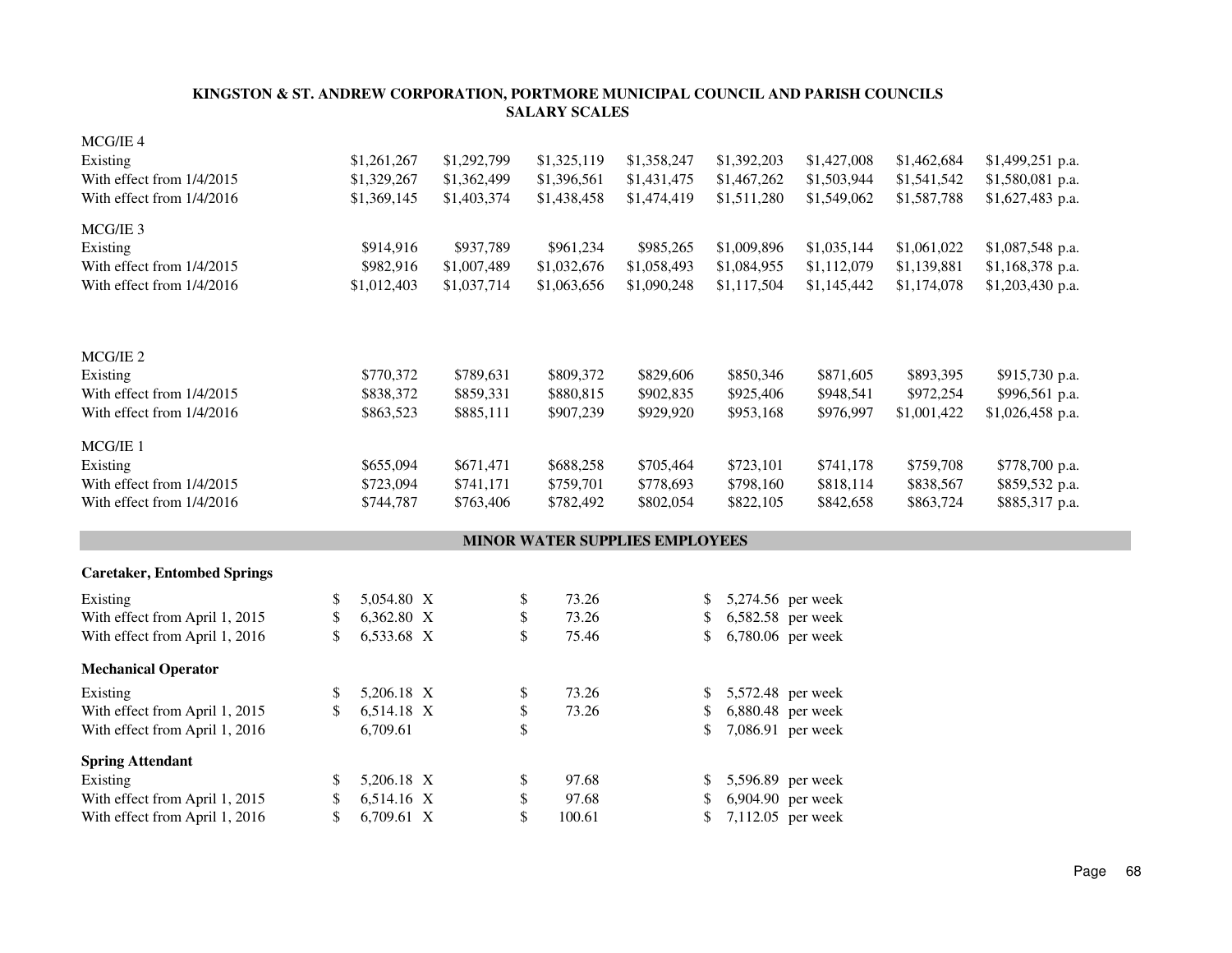#### **Chlorinator - Full Time**Existing \$ 5,021.67  $$5,021.67$  per week With effect from April 1, 2015 \$ 6,329.67 per week<br>\$ 6,519.56 per week With effect from April 1, 2016  $$6,519.56$ **Chlorinator - Part Time**Existing \$ 2,696.03  $\frac{1}{2.696.03}$  per week With effect from April 1, 2015 \$ 4,004.03  $\frac{4,004.03}{9}$  per week With effect from April 1, 2016 \$ 4,124.15 per week **Caretaker, Tanks**Existing \$ 3,760.41  $\frac{1}{2}$  3,760.41 per month With effect from April 1, 2015 \$ 5,068.41  $$5,068.41$  per month With effect from April 1, 2016 \$ 5,220.46  $$5,220.46$  per month

### **CASUAL DAILY PAID EMPLOYEES**

| Existing                       | $\frac{\$}{1.265.00}$ | per day |
|--------------------------------|-----------------------|---------|
| With effect from April 1, 2015 | \$ 1.450.00           | per day |
| With effect from April 1, 2016 | \$ 1.493.00           | per day |

6 hours or more but less

# **PART-TIME CLEANERS**

| \$           | 3,153.00 | per week |
|--------------|----------|----------|
| S            | 4,076.00 | per week |
| <sup>S</sup> | 4,198.00 | per week |
|              |          |          |
| S            | 3.194.00 | per week |
| S            | 4,117.00 | per week |
|              | 4,241.00 | per week |
|              |          |          |